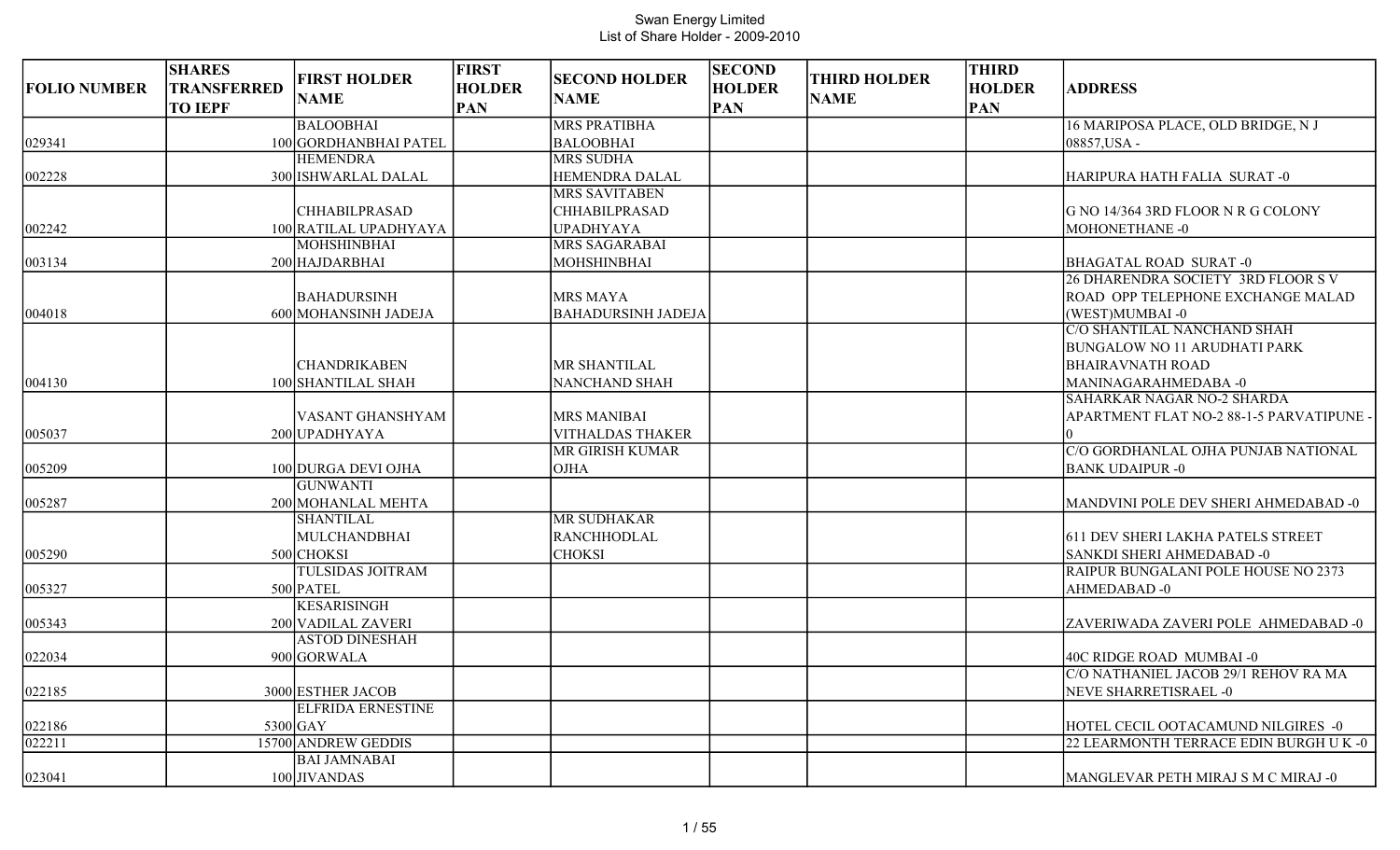| <b>FOLIO NUMBER</b> | <b>SHARES</b><br><b>TRANSFERRED</b><br><b>TO IEPF</b> | <b>FIRST HOLDER</b><br><b>NAME</b>                           | <b>FIRST</b><br><b>HOLDER</b><br><b>PAN</b> | <b>SECOND HOLDER</b><br><b>NAME</b>                  | <b>SECOND</b><br><b>HOLDER</b><br><b>PAN</b> | <b>THIRD HOLDER</b><br><b>NAME</b> | <b>THIRD</b><br><b>HOLDER</b><br><b>PAN</b> | <b>ADDRESS</b>                                                                                 |
|---------------------|-------------------------------------------------------|--------------------------------------------------------------|---------------------------------------------|------------------------------------------------------|----------------------------------------------|------------------------------------|---------------------------------------------|------------------------------------------------------------------------------------------------|
| 023111              |                                                       | <b>BAI LILAVATI</b><br>100 MANILAL                           |                                             |                                                      |                                              |                                    |                                             | C/O VASANTLAL BAPULAL NAVA BAZAR<br>VADODARA-0                                                 |
| 023190              |                                                       | 800 MOHANLAL KAPUR<br>PILOO PHIROZ                           |                                             | MR SALIGRAM KAPUR                                    |                                              | <b>MRS PUSHPA KAPUR</b>            |                                             | <b>REX THEATRE BRIGADE ROAD BANGALORE -0</b><br>C/O BANOOBAI F GHANDHI CUSROW BAG              |
| 023271              |                                                       | 2500 SUTARIA                                                 |                                             |                                                      |                                              |                                    |                                             | BLOCK D-12 COLABA CAUSEWAYMUMBAI -0                                                            |
| 023294              |                                                       | PHIROZE SHAPURJI<br>$1500$ MODI                              |                                             | <b>MRS FRENY PHIROZE</b><br><b>MODI</b>              |                                              |                                    |                                             | 16 LYNDHURST ROAD LONDON N W 3 -0                                                              |
| 024171              |                                                       | <b>MITRA BAHMAN</b><br>100 BANDARI<br><b>SHIV SHANKER</b>    |                                             |                                                      |                                              |                                    |                                             | C/O M/S RASHID BAHRAM & BROS AIDUN<br><b>BUILDING DHOBITALAOMUMBAI-0</b>                       |
| 024292              |                                                       | 1700 SHEOPARSAD                                              |                                             |                                                      |                                              |                                    |                                             | 499 HAVELI HAIDER GULI CHANDNI CHOWK<br>DELHI-0                                                |
| 025102              |                                                       | <b>SWARUPCHAND</b><br>100 DAHYABHAI                          |                                             | MR NYALCHAND<br><b>SWARUPCHAND</b>                   |                                              | MR NYALCHAND<br><b>SWARUPCHAND</b> |                                             | <b>MANGROL SURAT-0</b>                                                                         |
| 025150              |                                                       | 100 INDRA KAUR<br>RANCHHORDAS LALJI                          |                                             |                                                      |                                              |                                    |                                             | C/O DR MADANMALJI PUROHIT JALAF<br><b>MOHALLA JODHPUR -0</b><br>1086 RAJARAM PURI RAJARAM ROAD |
| 025174              |                                                       | 500 PURECHA<br><b>SARASWATI</b>                              |                                             | MRS JAVERBAI LALJI                                   |                                              |                                    |                                             | KOLHAPUR-0                                                                                     |
| 025211              |                                                       | <b>PURSHOTAM</b><br>500 MUNDRAI                              |                                             | MR PURSHOTANI<br><b>SUNDERDAS</b>                    |                                              |                                    |                                             | CHOLIA GUNJ CUTTAK-0                                                                           |
| 026080              |                                                       | <b>BISMILLAKHAN</b><br>100 MURADKHAN                         |                                             |                                                      |                                              |                                    |                                             | 2858 THREEGATES KHAS BAZAR HOP MARKET<br>NAKAAHMEDABAD-0                                       |
| 026100              |                                                       | <b>KAIKHUSHRU</b><br>200 DINSHAH KAPADIA                     |                                             | <b>MRS MANI</b><br><b>KAIKHUSRU</b>                  |                                              |                                    |                                             | <b>6 STAUNTON ROAD PUNE -0</b>                                                                 |
| 026107              |                                                       | <b>ASHARAM</b><br>100 CHHOTALAL                              |                                             |                                                      |                                              |                                    |                                             | 1986 DARIAPUR MOTI HOUELI POLE<br>AHMEDABAD-0                                                  |
| 026138              |                                                       | 100 USHA KANTILAL SHAH                                       |                                             | <b>MRS</b><br><b>CHANDRAPRABHA</b>                   |                                              |                                    |                                             | C/O KANTILAL VADILAL SHAH KOTHI POLE<br>RAOPURAVADODARA -0                                     |
| 026163              |                                                       | 2000 SHANTI DEVI MISRA                                       |                                             |                                                      |                                              |                                    |                                             | C/O KRISHNACHANDRA MIRZA 2098<br>FLATHIPUR LAKHIMPUR KHERI -0                                  |
| 026167              |                                                       | RUKMANI MULCHAND<br>1000 MULCHANDANI                         |                                             | MR MULCHAND<br><b>KORJIMAL</b><br><b>MULCHANDANI</b> |                                              |                                    |                                             | KHERALU MEHSANA-0                                                                              |
| 026326              |                                                       | <b>JAYANTILAL</b><br>100 VAJECHAND                           |                                             |                                                      |                                              |                                    |                                             | MOOTAMIYA MANGROL SURAT-0                                                                      |
| 026328              |                                                       | <b>ASHOKCHANDRA</b><br>200 VAJECHAND SHAH<br><b>MAINABAI</b> |                                             |                                                      |                                              |                                    |                                             | MOOTAMIYA MANGROL SURAT-0                                                                      |
| 028311              |                                                       | 100 GOBINDRAM                                                |                                             |                                                      |                                              |                                    |                                             | 13/457-58 KOPRI COLONY THANE -0                                                                |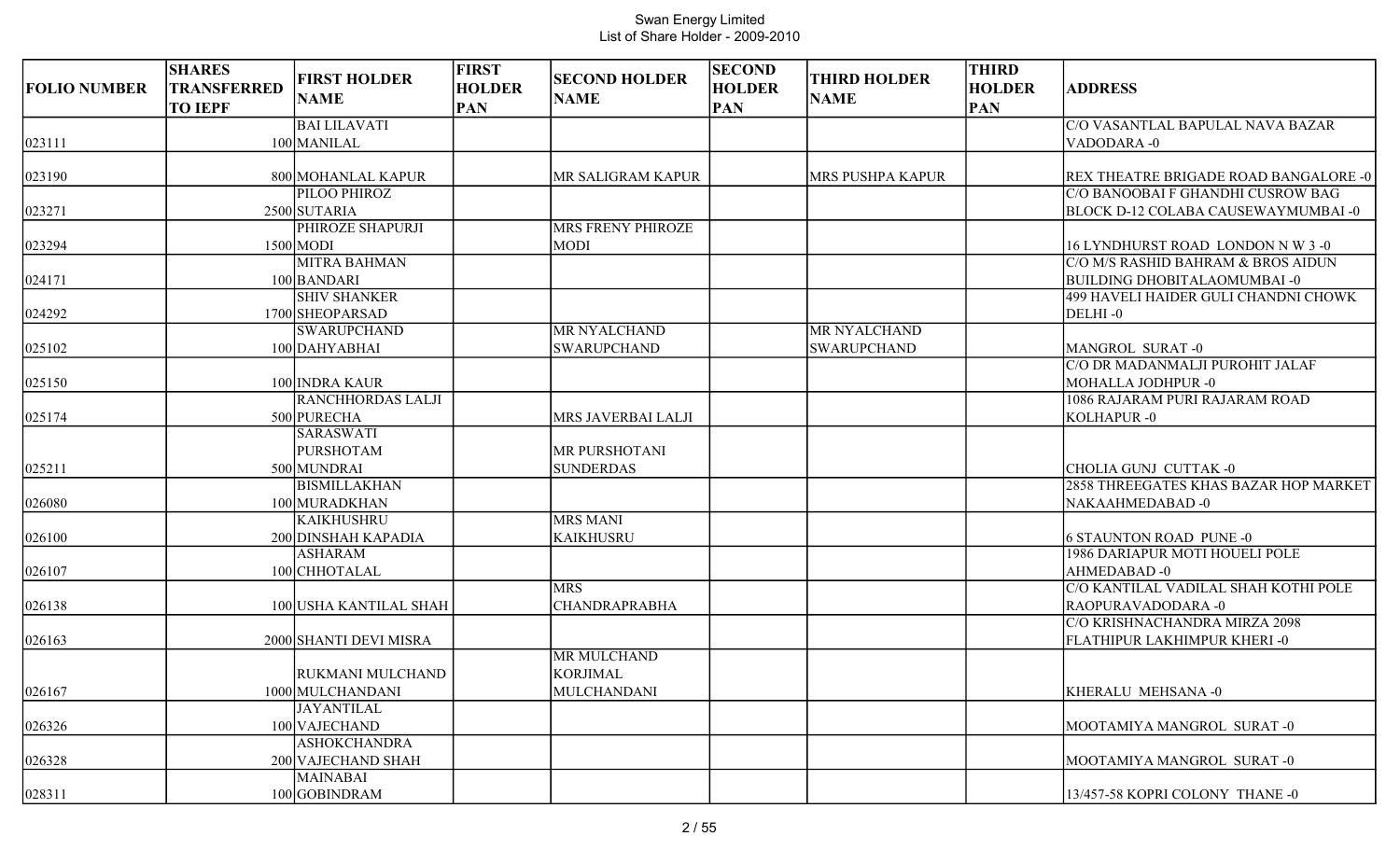| <b>FOLIO NUMBER</b> | <b>SHARES</b><br><b>TRANSFERRED</b> | <b>FIRST HOLDER</b><br><b>NAME</b>      | <b>FIRST</b><br><b>HOLDER</b> | <b>SECOND HOLDER</b><br><b>NAME</b> | <b>SECOND</b><br><b>HOLDER</b> | <b>THIRD HOLDER</b><br><b>NAME</b> | <b>THIRD</b><br><b>HOLDER</b> | <b>ADDRESS</b>                         |
|---------------------|-------------------------------------|-----------------------------------------|-------------------------------|-------------------------------------|--------------------------------|------------------------------------|-------------------------------|----------------------------------------|
|                     | <b>TO IEPF</b>                      | MAINABAI                                | <b>PAN</b>                    |                                     | <b>PAN</b>                     |                                    | <b>PAN</b>                    |                                        |
| 028312              |                                     | 100 GOVINDRAM                           |                               |                                     |                                |                                    |                               | 13/457-58 KOPRI COLONY THANE -0        |
|                     |                                     | <b>HIRALAL BHAIDAS</b>                  |                               | MRS RASILA HIRALAL                  |                                |                                    |                               |                                        |
| 030305              |                                     | $100$ KAPADIA                           |                               | <b>KAPADIA</b>                      |                                |                                    |                               | 1969 LIMDA CHOWK SURAT -0              |
|                     |                                     | <b>CHANDRAPRABHA</b>                    |                               | MR SATISH KANTILAL                  |                                |                                    |                               | C/O SHETH KANTILAL V SHAH KOTHI POLE   |
| 031158              |                                     | 100 KANTILAL SHAH                       |                               | <b>SHAH</b>                         |                                |                                    |                               | NAKA RAOPURA ROADVADODARA -0           |
|                     |                                     | <b>VITHALDAS BAPALAL</b>                |                               | <b>MRS KUMUD</b>                    |                                |                                    |                               |                                        |
| 031159              |                                     | 100 PARIKH                              |                               | <b>VITHALDAS PARIKH</b>             |                                |                                    |                               | BAJWADA SAMDI POLE VADODARA -0         |
|                     |                                     | <b>ANGANA NARENDRA</b>                  |                               | MRS SHAKUNTALAL                     |                                |                                    |                               |                                        |
| 031199              |                                     | 500 DESAI                               |                               | <b>NARENDRA DESAI</b>               |                                |                                    |                               | WHITE HOUSE ELLISE BRIDGE AHMEDABAD -0 |
|                     |                                     | <b>JASHVANTLAL</b>                      |                               | MR KANIYALAL                        |                                |                                    |                               | DARYAPUR MOTI DAVELI POLE GHANTILOG    |
| 031246              |                                     | 100 ASHRAM                              |                               | <b>ASHARAM</b>                      |                                |                                    |                               | AHMEDABAD-0                            |
|                     |                                     | <b>PARMANAND</b>                        |                               | MRS MADHUKANTA                      |                                |                                    |                               | 1256 MOTI RANGILA POLE SHAHPUR         |
| 040004              |                                     | 200 SHAKARABHAI                         |                               | PARMANAND                           |                                |                                    |                               | AHMEDABAD-0                            |
|                     |                                     |                                         |                               | MR JAYANTILAL                       |                                |                                    |                               |                                        |
|                     |                                     | <b>BEN KANTA</b>                        |                               | <b>KESHAVLAL</b>                    |                                |                                    |                               | 603 BAKRI POLE NEAR SWAMINARAYAN       |
| 040010              |                                     | 500 ISHWARLAL                           |                               | <b>DARIWALA</b>                     |                                |                                    |                               | TEMPLE AHMEDABAD -0                    |
|                     |                                     |                                         |                               |                                     |                                |                                    |                               | C/O PREMCHAND HATHISING SHAKHS PADA    |
| 040018              |                                     | 600 SHARDA PREMCHAND<br><b>MOHANLAL</b> |                               |                                     |                                |                                    |                               | RELIEF ROAD AHMEDABAD -0               |
| 040023              |                                     | 200 KUBERDAS PATEL                      |                               |                                     |                                |                                    |                               | GHEEKANTA MOTI HAMAM AHMEDABAD -0      |
|                     |                                     |                                         |                               |                                     |                                |                                    |                               | MANSUKHBHAI S POLE KALUPUR             |
| 040030              |                                     | 100 VADILAL NAGINDAS                    |                               |                                     |                                |                                    |                               | AHMEDABAD-0                            |
|                     |                                     |                                         |                               |                                     |                                |                                    |                               | C/O SUKHLAL KEVALDAS MATHURAJINU       |
|                     |                                     |                                         |                               |                                     |                                |                                    |                               | DEHLU LAXMINARAYAN POLE RAJA MEHTA     |
| 040065              |                                     | 300 KANTABEN SUKHLAL                    |                               |                                     |                                |                                    |                               | POLEAHMEDABAD-0                        |
|                     |                                     | <b>PITAMBERDAS</b>                      |                               |                                     |                                |                                    |                               |                                        |
| 040069              |                                     | 100 KEVALDAS SHAH                       |                               |                                     |                                |                                    |                               | RAJA MEHTA POLE AHMEDABAD -0           |
|                     |                                     |                                         |                               |                                     |                                |                                    |                               | JAMNADAS GOKULDAS BUNGLOW 82           |
|                     |                                     | <b>SUBHADRA</b>                         |                               | MR TRAMBAKLAL                       |                                |                                    |                               | <b>GHODBUNDER ROAD OPP POWER HOUSE</b> |
| 040079              |                                     | 300 TRAMBAKLAL DOSHI                    |                               | <b>FATECHAND DOSHI</b>              |                                |                                    |                               | BORIVALIMUMBAI -0                      |
|                     |                                     | <b>CHIMANLAL</b>                        |                               |                                     |                                |                                    |                               | NEAR LAW COLLEGE ELLIS BRIDGE          |
| 040081              |                                     | 100 CHUNILAL PARIKH                     |                               |                                     |                                |                                    |                               | AHMEDABAD-0                            |
|                     |                                     | MOOLSHANKER                             |                               |                                     |                                |                                    |                               | 278 RANGWALI POLE VADIGAON DARIAPUR    |
| 040083              |                                     | 200 SOMNATH TRAVADI                     |                               |                                     |                                |                                    |                               | AHMEDABAD-0                            |
|                     |                                     | <b>VISHNUPRASAD</b>                     |                               |                                     |                                |                                    |                               | C/O R B CHHOTALAL N DESAI 114 SWASTIK  |
| 040090              |                                     | 100 ZAVERBHAI                           |                               |                                     |                                |                                    |                               | SOCIETY ELLIS BRIDGEAHMEDABAD -0       |
|                     |                                     | <b>AMBALAL BAPALAL</b>                  |                               |                                     |                                |                                    |                               | 2849 PANA NAGAR KHADKI DHALS POLE      |
| 040099              |                                     | $100$ SHAH                              |                               |                                     |                                |                                    |                               | AHMEDABAD-0                            |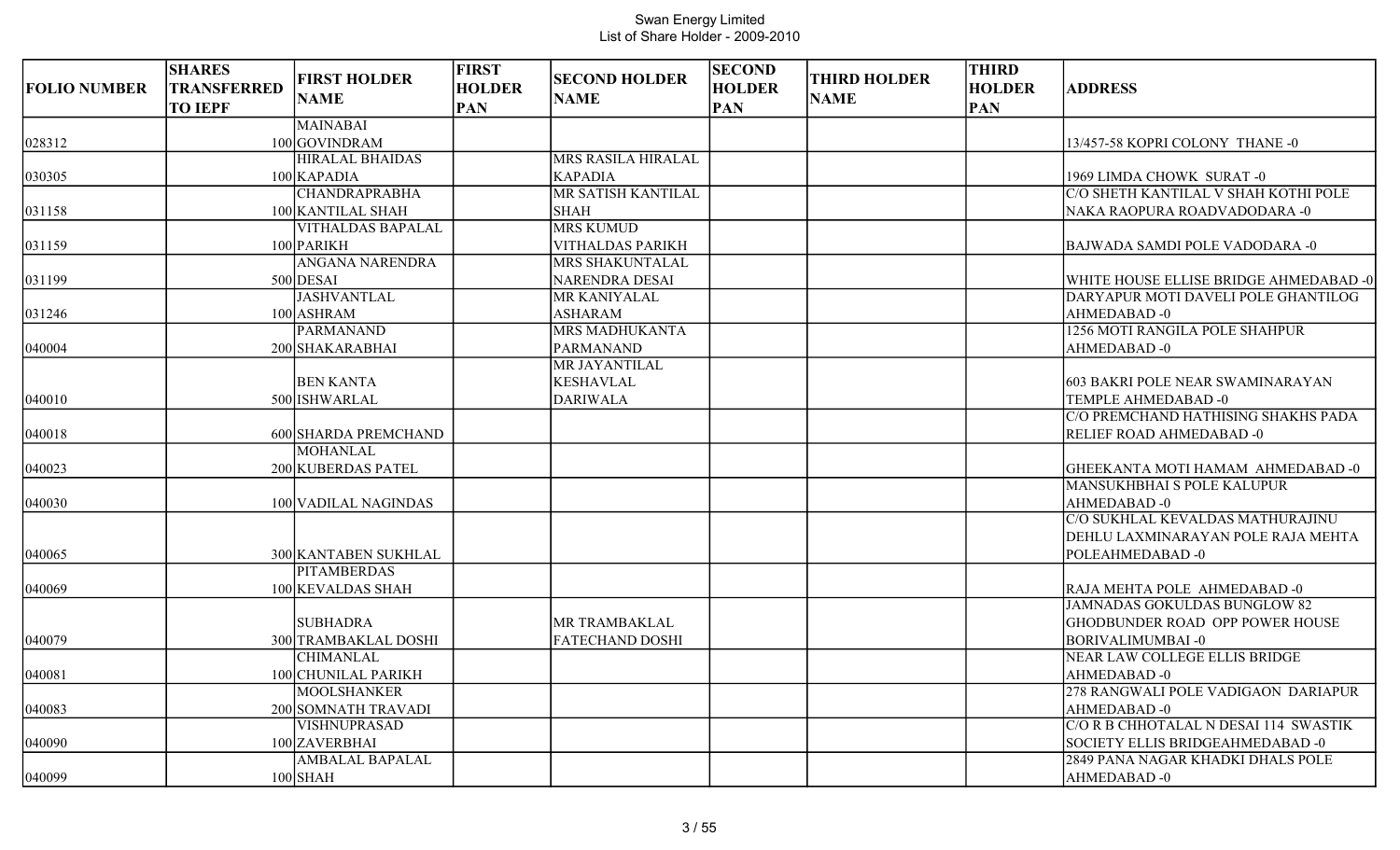| <b>FOLIO NUMBER</b> | <b>SHARES</b><br>TRANSFERRED<br><b>TO IEPF</b> | <b>FIRST HOLDER</b><br><b>NAME</b> | <b>FIRST</b><br><b>HOLDER</b><br><b>PAN</b> | <b>SECOND HOLDER</b><br><b>NAME</b> | <b>SECOND</b><br><b>HOLDER</b><br><b>PAN</b> | <b>THIRD HOLDER</b><br><b>NAME</b> | <b>THIRD</b><br><b>HOLDER</b><br><b>PAN</b> | <b>ADDRESS</b>                                      |
|---------------------|------------------------------------------------|------------------------------------|---------------------------------------------|-------------------------------------|----------------------------------------------|------------------------------------|---------------------------------------------|-----------------------------------------------------|
|                     |                                                | <b>CHAMPAKLAL</b>                  |                                             |                                     |                                              |                                    |                                             |                                                     |
| 040119              |                                                | 500 AMRATLAL MODI                  |                                             |                                     |                                              |                                    |                                             | KH 1/345 LAKHIAS POLE AHMEDABAD -0                  |
|                     |                                                |                                    |                                             |                                     |                                              |                                    |                                             | MANGALDAS BUILDING 2ND FLOOR                        |
|                     |                                                |                                    |                                             |                                     |                                              |                                    |                                             | PRINCESS STREET ABOVE LLOYDS BANK                   |
| 040127              |                                                | 1000 NAROTAM MAGANLAL              |                                             |                                     |                                              |                                    |                                             | MUMBAI-0                                            |
|                     |                                                | <b>BABALBHAI</b>                   |                                             |                                     |                                              |                                    |                                             |                                                     |
| 040156              |                                                | 100 LILACHAND SONI                 |                                             |                                     |                                              |                                    |                                             | <b>GAM LAKRODA POST VARSODA VIJAPUR -0</b>          |
|                     |                                                |                                    |                                             |                                     |                                              |                                    |                                             |                                                     |
|                     |                                                | <b>SOMCHAND</b>                    |                                             |                                     |                                              |                                    |                                             |                                                     |
| 040158              |                                                | 100 UGARCHAND KAPADIA              |                                             |                                     |                                              |                                    |                                             | <b>GAM LAKRODA POST VARSODA VIJAPUR -0</b>          |
|                     |                                                | <b>VIMALABEN</b><br>300 JAYANTILAL |                                             |                                     |                                              |                                    |                                             | 2696 LARIA POLE ZAVERI WAD RATAN<br>POLEAHMEDABAD-0 |
| 040163              |                                                | <b>VINODCHANDRA</b>                |                                             |                                     |                                              |                                    |                                             | 2696 LARIA POLE ZAVERI WAD RATAN                    |
| 040165              |                                                | 300 JAYANTILAL JHAVERI             |                                             |                                     |                                              |                                    |                                             | POLEAHMEDABAD-0                                     |
|                     |                                                | <b>JAYANTILAL</b>                  |                                             | <b>MRS VIDYA</b>                    |                                              |                                    |                                             | 41 PARUL PANKAJ SOCIETY ELLIS BRIDGE                |
| 040193              |                                                | 200 KESHAVLAL SHAH                 |                                             | <b>JAYANTILAL SHAH</b>              |                                              |                                    |                                             | <b>SARKHEJ ROADAHMEDABAD -0</b>                     |
|                     |                                                | <b>KUNJBALA</b>                    |                                             | MR NAVNITLAL                        |                                              |                                    |                                             | 674/4/7 B/H AMBAVADI POLICE STATION                 |
| 040227              |                                                | 100 NAVNITLAL SHAH                 |                                             | <b>SAKARLAL SHAH</b>                |                                              |                                    |                                             | AMBAVADI ELLIS BRIDGE AHMEDABAD -0                  |
|                     |                                                |                                    |                                             |                                     |                                              |                                    |                                             | C/O VRAJLAL JIVRAJ DEV CHHAYA 4TH                   |
|                     |                                                | <b>VIMLA VRAJALAL</b>              |                                             | MR KIRTI VRAJALAL                   |                                              |                                    |                                             | FLOOR BLOCK NO 45 TARDEO ROADMUMBAI -               |
| 040319              |                                                | 200 PAREKH                         |                                             | <b>PAREKH</b>                       |                                              |                                    |                                             |                                                     |
|                     |                                                |                                    |                                             |                                     |                                              |                                    |                                             | C/O MR JAYANT CHANDULAL PARIKH 5                    |
|                     |                                                |                                    |                                             |                                     |                                              |                                    |                                             | GANDHI PARK OPP GOVT L COLONY S M                   |
| 040332              |                                                | 100 RAJNI JAYANT PARIKH            |                                             | <b>MR RAMESH B DALAL</b>            |                                              |                                    |                                             | ROAD ELLIS BRIDGEAHMEDABAD -0                       |
|                     |                                                |                                    |                                             |                                     |                                              |                                    |                                             | ULLAS 180 MANEK BAG SOCIETY SURENDRA                |
|                     |                                                | <b>ASHISH RAJNIKANT</b>            |                                             |                                     |                                              |                                    |                                             | MANGALDAS ROAD AMBWADAI                             |
| 040348              |                                                | 100 SHETH                          |                                             |                                     |                                              |                                    |                                             | ELLISBRIDGE AHMEDABAD -0                            |
|                     |                                                |                                    |                                             |                                     |                                              |                                    |                                             | ULLAS 180 MANEK BAUG SOCIETY SURENDRA               |
|                     |                                                | <b>SHRENIK RAJNIKANT</b>           |                                             |                                     |                                              |                                    |                                             | MANGALDAS ROAD AMBAWADI ELLIS                       |
| 040351              |                                                | 100 SHETH                          |                                             |                                     |                                              |                                    |                                             | <b>BRIDGEAHMEDABAD-0</b>                            |
|                     |                                                | <b>MANI TRIKAMLAL</b>              |                                             |                                     |                                              |                                    |                                             | ADAWALI POLE VADIGAON DARIYAPUR                     |
| 040409              |                                                | 100 PATEL                          |                                             |                                     |                                              |                                    |                                             | AHMEDABAD-0                                         |
|                     |                                                |                                    |                                             |                                     |                                              |                                    |                                             | MICLE DAYERS BHUVAN BLOCK-2 GR FLR                  |
|                     |                                                | <b>RASIKLAL</b>                    |                                             | <b>MRS PADNABEN</b>                 |                                              |                                    |                                             | JEEVDANI RD NR JEEVDANI HOSPITAL VIRAR              |
| 040446              |                                                | 700 PUNAMCHAND SHAH                |                                             | <b>RASIKLAL SHAH</b>                |                                              |                                    |                                             | (EAST)THANE-0                                       |
|                     |                                                | THE SWASTIK SAFE                   |                                             |                                     |                                              |                                    |                                             |                                                     |
|                     |                                                | <b>DEP AND</b>                     |                                             |                                     |                                              |                                    |                                             | MORARJEE MILLS ADMINESTRATIVE BLDG                  |
| 040523              |                                                | 1200 INVESTMENTS LTD               |                                             |                                     |                                              |                                    |                                             | DR A O ROAD PARELMUMBAI -0                          |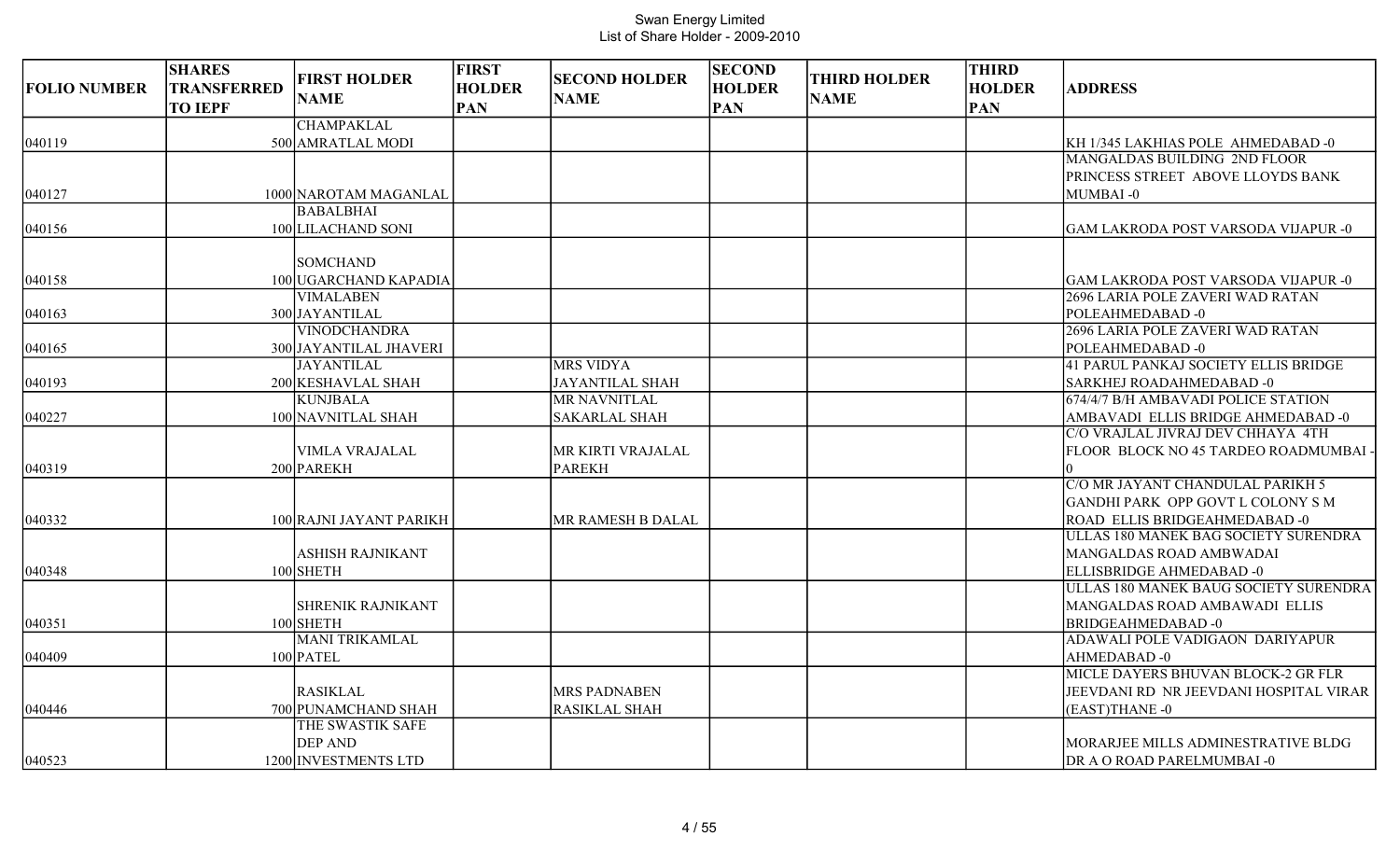| <b>FOLIO NUMBER</b> | <b>SHARES</b><br>TRANSFERRED<br><b>TO IEPF</b> | <b>FIRST HOLDER</b><br><b>NAME</b> | <b>FIRST</b><br><b>HOLDER</b><br><b>PAN</b> | <b>SECOND HOLDER</b><br><b>NAME</b> | <b>SECOND</b><br><b>HOLDER</b><br><b>PAN</b> | <b>THIRD HOLDER</b><br><b>NAME</b> | <b>THIRD</b><br><b>HOLDER</b><br><b>PAN</b> | <b>ADDRESS</b>                          |
|---------------------|------------------------------------------------|------------------------------------|---------------------------------------------|-------------------------------------|----------------------------------------------|------------------------------------|---------------------------------------------|-----------------------------------------|
|                     |                                                |                                    |                                             |                                     |                                              |                                    |                                             | C/O M/S D CHANDRAKANT CO 612            |
|                     |                                                | <b>KESHAVLAL</b>                   |                                             | <b>MRS PREMKUVAR</b>                |                                              |                                    |                                             | KRISHNARAJ GULLY MULJI JEKHA            |
| 040804              |                                                | 200 DHARAMSHI SHAH                 |                                             | <b>KESHAVLAL SHAH</b>               |                                              |                                    |                                             | MARKETMUMBAI-0                          |
|                     |                                                | MOHMEDBHAI JAMAL                   |                                             | MR GULAMJAFAR M                     |                                              |                                    |                                             |                                         |
| 040973              |                                                | 200 MOHMED MOMNA                   |                                             | <b>MOMMA</b>                        |                                              |                                    |                                             | 8/924 GOPIPURA MOMNAWAD SURAT -0        |
|                     |                                                | <b>ARVIND BHOGILAL</b>             |                                             | MRS ANILA ARVIND                    |                                              |                                    |                                             | A20 ISHWAR NIWAS 136 SICKKA NAGAR       |
| 040984              |                                                | 100 ZAVERI                         |                                             | <b>ZAVERI</b>                       |                                              |                                    |                                             | VITHALBHAI PATEL ROADMUMBAI -0          |
|                     |                                                | <b>SEEMA SACHINE</b>               |                                             | MR SACHINE                          |                                              |                                    |                                             | C/O DR C R TIPINIS 7 MARISA 54 D MONTEE |
| 041045              |                                                | 300 SHETH                          |                                             | <b>CHHOBILDAS SHETH</b>             |                                              |                                    |                                             | PARK ROAD MUMBAI -0                     |
|                     |                                                | <b>ABDUL KARIM</b>                 |                                             |                                     |                                              |                                    |                                             |                                         |
| 041102              |                                                | 200 MAHMADHUSAIN                   |                                             |                                     |                                              |                                    |                                             | 8/1042 GOPIPURA MOMNAWAD SURAT -0       |
|                     |                                                | <b>ANANT VISHNU</b>                |                                             |                                     |                                              |                                    |                                             | 398 ABHYANKAR ROAD DHANTOLI NAGPUR -    |
| 041156              |                                                | 2500 HERLEKAR                      |                                             |                                     |                                              |                                    |                                             | 411012                                  |
|                     |                                                |                                    |                                             |                                     |                                              |                                    |                                             | <b>APARTMENT 8-G SUNSET GARDEN PINE</b> |
| 041197              |                                                | 1000 NOSHIR CAVAS WADIA            |                                             |                                     |                                              |                                    |                                             | PLACE KINGOTAN N Y 12401U S A -0        |
|                     |                                                | <b>HARIBIBI MOHMAD</b>             |                                             |                                     |                                              |                                    |                                             |                                         |
| 041221              |                                                | 2500 HASANVANKED                   |                                             |                                     |                                              |                                    |                                             | TIMOIFALIA P O KETHOR VADODARA -0       |
|                     |                                                |                                    |                                             |                                     |                                              |                                    |                                             | C/O BHAISHANKER KANGA GIRDHARLAL        |
|                     |                                                | <b>INDRAVADAN</b>                  |                                             |                                     |                                              |                                    |                                             | SOLICITORS MANEKJI WADIA BLDG.          |
| 041230              |                                                | 100 MANILAL DESAI                  |                                             |                                     |                                              |                                    |                                             | FORTMUMBAI-0                            |
|                     |                                                | <b>ISMAIL IBRAHIM</b>              |                                             |                                     |                                              |                                    |                                             | C/O GULAM HUSAIN IBRAHIM TOORAWA        |
| 041233              |                                                | 500 TOORAWA                        |                                             |                                     |                                              |                                    |                                             | TOORAWA STREET SURAT -0                 |
|                     |                                                |                                    |                                             |                                     |                                              |                                    |                                             | C/O RATILAL KANTILAL & CO CATHEDRAL     |
|                     |                                                | <b>KANTILAL MANILAL</b>            |                                             |                                     |                                              |                                    |                                             | <b>STREET DR ATMARAM MANEKLAL</b>       |
| 041253              |                                                | $2500$ GANDHI                      |                                             |                                     |                                              |                                    |                                             | <b>STREETMUMBAI-0</b>                   |
|                     |                                                | <b>DR KHARSHEDJI</b>               |                                             | <b>MR KAVASJI</b>                   |                                              |                                    |                                             | MOREBAD ROAD OPP DAK BUNGLOW            |
| 041255              |                                                | 1000 KAWASJI PATEL                 |                                             | <b>FRAMROZE SHROFF</b>              |                                              |                                    |                                             | KALYAN C RLYTHANE -0                    |
|                     |                                                | <b>PUSHPABEN</b>                   |                                             |                                     |                                              |                                    |                                             |                                         |
| 041312              |                                                | 2600 AMULAKHBHAI SHAH              |                                             |                                     |                                              |                                    |                                             | NANI BAZAR DAYERA PALANPUR -0           |
|                     |                                                | <b>VASANTLAL</b>                   |                                             |                                     |                                              |                                    |                                             |                                         |
| 041356              |                                                | 1100 RUPCHAND SHAH                 |                                             |                                     |                                              |                                    |                                             | SARDAR BAUG VADODARA -0                 |
|                     |                                                | <b>KANCHANBEN</b>                  |                                             |                                     |                                              |                                    |                                             | <b>BEGUM PURA VANIA SHERI HOUSE NO</b>  |
| 041432              |                                                | 700 RATILAL MEHTA                  |                                             |                                     |                                              |                                    |                                             | 4/2864SURAT-0                           |
|                     |                                                | <b>JAYKRISHNA</b>                  |                                             |                                     |                                              |                                    |                                             |                                         |
|                     |                                                | <b>BALVANTRAM</b>                  |                                             | MR BHALCHANDRA                      |                                              | MR UPENDRA                         |                                             |                                         |
| 041440              |                                                | 500 TRIVEDI                        |                                             | <b>JAYKRISHNA TRIVEDI</b>           |                                              | <b>JAYKRISHNA TRIVEDI</b>          |                                             | OPP NARIMAN HOUSE SHAHPORE SURAT -0     |
|                     |                                                | <b>SAVITA CHIMANLAL</b>            |                                             | <b>MR ALKESH</b>                    |                                              | MR AJAY BHUPENDRA                  |                                             |                                         |
| 041485              |                                                | $2000$ PATEL                       |                                             | <b>BHUPENDRA PATEL</b>              |                                              | <b>PATEL</b>                       |                                             | KOTHI POLE RAOPURA ROAD VADODARA -0     |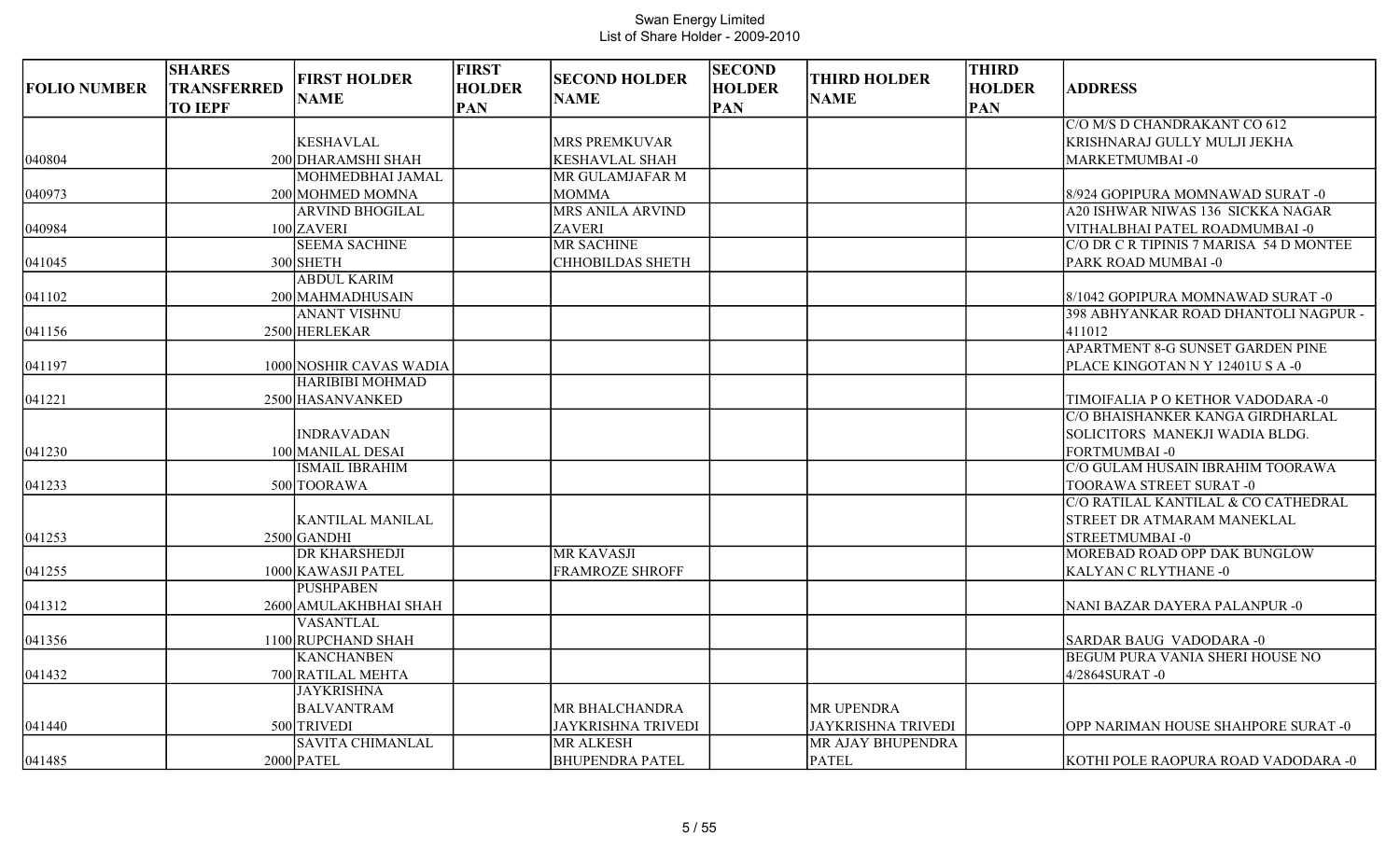| <b>FOLIO NUMBER</b> | <b>SHARES</b><br><b>TRANSFERRED</b><br><b>TO IEPF</b> | <b>FIRST HOLDER</b><br><b>NAME</b>                                         | <b>FIRST</b><br><b>HOLDER</b><br><b>PAN</b> | <b>SECOND HOLDER</b><br><b>NAME</b>                        | <b>SECOND</b><br><b>HOLDER</b><br><b>PAN</b> | <b>THIRD HOLDER</b><br><b>NAME</b>        | <b>THIRD</b><br><b>HOLDER</b><br><b>PAN</b> | <b>ADDRESS</b>                                                                           |
|---------------------|-------------------------------------------------------|----------------------------------------------------------------------------|---------------------------------------------|------------------------------------------------------------|----------------------------------------------|-------------------------------------------|---------------------------------------------|------------------------------------------------------------------------------------------|
| 041696              |                                                       | <b>HUTOXI DINYAR</b><br>700 CONTRACTOR                                     |                                             | <b>MR DINIYAR</b><br><b>BAMANSHAW</b><br><b>CONTRACTOR</b> |                                              |                                           |                                             | SITAL OPP TIDKE VIDYALAYA KATOL ROAD<br>CHAONI NAGPUR -0                                 |
| 041850              |                                                       | 600 BINA JAIN                                                              |                                             |                                                            |                                              |                                           |                                             | C/O NATVERLAL MANILAL BASTAWALA<br>12/373 RANITALAO MAIN ROAD SURAT -0                   |
| 042536              |                                                       | <b>VIRENDRA KUMAR</b><br>200 SAKHLECHA<br><b>SUNANDA AMBALAL</b>           |                                             |                                                            |                                              |                                           |                                             | 278 ZONE-11 M P NAGAR BHOPAL -462011<br>VASANT MAHAL 2ND FLOOR C ROAD                    |
| 042603              |                                                       | 100 SHETH<br><b>NEELAM AMRUTLAL</b>                                        |                                             | <b>MR AMBALAL</b><br><b>SARABHAI SHETH</b>                 |                                              |                                           |                                             | <b>CHURCHGATE MUMBAI-0</b><br>KHRISTA GALLI MANGAL NIWAS HOUSE NO                        |
| 042612              |                                                       | $600$ GUGALE                                                               |                                             |                                                            |                                              |                                           |                                             | 3454 AHMEDNAGAR - 0                                                                      |
| 042635              |                                                       | RATILAL CHHABILDAS<br>100 MUKHTYAR                                         |                                             | MR JAYAVADAN<br>RATILAL MUKHTYAR                           |                                              |                                           |                                             | MOHAN NIVAS 4TH FLOOR 20 KUMBHAR<br>TUKDA MUMBAI -0                                      |
| 042693              |                                                       | <b>PATEL</b><br><b>RAMESHCHANDRA</b><br>100 LAXMANDAS<br><b>NIPUNKUMAR</b> |                                             | MR PATEL MAHENDRA<br>LAXMANDAS                             |                                              |                                           |                                             | 38 VALLABHNAGAR ODHAV ROAD ODHAV P<br>OAHMEDABAD-0<br>ZAVERIWAD KHARTARS KHADKI HOUSE NO |
| 042732              |                                                       | 200 KANTILAL SHAH                                                          |                                             |                                                            |                                              |                                           |                                             | 2676 AHMEDABAD -0                                                                        |
| 042766              |                                                       | 100 BAMA VISWANATHAN                                                       |                                             |                                                            |                                              |                                           |                                             | L-32 VASANT NAGAR NAGPUR -0                                                              |
| 042868              |                                                       | $200$ M M RAO                                                              |                                             | <b>MRS UMA RAO</b>                                         |                                              |                                           |                                             | 23 SUNDER NAGAR NEW DELHI-0                                                              |
| 043224              |                                                       | 100 DINAZ BARJOR DABOO                                                     |                                             | <b>MRS KATY BARJOR</b><br><b>DABOO</b>                     |                                              | <b>DR BARJOR DOSABHAI</b><br><b>DABOO</b> |                                             | 8 URANWALA MANSION 3RD FLOOR DR<br>AMBEDKAR ROAD MUMBAI -0                               |
| 043458              |                                                       | <b>RATILAL</b><br><b>PURSHOTTAMDAS</b><br>100 BROKER                       |                                             | MR DILIPKUMAR<br><b>KANTILAL BROKER</b>                    |                                              |                                           |                                             | 1409 SHETHI POLE MANDVI S STREET<br>AHMEDABAD-0                                          |
| 043505              |                                                       | <b>SUNDERDAS</b><br>100 PURSHOTAM TOPRANI                                  |                                             | <b>MRS HIRABAI</b><br>PURSHOTAM TOPRANI                    |                                              |                                           |                                             | RATANI DELI MANDVI KUTCH -0                                                              |
| 043574              |                                                       | MAHYAR BYARAMJI<br>1000 PATEL                                              |                                             | MRS DOGDO M PATEL                                          |                                              | <b>MR ADALE MAHYAR</b><br><b>PATEL</b>    |                                             | 1 CULLIANDAS BUILDINGS 2ND FLOOR 22<br>AUGUST KRANTI MARG MUMBAI -0                      |
| 043766              |                                                       | <b>MAHESH CHUNILAL</b><br>500 MEHTA                                        |                                             | MR CHUNILAL<br><b>DURLABHJI MEHTA</b>                      |                                              |                                           |                                             | CHUNILAL DOSHI BUILDING BEHIND BUS<br>DEPOT KALYAN-0                                     |
| 044094              |                                                       | <b>ELIZABETH EDWARD</b><br>$100$ ALVA                                      |                                             | MR EDWARD BANAPAS<br><b>ALVA</b>                           |                                              |                                           |                                             | C/O KALAVATI R SHAH H NO 59 5TH FLOOR 5<br>JARDW DEVCHHAYA ROADMUMBAI -0                 |
| 044183              |                                                       | <b>SAMBHU NATH</b><br>100 BARICK                                           |                                             |                                                            |                                              |                                           |                                             | CHAYA CINEMA BUILDINGS 122 UPPER<br><b>CIRCULAR ROAD CALCUTTA -0</b>                     |
| 044184              |                                                       | 100 AMAR KUMAR BASU                                                        |                                             |                                                            |                                              |                                           |                                             | P-28 PURBA PALLI P O HALTU 24 PARGANAS -0                                                |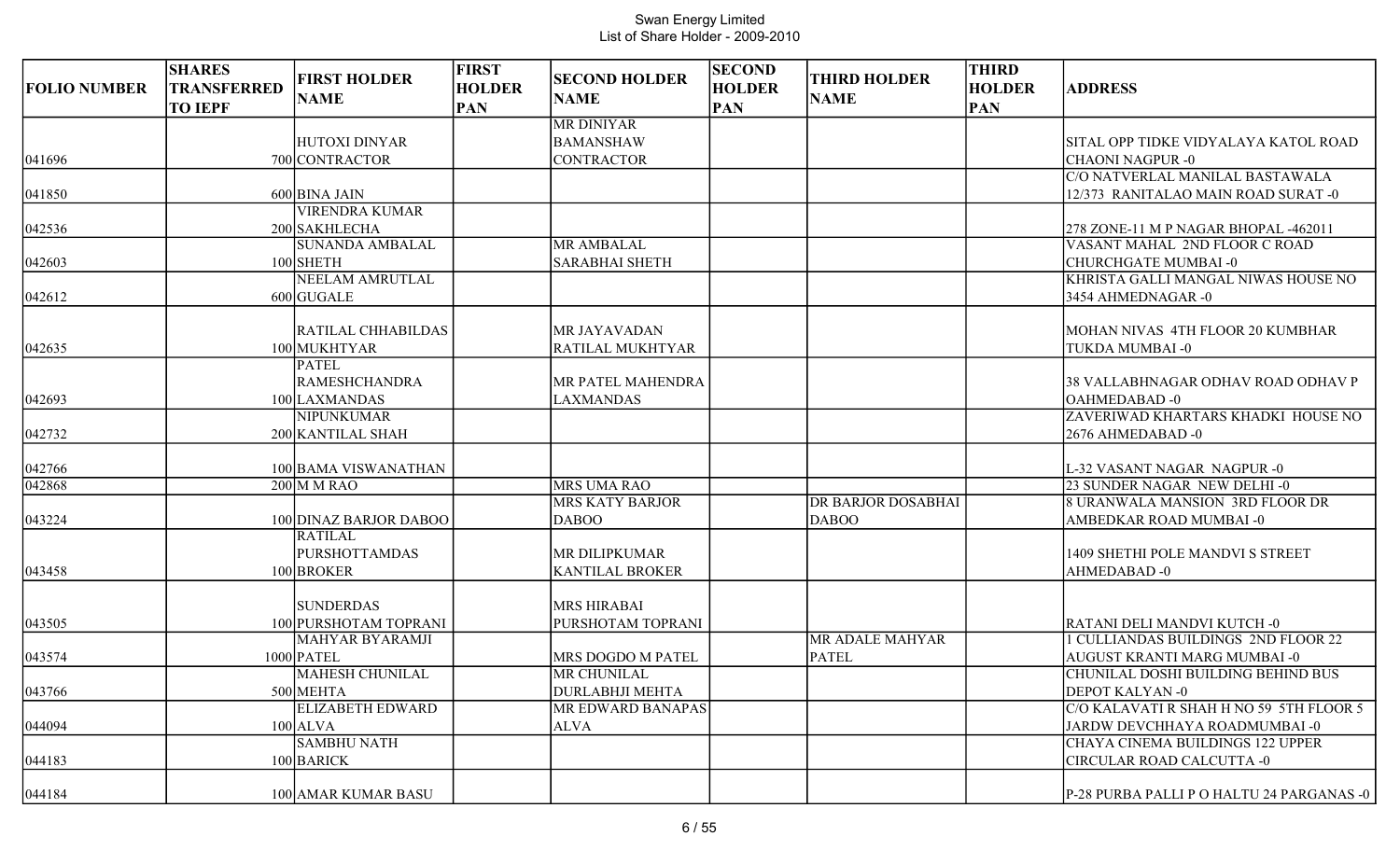| <b>FOLIO NUMBER</b> | <b>SHARES</b><br><b>TRANSFERRED</b><br><b>TO IEPF</b> | <b>FIRST HOLDER</b><br><b>NAME</b>   | <b>FIRST</b><br><b>HOLDER</b><br><b>PAN</b> | <b>SECOND HOLDER</b><br><b>NAME</b> | <b>SECOND</b><br><b>HOLDER</b><br><b>PAN</b> | <b>THIRD HOLDER</b><br><b>NAME</b> | <b>THIRD</b><br><b>HOLDER</b><br><b>PAN</b> | <b>ADDRESS</b>                                                                       |
|---------------------|-------------------------------------------------------|--------------------------------------|---------------------------------------------|-------------------------------------|----------------------------------------------|------------------------------------|---------------------------------------------|--------------------------------------------------------------------------------------|
|                     |                                                       | <b>JITENDRA BHUSAN</b>               |                                             | MR ATINDRA FHUSAN                   |                                              | MRS SAILA BALA                     |                                             |                                                                                      |
| 044187              |                                                       | 100 DUTTA                            |                                             | <b>DUTTA</b>                        |                                              | <b>DUTTA</b>                       |                                             | MAJHERPARA P O KRISHNAGAR NADIA -0                                                   |
|                     |                                                       | <b>MAHABIR PRASAD</b>                |                                             |                                     |                                              |                                    |                                             | 18 BALMUKUND MUKKER ROAD CALCUTTA -                                                  |
| 044189              |                                                       | 100 AKHERAMAKA                       |                                             |                                     |                                              |                                    |                                             |                                                                                      |
| 044193              |                                                       | 100 TARA CHAND PODDAR                |                                             |                                     |                                              |                                    |                                             | 135 CANNING STREET CALCUTTA -0                                                       |
|                     |                                                       |                                      |                                             |                                     |                                              |                                    |                                             | 35 HINDUSTHAN ROAD P O RASH BEHARI                                                   |
| 044197              |                                                       | 100 NALINAKSHA SANYAL                |                                             |                                     |                                              |                                    |                                             | <b>AVENUE CALCUTTA -0</b>                                                            |
|                     |                                                       | PABITRA KUMAR                        |                                             |                                     |                                              |                                    |                                             | C/O M/S P C GUHA NEOGI & SONS NEW                                                    |
| 044198              |                                                       | 100 GUHA NEOGI                       |                                             |                                     |                                              |                                    |                                             | CIRCULAR ROAD JALPAIGURI -0                                                          |
|                     |                                                       |                                      |                                             |                                     |                                              |                                    |                                             | 4 SIDHASRITALA LANE RAMKRISHNAPORE                                                   |
| 044199              |                                                       | 100 RAJABALA DASI                    |                                             |                                     |                                              |                                    |                                             | HOWRAH-0                                                                             |
| 044200              |                                                       | <b>SUDHIR RANJAN</b><br>100 DUTTA    |                                             |                                     |                                              |                                    |                                             | <b>BALURGHAT WEST DINAJPUR -0</b>                                                    |
|                     |                                                       | <b>NIKHIL RANJAN</b>                 |                                             |                                     |                                              |                                    |                                             | 25 KALI KUMAR BANERJEE LANE COSSIPORE                                                |
| 044202              |                                                       | 100 BHUIYA                           |                                             | MR SUDHIR R BHUIYA                  |                                              | <b>MRDRBHUIYA</b>                  |                                             | CALCUTTA -0                                                                          |
|                     |                                                       | <b>SITANGSHU BHUSAN</b>              |                                             |                                     |                                              |                                    |                                             | C/O KATYANI MEDICAL STORES GORA BAZAR                                                |
| 044204              |                                                       | 100 MITRA                            |                                             |                                     |                                              |                                    |                                             | POBERHAMPOREMURSHIDABAD-0                                                            |
| 044210              |                                                       | 100 AMIYA RANJAN PAUL                |                                             |                                     |                                              |                                    |                                             | 4 MADHUSUDAN BANERJEE ROAD EAST OF<br><b>RLY STATION P O BELGHARIA24 PARGANAS -0</b> |
|                     |                                                       | <b>BHIRENDRA NARAYAN</b>             |                                             |                                     |                                              |                                    |                                             | C/O LIPTON TEA CO PVT LTD P O CHAIBASA                                               |
| 044217              |                                                       | 100 CHAKRAVARTY                      |                                             |                                     |                                              |                                    |                                             | AMLETOLA(DIST SINGHBHUM)SINGHBHUM -0                                                 |
|                     |                                                       | <b>BHAPENDRA NATH</b>                |                                             |                                     |                                              |                                    |                                             | <b>BASU LODGE HAKIMPARA P O SILIGURI</b>                                             |
| 044218              |                                                       | $100$ BOSE                           |                                             |                                     |                                              |                                    |                                             | DARJEELING -0                                                                        |
| 044221              |                                                       | 100 BAIDYANATH LAHA                  |                                             |                                     |                                              |                                    |                                             | VILL BINSHIRA P O TEORA DINAJPUR WEST -0                                             |
|                     |                                                       | <b>BHUPENDRA MOHAN</b>               |                                             |                                     |                                              |                                    |                                             | 12 BISHAMBHOR MULLICK LANE CALCUTTA -                                                |
| 044222              |                                                       | 100 PAUL CHOWDHURY                   |                                             |                                     |                                              |                                    |                                             |                                                                                      |
|                     |                                                       | <b>DANUJA DALANI</b>                 |                                             |                                     |                                              |                                    |                                             | C/O MR B B CHOUDHURY 227 HARRISON ROAD                                               |
| 044225              |                                                       | 100 CHOUDHURI<br><b>GOUR CHANDRA</b> |                                             |                                     |                                              |                                    |                                             | <b>CALCUTTA-0</b><br>29/1A MADAN MITRA LANE P O BEADON                               |
| 044227              |                                                       | 100 MITRA                            |                                             |                                     |                                              |                                    |                                             | STREET CALCUTTA -0                                                                   |
|                     |                                                       | <b>HARIPADA</b>                      |                                             |                                     |                                              |                                    |                                             |                                                                                      |
| 044228              |                                                       | 100 CHAKRABORTY                      |                                             |                                     |                                              |                                    |                                             | DIMNA ROAD P O MANGE JAMSHEDPUR -0                                                   |
| 044229              |                                                       | 100 J MAJUMDAR                       |                                             |                                     |                                              |                                    |                                             | 25 SCHOOL ROW BHAWANIPUR CALCUTTA -0                                                 |
|                     |                                                       |                                      |                                             |                                     |                                              |                                    |                                             | C/O A M FAZLUL HUQ SUB INSPECTOR OF                                                  |
| 044232              |                                                       | 100 JOHRA KHATOON                    |                                             | MRS JAHANARA                        |                                              | MR A M BAZLAR                      |                                             | <b>EXCISE P O SINAGURIJALPAIGURI -0</b>                                              |
|                     |                                                       |                                      |                                             |                                     |                                              |                                    |                                             | 374 UPPER CHITPUR ROAD GANESH GARH                                                   |
| 044233              |                                                       | 100 KUNJBEHARILAL MODI               |                                             |                                     |                                              |                                    |                                             | CALCUTTA -0                                                                          |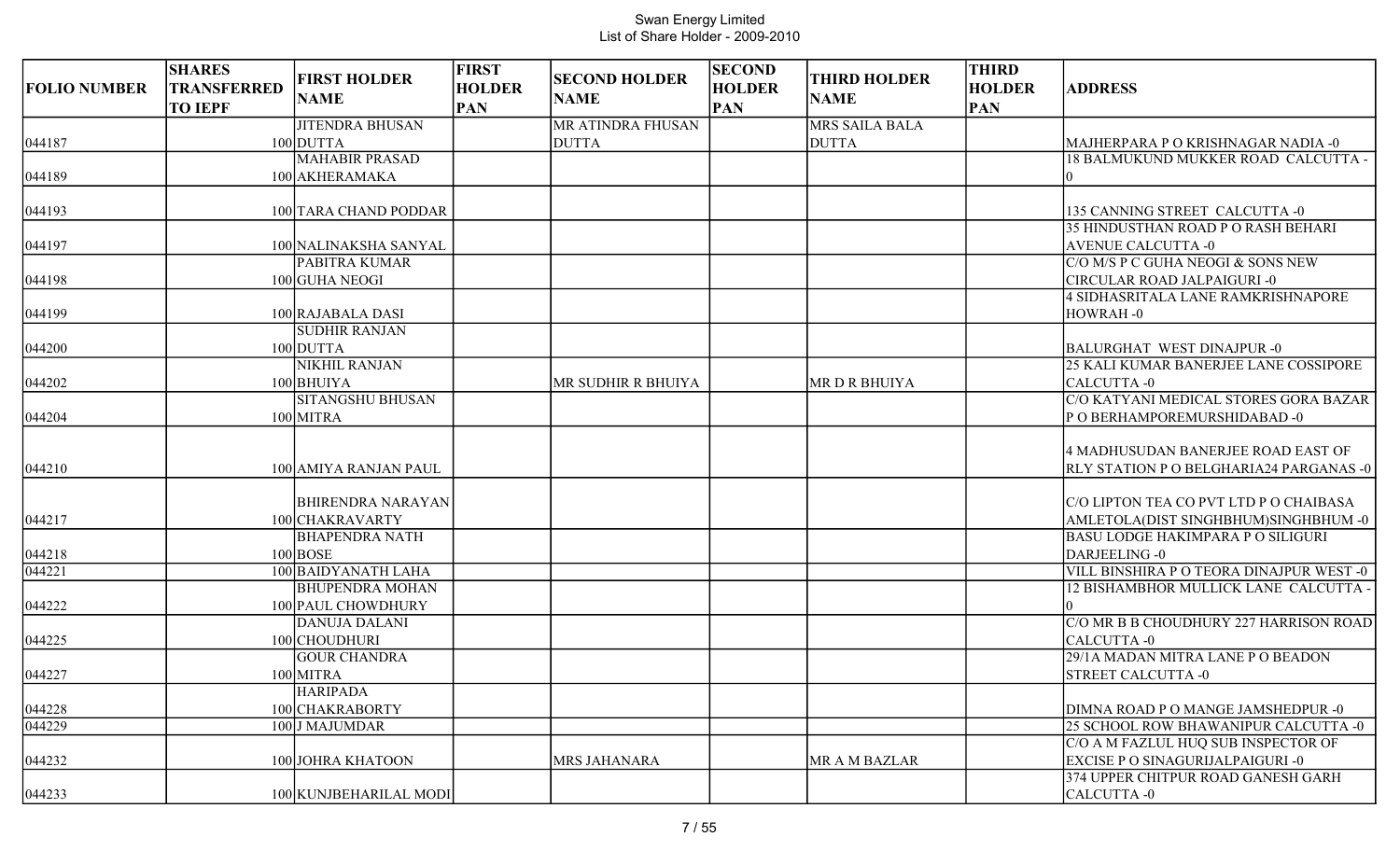| <b>FOLIO NUMBER</b> | <b>SHARES</b><br><b>TRANSFERRED</b><br><b>TO IEPF</b> | <b>FIRST HOLDER</b><br><b>NAME</b> | <b>FIRST</b><br><b>HOLDER</b><br><b>PAN</b> | <b>SECOND HOLDER</b><br><b>NAME</b> | <b>SECOND</b><br><b>HOLDER</b><br><b>PAN</b> | <b>THIRD HOLDER</b><br><b>NAME</b> | <b>THIRD</b><br><b>HOLDER</b><br><b>PAN</b> | <b>ADDRESS</b>                         |
|---------------------|-------------------------------------------------------|------------------------------------|---------------------------------------------|-------------------------------------|----------------------------------------------|------------------------------------|---------------------------------------------|----------------------------------------|
|                     |                                                       |                                    |                                             |                                     |                                              |                                    |                                             | P O SHYAMCHAK VILL AMBADIGHI           |
| 044235              |                                                       | 100 KALI PADA MAJI                 |                                             |                                     |                                              |                                    |                                             | MIDNAPORE -0                           |
|                     |                                                       |                                    |                                             |                                     |                                              |                                    |                                             | 24 KAMARPARA LANE P O DHAKURIA         |
| 044237              |                                                       | 100 MOTILAL GHOSH                  |                                             |                                     |                                              |                                    |                                             | CALCUTTA-0                             |
| 044238              |                                                       | 100 MAHILA MITRA                   |                                             |                                     |                                              |                                    |                                             | JHAMAPUKUR LANE CALCUTTA -0            |
|                     |                                                       |                                    |                                             |                                     |                                              |                                    |                                             | C/O SJ KARTIO CHANDRA SADHUKHAN P O    |
| 044239              |                                                       | 100 NARAYANI DASSI                 |                                             |                                     |                                              |                                    |                                             | PANIHATI 24 PARGANAS -0                |
|                     |                                                       |                                    |                                             |                                     |                                              |                                    |                                             | C/O DR S K DAS MATRIMANDIR DURGABARI   |
| 044240              |                                                       | 100 PROVABATI DAS                  |                                             |                                     |                                              |                                    |                                             | ROADASSAM-0                            |
|                     |                                                       | PUNLIN BEHARI                      |                                             |                                     |                                              |                                    |                                             | 15 PRINCE ANWAR SHAH ROAD TOLLYGUNGE   |
| 044241              |                                                       | $100$ GHOSH                        |                                             |                                     |                                              |                                    |                                             | CALCUTTA -0                            |
| $\sqrt{044}$ 242    |                                                       | 100 RAJ KUMAR BOSE                 |                                             |                                     |                                              |                                    |                                             | 2 CREEK ROW CALCUTTA -0                |
|                     |                                                       | <b>ROUSHAN AKTAR</b>               |                                             |                                     |                                              |                                    |                                             | C/O KONDKAR NUR-E-ASHAN P O & VILL     |
| 044243              |                                                       | 100 BILKIS BEGUM                   |                                             |                                     |                                              |                                    |                                             | SIJGRAM MURSHIDABAD -0                 |
|                     |                                                       | <b>RAMAPADA</b>                    |                                             |                                     |                                              |                                    |                                             |                                        |
| 044244              |                                                       | 100 CHATTERJEE                     |                                             |                                     |                                              |                                    |                                             | PO SILIGURI DARJEELING -0              |
|                     |                                                       | DR ROHINI KUMAR                    |                                             |                                     |                                              |                                    |                                             | PARBATIA FEEDER ROAD PO                |
| 044245              |                                                       | $100$ DEY                          |                                             |                                     |                                              |                                    |                                             | TINSUKIAASSAM-0                        |
|                     |                                                       |                                    |                                             |                                     |                                              |                                    |                                             | C/O BIJON KUMAR MUKHERJEE              |
| 044247              |                                                       | 100 RENUKA DEBI                    |                                             |                                     |                                              |                                    |                                             | DANDPANITALA PONABAWIP NADIA -0        |
| 044249              |                                                       | 100 SUSHIL DUTT                    |                                             |                                     |                                              |                                    |                                             | 171 MANICKTOLA STREET CALCUTTA -0      |
|                     |                                                       |                                    |                                             |                                     |                                              |                                    |                                             | M I G HOUSING ESTATE BLOCK B FLAT NO 7 |
| 044250              |                                                       | 100 SUNITI DEBI                    |                                             |                                     |                                              |                                    |                                             | <b>BELGATCHIA VILLA CALCUTTA -0</b>    |
|                     |                                                       | <b>SATYENDRA CHUNDER</b>           |                                             |                                     |                                              |                                    |                                             | P-16/1 RAJA SANTOSH ROAD ALIPORE       |
| 044251              |                                                       | $100$ GHOSH                        |                                             |                                     |                                              |                                    |                                             | CALCUTTA -0                            |
|                     |                                                       | SOURENDRA MOHAN                    |                                             |                                     |                                              |                                    |                                             |                                        |
| 044252              |                                                       | 100 MAZUMDAR                       |                                             |                                     |                                              |                                    |                                             | 14 CASSEL ROW LUCKNOW -0               |
|                     |                                                       | <b>SUBHENDU PROSAD</b>             |                                             |                                     |                                              |                                    |                                             |                                        |
| 044254              |                                                       | 100 RAY CHOUDHURY                  |                                             |                                     |                                              |                                    |                                             | 4/33 FERN ROAD BALLYGUNGE CALCUTTA -0  |
|                     |                                                       | <b>SHAIK MOHAMMED</b>              |                                             |                                     |                                              |                                    |                                             | P O JOGATBALLAVPORE VILL BAHANA        |
| 044256              |                                                       | 100 HAROON MONDAL                  |                                             | MR SHAIK DAUD                       |                                              | MR SHAIK IDRISH                    |                                             | HOWRAH-0                               |
|                     |                                                       | <b>UMA PROSANNA</b>                |                                             |                                     |                                              |                                    |                                             |                                        |
| 044259              |                                                       | 100 MUKHERJEE                      |                                             |                                     |                                              |                                    |                                             | TEKEPARE SURI BIRCHUM -0               |
|                     |                                                       | <b>CAPTAIN NARENDRA</b>            |                                             |                                     |                                              |                                    |                                             |                                        |
|                     |                                                       | <b>NATH DUTT</b>                   |                                             |                                     |                                              |                                    |                                             |                                        |
| 044267              |                                                       | 100 MEMORIAL COMM                  |                                             |                                     |                                              |                                    |                                             | 153 DHARAMTOLLA STREET CALCUTTA -0     |
|                     |                                                       |                                    |                                             |                                     |                                              |                                    |                                             |                                        |
|                     |                                                       |                                    |                                             |                                     |                                              |                                    |                                             | C/O LATE DR B P CHAKRAVARTI            |
| 044271              |                                                       | 100 SUNITI BALA DEVI               |                                             |                                     |                                              |                                    |                                             | BENGALITOLA LAHERIASARAIDARBHANGA -0   |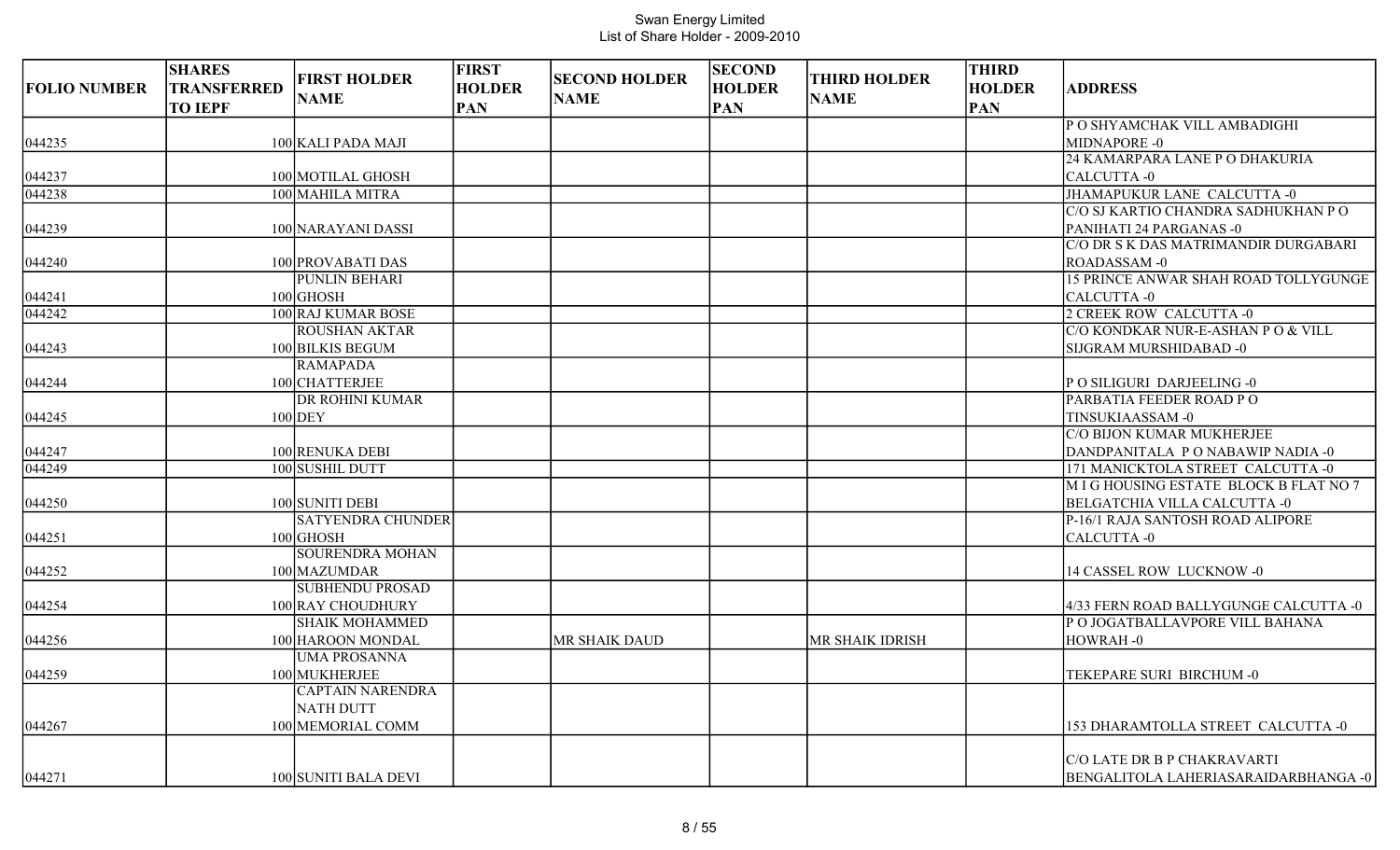|                     | <b>SHARES</b>                        | <b>FIRST HOLDER</b>    | <b>FIRST</b>                | <b>SECOND HOLDER</b> | <b>SECOND</b>               | <b>THIRD HOLDER</b> | <b>THIRD</b>                |                                        |
|---------------------|--------------------------------------|------------------------|-----------------------------|----------------------|-----------------------------|---------------------|-----------------------------|----------------------------------------|
| <b>FOLIO NUMBER</b> | <b>TRANSFERRED</b><br><b>TO IEPF</b> | <b>NAME</b>            | <b>HOLDER</b><br><b>PAN</b> | <b>NAME</b>          | <b>HOLDER</b><br><b>PAN</b> | <b>NAME</b>         | <b>HOLDER</b><br><b>PAN</b> | <b>ADDRESS</b>                         |
|                     |                                      | <b>ASHOKE KUMAR</b>    |                             |                      |                             |                     |                             | 47/2 GARIAHAT ROAD BALLYGUNGE          |
| 044277              |                                      | 100 GANGULY            |                             |                      |                             |                     |                             | CALCUTTA-0                             |
| 044278              |                                      | 100 DIPTI MITRA        |                             |                      |                             |                     |                             | 34/1 ELGIN ROAD CALCUTTA -0            |
|                     |                                      | <b>AMARENDRA NATH</b>  |                             |                      |                             |                     |                             |                                        |
| 044279              |                                      | $100$ SEN              |                             |                      |                             |                     |                             | 30 NEW ROAD ALIPORE CALCUTTA -0        |
|                     |                                      | <b>BRIJNATH</b>        |                             |                      |                             |                     |                             | C/O BRIJNATH KHANDELWAL & CO 13 INDIA  |
| 044280              |                                      | 100 KHANDELWAL         |                             |                      |                             |                     |                             | <b>EXCHANGE PLACE CALCUTTA -0</b>      |
| 044281              |                                      | 100 GANGA PROSAD BOSE  |                             |                      |                             |                     |                             | 6 HAZARA ROAD P O KALIGHAT CALCUTTA -0 |
|                     |                                      |                        |                             |                      |                             |                     |                             | 24 PADAPUKUR ROAD P O ELGIN ROAD       |
| 044282              |                                      | 100 G N MUKHERJEE      |                             |                      |                             |                     |                             | CALCUTTA-0                             |
|                     |                                      | <b>SISIR KUMAR</b>     |                             |                      |                             |                     |                             |                                        |
| 044283              |                                      | 100 CHOUDHURI          |                             |                      |                             |                     |                             | RAILWAY ENGINEER P O CHAPRA CHAPRA -0  |
|                     |                                      |                        |                             |                      |                             |                     |                             | 234/B RASH BEHARI AVENUE PO            |
| 044284              |                                      | 100 TARAK NATH SAHA    |                             |                      |                             |                     |                             | <b>BALLYGUNGE CALCUTTA -0</b>          |
| 044285              |                                      | 100 UMA NATH DUTT      |                             |                      |                             |                     |                             | RETD JUDGE COOCHBIHAR -0               |
|                     |                                      | <b>BIDHU BHUSAN</b>    |                             |                      |                             |                     |                             |                                        |
| 044287              |                                      | 100 SARKAR             |                             |                      |                             |                     |                             | 69 BELIAGHATA MAIN ROAD CALCUTTA -0    |
|                     |                                      | PRABHAS CHANDRA        |                             |                      |                             |                     |                             |                                        |
| 044289              |                                      | 100 MALLICK            |                             |                      |                             |                     |                             | 47 PATHURIAGHATA STREET CALCUTTA -0    |
|                     |                                      |                        |                             | MR JYOTIPROSANNA     |                             |                     |                             |                                        |
| 044290              |                                      | 100 PROVA GHOSE        |                             | <b>GHOSE</b>         |                             |                     |                             | 75-A BEADON STREET CALCUTTA -0         |
| 044291              |                                      | 100 HIRON BALA GHOSE   |                             |                      |                             |                     |                             | C/O AMRITA BAZAR PATRIKA CALCUTTA -0   |
| 044294              |                                      | 200 BINA CHATEERJEE    |                             |                      |                             |                     |                             | P21/N BLOCK A NEW ALIPORE CALCUTTA -0  |
|                     |                                      |                        |                             | MR SRIMAN SAKTI      |                             | MR SANTI PROSONNA   |                             |                                        |
| 044295              |                                      | 200 NANDARANI DEBI     |                             | PROSANNA KOUR        |                             | <b>KOUR</b>         |                             | PO PANIHATI 24 PARGANAS -0             |
|                     |                                      | <b>SUBODH CHANDRA</b>  |                             |                      |                             |                     |                             | 26-A KALI DUTT STREET P O HATKHOLA     |
| 044296              |                                      | 200 DAS GUPTA          |                             |                      |                             |                     |                             | CALCUTTA-0                             |
| 044299              |                                      | 200 HARI BENOD SEN M B |                             |                      |                             |                     |                             | TINSUKIA ASSAM-0                       |
|                     |                                      |                        |                             |                      |                             |                     |                             | C/O KALIDAS ROY 3 ASHU BIWAS ROAD      |
| 044311              |                                      | 200 AMINA ROY          |                             |                      |                             |                     |                             | CALCUTTA-0                             |
|                     |                                      |                        |                             | MR ASIM KUMAR        |                             | MR ALOKE KUMAR      |                             | USHAR SMRITI RAI BAHADUR AMBUJAKSHA    |
| 044312              |                                      | 200 ASIT KUMAR SARKAR  |                             | <b>SARKAR</b>        |                             | <b>SARKAR</b>       |                             | SARKAR ROAD P O PURULIAMANBHUM -0      |
|                     |                                      | <b>BISHNU PROSAD</b>   |                             |                      |                             |                     |                             |                                        |
| 044313              |                                      | 200 MUKHERJEE          |                             |                      |                             |                     |                             | 4 BHAIRAM BISWAS LANE CALCUTTA -0      |
|                     |                                      |                        |                             |                      |                             |                     |                             | 5 DESHAPRIYA PARK ROAD P O KALIGHAT    |
| 044315              |                                      | 200 BENOY BHUSAN BOSU  |                             |                      |                             |                     |                             | CALCUTTA -0                            |
|                     |                                      | <b>BINAPANI</b>        |                             |                      |                             |                     |                             | C/O SJ KUMUDINI CHAKRAVARTY PLEADER    |
| 044319              |                                      | 200 CHAKRAVARTY        |                             |                      |                             |                     |                             | JALPAIGURI-0                           |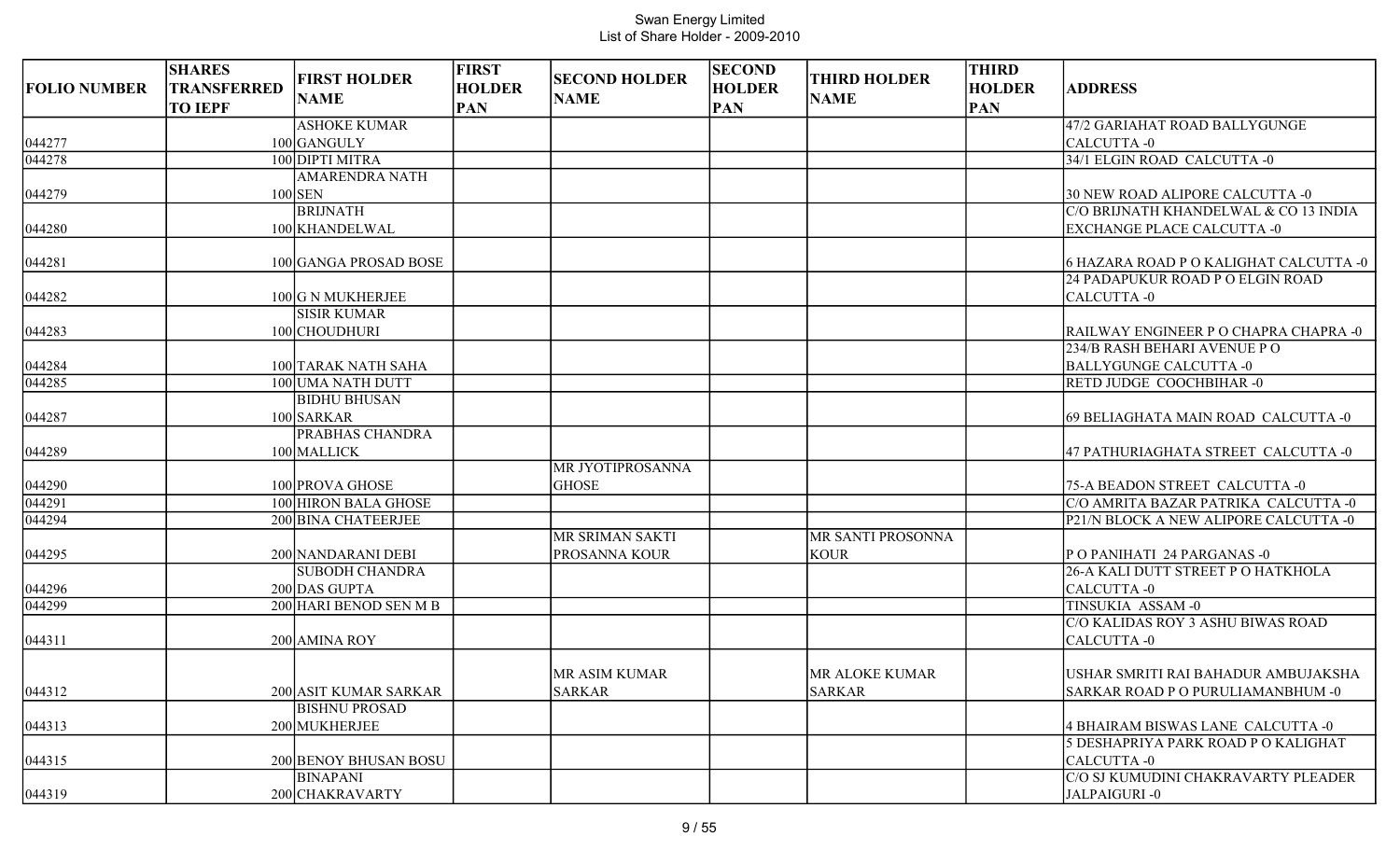| <b>FOLIO NUMBER</b> | <b>SHARES</b><br><b>TRANSFERRED</b><br><b>TO IEPF</b> | <b>FIRST HOLDER</b><br><b>NAME</b>     | <b>FIRST</b><br><b>HOLDER</b><br><b>PAN</b> | <b>SECOND HOLDER</b><br><b>NAME</b> | <b>SECOND</b><br><b>HOLDER</b><br><b>PAN</b> | <b>THIRD HOLDER</b><br><b>NAME</b> | <b>THIRD</b><br><b>HOLDER</b><br><b>PAN</b> | <b>ADDRESS</b>                                                       |
|---------------------|-------------------------------------------------------|----------------------------------------|---------------------------------------------|-------------------------------------|----------------------------------------------|------------------------------------|---------------------------------------------|----------------------------------------------------------------------|
|                     |                                                       |                                        |                                             |                                     |                                              |                                    |                                             | W/O SUHRID KUMAR DINDA VILL                                          |
| 044320              |                                                       | 200 BHABANI DINDA                      |                                             |                                     |                                              |                                    |                                             | ATHILAGARI P O CONTAIKIDDERPORE -0                                   |
| 044321              |                                                       | 200 CHARU BALA DAS                     |                                             |                                     |                                              |                                    |                                             | 192 ANANDMATH P O ICHAPUR 24 PARGANAS -                              |
|                     |                                                       |                                        |                                             |                                     |                                              |                                    |                                             | 1042/1 ASHOKENAGAR P O HABRA 24                                      |
| 044322              |                                                       | 200 CHARUBALA DEVI                     |                                             |                                     |                                              |                                    |                                             | PARGANAS-0                                                           |
|                     |                                                       | DR DINESH CHANDRA                      |                                             |                                     |                                              |                                    |                                             | P O BHUPALPUR VIA RAIGANJ WEST                                       |
| 044323              |                                                       | 200 BHOWMICK                           |                                             |                                     |                                              |                                    |                                             | DINAJPUR-0                                                           |
| 044324              |                                                       | 200 DEVI PRASAD BHAKAT                 |                                             |                                     |                                              |                                    |                                             | COLONELGOLA MIDNAPORE -0                                             |
|                     |                                                       | <b>DWARKA NATH</b>                     |                                             |                                     |                                              |                                    |                                             |                                                                      |
| 044325              |                                                       | 200 MITTER                             |                                             |                                     |                                              |                                    |                                             | 12 THEATRE ROAD CALCUTTA -0                                          |
| 044326              |                                                       | 200 DHRUBA RANJAN DAS                  |                                             |                                     |                                              |                                    |                                             | 10 OLD OFFICE STREET CALCUTTA -0                                     |
| $\sqrt{044327}$     |                                                       | 200 FEROZUDDIN                         |                                             |                                     |                                              |                                    |                                             | 78 COLOTOLA STREET CALCUTTA -0                                       |
|                     |                                                       |                                        |                                             | MR JAHARLAL                         |                                              | MR KANAILAL                        |                                             |                                                                      |
| 044328              |                                                       | 200 GOPI NATH SRIMANY                  |                                             | <b>SRIMANY</b>                      |                                              | <b>SRIMANY</b>                     |                                             | G T ROAD SERAMPORE SERAMPORE -0                                      |
|                     |                                                       |                                        |                                             |                                     |                                              |                                    |                                             | <b>BENOY KRISHNA SAHA GHAT ROAD PO</b>                               |
| 044332              |                                                       | 200 JOYCHANDRA SAHA                    |                                             |                                     |                                              |                                    |                                             | NABADWIP NADIA -0                                                    |
| 044335              |                                                       | 200 KALI PADA GHOSH                    |                                             |                                     |                                              |                                    |                                             | POBANERHAT JALPAIGURI-0                                              |
|                     |                                                       |                                        |                                             |                                     |                                              |                                    |                                             | C/O SJ SATISH CHANDRA ROY GHOSH BAGAN                                |
| 044336              |                                                       | 200 KALIDAS ROY                        |                                             |                                     |                                              |                                    |                                             | P O AGARTALA TIPPERAH -0                                             |
| 044337              |                                                       | 200 KALIDAS ROY                        |                                             |                                     |                                              |                                    |                                             | 3 ASU BISWAS ROAD CALCUTTA -0<br>17 NANDAN ROAD BHOWANIPORE CALCUTTA |
| 044338              |                                                       | 200 KAMLA ROY                          |                                             |                                     |                                              |                                    |                                             |                                                                      |
|                     |                                                       | <b>KHAGENDRA</b>                       |                                             |                                     |                                              |                                    |                                             |                                                                      |
|                     |                                                       | <b>NARAYAN</b>                         |                                             |                                     |                                              |                                    |                                             | GRAHAM BAZAR P O & T O DIBRUGRAH                                     |
| 044341              |                                                       | 200 CHOWDHURY                          |                                             |                                     |                                              |                                    |                                             | DIBRUGARH-0                                                          |
|                     |                                                       | <b>MONDON CHAND</b>                    |                                             |                                     |                                              |                                    |                                             | 21GANGULIPARA LANE P O COSSIPORE                                     |
| 044342              |                                                       | $200$ DUTT                             |                                             |                                     |                                              |                                    |                                             | CALCUTTA -0                                                          |
|                     |                                                       | DR MOHINI MOHAN                        |                                             |                                     |                                              |                                    |                                             |                                                                      |
| 044343              |                                                       | $200$ PATI                             |                                             |                                     |                                              |                                    |                                             | VILL DHANTORE P O DEBRA MIDNAPORE -0                                 |
|                     |                                                       | <b>RAISAHIB NAGENDRA</b>               |                                             |                                     |                                              |                                    |                                             |                                                                      |
|                     |                                                       | <b>KUMAR</b>                           |                                             |                                     |                                              |                                    |                                             |                                                                      |
| 044345              |                                                       | 200 BHATTACHARJEE                      |                                             |                                     |                                              |                                    |                                             | PO BERHAMPORE MURSHIDABAD-0                                          |
|                     |                                                       | NIRMAL CHANDRA                         |                                             |                                     |                                              |                                    |                                             |                                                                      |
| 044346              |                                                       | 200 CHATTERJEE                         |                                             |                                     |                                              |                                    |                                             | 5 THEATRE ROAD CALCUTTA -0<br>7 RAMARAYAN BHATTACHARJEE LANE         |
|                     |                                                       |                                        |                                             |                                     |                                              |                                    |                                             | CALCUTTA -0                                                          |
| 044348              |                                                       | 200 NAGENDRA BALA DASI<br>NIRMAL KUMAR |                                             |                                     |                                              |                                    |                                             | C/O AMRITA BAZAR PATRIKA 2 ANAND                                     |
| 044349              |                                                       | $200$ GHOSE                            |                                             |                                     |                                              |                                    |                                             | CHATTERJEE LANE CALCUTTA -0                                          |
|                     |                                                       |                                        |                                             |                                     |                                              |                                    |                                             |                                                                      |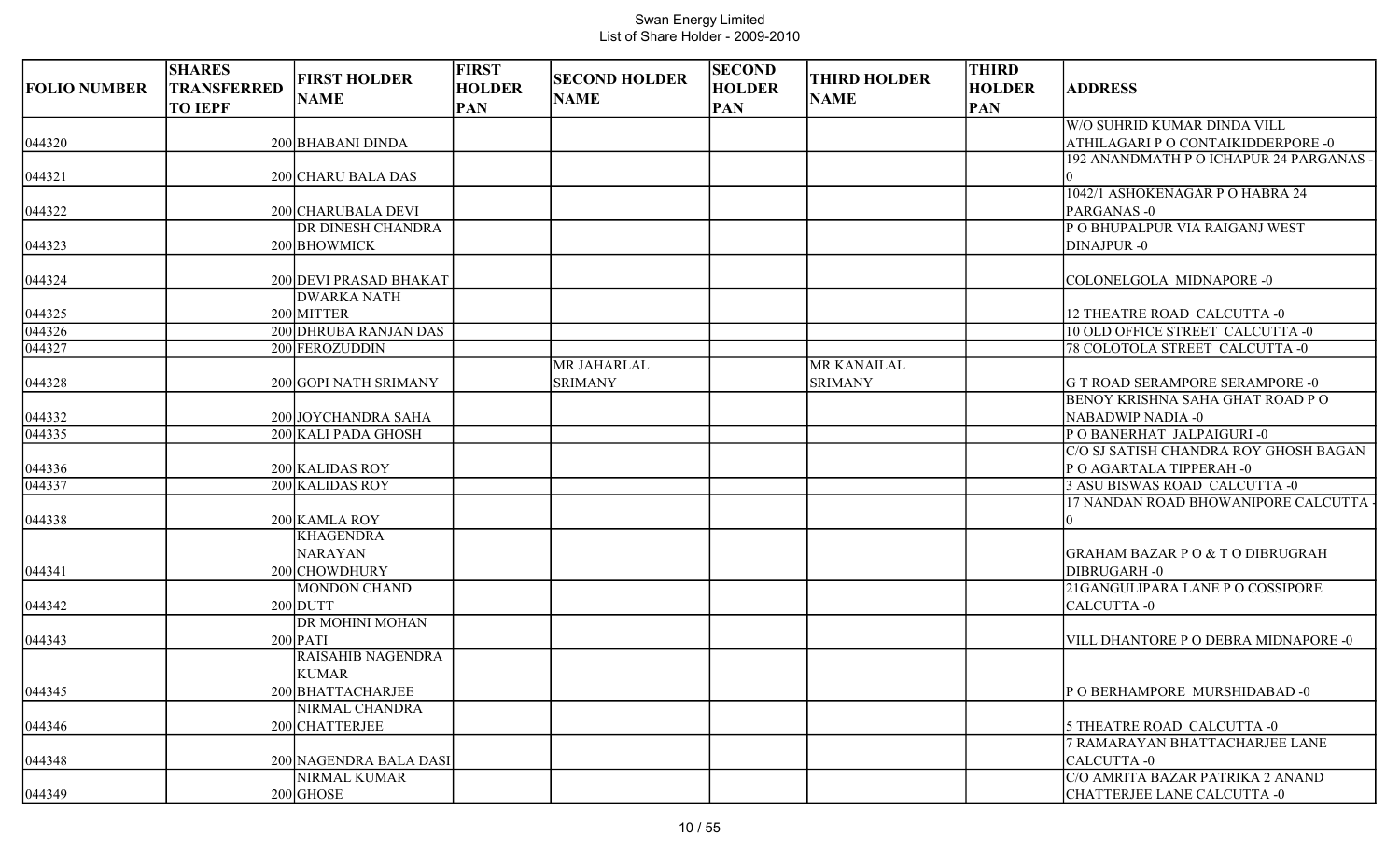| <b>FOLIO NUMBER</b> | <b>SHARES</b><br>TRANSFERRED<br><b>TO IEPF</b> | <b>FIRST HOLDER</b><br><b>NAME</b>               | <b>FIRST</b><br><b>HOLDER</b><br><b>PAN</b> | <b>SECOND HOLDER</b><br><b>NAME</b> | <b>SECOND</b><br><b>HOLDER</b><br><b>PAN</b> | <b>THIRD HOLDER</b><br><b>NAME</b> | <b>THIRD</b><br><b>HOLDER</b><br><b>PAN</b> | <b>ADDRESS</b>                                                                  |
|---------------------|------------------------------------------------|--------------------------------------------------|---------------------------------------------|-------------------------------------|----------------------------------------------|------------------------------------|---------------------------------------------|---------------------------------------------------------------------------------|
| 044351              |                                                | 200 NANDLAL MUKHERJEE                            |                                             |                                     |                                              |                                    |                                             | 137 BALARAM DEY STREET CALCUTTA -0                                              |
| 044352              |                                                | PRATAP CHANDRA<br>200 BHATTACHARJEE              |                                             |                                     |                                              |                                    |                                             | PO JETHAGRAM TIPPERAH-0                                                         |
| 044355              |                                                | PROVAT KUMAR<br>$200$ DUTTA                      |                                             |                                     |                                              |                                    |                                             | 78/1 NIMTOLLA GHAT STREET CALCUTTA -0                                           |
| 044356              |                                                | 200 P C BHAGAT                                   |                                             |                                     |                                              |                                    |                                             | C/O KUBILEE AGENTS LTD C-3 CLIVE<br>BILDINGS 8 NETAJI SUBHAS ROADCALCUTTA       |
| 044357              |                                                | 200 QUDSIA BANU BEGAM                            |                                             |                                     |                                              |                                    |                                             | C/O SAIYED MOHAMEED HASAD KHALIL<br>GHARBI SHAHJAHANPUR -0                      |
| 044358              |                                                | 200 RADHARAMAN DAS                               |                                             |                                     |                                              |                                    |                                             | 60 BEADON STREET CALCUTTA -0<br>9/1 MADANPAL LANE BHAWANIPUR                    |
| 044359<br>044361    |                                                | 200 RAM NARAYAN ROY<br>RADHA KANTO<br>200 SARKAR |                                             |                                     |                                              |                                    |                                             | CALCUTTA -0<br>C/O PIONEER STORES MAIN ROAD RANCHI -0                           |
| 044362              |                                                | 200 RAMANI MOHON DE                              |                                             |                                     |                                              |                                    |                                             | C/O BHARAT CYCLE STORES P O NAZIRA DIST<br>SIBSAGARSIBSAGAR -0                  |
| 044363              |                                                | 200 SURABALA DEBI                                |                                             |                                     |                                              |                                    |                                             | C/O LATE H L CHATTERJEE P O KHARAGPUR<br>MIDNAPORE -0                           |
| 044366              |                                                | 200 SURAJMAL GUPTA                               |                                             |                                     |                                              |                                    |                                             | C/O SOORAJMULL BAIJNATH 10 CANNING<br><b>STREET CALCUTTA -0</b>                 |
| 044369              |                                                | <b>SUBARNA REKHA</b><br>$200$ GUPTA              |                                             |                                     |                                              |                                    |                                             | C/O PROF BUDEB CH GUPTA MU C WOMENS<br><b>COLLEGE BURDWAN-0</b>                 |
| 044370              |                                                | 200 SNEHALATA ROY<br><b>TARAK KRISHNA</b>        |                                             |                                     |                                              |                                    |                                             | <b>6 BENI MITTER LANE SHIBPIR HOWRAH - 0</b>                                    |
| 044375              |                                                | $200$ MITRA                                      |                                             |                                     |                                              |                                    |                                             | 25 CERPENTINE LANE CALCUTTA -0<br>C/O INDIAN ALLUMINOUM CO LTD THANA            |
| 044380              |                                                | 200 AJIT KUMAR GHOSH                             |                                             |                                     |                                              |                                    |                                             | <b>BELAPUR ROAD KALWATHANE -0</b>                                               |
| 044384              |                                                | 200 BENOY RANJAN PAUL<br><b>CHANDRA NATH</b>     |                                             |                                     |                                              |                                    |                                             | DIRIAL TEA ESTATE P O HOOGRIJAN ASSAM -0                                        |
| 044388              |                                                | $200$ GHOSH                                      |                                             |                                     |                                              |                                    |                                             | UCKILPATTY BOLPUR BIRBHUM -0<br>C/O MR N N BHIWANDI WALLA                       |
| 044391              |                                                | COOMI BEJONJI<br>200 MIRZAN                      |                                             |                                     |                                              |                                    |                                             | <b>BHIWANDIWALLA TERACE F BLK. 2ND FL</b><br>TRINTI STREET DHOBI TALAOMUMBAI -0 |
| 044394              |                                                | 200 MOHAMAYA PALIT                               |                                             |                                     |                                              |                                    |                                             | W/O DHIRENDRA NATH PALIT STREET NO 2<br>DHANTOLINAGPUR -0                       |
| 044401              |                                                | 100 NANDARANI SHYAM                              |                                             |                                     |                                              |                                    |                                             | <b>BAGHYAKL LAITUMUKHRA SHILLONG ASSAM</b><br>-0                                |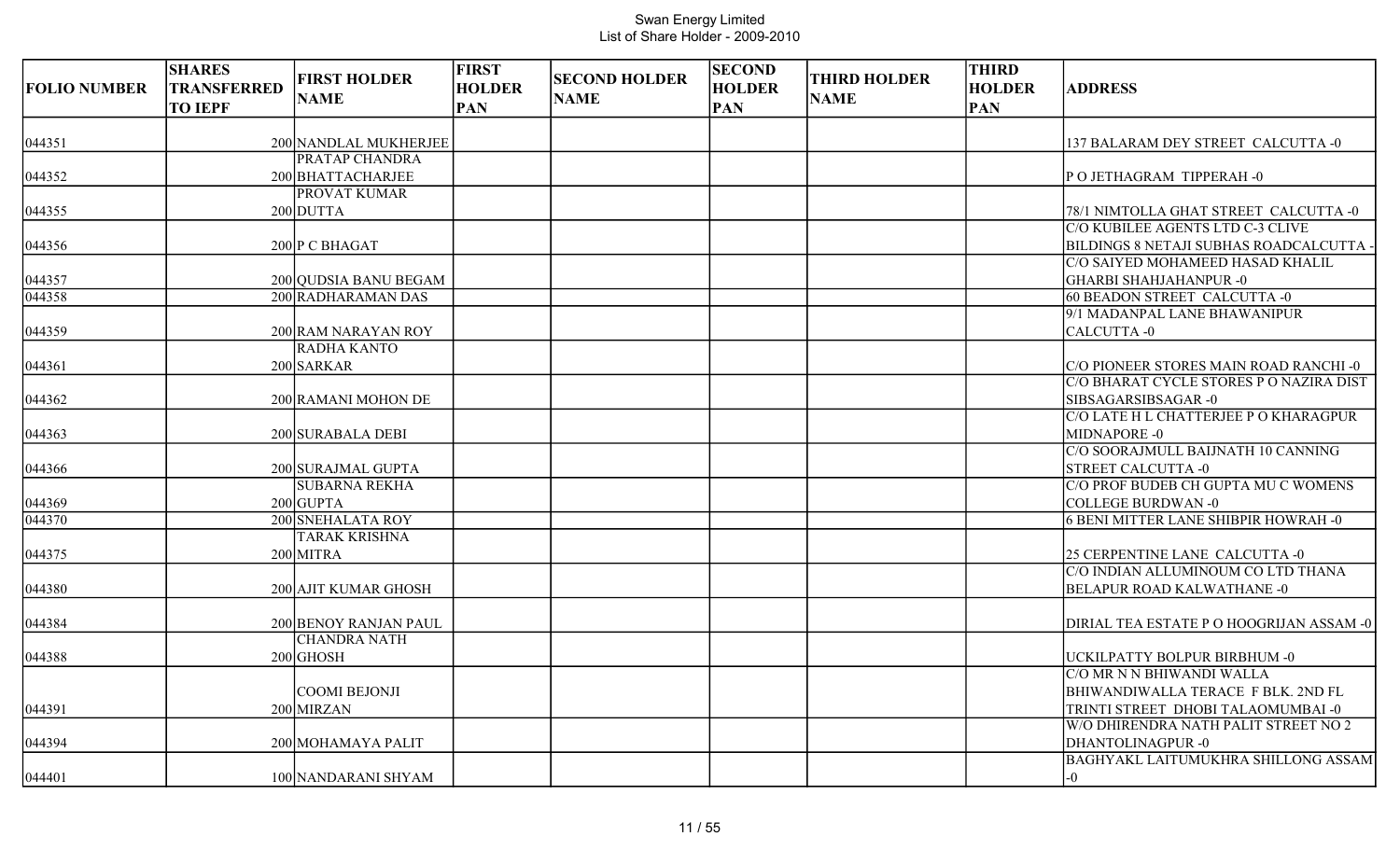| <b>NAME</b><br><b>NAME</b><br><b>NAME</b><br><b>TO IEPF</b><br><b>PAN</b><br><b>PAN</b><br><b>PAN</b><br>C/O CALCUTTA BIRI WORKS PO<br>200 PARUL PROVA DUTTA<br><b>CHAKRADHARPUR SINGHBHUM -0</b><br>RANENDRA CHANDRA<br>$300$ DEB<br>RAJENDRA DEB ROAD CALCUTTA -0<br>PURNASHASHI SAHA<br>C/O MR SUKUMAR KUNDU BIRNAGAR P O<br>$300$ ALIAS<br><b>RAIGANJ DIST V DINAJPUR -0</b><br><b>RAMANI MOHAN</b><br>300 CHAKRABARTY<br>P O SILOHAR AMBICAPATTI CACHAR -0<br>C/O A K DEY HIJLI CO OPERATIVE VIA<br>300 AMIYA DE<br>KHARAGPURMIDNAPORE -0<br>044425<br><b>BIMAN BEHARY</b><br>300 MITRA<br>044426<br>226 UPPER CIRCULAR ROAD CALCUTTA -0<br><b>KAIKEE SORABJEE</b><br>044427<br>300 BUCHIA<br>27 LOUTHER ROAD ALLAHABAD -0<br>$\sqrt{044428}$<br>300 SHUJAAT ALI RAZNI<br>17 JOPLING ROAD HAZRATGANJ LUCKNOW -0<br><b>SAMARENDRA NATH</b><br><b>MR PROBHAS</b><br>MR KAMAL KUMAR<br>044429<br>300 MITRA<br><b>CHANDRA MULLICK</b><br><b>DEB</b><br>67-B BEADON STREET CALCUTTA -0<br>C/O MR KRISHNA CHANDRA NATH 6<br>MUKHERJEE PARA P O BHATPARA24<br>044430<br>300 MRITUNJAY NATH<br>PARGANAS-0<br>C/O MR SAILENDRA NATH CHANDA HEAD<br>CLERK CALCUTTA COLLECTORATE 11 NETAJI<br>400 ELERANI CHANDA<br>SUBHAS ROADCALCUTTA -0<br><b>SAROJENDRA PRASAD</b><br>400 BAGCHI<br><b>6 RITCHIE ROAD BALLYGUNJ CALCUTTA -0</b><br><b>RARAKESWAR ROY</b><br><b>MR DABAKAR ROY</b><br><b>MR PROBHAKAR ROY</b><br>ASSTT PROF BIRLA ENGG COLLEGE P.O.<br>400 CHOWDHURY<br><b>CHOWDHURY</b><br><b>CHOWDHURY</b><br>PILANIPILANI-0<br><b>KUMAR BISWANATH</b><br>29 BARRACKPORE TRUNK ROAD CALCUTTA -<br>$500$ ROY<br>C/O MR DAYANAND MODI NANDALAYA<br>500 SHANTI MODI<br>RANCHI-0<br>044447<br>C/O MR PARESH NATH GHOSAL BEHIND B T<br>MR SATYENDRA<br>$ 044449\rangle$<br>500 SURABULA DEBI<br><b>MOHAN GHOSAL</b><br>COLLEGE COOCHBIHAR -0<br>MR S M GHOSAL<br><b>MR BHIMSEN S J B</b><br>044452<br>500 RANI AMBICA<br><b>RANA</b><br>MR S SHUMSHARE<br>BIKRAM BHAWAN JAWALAKHEL 1 NEPAL -0<br>3/1/1A BADUR BAGAN STREET PO AMHERST<br><b>STREET CALCUTTA -0</b><br>044455<br>500 RANI BASU<br><b>HIRALAL WAZIR</b> |                     | <b>SHARES</b>      | <b>FIRST HOLDER</b> | <b>FIRST</b>  | <b>SECOND HOLDER</b> | <b>SECOND</b> | <b>THIRD HOLDER</b> | <b>THIRD</b>  |                |
|-----------------------------------------------------------------------------------------------------------------------------------------------------------------------------------------------------------------------------------------------------------------------------------------------------------------------------------------------------------------------------------------------------------------------------------------------------------------------------------------------------------------------------------------------------------------------------------------------------------------------------------------------------------------------------------------------------------------------------------------------------------------------------------------------------------------------------------------------------------------------------------------------------------------------------------------------------------------------------------------------------------------------------------------------------------------------------------------------------------------------------------------------------------------------------------------------------------------------------------------------------------------------------------------------------------------------------------------------------------------------------------------------------------------------------------------------------------------------------------------------------------------------------------------------------------------------------------------------------------------------------------------------------------------------------------------------------------------------------------------------------------------------------------------------------------------------------------------------------------------------------------------------------------------------------------------------------------------------------------------------------------------------------------------------------------------------------------------------------------------|---------------------|--------------------|---------------------|---------------|----------------------|---------------|---------------------|---------------|----------------|
|                                                                                                                                                                                                                                                                                                                                                                                                                                                                                                                                                                                                                                                                                                                                                                                                                                                                                                                                                                                                                                                                                                                                                                                                                                                                                                                                                                                                                                                                                                                                                                                                                                                                                                                                                                                                                                                                                                                                                                                                                                                                                                                 | <b>FOLIO NUMBER</b> | <b>TRANSFERRED</b> |                     | <b>HOLDER</b> |                      | <b>HOLDER</b> |                     | <b>HOLDER</b> | <b>ADDRESS</b> |
|                                                                                                                                                                                                                                                                                                                                                                                                                                                                                                                                                                                                                                                                                                                                                                                                                                                                                                                                                                                                                                                                                                                                                                                                                                                                                                                                                                                                                                                                                                                                                                                                                                                                                                                                                                                                                                                                                                                                                                                                                                                                                                                 |                     |                    |                     |               |                      |               |                     |               |                |
|                                                                                                                                                                                                                                                                                                                                                                                                                                                                                                                                                                                                                                                                                                                                                                                                                                                                                                                                                                                                                                                                                                                                                                                                                                                                                                                                                                                                                                                                                                                                                                                                                                                                                                                                                                                                                                                                                                                                                                                                                                                                                                                 | 044405              |                    |                     |               |                      |               |                     |               |                |
|                                                                                                                                                                                                                                                                                                                                                                                                                                                                                                                                                                                                                                                                                                                                                                                                                                                                                                                                                                                                                                                                                                                                                                                                                                                                                                                                                                                                                                                                                                                                                                                                                                                                                                                                                                                                                                                                                                                                                                                                                                                                                                                 |                     |                    |                     |               |                      |               |                     |               |                |
|                                                                                                                                                                                                                                                                                                                                                                                                                                                                                                                                                                                                                                                                                                                                                                                                                                                                                                                                                                                                                                                                                                                                                                                                                                                                                                                                                                                                                                                                                                                                                                                                                                                                                                                                                                                                                                                                                                                                                                                                                                                                                                                 | 044422              |                    |                     |               |                      |               |                     |               |                |
|                                                                                                                                                                                                                                                                                                                                                                                                                                                                                                                                                                                                                                                                                                                                                                                                                                                                                                                                                                                                                                                                                                                                                                                                                                                                                                                                                                                                                                                                                                                                                                                                                                                                                                                                                                                                                                                                                                                                                                                                                                                                                                                 |                     |                    |                     |               |                      |               |                     |               |                |
|                                                                                                                                                                                                                                                                                                                                                                                                                                                                                                                                                                                                                                                                                                                                                                                                                                                                                                                                                                                                                                                                                                                                                                                                                                                                                                                                                                                                                                                                                                                                                                                                                                                                                                                                                                                                                                                                                                                                                                                                                                                                                                                 | 044423              |                    |                     |               |                      |               |                     |               |                |
|                                                                                                                                                                                                                                                                                                                                                                                                                                                                                                                                                                                                                                                                                                                                                                                                                                                                                                                                                                                                                                                                                                                                                                                                                                                                                                                                                                                                                                                                                                                                                                                                                                                                                                                                                                                                                                                                                                                                                                                                                                                                                                                 |                     |                    |                     |               |                      |               |                     |               |                |
|                                                                                                                                                                                                                                                                                                                                                                                                                                                                                                                                                                                                                                                                                                                                                                                                                                                                                                                                                                                                                                                                                                                                                                                                                                                                                                                                                                                                                                                                                                                                                                                                                                                                                                                                                                                                                                                                                                                                                                                                                                                                                                                 | 044424              |                    |                     |               |                      |               |                     |               |                |
|                                                                                                                                                                                                                                                                                                                                                                                                                                                                                                                                                                                                                                                                                                                                                                                                                                                                                                                                                                                                                                                                                                                                                                                                                                                                                                                                                                                                                                                                                                                                                                                                                                                                                                                                                                                                                                                                                                                                                                                                                                                                                                                 |                     |                    |                     |               |                      |               |                     |               |                |
|                                                                                                                                                                                                                                                                                                                                                                                                                                                                                                                                                                                                                                                                                                                                                                                                                                                                                                                                                                                                                                                                                                                                                                                                                                                                                                                                                                                                                                                                                                                                                                                                                                                                                                                                                                                                                                                                                                                                                                                                                                                                                                                 |                     |                    |                     |               |                      |               |                     |               |                |
|                                                                                                                                                                                                                                                                                                                                                                                                                                                                                                                                                                                                                                                                                                                                                                                                                                                                                                                                                                                                                                                                                                                                                                                                                                                                                                                                                                                                                                                                                                                                                                                                                                                                                                                                                                                                                                                                                                                                                                                                                                                                                                                 |                     |                    |                     |               |                      |               |                     |               |                |
|                                                                                                                                                                                                                                                                                                                                                                                                                                                                                                                                                                                                                                                                                                                                                                                                                                                                                                                                                                                                                                                                                                                                                                                                                                                                                                                                                                                                                                                                                                                                                                                                                                                                                                                                                                                                                                                                                                                                                                                                                                                                                                                 |                     |                    |                     |               |                      |               |                     |               |                |
|                                                                                                                                                                                                                                                                                                                                                                                                                                                                                                                                                                                                                                                                                                                                                                                                                                                                                                                                                                                                                                                                                                                                                                                                                                                                                                                                                                                                                                                                                                                                                                                                                                                                                                                                                                                                                                                                                                                                                                                                                                                                                                                 |                     |                    |                     |               |                      |               |                     |               |                |
|                                                                                                                                                                                                                                                                                                                                                                                                                                                                                                                                                                                                                                                                                                                                                                                                                                                                                                                                                                                                                                                                                                                                                                                                                                                                                                                                                                                                                                                                                                                                                                                                                                                                                                                                                                                                                                                                                                                                                                                                                                                                                                                 |                     |                    |                     |               |                      |               |                     |               |                |
|                                                                                                                                                                                                                                                                                                                                                                                                                                                                                                                                                                                                                                                                                                                                                                                                                                                                                                                                                                                                                                                                                                                                                                                                                                                                                                                                                                                                                                                                                                                                                                                                                                                                                                                                                                                                                                                                                                                                                                                                                                                                                                                 |                     |                    |                     |               |                      |               |                     |               |                |
|                                                                                                                                                                                                                                                                                                                                                                                                                                                                                                                                                                                                                                                                                                                                                                                                                                                                                                                                                                                                                                                                                                                                                                                                                                                                                                                                                                                                                                                                                                                                                                                                                                                                                                                                                                                                                                                                                                                                                                                                                                                                                                                 |                     |                    |                     |               |                      |               |                     |               |                |
|                                                                                                                                                                                                                                                                                                                                                                                                                                                                                                                                                                                                                                                                                                                                                                                                                                                                                                                                                                                                                                                                                                                                                                                                                                                                                                                                                                                                                                                                                                                                                                                                                                                                                                                                                                                                                                                                                                                                                                                                                                                                                                                 |                     |                    |                     |               |                      |               |                     |               |                |
|                                                                                                                                                                                                                                                                                                                                                                                                                                                                                                                                                                                                                                                                                                                                                                                                                                                                                                                                                                                                                                                                                                                                                                                                                                                                                                                                                                                                                                                                                                                                                                                                                                                                                                                                                                                                                                                                                                                                                                                                                                                                                                                 |                     |                    |                     |               |                      |               |                     |               |                |
|                                                                                                                                                                                                                                                                                                                                                                                                                                                                                                                                                                                                                                                                                                                                                                                                                                                                                                                                                                                                                                                                                                                                                                                                                                                                                                                                                                                                                                                                                                                                                                                                                                                                                                                                                                                                                                                                                                                                                                                                                                                                                                                 |                     |                    |                     |               |                      |               |                     |               |                |
|                                                                                                                                                                                                                                                                                                                                                                                                                                                                                                                                                                                                                                                                                                                                                                                                                                                                                                                                                                                                                                                                                                                                                                                                                                                                                                                                                                                                                                                                                                                                                                                                                                                                                                                                                                                                                                                                                                                                                                                                                                                                                                                 |                     |                    |                     |               |                      |               |                     |               |                |
|                                                                                                                                                                                                                                                                                                                                                                                                                                                                                                                                                                                                                                                                                                                                                                                                                                                                                                                                                                                                                                                                                                                                                                                                                                                                                                                                                                                                                                                                                                                                                                                                                                                                                                                                                                                                                                                                                                                                                                                                                                                                                                                 |                     |                    |                     |               |                      |               |                     |               |                |
|                                                                                                                                                                                                                                                                                                                                                                                                                                                                                                                                                                                                                                                                                                                                                                                                                                                                                                                                                                                                                                                                                                                                                                                                                                                                                                                                                                                                                                                                                                                                                                                                                                                                                                                                                                                                                                                                                                                                                                                                                                                                                                                 | 044432              |                    |                     |               |                      |               |                     |               |                |
|                                                                                                                                                                                                                                                                                                                                                                                                                                                                                                                                                                                                                                                                                                                                                                                                                                                                                                                                                                                                                                                                                                                                                                                                                                                                                                                                                                                                                                                                                                                                                                                                                                                                                                                                                                                                                                                                                                                                                                                                                                                                                                                 |                     |                    |                     |               |                      |               |                     |               |                |
|                                                                                                                                                                                                                                                                                                                                                                                                                                                                                                                                                                                                                                                                                                                                                                                                                                                                                                                                                                                                                                                                                                                                                                                                                                                                                                                                                                                                                                                                                                                                                                                                                                                                                                                                                                                                                                                                                                                                                                                                                                                                                                                 | 044433              |                    |                     |               |                      |               |                     |               |                |
|                                                                                                                                                                                                                                                                                                                                                                                                                                                                                                                                                                                                                                                                                                                                                                                                                                                                                                                                                                                                                                                                                                                                                                                                                                                                                                                                                                                                                                                                                                                                                                                                                                                                                                                                                                                                                                                                                                                                                                                                                                                                                                                 |                     |                    |                     |               |                      |               |                     |               |                |
|                                                                                                                                                                                                                                                                                                                                                                                                                                                                                                                                                                                                                                                                                                                                                                                                                                                                                                                                                                                                                                                                                                                                                                                                                                                                                                                                                                                                                                                                                                                                                                                                                                                                                                                                                                                                                                                                                                                                                                                                                                                                                                                 | 044441              |                    |                     |               |                      |               |                     |               |                |
|                                                                                                                                                                                                                                                                                                                                                                                                                                                                                                                                                                                                                                                                                                                                                                                                                                                                                                                                                                                                                                                                                                                                                                                                                                                                                                                                                                                                                                                                                                                                                                                                                                                                                                                                                                                                                                                                                                                                                                                                                                                                                                                 |                     |                    |                     |               |                      |               |                     |               |                |
|                                                                                                                                                                                                                                                                                                                                                                                                                                                                                                                                                                                                                                                                                                                                                                                                                                                                                                                                                                                                                                                                                                                                                                                                                                                                                                                                                                                                                                                                                                                                                                                                                                                                                                                                                                                                                                                                                                                                                                                                                                                                                                                 | 044444              |                    |                     |               |                      |               |                     |               |                |
|                                                                                                                                                                                                                                                                                                                                                                                                                                                                                                                                                                                                                                                                                                                                                                                                                                                                                                                                                                                                                                                                                                                                                                                                                                                                                                                                                                                                                                                                                                                                                                                                                                                                                                                                                                                                                                                                                                                                                                                                                                                                                                                 |                     |                    |                     |               |                      |               |                     |               |                |
|                                                                                                                                                                                                                                                                                                                                                                                                                                                                                                                                                                                                                                                                                                                                                                                                                                                                                                                                                                                                                                                                                                                                                                                                                                                                                                                                                                                                                                                                                                                                                                                                                                                                                                                                                                                                                                                                                                                                                                                                                                                                                                                 |                     |                    |                     |               |                      |               |                     |               |                |
|                                                                                                                                                                                                                                                                                                                                                                                                                                                                                                                                                                                                                                                                                                                                                                                                                                                                                                                                                                                                                                                                                                                                                                                                                                                                                                                                                                                                                                                                                                                                                                                                                                                                                                                                                                                                                                                                                                                                                                                                                                                                                                                 |                     |                    |                     |               |                      |               |                     |               |                |
|                                                                                                                                                                                                                                                                                                                                                                                                                                                                                                                                                                                                                                                                                                                                                                                                                                                                                                                                                                                                                                                                                                                                                                                                                                                                                                                                                                                                                                                                                                                                                                                                                                                                                                                                                                                                                                                                                                                                                                                                                                                                                                                 |                     |                    |                     |               |                      |               |                     |               |                |
|                                                                                                                                                                                                                                                                                                                                                                                                                                                                                                                                                                                                                                                                                                                                                                                                                                                                                                                                                                                                                                                                                                                                                                                                                                                                                                                                                                                                                                                                                                                                                                                                                                                                                                                                                                                                                                                                                                                                                                                                                                                                                                                 |                     |                    |                     |               |                      |               |                     |               |                |
|                                                                                                                                                                                                                                                                                                                                                                                                                                                                                                                                                                                                                                                                                                                                                                                                                                                                                                                                                                                                                                                                                                                                                                                                                                                                                                                                                                                                                                                                                                                                                                                                                                                                                                                                                                                                                                                                                                                                                                                                                                                                                                                 |                     |                    |                     |               |                      |               |                     |               |                |
|                                                                                                                                                                                                                                                                                                                                                                                                                                                                                                                                                                                                                                                                                                                                                                                                                                                                                                                                                                                                                                                                                                                                                                                                                                                                                                                                                                                                                                                                                                                                                                                                                                                                                                                                                                                                                                                                                                                                                                                                                                                                                                                 |                     |                    |                     |               |                      |               |                     |               |                |
|                                                                                                                                                                                                                                                                                                                                                                                                                                                                                                                                                                                                                                                                                                                                                                                                                                                                                                                                                                                                                                                                                                                                                                                                                                                                                                                                                                                                                                                                                                                                                                                                                                                                                                                                                                                                                                                                                                                                                                                                                                                                                                                 |                     |                    |                     |               |                      |               |                     |               |                |
| 500 DHANTHLI<br>JAMMU-0                                                                                                                                                                                                                                                                                                                                                                                                                                                                                                                                                                                                                                                                                                                                                                                                                                                                                                                                                                                                                                                                                                                                                                                                                                                                                                                                                                                                                                                                                                                                                                                                                                                                                                                                                                                                                                                                                                                                                                                                                                                                                         | 044458              |                    |                     |               |                      |               |                     |               |                |
| 500 SALIL KUMAR<br>34/1 ELGIN ROAD CALCUTTA -0                                                                                                                                                                                                                                                                                                                                                                                                                                                                                                                                                                                                                                                                                                                                                                                                                                                                                                                                                                                                                                                                                                                                                                                                                                                                                                                                                                                                                                                                                                                                                                                                                                                                                                                                                                                                                                                                                                                                                                                                                                                                  | 044463              |                    |                     |               |                      |               |                     |               |                |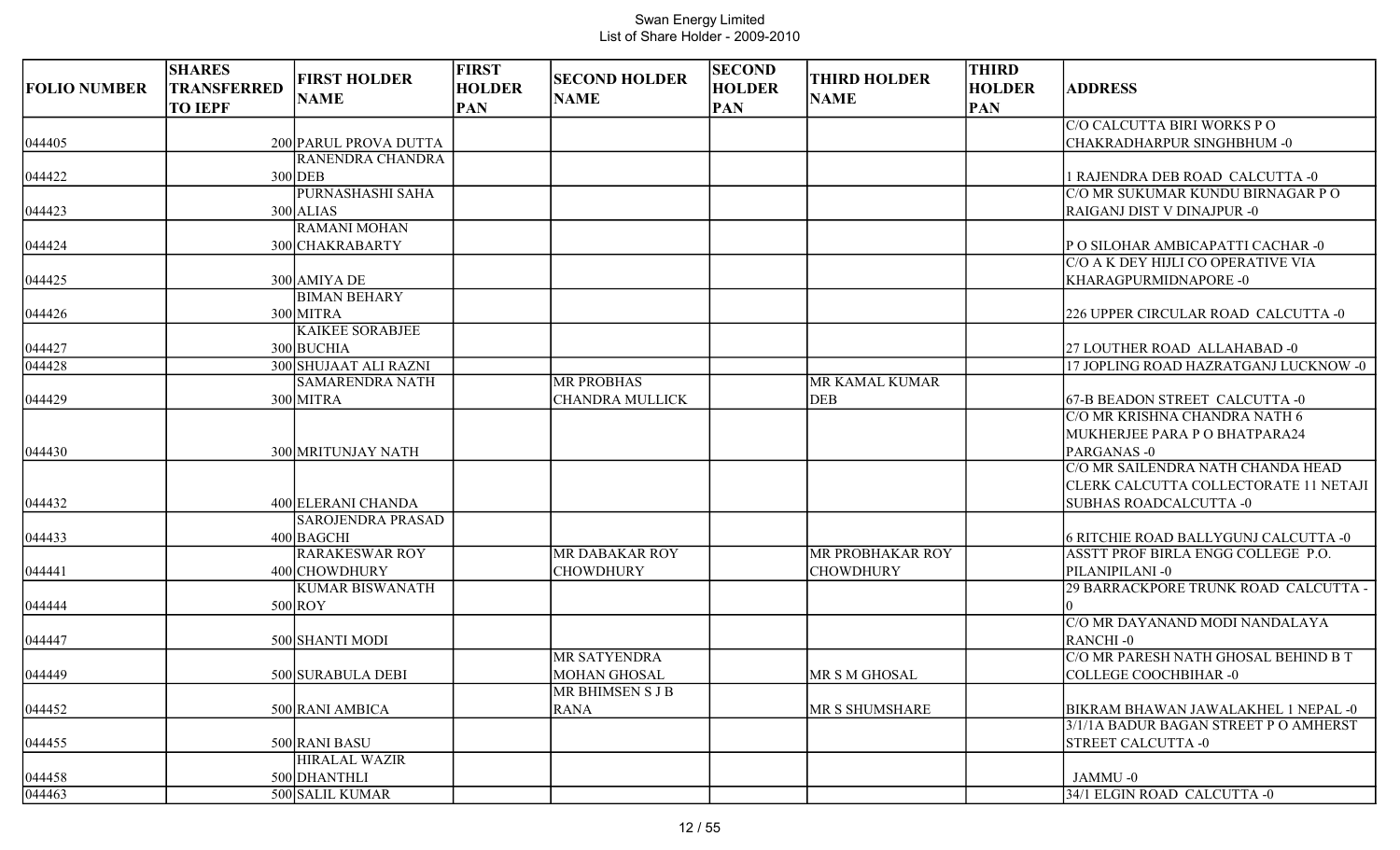| <b>FOLIO NUMBER</b> | <b>SHARES</b><br><b>TRANSFERRED</b> | <b>FIRST HOLDER</b>      | <b>FIRST</b><br><b>HOLDER</b> | <b>SECOND HOLDER</b>     | <b>SECOND</b><br><b>HOLDER</b> | <b>THIRD HOLDER</b>     | <b>THIRD</b><br><b>HOLDER</b> | <b>ADDRESS</b>                                                             |
|---------------------|-------------------------------------|--------------------------|-------------------------------|--------------------------|--------------------------------|-------------------------|-------------------------------|----------------------------------------------------------------------------|
|                     | <b>TO IEPF</b>                      | <b>NAME</b>              | <b>PAN</b>                    | <b>NAME</b>              | <b>PAN</b>                     | <b>NAME</b>             | <b>PAN</b>                    |                                                                            |
|                     |                                     | <b>RAI BAHADUR</b>       |                               |                          |                                |                         |                               | RAI BAHADUR KANHAILAL NANDI GALUDIH P                                      |
| 044470              |                                     | 600 KANHAILAL NANDI      |                               |                          |                                |                         |                               | O MAHUNISINGHBHUM -0                                                       |
|                     |                                     |                          |                               |                          |                                |                         |                               | 235/1 ACHARYA JAGDISH BOSE ROAD                                            |
| 044472              |                                     | 600 ATITH KUMAR ROY      |                               |                          |                                |                         |                               | CALCUTTA -0                                                                |
|                     |                                     |                          |                               |                          |                                |                         |                               | C/O MR JITENDRA NATH SARKAR P O                                            |
|                     |                                     |                          |                               |                          |                                |                         |                               | TRIMOHINI VILL KISMOT DEPOTDINAJPUR                                        |
| 044477              |                                     | 800 JADUNATH DAS         |                               |                          |                                |                         |                               | WEST -0                                                                    |
|                     |                                     | <b>NALINI KANTO</b>      |                               |                          |                                |                         |                               | 103 BURDWARI EAST P O SAKCHI                                               |
| 044478              |                                     | 800 BHATTACHARJEE        |                               |                          |                                |                         |                               | JAMSHEDPUR-0                                                               |
| 044487              |                                     | 900 SAROJUBALA SHAH      |                               |                          |                                |                         |                               | DOCTOR LANE CALCUTTA -0                                                    |
| 044489              |                                     | 1000 STATE BANK OF INDIA |                               |                          |                                |                         |                               | STATE BANK OF INDIA MUMBAI -0                                              |
|                     |                                     | THE BHAWANIPUR           |                               |                          |                                |                         |                               |                                                                            |
|                     |                                     | ZEMINDARY CO PVT         |                               |                          |                                |                         |                               | 71/A KANSARIPARA ROAD BHAWANIPORE                                          |
| 044492              |                                     | $1300$ LTD               |                               |                          |                                |                         |                               | <b>CALCUTTA-0</b>                                                          |
|                     |                                     |                          |                               |                          |                                |                         |                               | C/O MRS AZIZA IMMAM HASAM MANZIL                                           |
| 044493              |                                     | 1300 SYED HAQUI IMAM     |                               |                          |                                |                         |                               | <b>COMPOUND FRASER ROADPATNA -0</b>                                        |
|                     |                                     | <b>KUMAR SURENDRA</b>    |                               |                          |                                |                         |                               |                                                                            |
| 044494              |                                     | 1300 NATH LAW            |                               |                          |                                |                         |                               | 96 AMHEREST STREET CALCUTTA -0                                             |
| 044498              |                                     | 1300 KALIPRASAD PODDAR   |                               |                          |                                |                         |                               | 5 TARACHAND DUTT STREET CALCUTTA -0<br>ADMINISTRATIX TO THE ESTATE OF LATE |
|                     |                                     |                          |                               |                          |                                |                         |                               | CHAMPABATI GHOSH 22 ISWAR MILL                                             |
| 044504              |                                     | 2700 USHA BALA BOSE      |                               |                          |                                |                         |                               | <b>LANECALCUTTA -0</b>                                                     |
|                     |                                     | <b>BABER</b>             |                               |                          |                                | <b>MR MRIGENDRA</b>     |                               |                                                                            |
|                     |                                     | <b>SHUMSHEREJANG</b>     |                               | <b>MRS RANI BEDA</b>     |                                | <b>SHUMSHERE JUNG B</b> |                               |                                                                            |
| 044508              |                                     | 5500 BAHADUR RANA        |                               | <b>BHAKTA LAXMI DEBI</b> |                                | <b>RANA</b>             |                               | C/O CHARTERED BANK CALCUTTA -0                                             |
|                     |                                     | <b>KESHAB CHANDRA</b>    |                               |                          |                                |                         |                               | NATA BARI MR SWAINS COMPOUND                                               |
| 044530              |                                     | $200$ GHOSH              |                               |                          |                                |                         |                               | MIDNAPORE -0                                                               |
|                     |                                     | <b>KANTILAL</b>          |                               |                          |                                | <b>MR GAURANG</b>       |                               | 50 WARDEN COURT 5TH FLOOR AUGUST                                           |
| 044668              |                                     | 300 MANGALDAS            |                               | MR SUSHIL KANTILAL       |                                | <b>KANTILAL</b>         |                               | <b>KRANTI MARG MUMBAI -0</b>                                               |
|                     |                                     | <b>MAHESHKUMAR</b>       |                               |                          |                                |                         |                               | 24 PROFFESSOR COLONY NAVRANGPURA                                           |
| 045399              |                                     | 1000 RATILAL SHAH        |                               |                          |                                |                         |                               | AHMEDABAD-0                                                                |
|                     |                                     | YOUSUF SULEMAN           |                               |                          |                                |                         |                               | GOLWAD GATE AT & POST NAVSARI NAVSARI                                      |
| 045441              |                                     | 200 CHHIBOO              |                               |                          |                                |                         |                               | $-0$                                                                       |
|                     |                                     |                          |                               | <b>MRS DOSHI</b>         |                                |                         |                               |                                                                            |
|                     |                                     | MULCHAND MANILAL         |                               | <b>CHANDRAKALABEN</b>    |                                |                         |                               | 8 JALSABAR SOCIETY DHARAM NAGAR                                            |
| 045495              |                                     | 200 DOUGR                |                               | <b>KANTILAL</b>          |                                |                         |                               | SABARMATI AHMEDABAD -0                                                     |
|                     |                                     | <b>SAROJBEN</b>          |                               |                          |                                |                         |                               |                                                                            |
|                     |                                     | VASANTLAL                |                               |                          |                                |                         |                               |                                                                            |
| 045810              |                                     | 300 PANWALA              |                               |                          |                                |                         |                               | 3/4073 NARANPURA LAD SHERI SURAT -0                                        |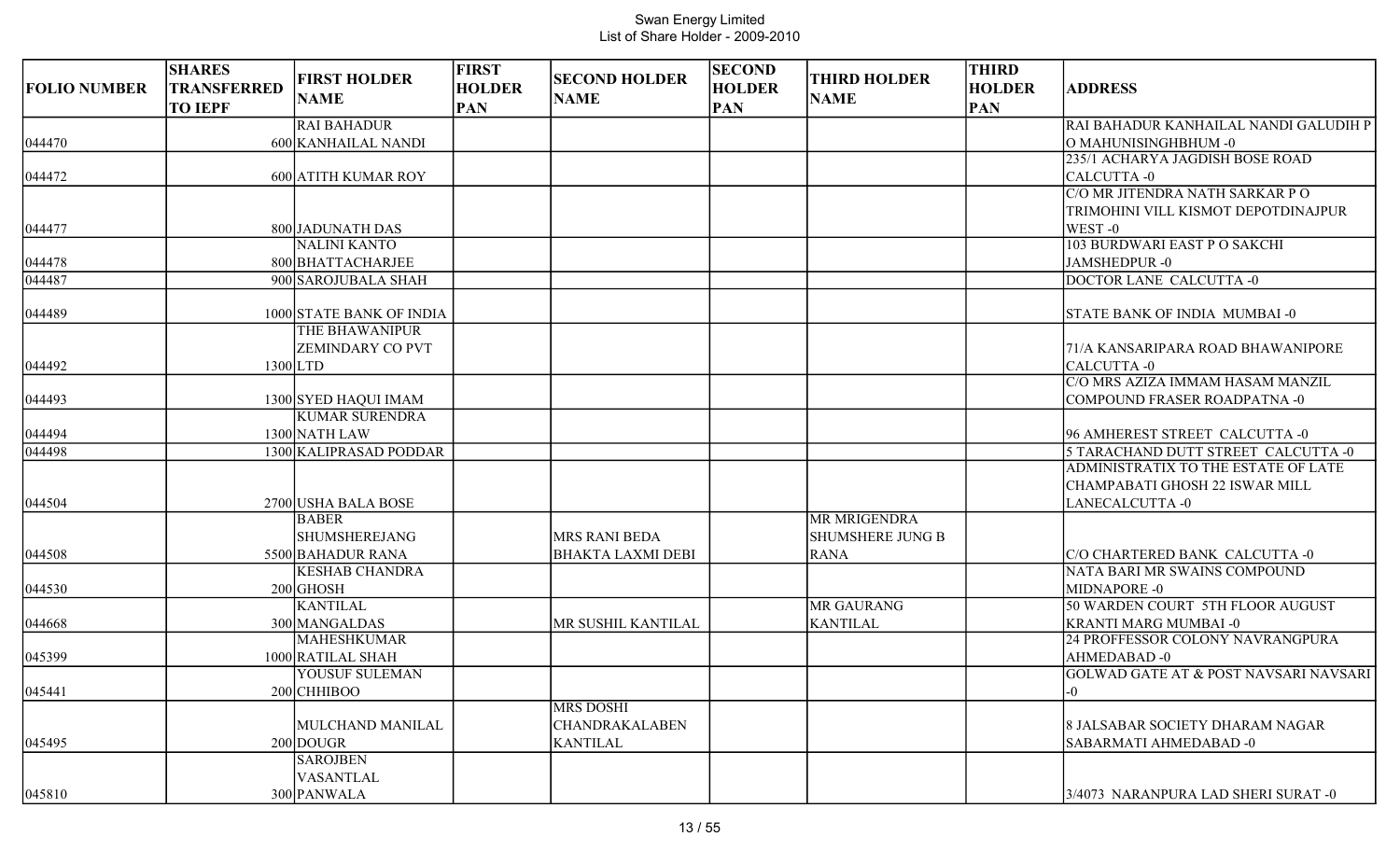| <b>FOLIO NUMBER</b> | <b>SHARES</b><br><b>TRANSFERRED</b><br><b>TO IEPF</b> | <b>FIRST HOLDER</b><br><b>NAME</b> | <b>FIRST</b><br><b>HOLDER</b><br><b>PAN</b> | <b>SECOND HOLDER</b><br><b>NAME</b> | <b>SECOND</b><br><b>HOLDER</b><br><b>PAN</b> | <b>THIRD HOLDER</b><br><b>NAME</b> | <b>THIRD</b><br><b>HOLDER</b><br><b>PAN</b> | <b>ADDRESS</b>                               |
|---------------------|-------------------------------------------------------|------------------------------------|---------------------------------------------|-------------------------------------|----------------------------------------------|------------------------------------|---------------------------------------------|----------------------------------------------|
|                     |                                                       | <b>MANILAL</b>                     |                                             |                                     |                                              |                                    |                                             | <b>JHAVERIWADI KHADTARS KHADKI</b>           |
| 046001              |                                                       | 100 DALSUKHBHAI SHAH               |                                             |                                     |                                              |                                    |                                             | AHMEDABAD-0                                  |
|                     |                                                       |                                    |                                             |                                     |                                              |                                    |                                             | M/S SENTIMENTS 257 JAWAHAR MARG              |
|                     |                                                       |                                    |                                             |                                     |                                              |                                    |                                             | (RAJMOHALLA) OPP VAISHNAV                    |
| 048957              |                                                       | 100 ASHOK PORWAL                   |                                             |                                     |                                              |                                    |                                             | <b>SCHOOLINDORE -0</b>                       |
| 048974              |                                                       | 100 NANDINIBAI W PATIL             |                                             |                                     |                                              |                                    |                                             | PLOT NO. 18 MAYADEVI NAGAR JALGAON -0        |
|                     |                                                       |                                    |                                             |                                     |                                              |                                    |                                             | 28 ROSCOMMON ROAD PARKROW 2193               |
| 049253              |                                                       | 7500 BASIL HAYIM                   |                                             |                                     |                                              |                                    |                                             | <b>JOHANNESBURG-0</b>                        |
|                     |                                                       |                                    |                                             |                                     |                                              |                                    |                                             | 246 CORLETT DRIVE BRAMLEY GARDENS            |
| 049254              |                                                       | 7500 DEREK AARON HAYIM             |                                             |                                     |                                              |                                    |                                             | JOHANNESBURG 2090JOHANNESBURG -0             |
|                     |                                                       |                                    |                                             | MR RANJIT KUMAR                     |                                              | <b>MR SANJIT KUMAR</b>             |                                             | C/O MR R C BOSE 62/11/2 JOHAPUR ROAD         |
| 044446              |                                                       | 500 NIRMALABALA BOSE               |                                             | <b>BOSE</b>                         |                                              | <b>BOSE</b>                        |                                             | HOWRAH-1                                     |
|                     |                                                       |                                    |                                             |                                     |                                              |                                    |                                             | C/O MR R C BOSE 62/11/2 ICHAPUR ROAD         |
| 044471              |                                                       | 600 NIRMALA BALA BOSE              |                                             |                                     |                                              |                                    |                                             | <b>HOWRAH-1</b>                              |
|                     |                                                       |                                    |                                             |                                     |                                              |                                    |                                             | C/O SATYA NARAIN SHARMA H NO 1510-A OPP      |
|                     |                                                       | <b>JAGDISH NARAYAN</b>             |                                             |                                     |                                              |                                    |                                             | PADAMPURA HOUSE OUTSIDE                      |
| 024251              |                                                       | 100 PUROHIT                        |                                             |                                     |                                              |                                    |                                             | <b>CHARDARWAJAJAIPUR-2</b>                   |
|                     |                                                       |                                    |                                             | <b>MISS SANJIVANI</b>               |                                              |                                    |                                             |                                              |
| 044419              |                                                       | 200 UMA ANAND                      |                                             | <b>ANAND</b>                        |                                              |                                    |                                             | B-24 NAZIMUDDIN WEST NEW DELHI-110013        |
|                     |                                                       |                                    |                                             |                                     |                                              |                                    |                                             | KRISHNAGAR OFF FACTORY ROAD PO               |
| 044255              |                                                       | 100 SACHINDRA NATH SEN             |                                             |                                     |                                              |                                    |                                             | YUSUFSARAI NEW DELHI-110016                  |
|                     |                                                       |                                    |                                             |                                     |                                              |                                    |                                             | P-16 GREEN PARK EXTENSION NEW DELHI -        |
| 044399              |                                                       | 200 LALITA ANAND<br>MUNISHWAR PAI  |                                             |                                     |                                              |                                    |                                             | 110016<br>DD29 NEHRU ENCLAVE BEHIND KALKAJI  |
|                     |                                                       | 200 MEHTA                          |                                             |                                     |                                              |                                    |                                             |                                              |
| 002330              |                                                       |                                    |                                             | <b>MR ARIYUR</b>                    |                                              |                                    |                                             | POLICE STATION NEW DELHI-110019              |
|                     |                                                       | <b>SAVITHRI</b>                    |                                             | <b>SRINIVASAN</b>                   |                                              |                                    |                                             | <b>B 4/67 SAFDARJUNG ENCLAVE NEW DELHI -</b> |
| 042001              |                                                       | 600 VENKATARAMAN                   |                                             | <b>VENKATARAMAN</b>                 |                                              |                                    |                                             | 110029                                       |
|                     |                                                       |                                    |                                             |                                     |                                              |                                    |                                             | C/O D-11 MAHARANI BAGH NEW DELHI -           |
| 043790              |                                                       | 7500 RAVIREKHY                     |                                             |                                     |                                              |                                    |                                             | 110065                                       |
|                     |                                                       |                                    |                                             | <b>MR RATANCHAND</b>                |                                              |                                    |                                             |                                              |
|                     |                                                       | <b>KAMLAVANTI</b>                  |                                             | <b>NEMCHAND</b>                     |                                              | <b>MR DIPCHAND</b>                 |                                             | <b>B-46 PANDAV NAGAR OPP MOTHER DAIRY</b>    |
| 002296              |                                                       | 100 NEMCHAND                       |                                             | <b>VAKILWALA</b>                    |                                              | <b>NEMCHAND</b>                    |                                             | DELHI-110092                                 |
|                     |                                                       |                                    |                                             |                                     |                                              |                                    |                                             | HOUSE NO 439 SECTOR-9 PANCHKULA              |
| 047186              |                                                       | 1000 CHANDER KANT                  |                                             | <b>MADHU CHANDER</b>                |                                              |                                    |                                             | PANCHKULA-134109                             |
| 005069              |                                                       | 200 PARVAT KAUR                    |                                             |                                     |                                              |                                    |                                             | NO 117 SECTOR 28-A CHANDIGARH -160001        |
| 042439              |                                                       | 100 RAJESH KUMAR                   |                                             |                                     |                                              |                                    |                                             | TYPE I-8 SECTOR 25 CHANDIGARH -160014        |
|                     |                                                       |                                    |                                             | <b>MR MOHD</b>                      |                                              |                                    |                                             |                                              |
| 005170              |                                                       | 100 MOHD SAEEDUZZAFER              |                                             | <b>WAHEEDUZZAFER</b>                |                                              |                                    |                                             | 6 WAY LANE LUCHNUR -226001                   |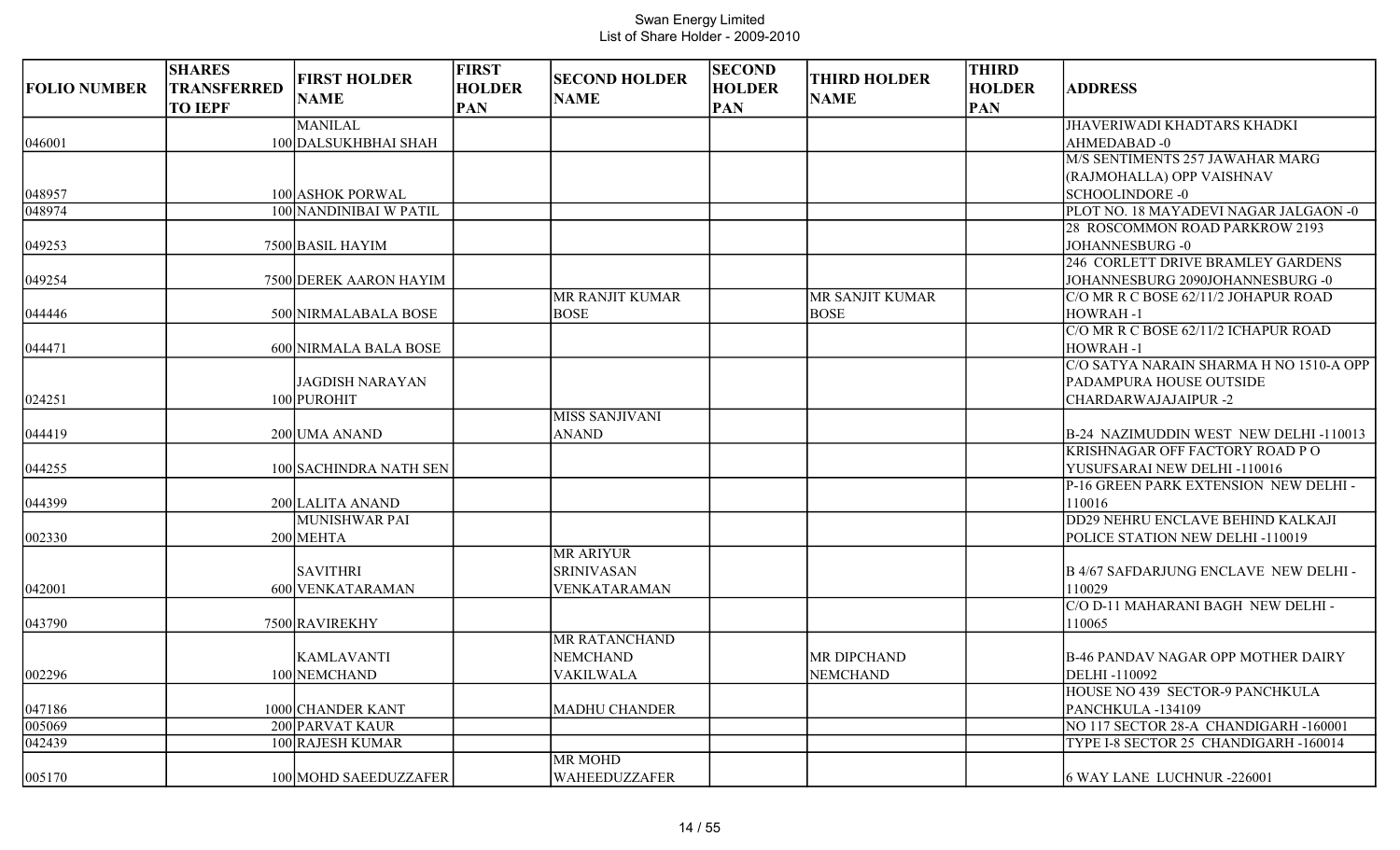| <b>FOLIO NUMBER</b> | <b>SHARES</b><br><b>TRANSFERRED</b><br><b>TO IEPF</b> | <b>FIRST HOLDER</b><br><b>NAME</b>      | <b>FIRST</b><br><b>HOLDER</b><br><b>PAN</b> | <b>SECOND HOLDER</b><br><b>NAME</b> | <b>SECOND</b><br><b>HOLDER</b><br><b>PAN</b> | <b>THIRD HOLDER</b><br><b>NAME</b> | <b>THIRD</b><br><b>HOLDER</b><br><b>PAN</b> | <b>ADDRESS</b>                                                            |
|---------------------|-------------------------------------------------------|-----------------------------------------|---------------------------------------------|-------------------------------------|----------------------------------------------|------------------------------------|---------------------------------------------|---------------------------------------------------------------------------|
| 044412              |                                                       | $200$ R K DHIR                          |                                             | MR PREM K DHIR                      |                                              | <b>MISS R DHIR</b>                 |                                             | QT NO E/286/2 SECTOR 2 HEC LTD RANCHI -<br>241008                         |
|                     |                                                       |                                         |                                             |                                     |                                              |                                    |                                             |                                                                           |
| 026088              |                                                       | 300 HOSHNAK RAI CHOPRA                  |                                             |                                     |                                              |                                    |                                             | P NAVSHVILLA ROADM DEHRADUN -248001                                       |
|                     |                                                       | <b>BHARTENDU</b>                        |                                             |                                     |                                              |                                    |                                             | C/O DR R N DWIVEDI 6/320 BELANGANJ AGRA                                   |
| B00151              |                                                       | 1200 CHATURVEDI                         |                                             |                                     |                                              |                                    |                                             | $(UP) - 282004$                                                           |
|                     |                                                       |                                         |                                             |                                     |                                              |                                    |                                             | CHAMBAL FERTILISERS & CHEMICALS LTD                                       |
|                     |                                                       | <b>CHANDRA KUMARI</b>                   |                                             |                                     |                                              |                                    |                                             | <b>SAHYOG BHAWAN 1 AERODROME</b>                                          |
| 046526              |                                                       | 500 CHOUTUPALLI                         |                                             |                                     |                                              |                                    |                                             | CIRCLEKOTA -324007                                                        |
|                     |                                                       | <b>SHOBHANA RATILAL</b>                 |                                             |                                     |                                              |                                    |                                             | VUNAT NEAR RACE GROUND DR YAGNIK                                          |
| 029307              |                                                       | 100 CHHOTAI                             |                                             |                                     |                                              |                                    |                                             | ROADRAJKOT -360001                                                        |
|                     |                                                       |                                         |                                             | <b>MRS NATVERLAL</b>                |                                              |                                    |                                             | JAGNATH PLOT SHERI NO 2 OPP KATHIAWAR                                     |
| 029308              |                                                       | 100 VIRUBAI RAJDEV                      |                                             | POPATLAL RAJDEV                     |                                              |                                    |                                             | GYMKHANA RAJKOT -360001                                                   |
|                     |                                                       | <b>RAMA RATILAL</b>                     |                                             |                                     |                                              |                                    |                                             | VUNAT NEAR RACE COURSE DR YAGNIK                                          |
| 029309              |                                                       | 100 CHHOTAI                             |                                             |                                     |                                              |                                    |                                             | ROADRAJKOT -360001                                                        |
|                     |                                                       |                                         |                                             |                                     |                                              |                                    |                                             | C/O. GIRDHARLAL SHANTILAL VAKIL NEAR                                      |
|                     |                                                       | <b>KHUSHALBHAI</b>                      |                                             |                                     |                                              |                                    |                                             | MOTU DEHRASER (SAURASTRA) WADHWAN -                                       |
| 045906              |                                                       | 100 MANILAL SHAH                        |                                             |                                     |                                              |                                    |                                             | 363030                                                                    |
|                     |                                                       | <b>GEETABEN</b>                         |                                             |                                     |                                              |                                    |                                             |                                                                           |
|                     |                                                       | SHANKERLAL                              |                                             | MR ARVINDKUMAR                      |                                              |                                    |                                             | <b>HOUSE NO 1196 SARANGPUR TALIAS POLE</b>                                |
| 002289              |                                                       | 100 NANAVATI                            |                                             | <b>MANGALDAS CHOKSHI</b>            |                                              |                                    |                                             | LAST CORNERAHMEDABAD -380001                                              |
|                     |                                                       | <b>SHARDABEN</b>                        |                                             | <b>MRS KALAVATI</b>                 |                                              |                                    |                                             | HOUSE NO 1115/3 TALIAS POLE                                               |
| 002290              |                                                       | 100 SHANKERLAL                          |                                             | THAKORLAL                           |                                              |                                    |                                             | SARANGPURAHMEDABAD -380001                                                |
|                     |                                                       | <b>SHAILBELABEN</b>                     |                                             | <b>MR VISHNUPRASAD B</b>            |                                              |                                    |                                             | SUNSET ROW HOUSE NO 53 DRIVE IN ROA                                       |
| 002292              |                                                       | 100 SHANKERLAL                          |                                             | <b>SHAH</b>                         |                                              |                                    |                                             | <b>GURUKUL AHMEDABAD -380001</b><br>H NO 2706 VASTAGHEL JINI POLE SHAHPUR |
|                     |                                                       |                                         |                                             |                                     |                                              |                                    |                                             |                                                                           |
| 004034              |                                                       | 300 ANSUYA GANPATRAM<br><b>DAMYANTI</b> |                                             |                                     |                                              |                                    |                                             | AHMEDABAD -380001<br>718 KHATRIPOLE GANDHI ROAD AHMEDABAD                 |
| 031184              |                                                       | 100 KISHANLAL                           |                                             |                                     |                                              |                                    |                                             | -380001                                                                   |
|                     |                                                       | <b>GAUTAM TRIKAMLAL</b>                 |                                             |                                     |                                              |                                    |                                             | 217 GHASIRAM S STREET SARANGPUR                                           |
| 040007              |                                                       | $1000$ PATEL                            |                                             |                                     |                                              |                                    |                                             | AHMEDABAD-380001                                                          |
|                     |                                                       | VISHNUPRASAD                            |                                             |                                     |                                              |                                    |                                             |                                                                           |
|                     |                                                       | <b>SANKLESHWAR</b>                      |                                             |                                     |                                              |                                    |                                             | KHADIA DESAIS POLE HOUSE NO 1834                                          |
| 040021              |                                                       | 200 MEHTA                               |                                             |                                     |                                              |                                    |                                             | AHMEDABAD -380001                                                         |
|                     |                                                       | <b>KALAVATI</b>                         |                                             |                                     |                                              |                                    |                                             |                                                                           |
|                     |                                                       | <b>ROMESHCHANDRA</b>                    |                                             |                                     |                                              |                                    |                                             | 2915 VAGHARPOLE ZAVERIWAD AHMEDABAD                                       |
| 040456              |                                                       | 200 ZAVERI                              |                                             |                                     |                                              |                                    |                                             | -380001                                                                   |
|                     |                                                       |                                         |                                             | MR LAKMISHANKER                     |                                              |                                    |                                             |                                                                           |
|                     |                                                       | ANSUYA GANPATRAM                        |                                             | <b>GIRJASHANKER</b>                 |                                              |                                    |                                             | H NO 2706 VASTAGHEL JINI POLE                                             |
| 043168              |                                                       | 100 TRIVEDI                             |                                             | <b>TRIVEDI</b>                      |                                              |                                    |                                             | SHAHPURAHMEDABAD-380001                                                   |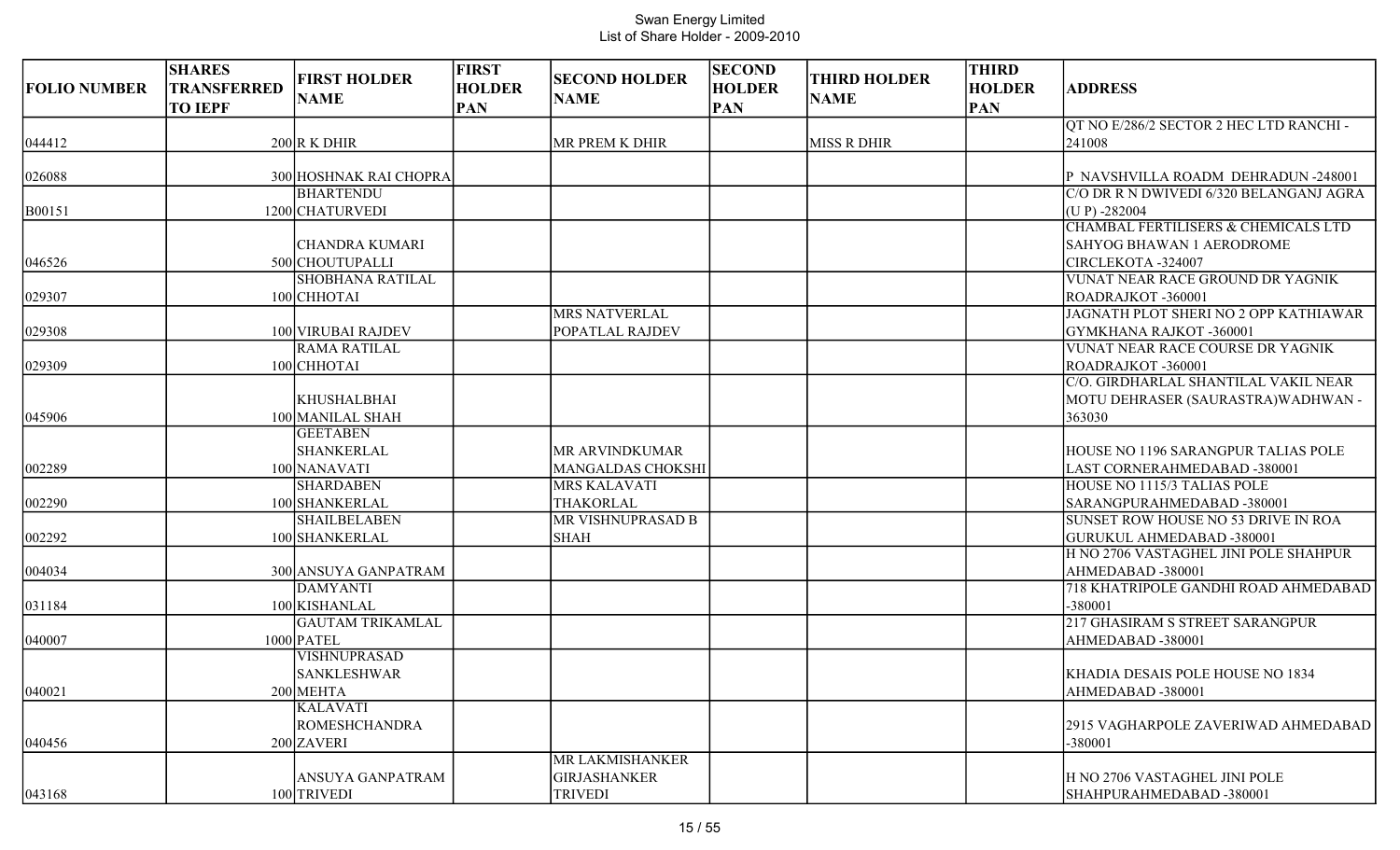| <b>FOLIO NUMBER</b> | <b>SHARES</b><br><b>TRANSFERRED</b><br><b>TO IEPF</b> | <b>FIRST HOLDER</b><br><b>NAME</b> | <b>FIRST</b><br><b>HOLDER</b><br><b>PAN</b> | <b>SECOND HOLDER</b><br><b>NAME</b> | <b>SECOND</b><br><b>HOLDER</b><br><b>PAN</b> | <b>THIRD HOLDER</b><br><b>NAME</b> | <b>THIRD</b><br><b>HOLDER</b><br><b>PAN</b> | <b>ADDRESS</b>                          |
|---------------------|-------------------------------------------------------|------------------------------------|---------------------------------------------|-------------------------------------|----------------------------------------------|------------------------------------|---------------------------------------------|-----------------------------------------|
|                     |                                                       | <b>VIMLABEN</b>                    |                                             | <b>MR VASANTKUMAR</b>               |                                              |                                    |                                             | 2696 LAHERIA POLE ZAVERI WAD RELIEF     |
| 043543              |                                                       | 100 JAYANTILAL ZAVERI              |                                             | <b>JAYANTILAL ZAVERI</b>            |                                              |                                    |                                             | ROAD AHMEDABAD -380001                  |
|                     |                                                       | VISHNUPRASAD                       |                                             |                                     |                                              |                                    |                                             |                                         |
|                     |                                                       | <b>SANKLESHWAR</b>                 |                                             | MRS PUSHPAVATI V                    |                                              | MR SANTAKUMAR V                    |                                             | KHADIA DESAI S POLE HOUSE NO 1834       |
| 043554              |                                                       | 100 MEHTA                          |                                             | <b>MEHTA</b>                        |                                              | <b>MEHTA</b>                       |                                             | AHMEDABAD-380001                        |
|                     |                                                       | <b>VIPINCHANDRA</b>                |                                             | MRS DEVENDRI KA                     |                                              |                                    |                                             | 10/7 LALABHAI S POLE MANDRI S POLE      |
| 044101              |                                                       | 500 KANTILAL SHAH                  |                                             | VIPINKUMAR SHAH                     |                                              |                                    |                                             | MANEK CHOWKAHMEDABAD -380001            |
|                     |                                                       | <b>KRISHNAKANT</b>                 |                                             | <b>MRS JYOTSNA</b>                  |                                              |                                    |                                             | C/O MRS SUSHILABEN G PATEL 2447 PAKHALI |
| 044617              |                                                       | 100 GOVINDLAL PATEL                |                                             | <b>KRISHNAKANT PATEL</b>            |                                              |                                    |                                             | S POLE RAIPURAHMEDABAD -380001          |
|                     |                                                       | <b>ARVINDBHAI RATILAL</b>          |                                             |                                     |                                              |                                    |                                             | H NO 185 GHASHIRAMS STREET SHETHANIS    |
| 044627              |                                                       | 500 SHROFF                         |                                             |                                     |                                              |                                    |                                             | CHOWK SARANGPURAHMEDABAD -380001        |
|                     |                                                       | <b>DINESHKUMAR</b>                 |                                             | <b>MRSVIDHIABEN</b>                 |                                              |                                    |                                             | 726 MOTI SALEPARI DARIAPUR AHMEDABAD -  |
| 045584              |                                                       | 100 JOITARAM PATEL                 |                                             | <b>DINESHKUMAR PATEL</b>            |                                              |                                    |                                             | 380001                                  |
|                     |                                                       | RASIKLAL CHIMANLAL                 |                                             | <b>MR ATULKUMAR</b>                 |                                              | <b>MRS KALPANA</b>                 |                                             | C/O 2 PUNCHBHAIB POLE GHEE KANTA        |
| 047634              |                                                       | 200 MEHTA                          |                                             | <b>RASIKLAL MEHTA</b>               |                                              | <b>ATULKUMAR MEHTA</b>             |                                             | AHMEDABAD -380001                       |
|                     |                                                       | <b>UMA RAWATMAL</b>                |                                             |                                     |                                              |                                    |                                             | C/O M/S GOYAL BROS KALAPUR RANAPETH     |
| 003121              |                                                       | 100 AGRAWAL                        |                                             |                                     |                                              |                                    |                                             | AHMEDABAD-380002                        |
|                     |                                                       | <b>SHANTILAL</b>                   |                                             | <b>MRS MADHUMATI</b>                |                                              |                                    |                                             | A 1 NEW CLOTH MARKET AHMEDABAD -        |
| 040091              |                                                       | 500 RATANLAL                       |                                             | <b>SHANTILAL</b>                    |                                              |                                    |                                             | 380002                                  |
|                     |                                                       |                                    |                                             | MR NIMISH RATILAL                   |                                              |                                    |                                             | C/O S MASTER & SONS LATIFS BUILDING     |
| 045133              |                                                       | 100 VARSHA NIMISH SHAH             |                                             | <b>SHAH</b>                         |                                              |                                    |                                             | REVDI BAZARAHMEDABAD -380002            |
|                     |                                                       | <b>MADHAVLAL BHAILAL</b>           |                                             |                                     |                                              |                                    |                                             | 15 BAMP SHAHIBAG 8/5/67 AHMEDABAD -     |
| 023155              |                                                       | $100$ SHAH                         |                                             |                                     |                                              |                                    |                                             | 380004                                  |
|                     |                                                       |                                    |                                             | <b>MRS KANCHAN</b>                  |                                              |                                    |                                             | C/O PARSHWANATH E/4 PARASMANI SOC       |
|                     |                                                       | <b>RAMESH MAFATLAL</b>             |                                             | <b>RAMESHCHANDRA</b>                |                                              |                                    |                                             | JAWAHAR CHOWK SABARMATI AHMEDABAD ·     |
| 040996              |                                                       | 600 VAKHARIA                       |                                             | <b>VAKHARIA</b>                     |                                              |                                    |                                             | 380005                                  |
|                     |                                                       | <b>SURESHCHANDRA</b>               |                                             | MRS VASUMATIBEN                     |                                              |                                    |                                             | 812 SIX BUNGLOWS HIRA JAIN SOCIETY      |
| 042158              |                                                       | 100 CHIMANLAL SHAH                 |                                             | <b>KESHAVLAL SHAH</b>               |                                              |                                    |                                             | RAMNAGAR SABARMATIAHMEDABAD -380005     |
|                     |                                                       |                                    |                                             | <b>MISS SMITA</b>                   |                                              |                                    |                                             | C/O PARSHWANATH E/4 PARASMANI SOC       |
|                     |                                                       | <b>RAMESHCHANDRA</b>               |                                             | <b>RAMESHCHANDRA</b>                |                                              |                                    |                                             | JAWAHAR CHOWK SABARMATI AHMEDABAD -     |
| 043456              |                                                       | 100 MAFATLAL VAKHARIA              |                                             | <b>VAKHARIA</b>                     |                                              |                                    |                                             | 380005                                  |
|                     |                                                       | <b>KAPILA</b>                      |                                             | <b>MR SIDDHARTH</b>                 |                                              | <b>MISS RAJESHWARI</b>             |                                             | <b>OPP AMBAWADI POLICE CHOWKY ELLIS</b> |
| 005265              |                                                       | 200 ROMESHCHANDRA                  |                                             | <b>ROMESHCHANDRA</b>                |                                              | <b>ROMESHCHANDRA</b>               |                                             | <b>BRIDGE AHMEDABAD -380006</b>         |
|                     |                                                       | <b>JAMNADAS HIRALAL</b>            |                                             | MRS JAYALAXMI                       |                                              |                                    |                                             | <b>6, GANDHI BAUG NEAR LAW COLLEGE</b>  |
| 005339              |                                                       | $200$ SHAH                         |                                             | <b>JAMNADAS</b>                     |                                              |                                    |                                             | ELLISBRIDGE, AHMEDABAD -380006          |
|                     |                                                       | NILAM GORDHANDAS                   |                                             |                                     |                                              |                                    |                                             | NIRANT OPP LAL BUNGLOW SHRI ARVIND      |
| 028283              |                                                       | 1000 SHETH                         |                                             |                                     |                                              |                                    |                                             | MARG ELLISBRIDGEAHMEDABAD -380006       |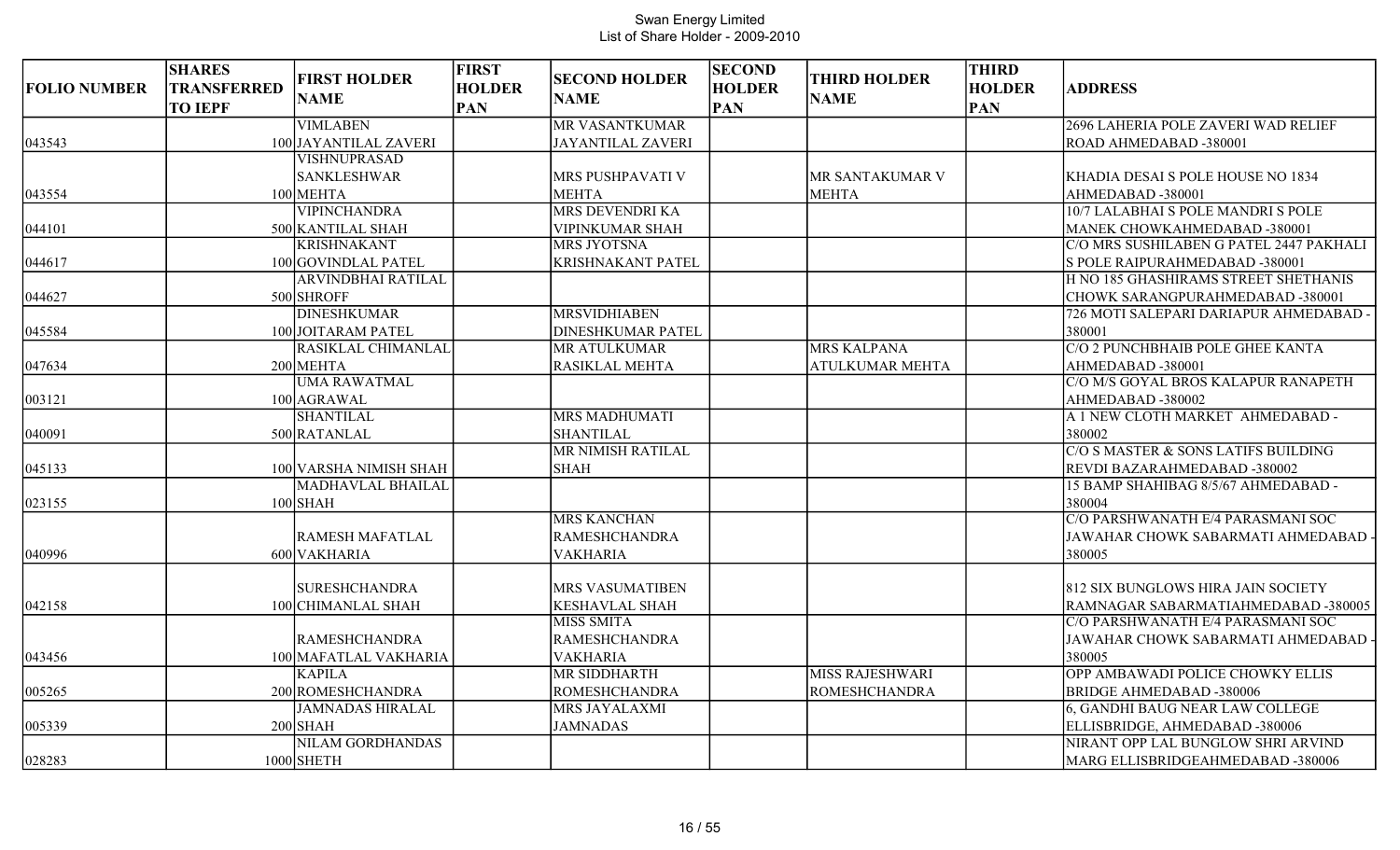| <b>FOLIO NUMBER</b> | <b>SHARES</b><br><b>TRANSFERRED</b><br><b>TO IEPF</b> | <b>FIRST HOLDER</b><br><b>NAME</b> | <b>FIRST</b><br><b>HOLDER</b><br><b>PAN</b> | <b>SECOND HOLDER</b><br><b>NAME</b> | <b>SECOND</b><br><b>HOLDER</b><br><b>PAN</b> | <b>THIRD HOLDER</b><br><b>NAME</b> | <b>THIRD</b><br><b>HOLDER</b><br><b>PAN</b> | <b>ADDRESS</b>                               |
|---------------------|-------------------------------------------------------|------------------------------------|---------------------------------------------|-------------------------------------|----------------------------------------------|------------------------------------|---------------------------------------------|----------------------------------------------|
|                     |                                                       |                                    |                                             |                                     |                                              |                                    |                                             | 1 CHAMANLAL PARK PANCHWATI NEAR              |
|                     |                                                       | <b>RAMESH</b>                      |                                             |                                     |                                              |                                    |                                             | PANCHVATI APARTMENT C G ROAD                 |
| 040003              |                                                       | 500 DAMODARDAS SHAH                |                                             |                                     |                                              |                                    |                                             | AMBAWADIAHMEDABAD -380006                    |
|                     |                                                       | <b>INDUMATI</b>                    |                                             |                                     |                                              |                                    |                                             | <b>6 SHANTINIKETAN SOCIETY ELLIS BRIDGE</b>  |
| 040055              |                                                       | 200 KRISHNAKANT SHAH               |                                             |                                     |                                              |                                    |                                             | AHMEDABAD -380006                            |
|                     |                                                       |                                    |                                             | <b>MRS DIUYAPRABHA</b>              |                                              |                                    |                                             | CHIMANLAL GIRDHARDAS ROAD ELLIS              |
| 040088              |                                                       | 500 HANSRAJ RATANLAL               |                                             | <b>HANSRAJ</b>                      |                                              |                                    |                                             | <b>BRIDGE AHMEDABAD -380006</b>              |
|                     |                                                       | <b>SUBHADRABEN</b>                 |                                             | <b>MR ARVIND</b>                    |                                              |                                    |                                             | 235 MADALPUR ELLIS BRIDGE AHMEDABAD -        |
| 040219              |                                                       | 400 DAHYABHAI                      |                                             | <b>DAHYABHAI</b>                    |                                              |                                    |                                             | 380006                                       |
|                     |                                                       | <b>AMIT SARABHAI</b>               |                                             |                                     |                                              |                                    |                                             | AMI KUNJ NETAJI MARG NEAR LAW COLLEGE        |
| 040361              |                                                       | 1000 MEHTA                         |                                             |                                     |                                              |                                    |                                             | <b>GARDEN ELLIS BRIDGE AHMEDABAD -380006</b> |
|                     |                                                       | <b>RAMAKANT</b>                    |                                             | <b>MR MADHUSUDAN</b>                |                                              |                                    |                                             |                                              |
|                     |                                                       | <b>CHANDULAL</b>                   |                                             | <b>CHANDULAL</b>                    |                                              |                                    |                                             | TUSHAR 7 BRAHMAN MITRA MANDAL SOC.           |
| 043441              |                                                       | 100 MASHRUWALA                     |                                             | <b>MASHRUWALA</b>                   |                                              |                                    |                                             | AHMEDABAD -380006                            |
|                     |                                                       |                                    |                                             |                                     |                                              |                                    |                                             | A 1 PANCHVATI APRTMENT ELLIS BRIDGE          |
| 046060              |                                                       | 500 N M SHAH                       |                                             | <b>AMIT N SHAH</b>                  |                                              | VINITA A SHAH                      |                                             | AHMEDABAD -380006                            |
|                     |                                                       |                                    |                                             |                                     |                                              |                                    |                                             | 401 SANJAY FLAT DR. V.S. MARG AMBAVADI       |
| 049310              |                                                       | 100 SULOCHANA M MEHTA              |                                             | <b>ANIL M MEHTA</b>                 |                                              |                                    |                                             | AHMEDABAD -380006                            |
|                     |                                                       | <b>MADHUKANTA</b>                  |                                             | <b>MRS KUSUMBEN</b>                 |                                              |                                    |                                             | C/O NARENDRA L JAVERI C/24 ALOK APTS OPP     |
| 004183              |                                                       | 100 PREMCHAND                      |                                             | <b>LALBHAI</b>                      |                                              |                                    |                                             | PARESH APT PALDIAHMEDABAD -380007            |
|                     |                                                       |                                    |                                             |                                     |                                              |                                    |                                             | C/O HASMUKHLAL B SHAH CENTRE                 |
|                     |                                                       | <b>VISHVABANDHU</b>                |                                             |                                     |                                              |                                    |                                             | KOCHRALE OPP KAGDIWAD ELLIS                  |
| 040215              |                                                       | 500 HASMUKHLAL SHAH                |                                             |                                     |                                              |                                    |                                             | BRIDGEAHMEDABAD-380007                       |
|                     |                                                       | POPATLAL BHOGILAL                  |                                             | <b>MR JITENDRA</b>                  |                                              |                                    |                                             | 35 MAHALAXMI SOCIETY PALDI AHMEDABAD         |
| 040596              |                                                       | $100$ SHAH                         |                                             | POPATLAL SHAH                       |                                              |                                    |                                             | -380007                                      |
|                     |                                                       | <b>VIDYA JAYANTILAL</b>            |                                             | MR JAYANTILAL K                     |                                              |                                    |                                             |                                              |
| 043542              |                                                       | $100$ SHAH                         |                                             | <b>SHAH</b>                         |                                              |                                    |                                             | 41 PARUL PANKAJ SOC. AHMEDABAD -380007       |
|                     |                                                       |                                    |                                             |                                     |                                              |                                    |                                             | 15 SBI OFFICERS SOC. NARAYAN NAGAR B/H       |
|                     |                                                       | <b>RANJANBALA</b>                  |                                             | DR VRAJLAL KERSONJI                 |                                              |                                    |                                             | MAHILA MILAN MAND PALDI NR NARAYAN           |
| 044948              |                                                       | 200 VRAJLAL VYAS                   |                                             | <b>VYAS</b>                         |                                              |                                    |                                             | NAGAR BUS STOPAHMEDABAD -380007              |
|                     |                                                       | <b>KIRTIKAR</b>                    |                                             | NIKHIL KIRTIKAR                     |                                              |                                    |                                             | NO 19 SAURASHTRA SOCIETY PALDI               |
| 048715              |                                                       | 300 NARSINHRAI MEHTA               |                                             | <b>MEHTA</b>                        |                                              |                                    |                                             | AHMEDABAD -380007                            |
|                     |                                                       | <b>RASHMIKANT</b>                  |                                             | MEGHLATARASHMIKA                    |                                              | <b>DEVANG RASHMIKANT</b>           |                                             | 19/C SAURASHTRA SOCIETY PALDI                |
| 048730              |                                                       | 300 NARSHINHRAI MEHTA              |                                             | NT MEHTA                            |                                              | <b>MEHTA</b>                       |                                             | AHMEDABAD-380007                             |
|                     |                                                       | <b>BHAGWAT DHIRAJLAL</b>           |                                             |                                     |                                              |                                    |                                             | 19 CHARSTAR PATEL SOCIETY MANINAGAR          |
| 005288              |                                                       | $200$ BHATT                        |                                             |                                     |                                              |                                    |                                             | AHMEDABAD -380008                            |
|                     |                                                       | <b>MAJMUDAR</b>                    |                                             |                                     |                                              |                                    |                                             |                                              |
|                     |                                                       | <b>HARESHRAY</b>                   |                                             |                                     |                                              |                                    |                                             | JUMNADERSH MUKTI MAIDAN MANINAGAR            |
| 026232              |                                                       | 100 CHAMANRAY                      |                                             |                                     |                                              |                                    |                                             | AHMEDABAD-380008                             |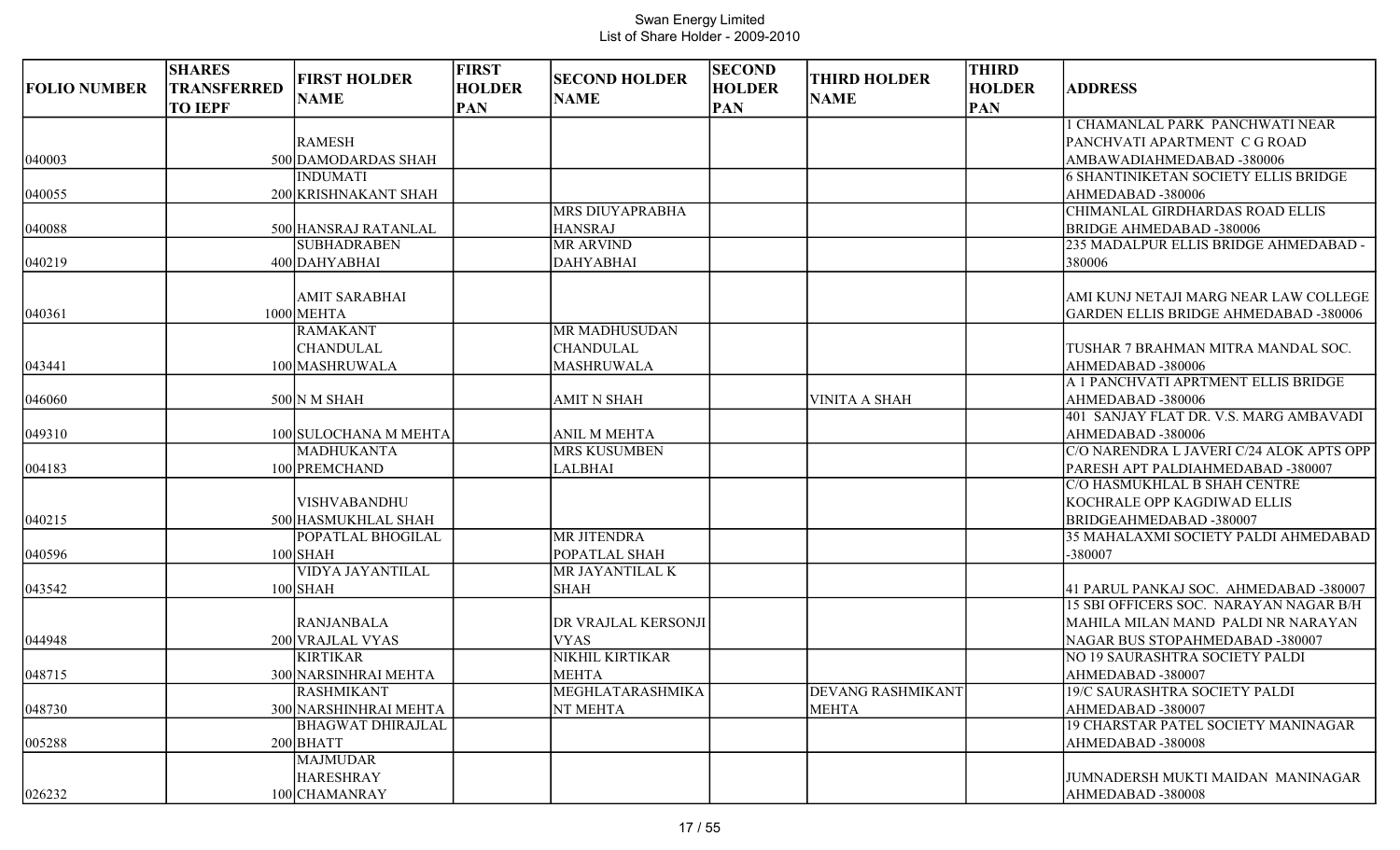| <b>ASHOKKUMAR</b><br><b>MISS SHAKUNTALA</b><br>1000 MANUBHAI BHATT<br>044016<br><b>MANUBHAI BHATT</b><br><b>RATANSHAW</b><br><b>JEHANGRIJI</b><br>NEAR IT OFFICE NAVRANGPURA<br>100 KERAWALA<br>AHMEDABAD -380009<br>005336<br><b>MOHANSINH HARISINH</b><br>PRAVIN COLONY NAVRANGPURA<br>005342<br>$200$ JADEJA<br>AHMEDABAD -380009<br><b>KALVATIBEN</b> | 32 GOPALKUNJ SOCIETY NEAR VALLABH<br>WADI MANINAGARAHMEDABAD -380008<br><b>BUNGALOW-12 TEXTILE TECHNICIAN C H</b><br>34 SHREEMATI SOCIETY NAVTANGPURA   |
|-----------------------------------------------------------------------------------------------------------------------------------------------------------------------------------------------------------------------------------------------------------------------------------------------------------------------------------------------------------|---------------------------------------------------------------------------------------------------------------------------------------------------------|
|                                                                                                                                                                                                                                                                                                                                                           |                                                                                                                                                         |
|                                                                                                                                                                                                                                                                                                                                                           |                                                                                                                                                         |
|                                                                                                                                                                                                                                                                                                                                                           |                                                                                                                                                         |
|                                                                                                                                                                                                                                                                                                                                                           |                                                                                                                                                         |
|                                                                                                                                                                                                                                                                                                                                                           |                                                                                                                                                         |
|                                                                                                                                                                                                                                                                                                                                                           |                                                                                                                                                         |
|                                                                                                                                                                                                                                                                                                                                                           |                                                                                                                                                         |
|                                                                                                                                                                                                                                                                                                                                                           |                                                                                                                                                         |
| 100 NARSILAL<br>ELLIS BRIDGEAHMEDABAD -380009<br>030186                                                                                                                                                                                                                                                                                                   |                                                                                                                                                         |
|                                                                                                                                                                                                                                                                                                                                                           | A-1 MANSAROVAR FLAT LAW GARDEN LAW                                                                                                                      |
| <b>BAI NARANGI</b>                                                                                                                                                                                                                                                                                                                                        | COLLEGE NEAR SAMARTHESHWAR MAHA                                                                                                                         |
| 040041<br>500 KESHAVLAL<br>ELLISBRIDGEAHMEDABAD -380009                                                                                                                                                                                                                                                                                                   |                                                                                                                                                         |
| <b>VIMALADEVI</b>                                                                                                                                                                                                                                                                                                                                         |                                                                                                                                                         |
| NARMADASHANKER                                                                                                                                                                                                                                                                                                                                            | 61 SHARDA NAGAR NEAR VIKAS GRUH PO                                                                                                                      |
| 100 THAKKAR<br>ANANDNAGARAHMEDABAD -380009<br>040104                                                                                                                                                                                                                                                                                                      |                                                                                                                                                         |
| POPATLAL BHOGILAL                                                                                                                                                                                                                                                                                                                                         | 35 MAHALAXMI SOCIETY PALDI AHMEDABAD                                                                                                                    |
| $200$ SHAH<br>-380009<br>040144                                                                                                                                                                                                                                                                                                                           |                                                                                                                                                         |
| <b>SUBHKARAN RAMLAL</b><br>004172<br>$600$ DUGAR<br>AHMEDABAD -380013                                                                                                                                                                                                                                                                                     | 4 MAHADEO NAGAR SOCIETY STADIUM ROAD                                                                                                                    |
| JYOTSNA SURYAKANT<br>MR SURYAKANT<br>100 PARIKH<br>380013<br>005042<br><b>CHANDULAL PARIKH</b>                                                                                                                                                                                                                                                            | LIC OFFICERS QUARTERS FLAT NO M-5/58/46<br>SHASTRI NAGAR NARANPURAAHMEDABAD -                                                                           |
| <b>RAMESHCHANDRA</b><br>005304<br>100 DAHYABHAI CHOKSEY<br>ASHRAM ROAD AHMEDABAD -380013                                                                                                                                                                                                                                                                  | BUNGLOW NO 10 SHANTI NAGAR SOCIETY                                                                                                                      |
| DASHRATHLAL<br>040027<br>700 MANILAL PATEL                                                                                                                                                                                                                                                                                                                | C/O BHARAT DASHRATHLAL PATEL 22 A1<br>SHYAMAL ROW HOUSES AMBAWADI BEHIND<br>MANEK BAUG SOCIETYAHMEDABAD -380015<br>C/O JAYANT CHANDULAL PARIKH 5 GANDHI |
| MR RAMESH<br>MR DIPAK NIRANJAN                                                                                                                                                                                                                                                                                                                            | PARK L COLONY S M ROADAHMEDABAD -                                                                                                                       |
| <b>SISVAWALA</b><br>040517<br>100 RAJNI JAYANT PARIKH<br><b>BANKULAL DALAL</b><br>380015                                                                                                                                                                                                                                                                  |                                                                                                                                                         |
| <b>BHIKHUBHAI</b>                                                                                                                                                                                                                                                                                                                                         | 1517 VASAN SHERI SARASPUR AHMEDABAD -                                                                                                                   |
| 500 NAGINDAS SHAH<br>380018<br>040028                                                                                                                                                                                                                                                                                                                     |                                                                                                                                                         |
| <b>HASUMATI JETHALAL</b><br><b>MR SURENDRA</b>                                                                                                                                                                                                                                                                                                            | 42 PITRUCHHAYA KESHAV NAGAR SUBHASH                                                                                                                     |
| $100$ JOSHI<br><b>JETHALAL JOSHI</b><br>BRIDGE (NEAR) AHMEDABAD -380027<br>031039                                                                                                                                                                                                                                                                         |                                                                                                                                                         |
| <b>DASHARATH</b>                                                                                                                                                                                                                                                                                                                                          | A/1 SAMATA SOCIETY BEHIND KESHAV                                                                                                                        |
| 043222<br>100 AMBARAM PATEL<br>NAGAR SABARMATIAHMEDABAD -380027                                                                                                                                                                                                                                                                                           |                                                                                                                                                         |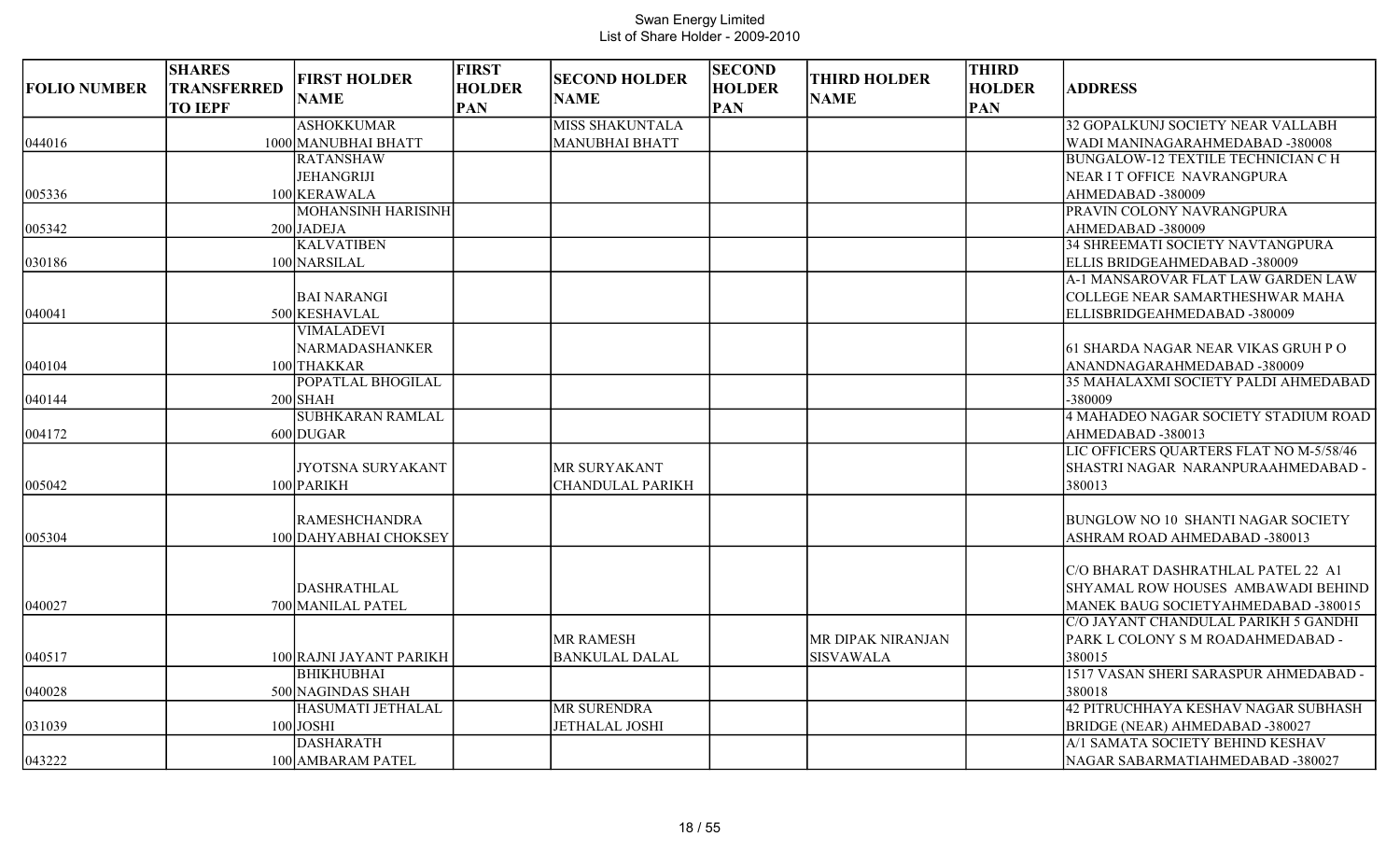| <b>FOLIO NUMBER</b> | <b>SHARES</b><br><b>TRANSFERRED</b><br><b>TO IEPF</b> | <b>FIRST HOLDER</b><br><b>NAME</b> | <b>FIRST</b><br><b>HOLDER</b><br><b>PAN</b> | <b>SECOND HOLDER</b><br><b>NAME</b> | <b>SECOND</b><br><b>HOLDER</b><br><b>PAN</b> | <b>THIRD HOLDER</b><br><b>NAME</b> | <b>THIRD</b><br><b>HOLDER</b><br><b>PAN</b> | <b>ADDRESS</b>                            |
|---------------------|-------------------------------------------------------|------------------------------------|---------------------------------------------|-------------------------------------|----------------------------------------------|------------------------------------|---------------------------------------------|-------------------------------------------|
|                     |                                                       | <b>BHEJENDRA</b>                   |                                             | <b>MRS SHANTABEN</b>                |                                              |                                    |                                             |                                           |
|                     |                                                       | <b>JAGDISHCHANDRA</b>              |                                             | <b>JAGDISHCHANDRA</b>               |                                              |                                    |                                             | 7 KHURAMAN SOCIETY OPP MARUTI             |
| 040005              |                                                       | $200$ PATEL                        |                                             | <b>PATEL</b>                        |                                              |                                    |                                             | COMPLEX MEMNAGAR AHMEDABAD -380052        |
|                     |                                                       | <b>SUDHA GAJENDRA</b>              |                                             | <b>MR GAJENDRA</b>                  |                                              |                                    |                                             | B-59 C P NAGAR (2) GHATLODIA ROAD         |
| 044091              |                                                       | 100 PUROHIT                        |                                             | <b>RAMPRASAD PUROHIT</b>            |                                              |                                    |                                             | AHMEDABAD-380061                          |
|                     |                                                       | <b>BHUPESH JAYENDRA</b>            |                                             | MR DHARMANDRA                       |                                              |                                    |                                             | NAMAN PLOT 124 SECTOR 19 GANDHINAGAR      |
| 025081              |                                                       | $100$ DAVE                         |                                             | <b>JAYENDRA DAVE</b>                |                                              |                                    |                                             | AHMEDABAD-382019                          |
|                     |                                                       | <b>BHUPESH JAYENDRA</b>            |                                             | <b>MRS JWALA BHUPESH</b>            |                                              |                                    |                                             | NAMAN PLOT NO 124 SECTOR 19               |
| 026180              |                                                       | $300$ DAVE                         |                                             | <b>DAVE</b>                         |                                              |                                    |                                             | GANDHINAGAR-382019                        |
|                     |                                                       |                                    |                                             |                                     |                                              |                                    |                                             | 8 UTTAMNAGAR NEAR VIRAT NAGAR PO          |
| 047558              |                                                       | 500 ANU S BHAVSAR                  |                                             |                                     |                                              |                                    |                                             | KHODIAR NAGAR AHMEDABAD -382352           |
|                     |                                                       | <b>RAMANIKRAM</b>                  |                                             |                                     |                                              |                                    |                                             | 5/1649/1 SHROTRIYA KUNJ SACO BANK STAFF   |
|                     |                                                       | MAHASUKHARAM                       |                                             |                                     |                                              |                                    |                                             | CO-OP HSG SOC LTD HIMATNAGAR              |
| 042556              |                                                       | 100 SHROTRIYA                      |                                             |                                     |                                              |                                    |                                             | (EAST)HIMATNAGAR-383001                   |
|                     |                                                       | <b>MAHENDRAKUMAR</b>               |                                             | <b>MR JIVANLAL</b>                  |                                              |                                    |                                             | VAKILS KHADKI NEAR NARAYANDEV             |
| 040739              |                                                       | 100 HIMATLAL SHAH                  |                                             | <b>BHIKHABHAI SHETH</b>             |                                              |                                    |                                             | <b>BORSAD -388546</b>                     |
|                     |                                                       | <b>SUREKHABEN</b>                  |                                             | <b>MR VATSALKUMAR</b>               |                                              | <b>MRS DIPTI</b>                   |                                             |                                           |
|                     |                                                       | <b>ARJUNPRASAD</b>                 |                                             | <b>ARJUNPRASAD</b>                  |                                              | <b>VATSALKUMAR</b>                 |                                             | <b>SURYANAGAR SOCIETY BLOCK NO 14-A</b>   |
| 001290              |                                                       | 900 MUNSHI                         |                                             | <b>MUNSHI</b>                       |                                              | <b>MUNSHI</b>                      |                                             | VAGHODIA ROAD VADODARA -390001            |
|                     |                                                       | <b>GOPALDAS</b>                    |                                             | <b>MR GOVINDLAL</b>                 |                                              |                                    |                                             | KAROLIA POLE KRISHNA STREET GHADIALI      |
| 042339              |                                                       | 100 SUNDERLAL PAREKH               |                                             | <b>SUNDERLAL PAREKH</b>             |                                              |                                    |                                             | POLE VADODARA -390001                     |
|                     |                                                       | <b>CHARULATA R</b>                 |                                             |                                     |                                              |                                    |                                             | VANRAJ BUILDING BAJWADA CHAKANI           |
| 045949              |                                                       | $200$ GANDHI                       |                                             |                                     |                                              |                                    |                                             | SHERIVADODARA -390001                     |
|                     |                                                       | SURENDRARAY                        |                                             |                                     |                                              |                                    |                                             | <b>6B JANAKPURI SOCIETY MAJALPUR ROAD</b> |
| 023299              |                                                       | 800 RAMANLAL THAKORE               |                                             |                                     |                                              |                                    |                                             | VADODARA -390004                          |
|                     |                                                       | <b>RINKI</b>                       |                                             |                                     |                                              |                                    |                                             |                                           |
|                     |                                                       | PETROCHEMICALS &                   |                                             |                                     |                                              |                                    |                                             | R & D CENTRE NEAR BOMBAY SHOPPING         |
| 049050              |                                                       | 500 INDUSTRIES LTD                 |                                             |                                     |                                              |                                    |                                             | CENTRE R.C.DUTT ROADVADODARA -390005      |
|                     |                                                       |                                    |                                             |                                     |                                              |                                    |                                             | C/O ASHWIN R SHAH MATRUCHHAYA 5           |
|                     |                                                       | <b>JESAL CHANDRAKANT</b>           |                                             |                                     |                                              |                                    |                                             | SHANTA PARK BEHIND CITIZEN SOC. NEAR      |
| 046063              |                                                       | 2300 PARIKH                        |                                             |                                     |                                              |                                    |                                             | AMARJJYOTI ASHRAMVADODARA -390007         |
|                     |                                                       |                                    |                                             | <b>MR CHOKSI</b>                    |                                              |                                    |                                             | NANDANVARI 118 KALAKUNJ SOC. BEHIND       |
|                     |                                                       |                                    |                                             | <b>RAMANLAL</b>                     |                                              |                                    |                                             | WATER TANK KARELI BAUG VADODARA -         |
| 031145              |                                                       | 100 KAMLA CHANDULAL                |                                             | <b>CHANDULAL</b>                    |                                              |                                    |                                             | 390018                                    |
|                     |                                                       |                                    |                                             |                                     |                                              |                                    |                                             | 213/A NILKANTH APTS. 2ND FLOOR NEAR       |
|                     |                                                       | VENILAL THAKORLAL                  |                                             | <b>MRS VIRABALA</b>                 |                                              |                                    |                                             | SHRIJI TILES SEVASHRAM ROADBHARUCH -      |
| 030343              |                                                       | 500 SHETH                          |                                             | <b>VENILAL SHETH</b>                |                                              |                                    |                                             | 392001                                    |
|                     |                                                       | NARENDRALAL                        |                                             |                                     |                                              |                                    |                                             |                                           |
| 045575              |                                                       | 100 ARATLAL JHAVERI                |                                             |                                     |                                              |                                    |                                             | KESURMAMA CHAKLA BHARUCH -392001          |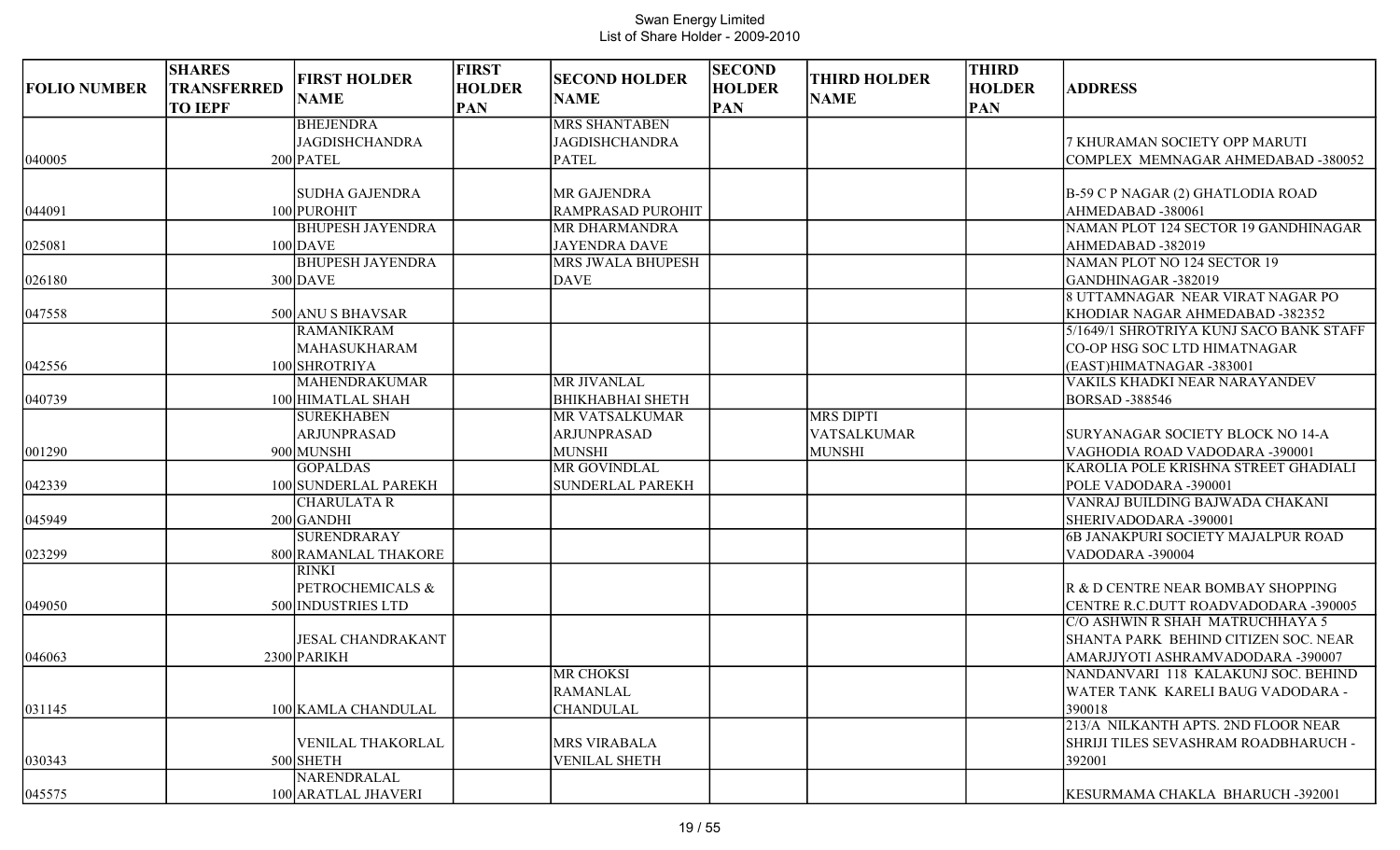| <b>FOLIO NUMBER</b> | <b>SHARES</b><br>TRANSFERRED<br><b>TO IEPF</b> | <b>FIRST HOLDER</b><br><b>NAME</b> | <b>FIRST</b><br><b>HOLDER</b><br><b>PAN</b> | <b>SECOND HOLDER</b><br><b>NAME</b> | <b>SECOND</b><br><b>HOLDER</b><br><b>PAN</b> | <b>THIRD HOLDER</b><br><b>NAME</b> | <b>THIRD</b><br><b>HOLDER</b><br><b>PAN</b> | <b>ADDRESS</b>                                                 |
|---------------------|------------------------------------------------|------------------------------------|---------------------------------------------|-------------------------------------|----------------------------------------------|------------------------------------|---------------------------------------------|----------------------------------------------------------------|
|                     |                                                | <b>JAYAMATI</b>                    |                                             | <b>MR GIRISH</b>                    |                                              |                                    |                                             | H/6 ADARSH SOCIETY ATHWA LINES SURAT -                         |
| 025027              |                                                | 500 JAYADEVLAL KAJI                |                                             | <b>JAYADEVLAL KAZI</b>              |                                              |                                    |                                             | 395001                                                         |
|                     |                                                | <b>VILASHVATI</b>                  |                                             | <b>CHITSUKHLAL</b>                  |                                              |                                    |                                             | MATRU MAMTA BUILDING SANGADIA WAD                              |
| 046079              |                                                | 100 SUMANLAL GANDHI                |                                             | RATILAL GANDHI                      |                                              |                                    |                                             | MAIN ROAD GOPIPURASURAT -395001                                |
|                     |                                                | <b>THAKORDAS</b>                   |                                             | MR DHIRAJLAL                        |                                              |                                    |                                             |                                                                |
| 001212              |                                                | 100 ZINABHAI                       |                                             | THAKARDAS MODI                      |                                              |                                    |                                             | VARIAVI BAZAR SURAT -395003                                    |
|                     |                                                | <b>PREMAL</b>                      |                                             |                                     |                                              |                                    |                                             |                                                                |
|                     |                                                | CHANDRAKANT                        |                                             | MRS SHANTIBEN                       |                                              |                                    |                                             | OPP NARAYANS TEMPLE CHIMANLAL CLERK                            |
| 043408              |                                                | 100 PARIKH                         |                                             | <b>PARIKH</b>                       |                                              |                                    |                                             | ROAD 12/1494 SHAHPORESURAT -395003                             |
|                     |                                                | CHANDRAKALA                        |                                             | <b>MR HEMANT</b>                    |                                              | <b>MR SHAILESH</b>                 |                                             | KAPADIA BHAVAN 10/274 GANDHI CHOWK                             |
| 044167              |                                                | 100 DAHYABHAI KAPADIA              |                                             | DAHYABHAI KAPADIA                   |                                              | DAHYABHAI KAPADIA                  |                                             | SURAT -395003                                                  |
|                     |                                                |                                    |                                             |                                     |                                              |                                    |                                             | E/3 URMISH APARTMENTS 3RD FLOOR                                |
|                     |                                                | <b>ANILKUMAR</b>                   |                                             | MR SUDHA                            |                                              |                                    |                                             | YAMUNA BAUG KHAPATIA CHAKLASURAT -                             |
| 045923              |                                                | 500 MAGANLAL                       |                                             | <b>ANILKUMAR</b>                    |                                              |                                    |                                             | 395003                                                         |
|                     |                                                |                                    |                                             |                                     |                                              |                                    |                                             | CO BATUK V ANANDJIWALA 6/63 R C L                              |
|                     |                                                | <b>RAMESHCHANDRA</b>               |                                             | <b>MR PRADIP</b>                    |                                              |                                    |                                             | QUARTERS G I D C ESTATE GUNDLAVVALSAD                          |
| 031261              |                                                | 100 CHIMANLAL SHETH                | AFMPS3612R                                  | CHIMANLAL SHETH                     |                                              |                                    |                                             | -396035                                                        |
|                     |                                                | <b>LOUIS ANTHONY</b>               |                                             |                                     |                                              |                                    |                                             | C/O DR RAO 249 D MELLO ROAD MUMBAI -                           |
| 004137              |                                                | 100 GONSALVES                      |                                             |                                     |                                              |                                    |                                             | 400001                                                         |
|                     |                                                | <b>PUSHPAVATI</b>                  |                                             | <b>RAVINDRA</b>                     |                                              |                                    |                                             | JAGDISH NIWAS 3RD FLR 9-10 PARSIBAZ NEAR                       |
|                     |                                                | <b>KHUSHALCHAND</b>                |                                             | <b>KHUSHALCHAND</b>                 |                                              |                                    |                                             | <b>BAZAR GATE HIGH SCHOOL OPP FIRE</b>                         |
| 004278              |                                                | 500 MEHTA<br><b>VRIJKORBAI</b>     |                                             | <b>MEHTA</b>                        |                                              |                                    |                                             | BRIGADE FORTMUMBAI -400001<br>38 BORA BAZAR STREET LOKHANDWALA |
| 005289              |                                                | 2000 DWARKADAS                     |                                             |                                     |                                              |                                    |                                             | BLDG. FORT MUMBAI -400001                                      |
|                     |                                                |                                    |                                             |                                     |                                              |                                    |                                             | <b>SABAD COURT 73 NETAJI SUBHAS ROAD</b>                       |
| 023006              |                                                | 100 RATANSI MULJI                  |                                             |                                     |                                              |                                    |                                             | MUMBAI-400001                                                  |
|                     |                                                |                                    |                                             | <b>MRS HEMA</b>                     |                                              |                                    |                                             |                                                                |
|                     |                                                | <b>HEMA YASHWANT</b>               |                                             | YESHWANT                            |                                              |                                    |                                             | C/O NATIONAL GRINDLAYS BANK LOYDS                              |
| 024128              |                                                | 1000 DABHOLKAR                     |                                             | <b>DABHOLKAR</b>                    |                                              |                                    |                                             | <b>BRANCH FORTMUMBAI -400001</b>                               |
|                     |                                                | <b>VIJAY DWARKADAS</b>             |                                             | MRS JHAVERBAI                       |                                              |                                    |                                             | C/O G P KAPADIA & CO HAMAM HOUSE                               |
| 025015              |                                                | 100 KAPADIA                        |                                             | <b>DWARKADAS</b>                    |                                              |                                    |                                             | HAMAM STREET MUMBAI -400001                                    |
|                     |                                                | <b>SHREE SITARAM</b>               |                                             |                                     |                                              |                                    |                                             |                                                                |
| 027264              |                                                | 100 MILLS LTD                      |                                             |                                     |                                              |                                    |                                             | 15A HORNIMAN CIRCLE FORT MUMBAI -400001                        |
|                     |                                                | <b>ARUN SHANTILAL</b>              |                                             |                                     |                                              |                                    |                                             | C/O SHANTILAL M SHAH 70 TULSI VIHAR 4TH                        |
| 027303              |                                                | $100$ SHAH                         |                                             |                                     |                                              |                                    |                                             | <b>FLOOR MARINE DRIVEMUMBAI -400001</b>                        |
|                     |                                                | <b>CHANDERSEN</b>                  |                                             | MRS KAMLA                           |                                              |                                    |                                             | 27 KAMER BLDG 38 CAWASJI PATEL STREET                          |
| 028201              |                                                | 100 SUGANLAL                       |                                             | <b>CHANDERSEN</b>                   |                                              |                                    |                                             | MUMBAI -400001                                                 |
|                     |                                                | <b>NEMICHAND</b>                   |                                             | <b>MRS LAMKA</b>                    |                                              |                                    |                                             | 117/119 MODI STREET MODY KHANA HOUSE                           |
| 028339              |                                                | 100 MISHRIMALJI BAFNA              |                                             | KANIACHAND BAFNA                    |                                              |                                    |                                             | MUMBAI -400001                                                 |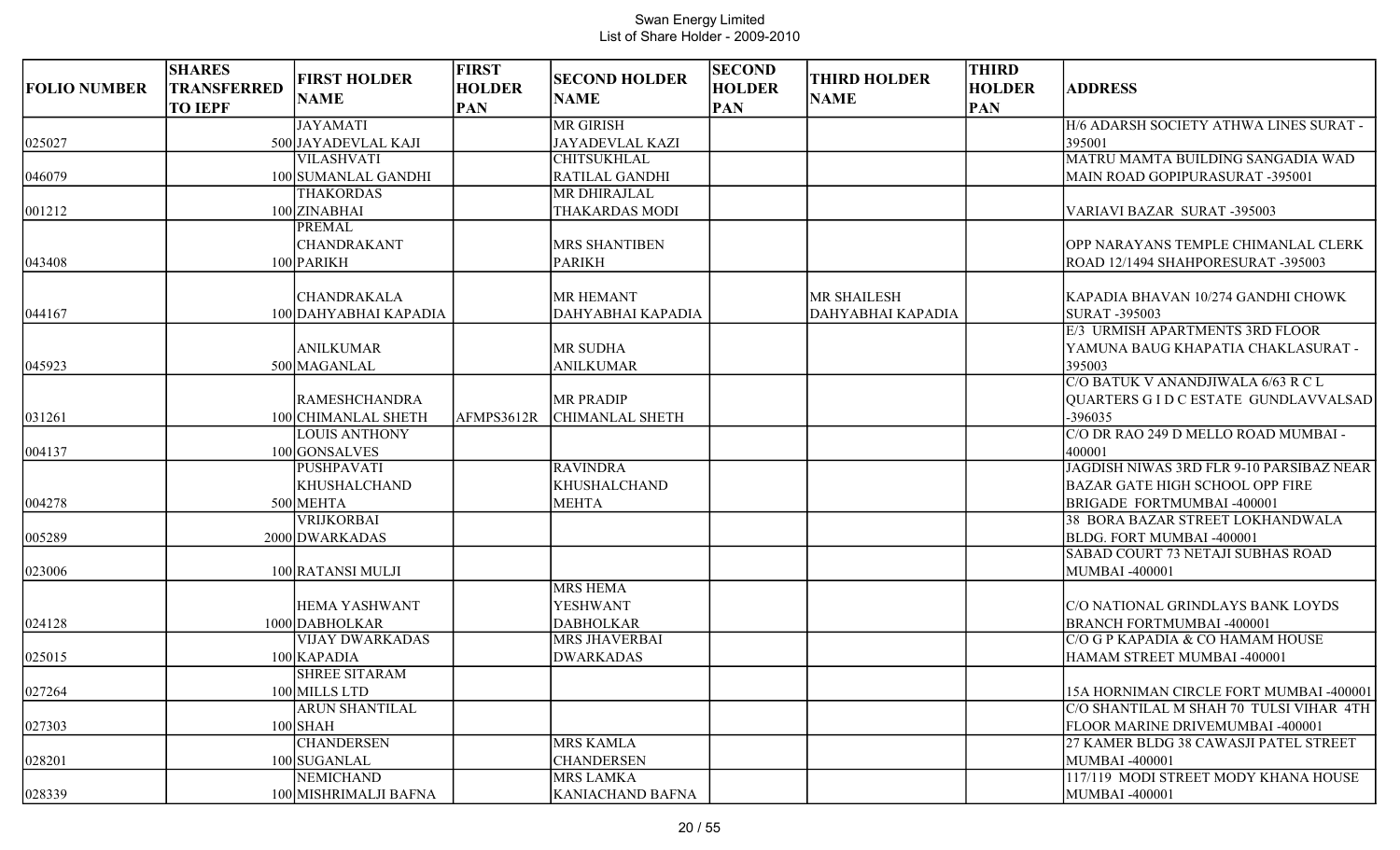| <b>FOLIO NUMBER</b> | <b>SHARES</b><br><b>TRANSFERRED</b><br><b>TO IEPF</b> | <b>FIRST HOLDER</b><br><b>NAME</b> | <b>FIRST</b><br><b>HOLDER</b><br><b>PAN</b> | <b>SECOND HOLDER</b><br><b>NAME</b> | <b>SECOND</b><br><b>HOLDER</b><br><b>PAN</b> | <b>THIRD HOLDER</b><br><b>NAME</b> | <b>THIRD</b><br><b>HOLDER</b><br><b>PAN</b> | <b>ADDRESS</b>                               |
|---------------------|-------------------------------------------------------|------------------------------------|---------------------------------------------|-------------------------------------|----------------------------------------------|------------------------------------|---------------------------------------------|----------------------------------------------|
|                     |                                                       | <b>NALINI TANSUKHLAL</b>           |                                             |                                     |                                              |                                    |                                             | C/O VRAJLAL NAGARDAS SUDAMA NIWAS            |
| 029216              |                                                       | 100 BHANSALI                       |                                             |                                     |                                              |                                    |                                             | ROOM 28 HOLI CHAKLAMUMBAI -400001            |
|                     |                                                       | <b>MADHURI</b>                     |                                             | <b>MRS ARUNA</b>                    |                                              |                                    |                                             | RAMDAS RAVJI DARBARS MALA NO 99 BAZAR        |
| 029218              |                                                       | 100 MANHERLAL                      |                                             | <b>MANHERLAL ZAVERI</b>             |                                              |                                    |                                             | <b>GATE STREET MUMBAI -400001</b>            |
|                     |                                                       | <b>UNITED COMMERCIAL</b>           |                                             |                                     |                                              |                                    |                                             | 18 18A RAJA BAHADUR BUILDING HAMAM           |
| 029264              |                                                       | $1200$ BANK                        |                                             |                                     |                                              |                                    |                                             | STREET FORT MUMBAI -400001                   |
|                     |                                                       |                                    |                                             | <b>MRS NALINI</b>                   |                                              |                                    |                                             |                                              |
|                     |                                                       | <b>TANSUKHLAL</b>                  |                                             | <b>MANSUKHLAL</b>                   |                                              |                                    |                                             | SUDAMA NIWAS ROOM 28 58/62 BORA BAZAR        |
| 030117              |                                                       | 100 VRAJLAL BHANSALI               |                                             | <b>BHANSALI</b>                     |                                              |                                    |                                             | <b>MUMBAI-400001</b>                         |
|                     |                                                       | PILOO PHIROZ                       |                                             | <b>MR HOMI FRAMROZE</b>             |                                              |                                    |                                             | <b>GLEN ROSE 24 MERE WEATHER ROAD</b>        |
| 031185              |                                                       | 100 SUTARIA                        |                                             | <b>GHANDHI</b>                      |                                              |                                    |                                             | <b>MUMBAI-400001</b>                         |
|                     |                                                       | <b>MANGALVANTI</b>                 |                                             | MISS BHANSALI NEELA                 |                                              |                                    |                                             | SUDAMA NIWAS 2ND FLOOR ROOM NO 28            |
| 031236              |                                                       | 100 VRAJLAL                        |                                             | <b>VRAJLAL</b>                      |                                              |                                    |                                             | BORA BAZAR STREETMUMBAI -400001              |
|                     |                                                       | <b>VIJAYSINH</b>                   |                                             | <b>MRS SHANTIBAI</b>                |                                              | <b>MRS NALINI</b>                  |                                             | 85 BORA BAZAR STREET 6TH FLOOR MUMBAI        |
| 031277              |                                                       | 100 VALABHDAS                      |                                             | <b>VALABHDAS</b>                    |                                              | VIJAYSINH                          |                                             | $-400001$                                    |
|                     |                                                       | <b>VIJAYSINH</b>                   |                                             | <b>MR KISHORE</b>                   |                                              | MR RAVINDRA                        |                                             | 85 BORA BAZAR STREET 6TH FLOOR MUMBAI        |
| 031279              |                                                       | 100 VALABHDAS                      |                                             | <b>VALABHDAS</b>                    |                                              | <b>VALABHDAS</b>                   |                                             | $-400001$                                    |
|                     |                                                       | <b>HARIPRASAD</b>                  |                                             |                                     |                                              |                                    |                                             | C/O MAHADEVIA BROS SHARE & STOCK BR          |
|                     |                                                       | <b>SHAMBHUPRASAD</b>               |                                             |                                     |                                              |                                    |                                             | STOCK EXCH OLD BLDG DALAL STREET             |
| 040358              |                                                       | 100 MAHADEVIA                      |                                             |                                     |                                              |                                    |                                             | FORTMUMBAI -400001                           |
|                     |                                                       |                                    |                                             |                                     |                                              |                                    |                                             | C/O MR S N DESIA NANU BHAI & CO              |
|                     |                                                       | <b>MADHAVI ABHIJIT</b>             |                                             |                                     |                                              |                                    |                                             | CHARTERD ACCOUNTANT 51 M G                   |
| 040520              |                                                       | $600$ DESAI                        |                                             |                                     |                                              |                                    |                                             | ROADMUMBAI -400001                           |
|                     |                                                       | <b>MEGHJI VALLABHDAS</b>           |                                             |                                     |                                              |                                    |                                             |                                              |
| 041278              |                                                       | 5000 DECCOSED                      |                                             |                                     |                                              |                                    |                                             | 15 BASTION ROAD MUMBAI -400001               |
|                     |                                                       | <b>PARBHUDAS</b>                   |                                             |                                     |                                              |                                    |                                             |                                              |
| 041294              |                                                       | 500 DEVKARAN                       |                                             |                                     |                                              |                                    |                                             | 85 BORA BAZAR STREET MUMBAI -400001          |
|                     |                                                       | <b>SHAKTI TRADING PVT</b>          |                                             |                                     |                                              |                                    |                                             | 346 DADABHOY NAOROJI ROAD FORT               |
| 041332              |                                                       | $700$ LTD                          |                                             |                                     |                                              |                                    |                                             | <b>MUMBAI-400001</b>                         |
|                     |                                                       | <b>SHREE SITARAM</b>               |                                             |                                     |                                              |                                    |                                             | 15 A HORNIMAN CIRCLE FORT MUMBAI -           |
| 041339              |                                                       | 1000 MILLS LTD                     |                                             |                                     |                                              |                                    |                                             | 400001                                       |
|                     |                                                       | <b>RAVINDRA</b>                    |                                             |                                     |                                              |                                    |                                             |                                              |
|                     |                                                       | <b>KHUSHALCHAND</b>                |                                             |                                     |                                              |                                    |                                             | 9 PARSEE BAZAR STREET JAGDISH NIWAS          |
| 042388              |                                                       | 500 MEHTA                          |                                             |                                     |                                              |                                    |                                             | 3RD FLOOR FORTMUMBAI -400001                 |
|                     |                                                       | <b>KANTILAL</b>                    |                                             | MR GAURANG                          |                                              |                                    |                                             | 113 STOCK EXCHANGE BUILDING APOLLO           |
| 042583              |                                                       | 100 MANGALDAS PARIKH               |                                             | KANTILAL PARIKH                     |                                              |                                    |                                             | STREET FORTMUMBAI -400001                    |
|                     |                                                       | <b>LAXMAN GANGADHAR</b>            |                                             | MR DILIP LAXMAN                     |                                              |                                    |                                             | <b>76 STOCK EXCHANGE NEW BUILDING APOLLO</b> |
| 042765              |                                                       | $100$ BHOLE                        |                                             | <b>BHOLE</b>                        |                                              |                                    |                                             | STREET FORTMUMBAI -400001                    |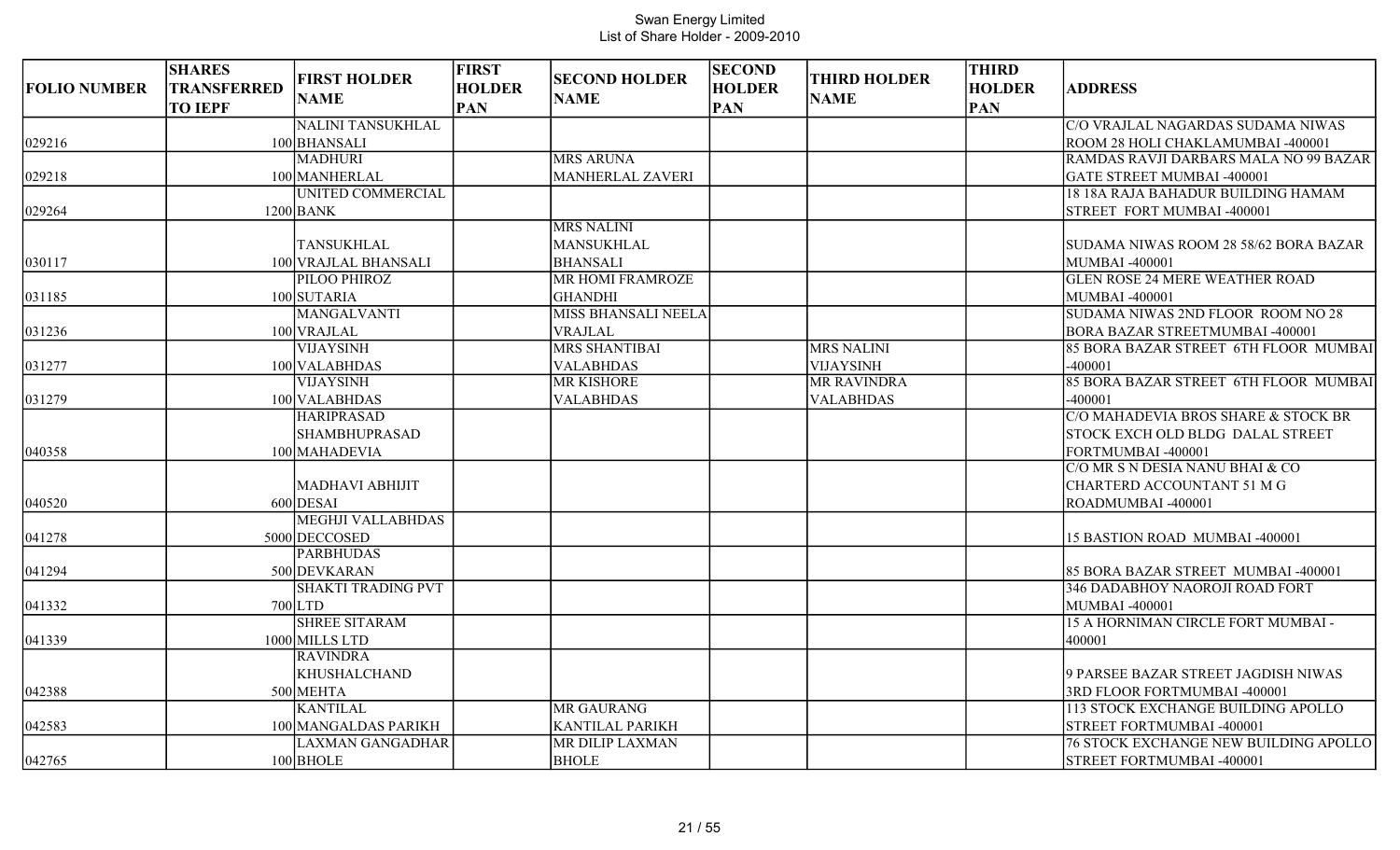| <b>FOLIO NUMBER</b> | <b>SHARES</b><br>TRANSFERRED | <b>FIRST HOLDER</b>         | <b>FIRST</b><br><b>HOLDER</b> | <b>SECOND HOLDER</b>                             | <b>SECOND</b><br><b>HOLDER</b> | <b>THIRD HOLDER</b> | <b>THIRD</b><br><b>HOLDER</b> | <b>ADDRESS</b>                           |
|---------------------|------------------------------|-----------------------------|-------------------------------|--------------------------------------------------|--------------------------------|---------------------|-------------------------------|------------------------------------------|
|                     | <b>TO IEPF</b>               | <b>NAME</b>                 | <b>PAN</b>                    | <b>NAME</b>                                      | <b>PAN</b>                     | <b>NAME</b>         | <b>PAN</b>                    |                                          |
|                     |                              | <b>NALINI</b>               |                               | <b>MR DEVANG</b>                                 |                                |                     |                               |                                          |
|                     |                              | <b>TANSUKUKHLAL</b>         |                               | <b>TANSUKHLAL</b>                                |                                |                     |                               | 58/64 BORA BAZAR STREET SUDAMA NI 2ND    |
| 043401              |                              | 100 BHANSALI                |                               | <b>BHANSALI</b>                                  |                                |                     |                               | FLOOR ROOM NO 35/36 FORTMUMBAI -400001   |
|                     |                              | <b>SALMA HUSANI</b>         |                               | MR SABBIR HUSANI                                 |                                |                     |                               | C/O H N MALBARI & CO 6 TURAB HOUSE 2ND   |
| 043483              |                              | $100$ BASRAI                |                               | <b>BASRAI</b>                                    |                                |                     |                               | <b>FLOOR 80 MINT ROADMUMBAI -400001</b>  |
|                     |                              | <b>NEMCHAND JIVRAJ</b>      |                               | <b>MRS INDIRA</b>                                |                                |                     |                               | 3RD FLOOR 30 MANOHARDAS ST PERIN         |
| 043629              |                              | 3500 MEHTA                  |                               | <b>MANSUKHLAL DOSHI</b>                          |                                |                     |                               | NARIMAN STREET FORTMUMBAI -400001        |
|                     |                              | <b>ANKUSH BHIKAJI</b>       |                               |                                                  |                                |                     |                               | 101/104 BANAJI HOUSE 361 DR D N ROAD     |
| 048991              |                              | $7500$ GHADI                |                               |                                                  |                                |                     |                               | HUTATMA CHOWK FORTMUMBAI -400001         |
|                     |                              |                             |                               |                                                  |                                |                     |                               | C/O ANAND RATHI & CO. UNION CO-OP        |
|                     |                              | <b>PUSHAP CAPITAL &amp;</b> |                               |                                                  |                                |                     |                               | <b>INSURANCE BLDG. 3RD FLR 23 SIR</b>    |
| 049152              |                              | 100 SECURITIES (P) LTD.     |                               |                                                  |                                |                     |                               | P.M.ROADMUMBAI-400001                    |
|                     |                              | <b>JAMWATIDEVI</b>          |                               |                                                  |                                |                     |                               |                                          |
|                     |                              | <b>SHIVKUMAR</b>            |                               |                                                  |                                |                     |                               | 1375 A VIDYUT BLDG 3RD FLOOR GIRGAON     |
| 002005              |                              | 700 CHAMARIA                |                               |                                                  |                                |                     |                               | ROAD MUMBAI -400002                      |
|                     |                              | <b>KESHAVLAL</b>            |                               | <b>MRS SHANTA</b>                                |                                |                     |                               | C/O TRINITY INDUSTRIAL STORES 72-74      |
| 002164              |                              | 100 NEMCHAND MEHTA          |                               | <b>KESHAVLAL MEHTA</b>                           |                                |                     |                               | NAGDEVI STREET MUMBAI -400002            |
|                     |                              | <b>KAMALABEN</b>            |                               | MR CHIMANLAL                                     |                                |                     |                               | 5TH FLOOR USIADS BLDG 108 ZAVERI BAZAR   |
| 002245              |                              | 100 CHIMANLAL               |                               | <b>CHHAGANLAL</b>                                |                                |                     |                               | MUMBAI -400002                           |
|                     |                              | <b>CHIMANLAL</b>            |                               | <b>MRS KAMLABAI</b>                              |                                |                     |                               | NAGAR NIVAS 4/6 ANANT WADI               |
| 002247              |                              | 100 BALDEVDAS SHAH          |                               | <b>CHIMANLAL</b>                                 |                                |                     |                               | BHULESHWARMUMBAI-400002                  |
|                     |                              |                             |                               |                                                  |                                |                     |                               |                                          |
|                     |                              | JASWANTI HARENDRA           |                               | <b>MR HARENDRA</b>                               |                                |                     |                               | 4TH FLR 12/14 ASSEMBLY LANE DADI SETH    |
| 002278              |                              | 600 KAPADIA                 |                               | <b>GOCALDAS KAPADIA</b><br><b>MRS KANTAGAWRI</b> |                                |                     |                               | AGIYARI LANE NEAR G T HIG MUMBAI -400002 |
|                     |                              | <b>TRIBHOVANDAS</b>         |                               | <b>TRIBHAVANDAS</b>                              |                                |                     |                               | 2ND FLOOR 23/25 COLBHAT LANE KALBADEVI   |
|                     |                              | 100 HIRALAL THAKKAR         |                               | <b>THAKKAR</b>                                   |                                |                     |                               |                                          |
| 003126              |                              |                             |                               | <b>MR THEODORE</b>                               |                                |                     |                               | ROADMUMBAI-400002                        |
|                     |                              |                             |                               | CONSTANTINE XAVIER                               |                                |                     |                               | 31 32 LELLINGTRON TERRAEE BLOCK I 3RD    |
| 003145              |                              | 100 ARAMITA FERNANDES       |                               | <b>FERNANDES</b>                                 |                                |                     |                               | FLOOR MUMBAI -400002                     |
|                     |                              | <b>PRAFULL BHOGILAL</b>     |                               | <b>MRS NEELAM</b>                                |                                |                     |                               | <b>30 PARIJAT 95 NETAJI SUBHASH ROAD</b> |
| 004190              |                              | $100$ AMIN                  |                               | PRAFULL AMIN                                     |                                |                     |                               | <b>MUMBAI-400002</b>                     |
|                     |                              | RATILAL                     |                               | MRS NAVALBEN                                     |                                |                     |                               | SHREE KRISHNA NIVAS 2ND FLOOR 388        |
| 005072              |                              | 100 TRIBHOVANDAS            |                               | <b>RATILAL</b>                                   |                                |                     |                               | SHANKER SHETH ROAD MUMBAI -400002        |
|                     |                              | <b>SNEHLATA</b>             |                               |                                                  |                                |                     |                               | 134/4 DIAMOND BUILDING 4TH FLOOR LOHAR   |
| 005083              |                              | 100 LALITKUMAR              |                               |                                                  |                                |                     |                               | CHAWL MUMBAI -400002                     |
|                     |                              | <b>SUDHA</b>                |                               |                                                  |                                |                     |                               |                                          |
|                     |                              | <b>PRAVINCHANDRA</b>        |                               |                                                  |                                |                     |                               | 134/4 DIAMOND BUILDING 4TH FLOOR LOHAR   |
| 005085              |                              | $100$ SHAH                  |                               |                                                  |                                |                     |                               | CHAWL MUMBAI -400002                     |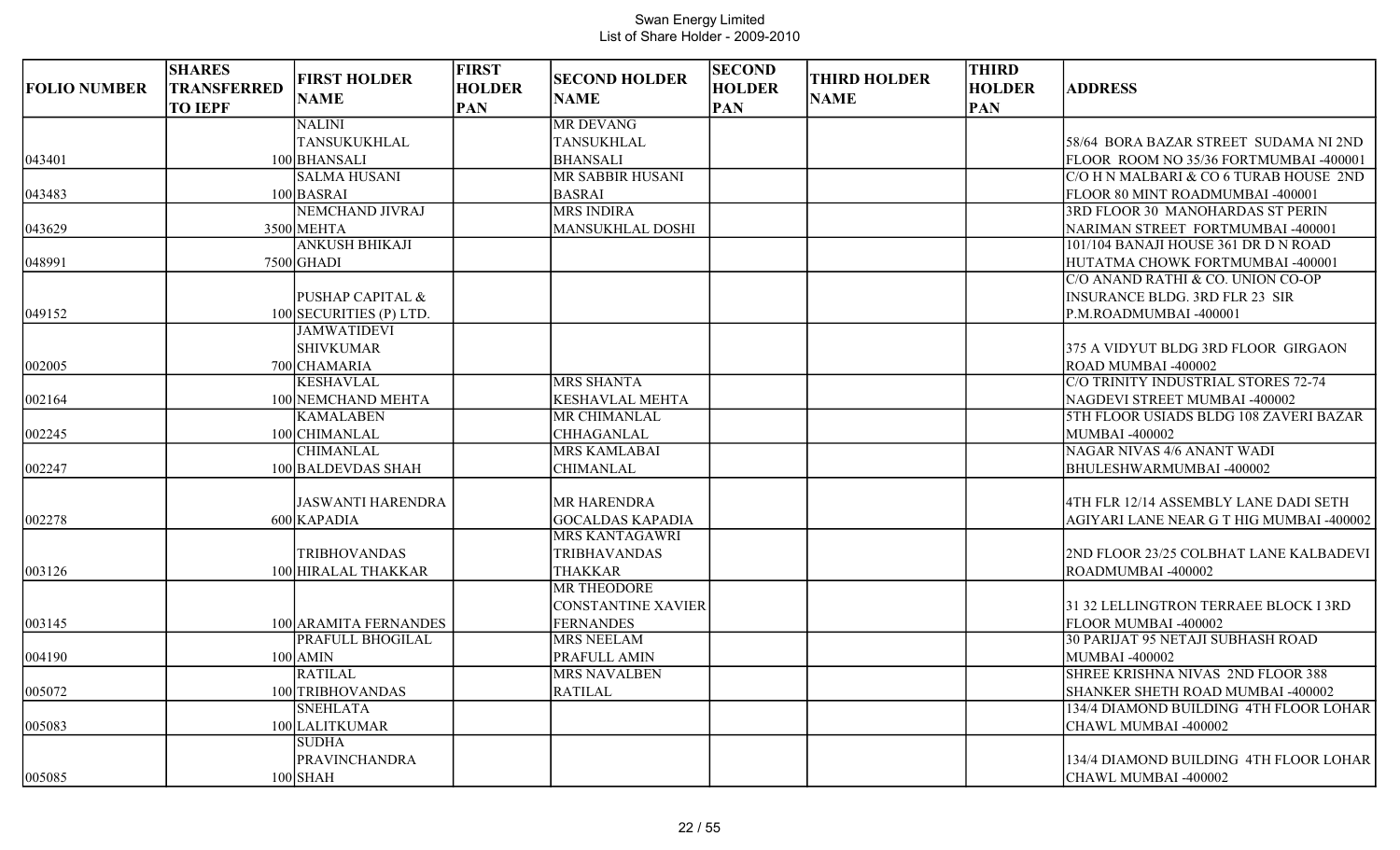| <b>FOLIO NUMBER</b> | <b>SHARES</b><br><b>TRANSFERRED</b><br><b>TO IEPF</b> | <b>FIRST HOLDER</b><br><b>NAME</b> | <b>FIRST</b><br><b>HOLDER</b><br><b>PAN</b> | <b>SECOND HOLDER</b><br><b>NAME</b> | <b>SECOND</b><br><b>HOLDER</b><br><b>PAN</b> | <b>THIRD HOLDER</b><br><b>NAME</b> | <b>THIRD</b><br><b>HOLDER</b><br><b>PAN</b> | <b>ADDRESS</b>                        |
|---------------------|-------------------------------------------------------|------------------------------------|---------------------------------------------|-------------------------------------|----------------------------------------------|------------------------------------|---------------------------------------------|---------------------------------------|
|                     |                                                       | <b>KANTABEN</b>                    |                                             |                                     |                                              |                                    |                                             | 85/87 ZAVERI BHUVAN 4TH FLOOR OLD     |
| 005136              |                                                       | 200 JAYSUKHLAL                     |                                             |                                     |                                              |                                    |                                             | HANUMAN LANE MUMBAI -400002           |
|                     |                                                       | <b>BAPULAL</b>                     |                                             |                                     |                                              |                                    |                                             | C/O GHATLIA TEXTILE ENGG WORKS        |
|                     |                                                       | <b>PURUSHOTTAMDAS</b>              |                                             |                                     |                                              |                                    |                                             | BHARUCHA BLDG PRINCESS STREETMUMBAI   |
| 005256              |                                                       | 200 GHATLIA                        |                                             |                                     |                                              |                                    |                                             | 400002                                |
|                     |                                                       | <b>DHIRAJLAL</b>                   |                                             |                                     |                                              |                                    |                                             | C/O GHATLIA TEXTILE ENGG WORKS        |
|                     |                                                       | <b>PURUSHOTTAMDAS</b>              |                                             |                                     |                                              |                                    |                                             | BHARUCHA BLDG PRINCESS STREETMUMBAI   |
| 005258              |                                                       | $200$ GHATLIA                      |                                             |                                     |                                              |                                    |                                             | 400002                                |
|                     |                                                       | PRANLAL MAGANLAL                   |                                             |                                     |                                              |                                    |                                             |                                       |
| 023257              |                                                       | 100 VAKHARIA                       |                                             |                                     |                                              |                                    |                                             | 12/14 THAKURDWAR ROAD MUMBAI -400002  |
|                     |                                                       | <b>TRICUMDAS</b>                   |                                             | <b>MRS MADHURI</b>                  |                                              |                                    |                                             | 128/32 CAVEL STREET KALBADEVI ROAD    |
| 025165              |                                                       | 100 SUNDERDAS                      |                                             | <b>TRICUMDAS</b>                    |                                              |                                    |                                             | <b>MUMBAI -400002</b>                 |
|                     |                                                       | <b>VITHALDAS</b>                   |                                             |                                     |                                              |                                    |                                             | MORARJI VANDRAVAN KRISHNA CLOWK       |
| 026129              |                                                       | 400 GOKULDAS                       |                                             |                                     |                                              |                                    |                                             | <b>MUMBAI-400002</b>                  |
|                     |                                                       | <b>BALMUKAND</b>                   |                                             | MRS PUSHPABEN                       |                                              |                                    |                                             | SWADESHI MARKET 2ND FLOOR ROOM NO 9   |
| 027059              |                                                       | 100 AMRATLAL DAVE                  |                                             | <b>BALMUKAND</b>                    |                                              |                                    |                                             | KALBADEVI ROAD MUMBAI -400002         |
|                     |                                                       | <b>PRANJIVANDAS</b>                |                                             |                                     |                                              |                                    |                                             | 94/96 BHAGWAN KALAS VADI 4TH FLOOR    |
| 027159              |                                                       | 100 HARAKHCHAND                    |                                             |                                     |                                              |                                    |                                             | BHULESHWAR MUMBAI -400002             |
|                     |                                                       |                                    |                                             | <b>MRS VIRMALA</b>                  |                                              |                                    |                                             | 150 DADY SHETH AGIARY LANE ROOM NO 20 |
| 027353              |                                                       | 100 PRANLAL CHUNILAL               |                                             | <b>PRANLAL</b>                      |                                              |                                    |                                             | <b>MUMBAI -400002</b>                 |
|                     |                                                       |                                    |                                             |                                     |                                              |                                    |                                             | M/S MORANDMAL CO 366/68 KALBADEVI     |
|                     |                                                       | <b>BHAGIRATI</b>                   |                                             |                                     |                                              |                                    |                                             | ROAD 3RD FLOOR IBRAHIM                |
| 028160              |                                                       | 100 MORANDMAL                      |                                             |                                     |                                              |                                    |                                             | MANSIONMUMBAI -400002                 |
|                     |                                                       |                                    |                                             |                                     |                                              |                                    |                                             | M/S MORANDMAL CO 366/68 KALBADEVI     |
|                     |                                                       | <b>MORANDMAL</b>                   |                                             |                                     |                                              |                                    |                                             | <b>ROAD 3RD FLOOR IBRAHIM</b>         |
| 028162              |                                                       | 100 BODARAM                        |                                             |                                     |                                              |                                    |                                             | MANSIONMUMBAI -400002                 |
|                     |                                                       | PANALAL MANILAL                    |                                             | <b>MRS LILAVATI</b>                 |                                              |                                    |                                             | 68 3RD BHOIWADA 2ND FLOOR BHULESHWAR  |
| 028174              |                                                       | $100$ SHAH                         |                                             | <b>PANALAL</b>                      |                                              |                                    |                                             | <b>MUMBAI -400002</b>                 |
|                     |                                                       | <b>RAJESH HIRANAND</b>             |                                             |                                     |                                              |                                    |                                             | 18 AL SABAH COURT 73 MARINE DRIVE     |
| 030015              |                                                       | $300$ GIRI                         |                                             |                                     |                                              |                                    |                                             | <b>MUMBAI-400002</b>                  |
|                     |                                                       | <b>CHIMANLAL</b>                   |                                             | MR CHANDRAKANT                      |                                              |                                    |                                             | C/O AMRATLAL MOHANLAL JHAVERI 199     |
| 030049              |                                                       | 100 AMRATLAL                       |                                             | <b>JAGABHAI</b>                     |                                              |                                    |                                             | SHAIK MEMON STREET MUMBAI -400002     |
|                     |                                                       | <b>VIPINCHANDRA</b>                |                                             |                                     |                                              |                                    |                                             | SWADESHI MARKET ROOM NO 90 2ND FLOOR  |
| 030099              |                                                       | 100 BALMUKUND DAVE                 |                                             |                                     |                                              |                                    |                                             | KALBADEVI ROADMUMBAI -400002          |
|                     |                                                       |                                    |                                             |                                     |                                              |                                    |                                             | C/O MORARJI VANDRAVAN & CO KRISHNA    |
|                     |                                                       | <b>BHAGWANDAS</b>                  |                                             | MR SUNDERDAS                        |                                              |                                    |                                             | CHOWK MULJI JETHA MARKET MUMBAI -     |
| 030200              |                                                       | 100 TULSIDAS                       |                                             | <b>TULSIDAS</b>                     |                                              |                                    |                                             | 400002                                |
|                     |                                                       |                                    |                                             | MR SURENDRA                         |                                              |                                    |                                             | 156 DADAR GALLY MULJI JETHA MARKET    |
| 031206              |                                                       | 800 ARVIND VADILAL                 |                                             | VADILAL                             |                                              |                                    |                                             | <b>MUMBAI -400002</b>                 |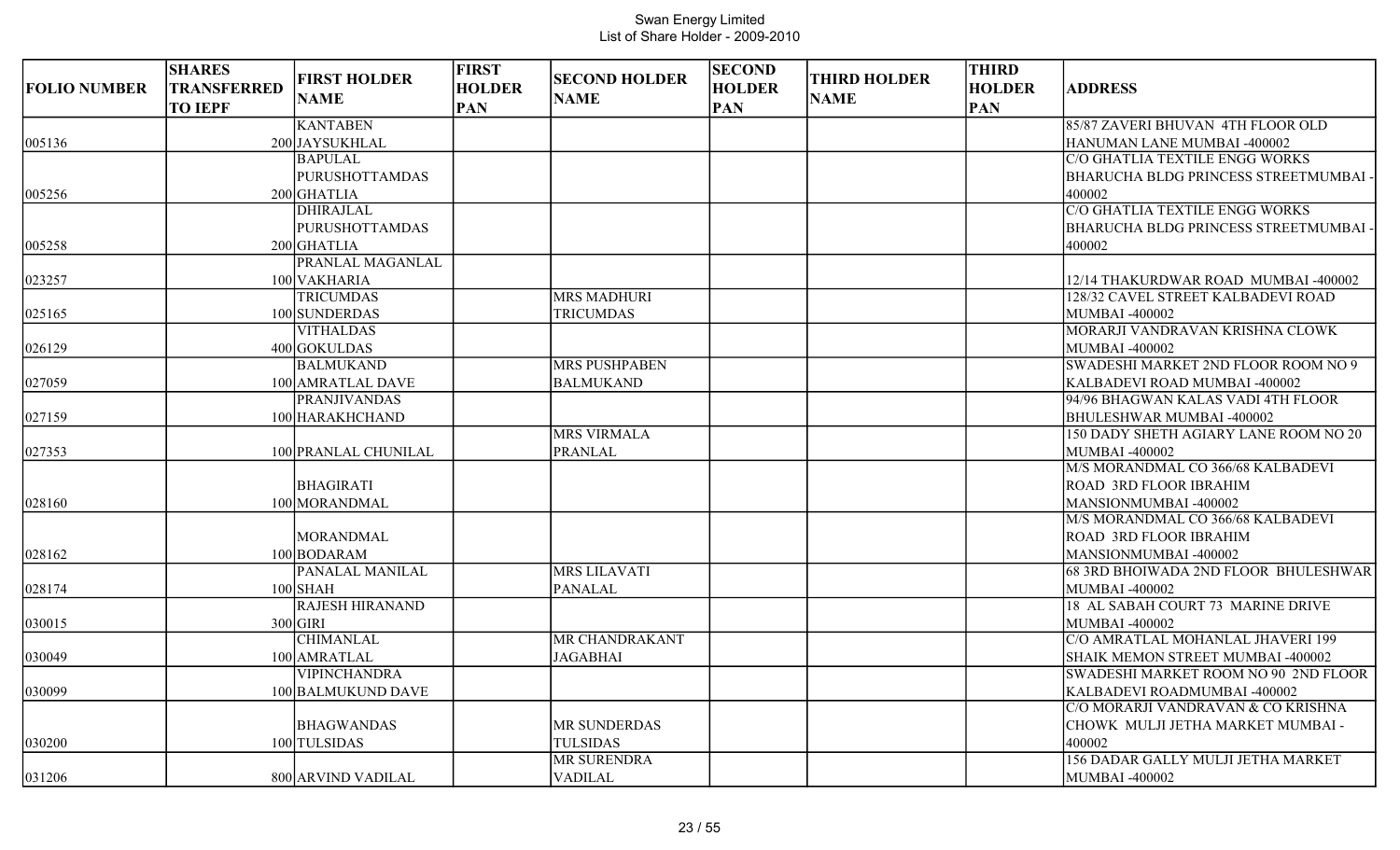|                     | <b>SHARES</b>      |                                    | <b>FIRST</b>  |                                     | <b>SECOND</b> | <b>THIRD HOLDER</b>  | <b>THIRD</b>  |                                        |
|---------------------|--------------------|------------------------------------|---------------|-------------------------------------|---------------|----------------------|---------------|----------------------------------------|
| <b>FOLIO NUMBER</b> | <b>TRANSFERRED</b> | <b>FIRST HOLDER</b><br><b>NAME</b> | <b>HOLDER</b> | <b>SECOND HOLDER</b><br><b>NAME</b> | <b>HOLDER</b> | <b>NAME</b>          | <b>HOLDER</b> | <b>ADDRESS</b>                         |
|                     | <b>TO IEPF</b>     |                                    | <b>PAN</b>    |                                     | <b>PAN</b>    |                      | <b>PAN</b>    |                                        |
|                     |                    | <b>RATANCHAND</b>                  |               |                                     |               |                      |               |                                        |
|                     |                    | <b>RAMESHWARDAS</b>                |               | <b>MR MAHAVIR</b>                   |               |                      |               | 86 BHARAT MAHAL BLOCK NO 8 MARINE      |
| 031213              |                    | 700 MURARKA                        |               | RAMGOPAL MURARKA                    |               |                      |               | DRIVEMUMBAI -400002                    |
|                     |                    | YOGESH BABULAL                     |               |                                     |               |                      |               | <b>SHIVSADAN 1ST FLOOR RAVI WADI</b>   |
| 031303              |                    | 100 PARIKH                         |               |                                     |               |                      |               | DADYSETH AGIARI LANE MUMBAI -400002    |
|                     |                    | <b>MANGULAL</b>                    |               |                                     |               |                      |               | ADMNT OF PARI TRIKAMLAL RANCHHODDAS    |
| 040044              |                    | 100 TRIKAMLAL                      |               |                                     |               |                      |               | M J BUILDING GANESH WADIMUMBAI -400002 |
|                     |                    |                                    |               | <b>MR LALJEE</b>                    |               |                      |               | C/O LALJEE DHARAMSEY OFFICE GULLY M J  |
| 040048              |                    | 500 VASANTBAI LALJEE               |               | <b>DHARAMSEY</b>                    |               |                      |               | MARKETMUMBAI -400002                   |
|                     |                    | <b>SHANTABEN</b>                   |               | MR NATVARLAL                        |               |                      |               | C/O NATVARLAL MOHANLAL 20 DADISETH     |
| 040589              |                    | 100 NATVARLAL                      |               | <b>HARGOVANDAS</b>                  |               |                      |               | AGYARI LANE KALBADEVIMUMBAI -400002    |
|                     |                    | SAVITABEN KANTILAL                 |               | MR SHIRISH KANTILAL                 |               |                      |               | 52/58 BABU GENU ROAD 3RD FLOOR ROOM    |
| 040980              |                    | 200 MATHIA                         |               | <b>MATHIA</b>                       |               |                      |               | NO 55 MUMBAI -400002                   |
|                     |                    | <b>CHAMPAKLAL</b>                  |               |                                     |               |                      |               |                                        |
|                     |                    | <b>DALSUKHBHAI</b>                 |               |                                     |               |                      |               | C/O CHHAGANLAL KASTURCHAND LAL SING    |
| 042286              |                    | 100 SHROFF                         |               |                                     |               |                      |               | LOHAR CHAWL MUMBAI -400002             |
|                     |                    |                                    |               | MR KRISHNALAL                       |               |                      |               |                                        |
|                     |                    | <b>JYOTI KRISHNALAL</b>            |               | <b>TULSIDAS</b>                     |               |                      |               | 5 2ND FANASWADI 3RD FLOOR THANAWALA    |
| 042424              |                    | 100 THANAWALA                      |               | <b>THANAWALA</b>                    |               |                      |               | <b>BUILDING MUMBAI -400002</b>         |
|                     |                    |                                    |               | MR JAGDISH PRASAD                   |               |                      |               | BLDG NO 2-B FLAT NO 10 JITEKAR WADI    |
| 042445              |                    | 200 VIMLA KHEMKA                   |               | <b>KHEMKA</b>                       |               |                      |               | THAKURDWARMUMBAI-400002                |
|                     |                    | <b>ATUL JAMNADAS</b>               |               | <b>MR NAVINCHANDRA</b>              |               |                      |               | SWADESHI MARKET 2ND FLOOR ROOM NO      |
| 042549              |                    | $200$ SHAH                         |               | <b>JAMNADAS SHAH</b>                |               |                      |               | 185 KALBADEVI ROAD MUMBAI -400002      |
|                     |                    | <b>RATANCHAND</b>                  |               |                                     |               |                      |               |                                        |
|                     |                    | <b>RAMESHWARDAS</b>                |               |                                     |               |                      |               | BHARAT MAHAL BLOCK 8 86 MARINE DRIVE   |
| 043461              |                    | 100 MURARKA                        |               |                                     |               |                      |               | MUMBAI -400002                         |
|                     |                    |                                    |               | <b>MRS SUSHILA</b>                  |               |                      |               | ROOM NO 7A 2ND FLOOR 65 BABU GENU      |
|                     |                    | <b>CHANDRAKUMAR</b>                |               | <b>CHANDRAKUMAR</b>                 |               |                      |               | <b>ROAD OFF SAMALDAS GANDHI</b>        |
| 043739              |                    | 100 MANILAL JHAVERI                |               | <b>JHAVERI</b>                      |               |                      |               | MARGMUMBAI -400002                     |
|                     |                    | VASANTLAL                          |               |                                     |               |                      |               |                                        |
|                     |                    | <b>HARIVALLABHDAS</b>              |               | MR SATISH LAXMIDAS                  |               | MR PRAFULCHANDRA     |               | 98 SHAMALDAS GANDHI MARG 43 MANSOOR    |
| 044161              |                    | $1000$ SHAH                        |               | <b>SHAH</b>                         |               | <b>AMRITLAL SHAH</b> |               | BLDG. 3RD FLOOR MUMBAI -400002         |
|                     |                    | <b>AMRATLAL</b>                    |               | MR BHAGWANDAS                       |               |                      |               |                                        |
| 044602              |                    | 5000 RUGHNATHJI                    |               | <b>DHARAMDAS</b>                    |               |                      |               | 40 CHHIPI CHAWL MUMBAI -400002         |
|                     |                    | <b>KAUSHALYABAI</b>                |               |                                     |               |                      |               | POST BOX NO 2704 KALBADEVI POST OFFICE |
| 046148              |                    | 100 GORDHANDAS                     |               | RANJIT GORDHANDAS                   |               |                      |               | KALBADEVI ROADMUMBAI -400002           |
|                     |                    | <b>HEMANT JAMNADAS</b>             |               | <b>HEMA HEMANT</b>                  |               |                      |               | 37 DIVYA DARSHAN 32/3 2ND FOFALWADI    |
| 047736              |                    | 500 DAMANI                         |               | <b>DAMANI</b>                       |               |                      |               | BHULESHWARMUMBAI -400002               |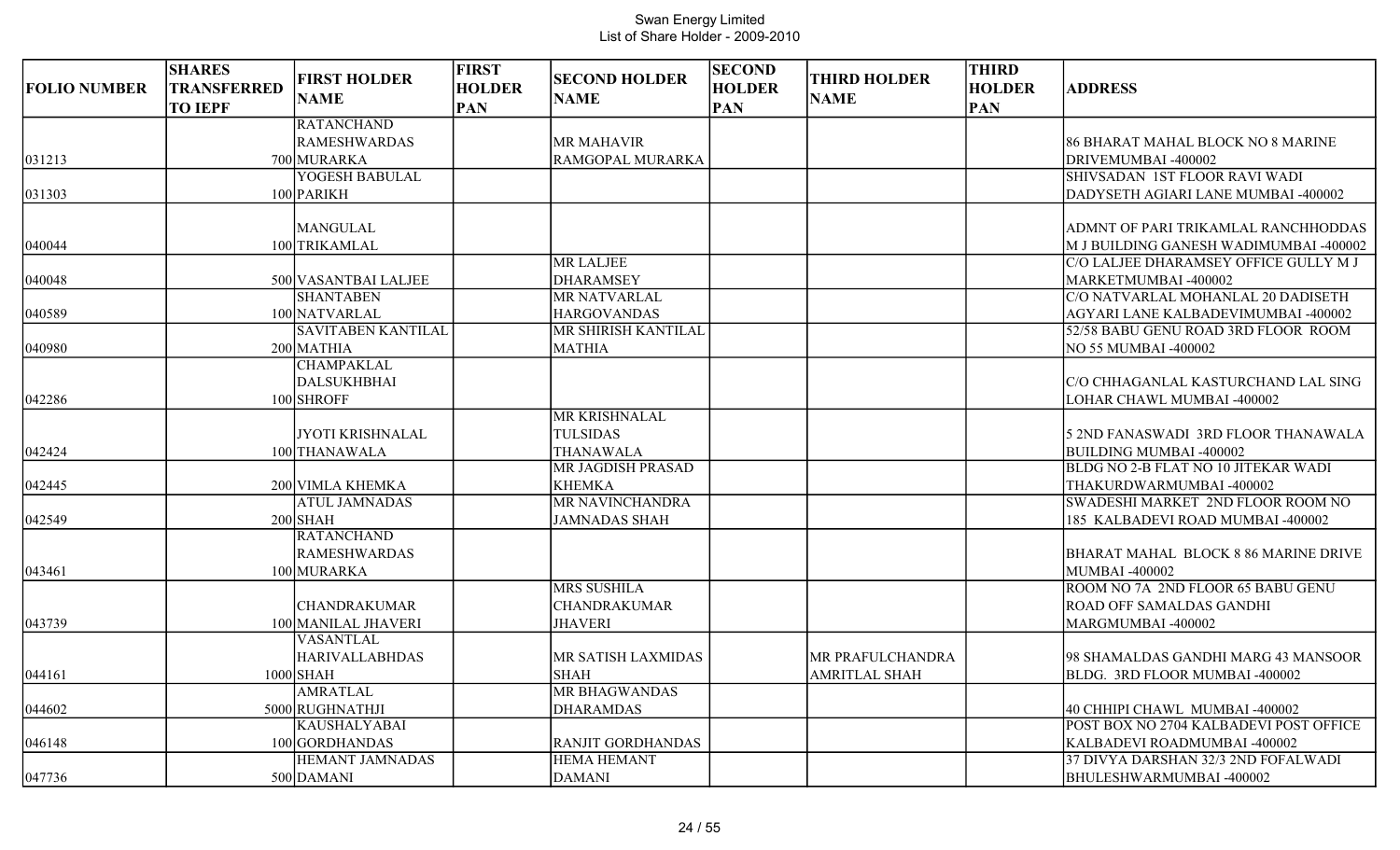|                     | <b>SHARES</b>                        | <b>FIRST HOLDER</b>      | <b>FIRST</b>                | <b>SECOND HOLDER</b>      | <b>SECOND</b>               | <b>THIRD HOLDER</b>     | <b>THIRD</b>                |                                            |
|---------------------|--------------------------------------|--------------------------|-----------------------------|---------------------------|-----------------------------|-------------------------|-----------------------------|--------------------------------------------|
| <b>FOLIO NUMBER</b> | <b>TRANSFERRED</b><br><b>TO IEPF</b> | <b>NAME</b>              | <b>HOLDER</b><br><b>PAN</b> | <b>NAME</b>               | <b>HOLDER</b><br><b>PAN</b> | <b>NAME</b>             | <b>HOLDER</b><br><b>PAN</b> | <b>ADDRESS</b>                             |
|                     |                                      |                          |                             |                           |                             |                         |                             | 4TH FLOOR MAHAVIR BUILDING 116             |
| 048050              |                                      | 100 GAJENDRA DOTIYA      |                             |                           |                             |                         |                             | BHULESHWAR MUMBAI -400002                  |
|                     |                                      |                          |                             |                           |                             |                         |                             | 4TH FLOOR MAAVIR SADAN 116                 |
| 048054              |                                      | 100 RAJESH GANDHI        |                             |                           |                             |                         |                             | BHULESHWAR ROAD MUMBAI -400002             |
|                     |                                      | <b>JASUBEN JAMNADAS</b>  |                             | <b>TARUN JAMNADAS</b>     |                             |                         |                             | <b>JASHODA MANSION 1ST FLOOR 8 GAZADAR</b> |
| 049325              |                                      | $100$ SHAH               |                             | <b>SHAH</b>               |                             |                         |                             | STREET CHIRA BAZAR MUMBAI -400002          |
|                     |                                      |                          |                             |                           |                             |                         |                             | 47/49 PIPAL CHAWL ROOM NO 7 J M            |
| 146779              |                                      | 200 SANGEETA JOSHI       |                             |                           |                             |                         |                             | COMPOUND MUMBAI -400002                    |
|                     |                                      | <b>KUSUMBEN</b>          |                             |                           |                             |                         |                             | C/O KUMARPAL S SHAH 4TH FLOOR 104          |
| 001282              |                                      | 200 SOBHAGCHAND SHAH     |                             |                           |                             |                         |                             | DHANJI STREET MUMBAI -400003               |
|                     |                                      |                          |                             | <b>MISS SABERA</b>        |                             |                         |                             |                                            |
|                     |                                      | <b>BANU AMIRRUDIN</b>    |                             | <b>TAHERBHAI</b>          |                             |                         |                             |                                            |
| 005110              |                                      | 2000 SARKAR              |                             | <b>CASSOOBHOY</b>         |                             |                         |                             | 121 SARANG ST MUMBAI -400003               |
|                     |                                      |                          |                             |                           |                             |                         |                             | C/O. H. N. MALBARI & CO. 60 MAHAVIR        |
|                     |                                      | <b>SALMA HOOSENIBHAI</b> |                             |                           |                             |                         |                             | DARSHAN (KATHA BAZAR) 412 NARSI NATH       |
| 025108              |                                      | 1700 BASRAI              |                             |                           |                             |                         |                             | ST.MUMBAI -400003                          |
|                     |                                      | <b>SOHANLAL BADRI</b>    |                             |                           |                             |                         |                             | NAVNIDHAN BHUVAN 4TH FLOOR 7 DHANJI        |
| 027008              |                                      | 800 PRASAD               |                             |                           |                             |                         |                             | STREET MUMBAI -400003                      |
|                     |                                      |                          |                             |                           |                             |                         |                             | LEHRI HOUSE 2ND FLOOR C BLOCK              |
|                     |                                      |                          |                             |                           |                             |                         |                             | MOHAMEDALI ROAD ROOM NO 1MUMBAI -          |
| 027082              |                                      | 800 VALIBHAI ESMAILJI    |                             |                           |                             |                         |                             | 400003                                     |
|                     |                                      | <b>MONGHIBAI MORARJI</b> |                             |                           |                             |                         |                             |                                            |
| 028330              |                                      | $100$ POPAT              |                             |                           |                             |                         |                             | 287 SAMUEL STREET MUMBAI -400003           |
|                     |                                      | <b>ATULKUMAR</b>         |                             |                           |                             |                         |                             |                                            |
|                     |                                      | <b>PRAVINCHANDRA</b>     |                             |                           |                             |                         |                             | 20 DHANJI STREET 5TH FLOOR MUMBAI -        |
| 029252              |                                      | 100 JHAVERI              |                             |                           |                             |                         |                             | 400003                                     |
|                     |                                      |                          |                             | <b>MR SAINUDDIN</b>       |                             |                         |                             |                                            |
|                     |                                      |                          |                             | <b>VALIBHOY</b>           |                             |                         |                             | C BLOCK 2ND FLOOR 81 MOHMEDALI ROAD        |
| 030206              |                                      | 100 VALIBHOY ESMAILJI    |                             | <b>CALCUTTAWALLA</b>      |                             |                         |                             | <b>MUMBAI-400003</b>                       |
|                     |                                      | <b>JAGDISH ARJUN</b>     |                             | <b>MRS PUSHPA JAGDISH</b> |                             |                         |                             |                                            |
| 040552              |                                      | 100 THAKKAR              |                             | <b>THAKKAR</b>            |                             |                         |                             | 126 KAZI SYED STREET MUMBAI -400003        |
|                     |                                      | <b>CHANDULAL</b>         |                             | <b>MRS JASUMATI</b>       |                             |                         |                             | C/O M/S J CHANDULAL & CO 31 MAHAKALI       |
| $ 042430\rangle$    |                                      | 2000 CHUNILAL SHAH       |                             | <b>CHANDULAL SHAH</b>     |                             |                         |                             | CHAWL 47 TAMBAKARTAMUMBAI -400003          |
|                     |                                      |                          |                             | <b>MR</b>                 |                             |                         |                             |                                            |
|                     |                                      | NATEESA TEHERBHAI        |                             | <b>SHABBIRKHANBHAI</b>    |                             |                         |                             | 25 DHARAMSI STREET 2ND FLOOR ROOM NO       |
| 043745              |                                      | 100 KHALIL               |                             | DHULIAWALA                |                             |                         |                             | 34 BHENDI BAZAR MUMBAI -400003             |
|                     |                                      | DHAYALAL ANUPRAM         |                             | <b>KRISHANDAS DEVIDAS</b> |                             | <b>SUDHIR BHUPATRAI</b> |                             | GORADIA HOUSE G 1 100 KAZI SYED STREET     |
| 049257              |                                      | 200 MEHTA                |                             | <b>VORA</b>               |                             | <b>GORADIA</b>          |                             | <b>MUMBAI -400003</b>                      |
|                     |                                      | <b>KANYADEVI BABULAL</b> |                             | <b>DINESH BABULAL</b>     |                             |                         |                             |                                            |
| 049348              |                                      | 1000 RATHOD              |                             | <b>RATHOD</b>             |                             |                         |                             | 5 TAMBAKANTA MUMBAI -400003                |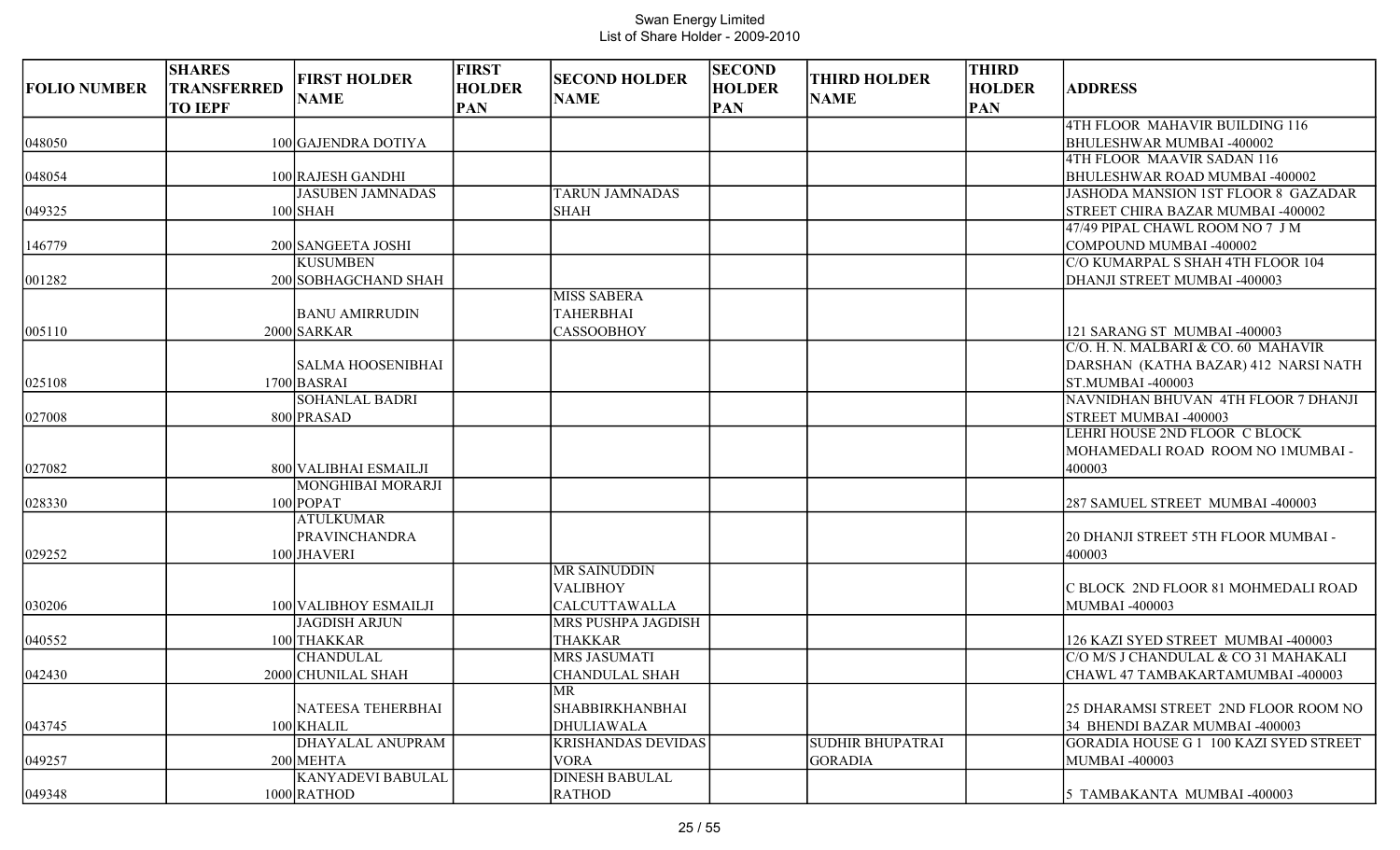|                     | <b>SHARES</b>      |                          | <b>FIRST</b>  |                          | <b>SECOND</b> |                     | <b>THIRD</b>  |                                                                    |
|---------------------|--------------------|--------------------------|---------------|--------------------------|---------------|---------------------|---------------|--------------------------------------------------------------------|
| <b>FOLIO NUMBER</b> | <b>TRANSFERRED</b> | <b>FIRST HOLDER</b>      | <b>HOLDER</b> | <b>SECOND HOLDER</b>     | <b>HOLDER</b> | <b>THIRD HOLDER</b> | <b>HOLDER</b> | <b>ADDRESS</b>                                                     |
|                     | <b>TO IEPF</b>     | <b>NAME</b>              | <b>PAN</b>    | <b>NAME</b>              | <b>PAN</b>    | <b>NAME</b>         | <b>PAN</b>    |                                                                    |
|                     |                    | <b>PARAG RAMDAS</b>      |               | <b>REKHA RAMDAS</b>      |               |                     |               | R NO 4 1ST FLOOR HAJI HABIB BLDG 45                                |
| 146850              |                    | 500 ASHER                |               | <b>ASHER</b>             |               |                     |               | JANSIKAR STREET MUMBAI -400003                                     |
|                     |                    | <b>KANTILAL NATHALAL</b> |               | <b>MRS KALAVATI</b>      |               |                     |               | 14 KUMBAR TUKDA 3RD FLOOR MUMBAI -                                 |
| 002219              |                    | $100$ SHAH               |               | <b>KANTILAL SHAH</b>     |               |                     |               | 400004                                                             |
|                     |                    | <b>KALAVATI KANTILAL</b> |               | MR KANTILAL              |               |                     |               | 3RD FLOOR 14 KUMBAR TUKDA MUMBAI -                                 |
| 002220              |                    | $100$ SHAH               |               | NATHALAL SHAH            |               |                     |               | 400004                                                             |
|                     |                    |                          |               |                          |               |                     |               |                                                                    |
|                     |                    | RATILAL CHHABILDAS       |               | <b>JAYAVADAN RATILAL</b> |               |                     |               | 4TH FLOOR MOHAN NIVAS 20 KUMBHAR                                   |
| 003295              |                    | 1000 MUKHTYAR            |               | <b>MUKHTYAR</b>          | AAFPM5125P    |                     |               | TUKDAMUMBAI -400004                                                |
|                     |                    | <b>SULOCHANA</b>         |               |                          |               |                     |               |                                                                    |
|                     |                    | <b>BHARATKUMAR</b>       |               |                          |               |                     |               | DUBHASH BUILDING V P ROAD MUMBAI -                                 |
| 003306              |                    | 100 MEHTA                |               |                          |               |                     |               | 400004                                                             |
|                     |                    | <b>SHAH RAICHAND</b>     |               |                          |               |                     |               |                                                                    |
| 024075              |                    | 4800 KASTURCHAND         |               |                          |               |                     |               | 110 KIKA STREET MUMBAI -400004                                     |
|                     |                    | <b>INDRAVADAN</b>        |               |                          |               |                     |               | RABAB MANZIL 26 28 30 KAKADWADI OPP                                |
| 026040              |                    | 1100 HIRALAL MEHTA       |               |                          |               |                     |               | ARYA SAMAJMUMBAI -400004                                           |
|                     |                    | <b>KHUSHALDAS</b>        |               | MR KANTILAL              |               |                     |               |                                                                    |
| 026160              |                    | 100 NAGINDAS             |               | <b>KUBHALDAS</b>         |               |                     |               | 206 KUMBAPWADA STREET MUMBAI -400004                               |
|                     |                    | <b>JASHVANTI VADILAL</b> |               | MR BHARATKUMAR           |               |                     |               | SAROJINI SADAN CONGRESS HOUSE 400 V P                              |
| 027320              |                    | $100$ UDANI              |               | <b>VADILAL UDANI</b>     |               |                     |               | ROADMUMBAI -400004                                                 |
|                     |                    | <b>DAYAWANTI</b>         |               |                          |               |                     |               | 117 ARDESHIR DADY STREET NEAR C P TANK                             |
| 027350              |                    | 100 RAMNIVAS JHAVERI     |               |                          |               |                     |               | THAKOR BLDG 3RD FLOORMUMBAI -400004                                |
|                     |                    |                          |               |                          |               |                     |               | JAMNABAI MANSION 2ND FLOOR NEAR                                    |
|                     |                    | <b>SAROJ MANGALDAS</b>   |               |                          |               |                     |               | OPERA HOUSE SUNDHURST ROADMUMBAI -                                 |
| 028073              |                    | 100 JAVERI               |               |                          |               |                     |               | 400004                                                             |
|                     |                    | <b>MANJULA NAVNITLAL</b> |               |                          |               |                     |               | 33 B WEST VIEW 4TH FLOOR 10 TH KHETWADI                            |
| 029082              |                    | 100 PARIKH               |               |                          |               |                     |               | LANE MUMBAI -400004<br><b>BHUVAU 2ND FLOOR OPP PANJAB NATIONAL</b> |
|                     |                    | <b>RAMNIK JAMNADAS</b>   |               | <b>MRS CHANDAN</b>       |               |                     |               | <b>BANK LTD LAMINGTON ROADMUMBAI -</b>                             |
| 029114              |                    | $1000$ SHAH              |               | <b>RAMNIK SHAH</b>       |               |                     |               | 400004                                                             |
|                     |                    | <b>CHANDULAL</b>         |               |                          |               |                     |               |                                                                    |
| 030087              |                    | $100$ GOKALDAS           |               |                          |               |                     |               | 60 GULALWADI MUMBAI -400004                                        |
|                     |                    | <b>ASMITA CHHAGANLAL</b> |               |                          |               |                     |               | C/O SHRI PRADIP NIRMAL 123 D V P ROAD                              |
| 030252              |                    | $100$ JAGAD              |               |                          |               |                     |               | AMROLI HOUSE 1ST FL MUMBAI -400004                                 |
|                     |                    | <b>CHHAYA NAVNITLAL</b>  |               |                          |               |                     |               | 33 WEST VIEW B BLOCK 4TH FLOOR MUMBAI -                            |
| 030287              |                    | 100 PARIKH               |               |                          |               |                     |               | 400004                                                             |
|                     |                    | <b>BHAGWATIBEN</b>       |               |                          |               |                     |               | C/O AMRATLAL CHHOTALAL & CO 143 KIKA                               |
| 031011              |                    | 100 LALITKUMAR RAVAL     |               |                          |               |                     |               | <b>STREET MUMBAI-400004</b>                                        |
|                     |                    | <b>RATILAL MANILAL</b>   |               |                          |               |                     |               | 157/3BHADRI CHAWL 2ND KHETWADI                                     |
| 031169              |                    | 100 MEHTA                |               |                          |               |                     |               | MUMBAI -400004                                                     |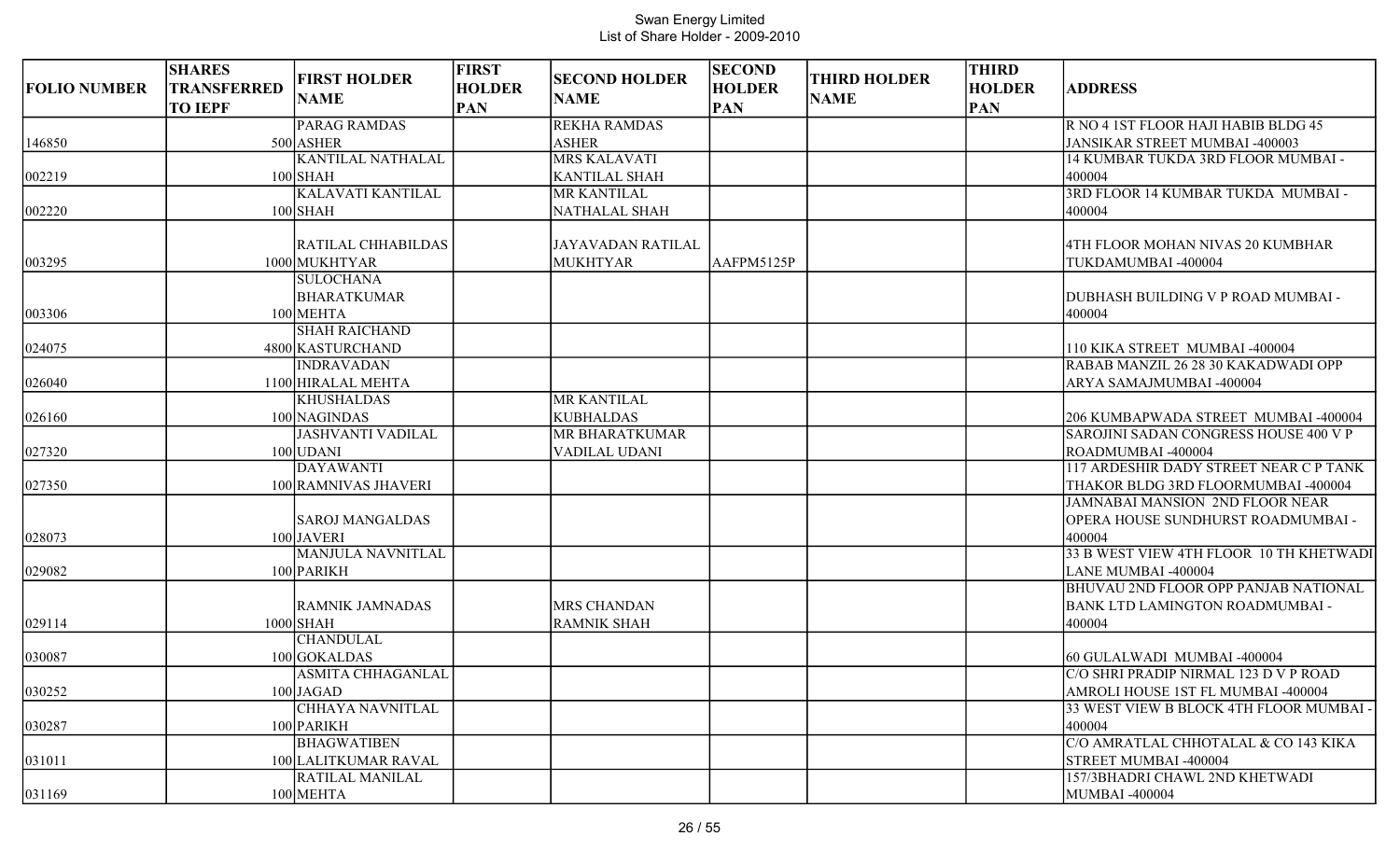| <b>FOLIO NUMBER</b> | <b>SHARES</b><br>TRANSFERRED<br><b>TO IEPF</b> | <b>FIRST HOLDER</b><br><b>NAME</b>                    | <b>FIRST</b><br><b>HOLDER</b><br><b>PAN</b> | <b>SECOND HOLDER</b><br><b>NAME</b>       | <b>SECOND</b><br><b>HOLDER</b><br><b>PAN</b> | <b>THIRD HOLDER</b><br><b>NAME</b> | <b>THIRD</b><br><b>HOLDER</b><br><b>PAN</b> | <b>ADDRESS</b>                                                                         |
|---------------------|------------------------------------------------|-------------------------------------------------------|---------------------------------------------|-------------------------------------------|----------------------------------------------|------------------------------------|---------------------------------------------|----------------------------------------------------------------------------------------|
|                     |                                                | PUNAMCHAND                                            |                                             |                                           |                                              |                                    |                                             | KHALIB MANSION 2ND FLOOR 1ST                                                           |
| 031170              |                                                | 100 NATHALAL SHAH                                     |                                             |                                           |                                              |                                    |                                             | PARSIWADA MUMBAI -400004                                                               |
|                     |                                                | <b>NATVERLAL</b>                                      |                                             | MR JAYAVADAN                              |                                              |                                    |                                             | KRISHNA BAUG 2ND PARSIWADA LANE V P                                                    |
| 040313              |                                                | 200 NAGINDAS SHAH                                     |                                             | <b>NAGINDAS SHAH</b>                      |                                              |                                    |                                             | ROAD MUMBAI -400004                                                                    |
|                     |                                                | <b>PUSHPABEN</b>                                      |                                             |                                           |                                              |                                    |                                             | 114 VITHALDAS PATEL ROAD RANCHHODDAS                                                   |
| 040470              |                                                | 200 NATHOOBHAI SHAH                                   |                                             | MR SHIRISH H SHAH                         |                                              |                                    |                                             | KANIS WADI 2ND FLOOR MUMBAI -400004                                                    |
|                     |                                                | TRIMBAK<br><b>HARISHANKAR</b>                         |                                             |                                           |                                              |                                    |                                             | TULSI BUILDING R NO 82 2ND FLOOR                                                       |
| 040486              |                                                | 2000 BHATODEKAR                                       |                                             |                                           |                                              |                                    |                                             | KHETWADI BACK ROAD MUMBAI -400004                                                      |
| 040587              |                                                | <b>SURYABALA</b><br>600 VARJIVANDAS SHROFF            |                                             | MR VARJIVANDAS<br><b>CHUNILAL SHROFF</b>  |                                              |                                    |                                             | DAMINI SADAN 3RD FLOOR 59 NANUBHAI<br>DESAI ROAD OPP ISLAMPURAMUMBAI -400004           |
| 040947              |                                                | HIMATLAL DURLABHJI<br>$100$ SHAH                      |                                             | MR RAMESH CHANDRA<br><b>HIMATLAL SHAH</b> |                                              |                                    |                                             | 571 MAULANA AZAD ROAD NULL BAZAR<br>MUMBAI -400004                                     |
|                     |                                                | <b>MANGALABEN</b>                                     |                                             | MR SURESHCHANDRA                          |                                              |                                    |                                             | PAREKH BLDG 3RD FLOOR SADASHIV LANE                                                    |
| 041008              |                                                | 100 RANGILDAS SHAH                                    |                                             | <b>R SHAH</b>                             |                                              |                                    |                                             | KHADILKAR ROADMUMBAI -400004                                                           |
| 041527              |                                                | <b>BHANUMATI</b><br><b>RASIKCHANDRA</b><br>100 PAREKH |                                             | MR RASIKCHANDRA<br>MULJIBHAI PAREKH       |                                              |                                    |                                             | C/O R M PAREKH B/27 PAREKHWADI 1ST<br>FLOOR 202 VITHALBHAI PATEL ROADMUMBAI<br>-400004 |
|                     |                                                | <b>MINAXI KANTILAL</b>                                |                                             | <b>MR SUBHODH</b>                         |                                              |                                    |                                             |                                                                                        |
| 041609              |                                                | $700$ BAXI                                            |                                             | <b>KANTILAL BAXI</b>                      |                                              |                                    |                                             | 194/G GAIWADI GIRGAUM MUMBAI -400004                                                   |
| 043203              |                                                | <b>BHANWAR VALCHAND</b><br>100 MEHTA                  |                                             |                                           |                                              |                                    |                                             | MANMAL METAL SYNDICATE 54 III PANJRA<br>POLE MUMBAI -400004                            |
|                     |                                                | <b>GITA HIRALAL</b>                                   |                                             | <b>MR BHUPENDRA</b><br><b>HIRALAL</b>     |                                              |                                    |                                             | MURLI BHAGWAN NIWAS 3RD FLOOR                                                          |
| 043252              |                                                | 100 RASHAMWALA                                        |                                             | <b>RESHAMWALLA</b>                        |                                              |                                    |                                             | KHETWADI 8TH LANEMUMBAI -400004                                                        |
| 043282              |                                                | <b>INDRAVADANK</b><br>100 KOTHARI                     |                                             | <b>MR MANISH</b><br>SURENDRA KOTHARI      |                                              |                                    |                                             | R/16 SICKA NAGAR 1ST FLOOR KHETWADI<br>MAIN ROAD MUMBAI -400004                        |
| 044047              |                                                | <b>PREMKORBAI</b><br>800 MANUBHAI                     |                                             | <b>MRS MALTI</b><br>PARMANAND             |                                              |                                    |                                             | 178 RAJA RAM MOHAN ROY ROAD DAMODAR<br>VALJI BLDG. 2ND FLOOR MUMBAI -400004            |
| 044048              |                                                | <b>PREMKORBAI</b><br>700 MANUBHAI                     |                                             | <b>MRS URMILA</b><br><b>MADHUKAR</b>      |                                              |                                    |                                             | 178 RAJA RAM MOHAN ROY ROAD DAMODAR<br>VALJI BLDG. 2ND FLOOR MUMBAI -400004            |
| 044049              |                                                | <b>PREMKORBAI</b><br>800 MANUBHAI                     |                                             | MRS DAMAYANTI<br><b>NAROTTAM</b>          |                                              |                                    |                                             | 178 RAJA RAM MOHAN ROY ROAD DAMODAR<br>VALJI BLDG. 2ND FLOOR MUMBAI -400004            |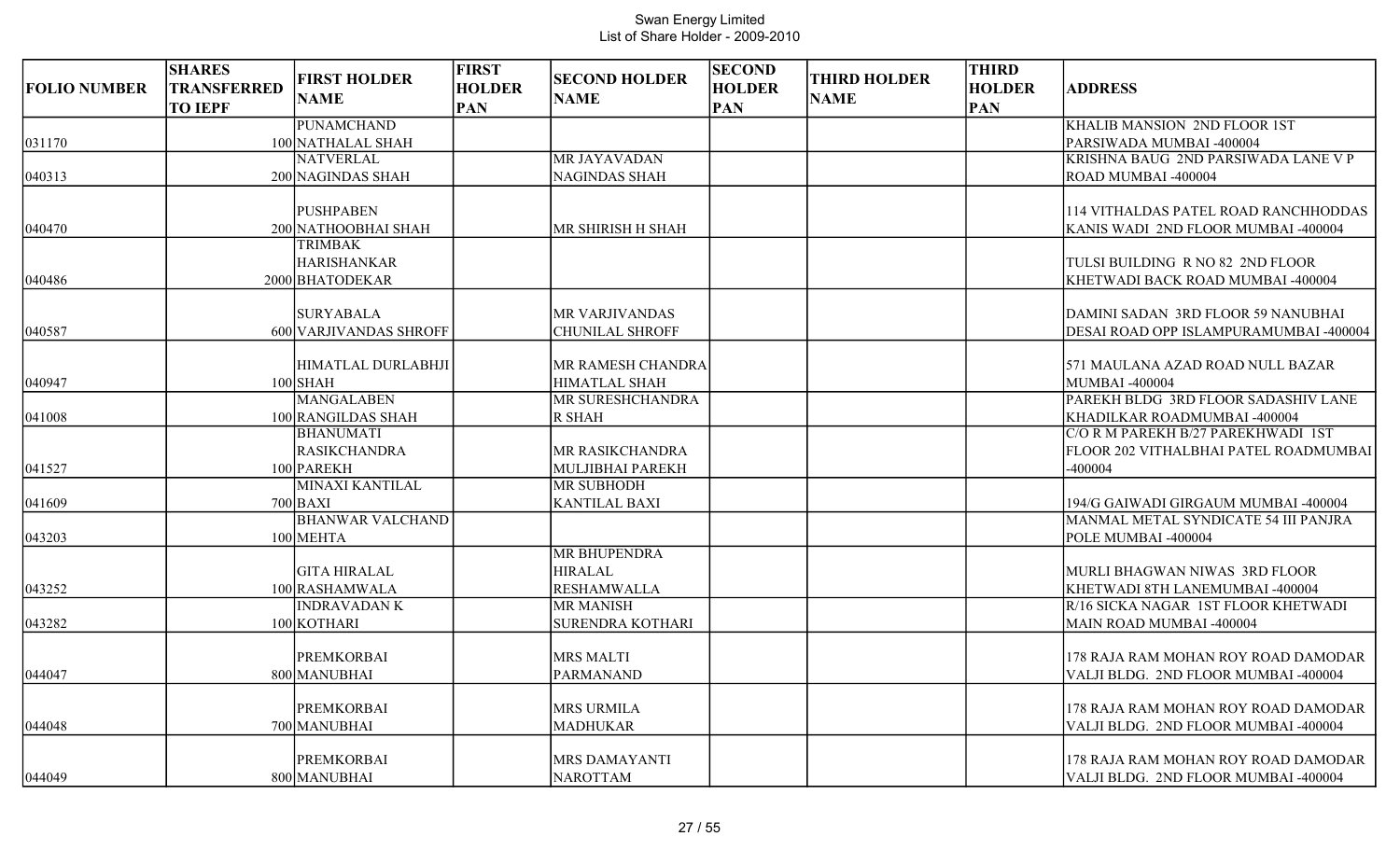|                     | <b>SHARES</b>                        | <b>FIRST HOLDER</b>       | <b>FIRST</b>                | <b>SECOND HOLDER</b>      | <b>SECOND</b>               | <b>THIRD HOLDER</b> | <b>THIRD</b>                |                                                         |
|---------------------|--------------------------------------|---------------------------|-----------------------------|---------------------------|-----------------------------|---------------------|-----------------------------|---------------------------------------------------------|
| <b>FOLIO NUMBER</b> | <b>TRANSFERRED</b><br><b>TO IEPF</b> | <b>NAME</b>               | <b>HOLDER</b><br><b>PAN</b> | <b>NAME</b>               | <b>HOLDER</b><br><b>PAN</b> | <b>NAME</b>         | <b>HOLDER</b><br><b>PAN</b> | <b>ADDRESS</b>                                          |
|                     |                                      | <b>HARKISONDAS</b>        |                             |                           |                             |                     |                             | C/O M/S CHHOTALAL DEVCHAND                              |
| 044118              |                                      | 100 NARSIDAS SHAH         |                             |                           |                             |                     |                             | PANGRAPOLE COMPOUND MUMBAI -400004                      |
|                     |                                      | <b>RAMGOPAL</b>           |                             |                           |                             |                     |                             |                                                         |
|                     |                                      | <b>SHITLAPRASAD</b>       |                             |                           |                             |                     |                             | 8 MUGBHAT LANE 3RD FLOOR                                |
| 045027              |                                      | 100 TRIPATH               |                             |                           |                             |                     |                             | GIRGAONMUMBAI -400004                                   |
|                     |                                      |                           |                             | MR ASHOK RASIKLAL         |                             |                     |                             | 157 ANAND BHUVAN 103-B BLOCK 1ST                        |
| 045851              |                                      | 100 BHARTI ASHOK SHAH     |                             | <b>SHAH</b>               |                             |                     |                             | <b>FLOOR V. P. ROADMUMBAI -400004</b>                   |
|                     |                                      |                           |                             | <b>ASHOK AMBALAL</b>      |                             |                     |                             | 257/A 1ST FLOOR NO 10 KHOTACHIWADI                      |
| 046563              |                                      | 100 LEELA ASHOK PATEL     |                             | <b>PATEL</b>              |                             |                     |                             | SIDAT MANSION V P ROAD MUMBAI -400004                   |
|                     |                                      |                           |                             | <b>HEMANGI</b>            |                             |                     |                             |                                                         |
|                     |                                      | <b>NANDKISHORE</b>        |                             | <b>NANDKISHORE</b>        |                             |                     |                             | SHINGNE BLDG. 434 DR. BHADKAMKAR                        |
| 046744              |                                      | 1000 BALARAM ACHARYA      |                             | <b>ACHARYA</b>            |                             |                     |                             | MARG MUMBAI -400004                                     |
|                     |                                      |                           |                             |                           |                             |                     |                             |                                                         |
|                     |                                      |                           |                             | <b>MRSAVA SAROSH</b>      |                             | MRSSAROSH JIMMY     |                             | BHUPATI CHAMBERS 4TH FLOOR 13 MATHEW                    |
| 048183              |                                      | 2000 KHORSHED N MEHTA     |                             | <b>MASANI</b>             |                             | PANTHAKI            |                             | ROAD OPERA HOUSEMUMBAI -400004                          |
|                     |                                      | <b>RASIKCHANDRA</b>       |                             |                           |                             |                     |                             | PAREKH WADI 1ST FLOOR B/27 202 V P                      |
| 049039              |                                      | 200 MULJIBHAI PAREKH      |                             |                           |                             |                     |                             | ROADMUMBAI-400004                                       |
|                     |                                      |                           |                             |                           |                             |                     |                             | 190 JASWANTBUILDING 3RD FLOOR                           |
| 049112              |                                      | 100 DIPAN A PATEL         |                             | <b>SAMIR R JHAVERI</b>    |                             |                     |                             | BHULESHWARMUMBAI-400004<br>MURLI BHAGWAN NIWAS 3RDFLOOR |
| 049318              |                                      | 200 GITA H RESHAMWALA     |                             | <b>LATA S KOTHARI</b>     |                             |                     |                             | KHETWADI8TH LANEMUMBAI -400004                          |
|                     |                                      |                           |                             | <b>MR VIJAYSINH</b>       |                             |                     |                             | <b>BACKBAY HOUSE 1ST FLOOR PLOT NO 45</b>               |
| 041358              |                                      | 600 VIJAYA VIJAYAINH      |                             | <b>LAXMIDAS</b>           |                             |                     |                             | COLABA CUFFE PARADEMUMBAI -400005                       |
|                     |                                      | <b>DADABHOY PALLONJI</b>  |                             |                           |                             |                     |                             | SEA SIDE SASSON DOCK ROAD                               |
| 044190              |                                      | 100 CHOWNA                |                             |                           |                             |                     |                             | COLABAMUMBAI -400005                                    |
|                     |                                      | <b>VITHALDAS</b>          |                             | <b>MRSMANJULA</b>         |                             |                     |                             | <b>VENUS APARTMENTS 10TH FLOOR CUFFE</b>                |
| 045839              |                                      | 100 GOCULDAS KAPADIA      |                             | <b>VITHALDAS KAPADIA</b>  |                             |                     |                             | PARADE COLABAMUMBAI -400005                             |
|                     |                                      | <b>ANAND KUMAR</b>        |                             |                           |                             |                     |                             | <b>45 MAKER TOWERS J CUFFEE PARADE</b>                  |
| 047629              |                                      | $1000$ GUPTA              |                             | <b>GUPTA</b>              |                             |                     |                             | MUMBAI -400005                                          |
|                     |                                      |                           |                             |                           |                             |                     |                             | 45 MAKER TOWERS J CUFFE PARADE MUMBAI                   |
| 047630              |                                      | 1000 REETA GUPTA          |                             | <b>KUMAR GUPTA</b>        |                             |                     |                             | $-400005$                                               |
|                     |                                      | <b>ARDESHIR MUNCHERJI</b> |                             | <b>MRS PERIN ARDESHIR</b> |                             |                     |                             |                                                         |
| 004298              |                                      | 1200 HEERAMANECK          |                             | <b>HEERAMANECK</b>        |                             |                     |                             | 25 NAPEAN SEA ROAD MUMBAI -400006                       |
|                     |                                      | <b>RANJITSINH HANSRAJ</b> |                             | <b>MRS PRAMODINI</b>      |                             |                     |                             | KRISHNA NIWAS D-BLDG 1ST FLOOR 58/D                     |
| 004326              |                                      | $600$ BABLA               |                             | RANJITSINH BABLA          |                             |                     |                             | WALKESHWAR ROAD MUMBAI -400006                          |
|                     |                                      |                           |                             |                           |                             |                     |                             | CAPRI MANAV MANDIR ROAD MALABAR HILL                    |
| 024188              |                                      | 7300 FEROZE SORAH WADIA   |                             |                           |                             |                     |                             | <b>MUMBAI -400006</b>                                   |
|                     |                                      | <b>KANTILAL</b>           |                             | MRS LATA KANTILAL         |                             |                     |                             | 3 GIRNAR APARTMENT 10 DONGARSI ROAD                     |
| 028170              |                                      | 100 CHHAGANLAL SHAH       |                             | <b>SHAH</b>               |                             |                     |                             | WALKESHWARMUMBAI -400006                                |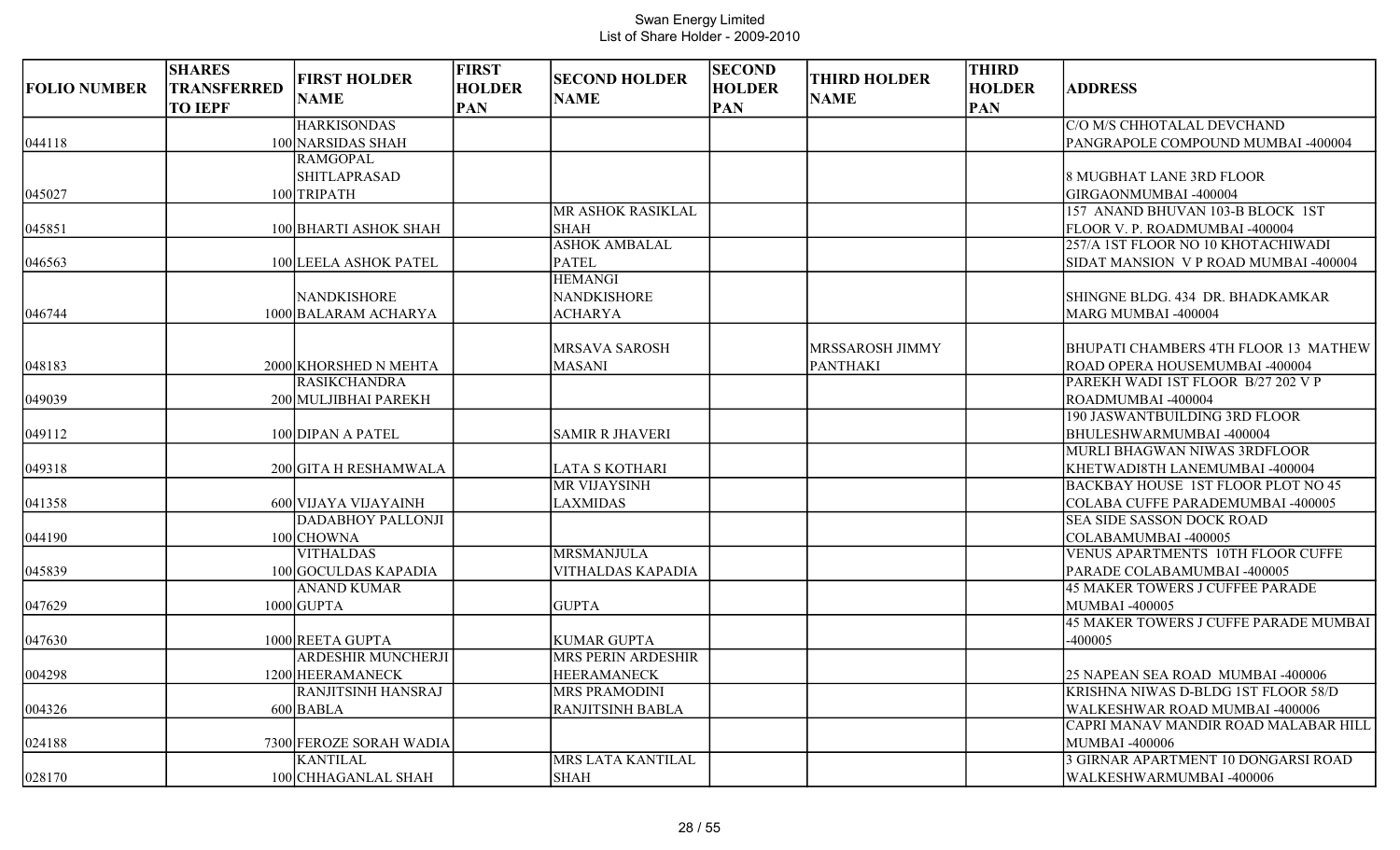| <b>FOLIO NUMBER</b> | <b>SHARES</b><br><b>TRANSFERRED</b><br><b>TO IEPF</b> | <b>FIRST HOLDER</b><br><b>NAME</b> | <b>FIRST</b><br><b>HOLDER</b><br><b>PAN</b> | <b>SECOND HOLDER</b><br><b>NAME</b>       | <b>SECOND</b><br><b>HOLDER</b><br><b>PAN</b> | <b>THIRD HOLDER</b><br><b>NAME</b> | <b>THIRD</b><br><b>HOLDER</b><br><b>PAN</b> | <b>ADDRESS</b>                             |
|---------------------|-------------------------------------------------------|------------------------------------|---------------------------------------------|-------------------------------------------|----------------------------------------------|------------------------------------|---------------------------------------------|--------------------------------------------|
|                     |                                                       | <b>SARABHAI</b>                    |                                             | <b>DR ARUN PARABHAI</b>                   |                                              |                                    |                                             | C/O R K SHAH 27 GULMARG NEPEANSEA          |
| 028232              |                                                       | 100 CHAMANLAL SHETH                |                                             | <b>SHETH</b>                              |                                              |                                    |                                             | ROADMUMBAI-400006                          |
|                     |                                                       | <b>ASHA JITENDRA</b>               |                                             |                                           |                                              |                                    |                                             | 87 B NEAPEAN SEA ROAD 905 RAJ MALA 9TH     |
| 029253              |                                                       | 100 JHAVERI                        |                                             |                                           |                                              |                                    |                                             | FLOOR MUMBAI -400006                       |
|                     |                                                       |                                    |                                             | MR NAVINCHANDRA                           |                                              | <b>MR PRAVINCHANDRA</b>            |                                             | MEERA 18 NEPEAN SEA ROAD MUMBAI -          |
| 031019              |                                                       | 2400 PUSPAVANTI NEMIDAS            |                                             | <b>CHHAGANLAL</b>                         |                                              | <b>HEMCHAND KAPADIA</b>            |                                             | 400006                                     |
|                     |                                                       | <b>VINOD KESHAVLAL</b>             |                                             |                                           |                                              |                                    |                                             | JIVAN VIHAR 10TH FLOOR BLOCK NO 5          |
| 040314              |                                                       | $200$ SHAH                         |                                             |                                           |                                              |                                    |                                             | MANAV MANDIR ROAD MUMBAI -400006           |
|                     |                                                       |                                    |                                             | <b>MR PIROJSHA</b>                        |                                              |                                    |                                             |                                            |
|                     |                                                       | <b>HIRABAI PESTONJI</b>            |                                             | <b>PESTONJI</b>                           |                                              |                                    |                                             |                                            |
| 040515              |                                                       | 200 NARIELWALA                     |                                             | LARIELWALA                                |                                              |                                    |                                             | 25 NEPEAN SEA ROAD MUMBAI -400006          |
|                     |                                                       | <b>MEHERNOSH</b>                   |                                             |                                           |                                              | <b>MR ARDESHIR</b>                 |                                             |                                            |
|                     |                                                       | <b>ARDESHIR</b>                    |                                             | <b>MRS PERIN ARDESHIR</b>                 |                                              | MUNCHERJI                          |                                             |                                            |
| 040836              |                                                       | 1200 HEERAMANECK                   |                                             | <b>HEERAMANECK</b><br><b>MRS HANSABEN</b> |                                              | <b>HEERAMANECK</b>                 |                                             | 25 NEPEAN SEA ROAD MUMBAI -400006          |
|                     |                                                       | <b>CHAMPAKLAL</b>                  |                                             | <b>CHAMPAKLAL</b>                         |                                              |                                    |                                             | UPHAAR 4TH FLOOR BLOCK NO 11 SIRI ROAD     |
| 041146              |                                                       | 100 CHUNILAL CHOKSHI               |                                             | <b>CHOKSHI</b>                            |                                              |                                    |                                             | CHOWPATY BAND STAND MUMBAI -400006         |
|                     |                                                       | <b>BAI PRABHAVATI</b>              |                                             |                                           |                                              |                                    |                                             | RATANAGAR PALACE CHOWPATTY MUMBAI -        |
| 041307              |                                                       | 600 RATANCHAND                     |                                             |                                           |                                              |                                    |                                             | 400006                                     |
|                     |                                                       |                                    |                                             | <b>MRS SARLA ARVIND</b>                   |                                              |                                    |                                             | PRAKASH 3 4TH FLOOR 11 BANGANGA CROSS      |
| 041369              |                                                       | 2500 PREMKOREBAI PREMJI            |                                             | <b>NAIR</b>                               |                                              |                                    |                                             | ROAD MALBAR HILLMUMBAI -400006             |
|                     |                                                       |                                    |                                             |                                           |                                              |                                    |                                             | C/O AVI & MEHLI VILLY COSY CORNER 29 A     |
|                     |                                                       | <b>RUSTOM MUNCHERJI</b>            |                                             | <b>MRS MEHERBANOO</b>                     |                                              | MR NUSSERWANJI                     |                                             | DOONGERSEY ROAD MALBAR HILLMUMBA -         |
| 041399              |                                                       | 13200 CAMA                         |                                             | <b>RUSTOMJI CAMA</b>                      |                                              | MUNCHERJI CAMA                     |                                             | 400006                                     |
|                     |                                                       | <b>PRAVINCHANDRA</b>               |                                             | <b>MRS RENUKA P</b>                       |                                              |                                    |                                             | <b>GULMARG 6TH FLOOR FLAT NO 36 NAPEAN</b> |
| 041761              |                                                       | 200 CHIMANLAL JHAVERI              |                                             | <b>JHAVERI</b>                            |                                              |                                    |                                             | <b>SEA ROADMUMBAI -400006</b>              |
|                     |                                                       | <b>NITA NAROTAM</b>                |                                             |                                           |                                              |                                    |                                             |                                            |
| 042144              |                                                       | 600 KAPADIA                        |                                             |                                           |                                              |                                    |                                             | 91 NAPEAN SEA ROAD MUMBAI -400006          |
|                     |                                                       |                                    |                                             | <b>MR KUSUMKANT</b>                       |                                              |                                    |                                             |                                            |
|                     |                                                       | NIRA KUSUMKANT                     |                                             | <b>BHAGWANDAS</b>                         |                                              |                                    |                                             | 45 GITANJALI 4TH FLOOR 13-75               |
| 042899              |                                                       | 1200 BARFIWALA                     |                                             | <b>BARFIWALA</b>                          |                                              |                                    |                                             | WALKESHWAR ROAD MUMBAI -400006             |
|                     |                                                       | <b>JITENDRALAL</b>                 |                                             |                                           |                                              |                                    |                                             | 105/A CHANDRALOK 97 NEPEAN SEA ROAD        |
| 043301              |                                                       | 100 MADHAVLAL VAKIL                |                                             |                                           |                                              |                                    |                                             | MUMBAI -400006                             |
|                     |                                                       | NITIN MAHADEV                      |                                             |                                           |                                              |                                    |                                             | 8 DARIYA MAHAL NO 2 2ND FLOOR 80           |
| 044146              |                                                       | 2000 VAISHNAV                      |                                             |                                           |                                              |                                    |                                             | NEPEAN SEA ROAD MUMBAI -400006             |
|                     |                                                       | <b>HITEN PRAVINBHAI</b>            |                                             | <b>MR PRAVIN</b>                          |                                              |                                    |                                             | 30 GULMARG NEPEAN SEA ROAD MUMBAI -        |
| 044570              |                                                       | 200 JHAVERI                        |                                             | <b>CHIMANLAL JHAVERI</b>                  |                                              |                                    |                                             | 400006                                     |
|                     |                                                       |                                    |                                             |                                           |                                              |                                    |                                             | 212 WALKESHWAR ROAD 3 KRISHNA KUNJ         |
| 044833              |                                                       | 100 LILAVANTI JAGJIVAN             |                                             |                                           |                                              |                                    |                                             | MUMBAI -400006                             |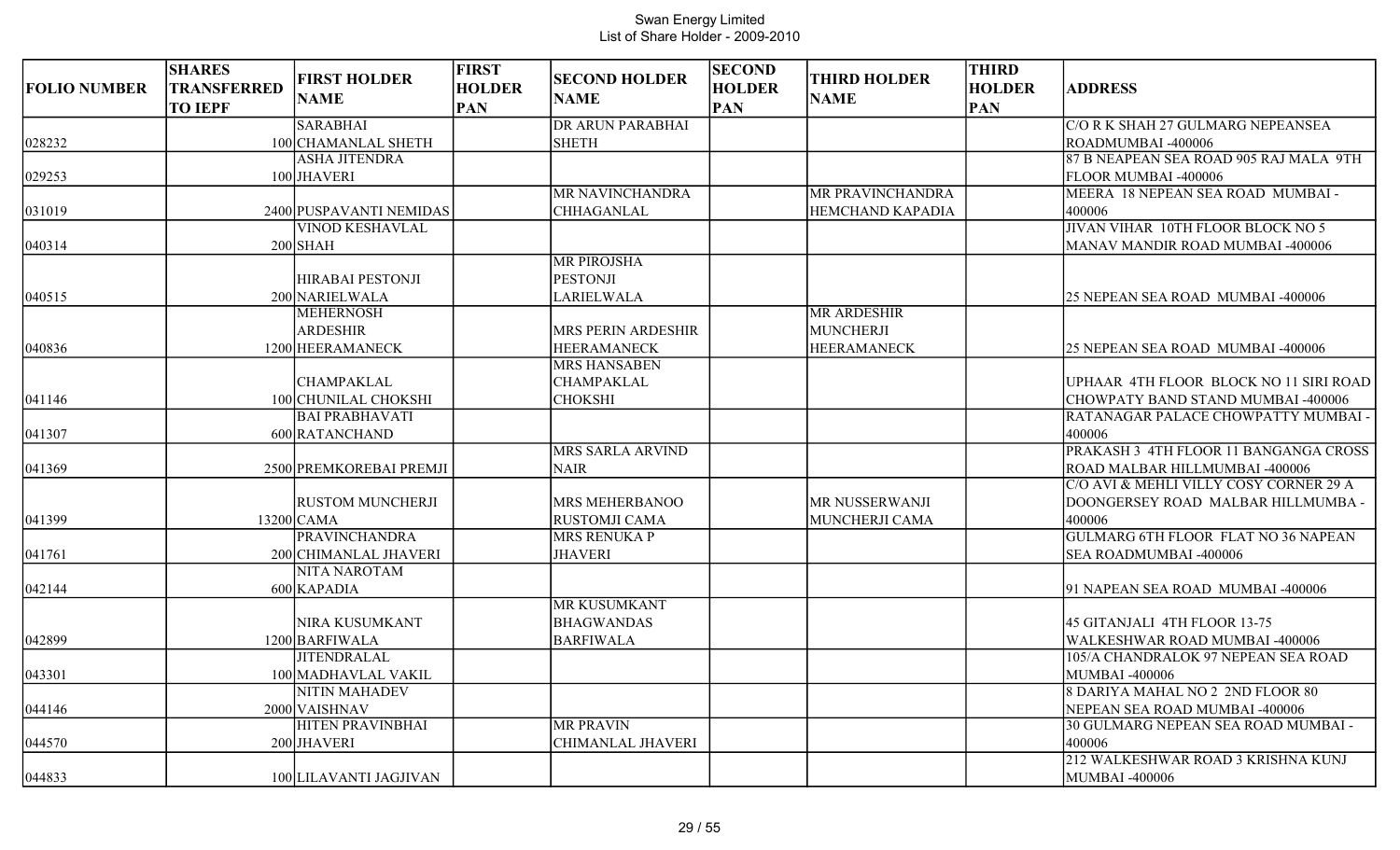| <b>FOLIO NUMBER</b> | <b>SHARES</b><br>TRANSFERRED<br><b>TO IEPF</b> | <b>FIRST HOLDER</b><br><b>NAME</b> | <b>FIRST</b><br><b>HOLDER</b><br><b>PAN</b> | <b>SECOND HOLDER</b><br><b>NAME</b> | <b>SECOND</b><br><b>HOLDER</b><br><b>PAN</b> | <b>THIRD HOLDER</b><br><b>NAME</b> | <b>THIRD</b><br><b>HOLDER</b><br><b>PAN</b> | <b>ADDRESS</b>                                |
|---------------------|------------------------------------------------|------------------------------------|---------------------------------------------|-------------------------------------|----------------------------------------------|------------------------------------|---------------------------------------------|-----------------------------------------------|
|                     |                                                | ISHARDA TRIBHUVAN                  |                                             | <b>MR PRAMOD</b>                    |                                              | <b>MRSSUDHA PRAMOD</b>             |                                             | MAYFAIR GARDEN BLDG NO. 1 FLAT NO. 11         |
| 045858              |                                                | 600 KANSARA                        |                                             | TRIBHUVAN KANSARA                   |                                              | <b>KANSARA</b>                     |                                             | LITTLE GIBBS ROADMUMBAI -400006               |
|                     |                                                | <b>SHARDA TRIBHUVAN</b>            |                                             | <b>MRSKIRTIDA RAJAN</b>             |                                              |                                    |                                             | MAYFAIR GARDEN BLDG NO. 1 FLAT NO. 11         |
| 045859              |                                                | 100 KANSARA                        |                                             | ZATAKIA                             |                                              |                                    |                                             | LITTLE GIBBS ROADMUMBAI -400006               |
|                     |                                                | <b>SUBHADRA</b>                    |                                             | ARVIND BHAGVANDAS                   |                                              | <b>AMIT ARVIND</b>                 |                                             | 21 SAGAR MAHAL 3RD FLOOR 65                   |
| 046095              |                                                | 100 JAYANTILAL SHAH                |                                             | <b>GUNDERIA</b>                     |                                              | <b>GUNDERIA</b>                    |                                             | WALKESHWAR ROAD MUMBAI -400006                |
|                     |                                                |                                    |                                             | MR VIJAY AMBALAL                    |                                              |                                    |                                             | 17 REKHA ONE 46 RIDGE ROAD MUMBAI -           |
| 046537              |                                                | 100 APARNA V SHAH                  |                                             | <b>SHAH</b>                         |                                              |                                    |                                             | 400006                                        |
|                     |                                                | SUDHIR HARMUKHLAL                  |                                             | MRS PRAGNA SUDHIR                   |                                              |                                    |                                             | GANPAT BHUVAN MORBI ESTATE CHOWPATI           |
| 004300              |                                                | 100 TRIVEDI                        |                                             | <b>TRIVEDI</b>                      |                                              |                                    |                                             | MUMBAI-400007                                 |
|                     |                                                | <b>ARUNKUMAR</b>                   |                                             | <b>MRS HEMLATA</b>                  |                                              |                                    |                                             |                                               |
|                     |                                                | <b>LILADHAR</b>                    |                                             | <b>ARUNKUMAR</b>                    |                                              |                                    |                                             | 9A VASANT BHUVAN BABULNATH 1ST FROSS          |
| 005144              |                                                | 100 DHABLIWALA                     |                                             | DHABLIWALA                          |                                              |                                    |                                             | LANE MUMBAI -400007                           |
|                     |                                                | <b>NEENA</b>                       |                                             | <b>MRS PRAVINA</b>                  |                                              |                                    |                                             |                                               |
|                     |                                                | <b>PRAVINCHANDRA</b>               |                                             | PRAVINCHANDRA                       |                                              |                                    |                                             | SUKH SAGAR BLOCK NO 604 HUGHES ROAD           |
| 005329              |                                                | 200 SHROFF                         |                                             | <b>SHROFF</b>                       |                                              |                                    |                                             | MUMBAI-400007                                 |
|                     |                                                | <b>ARDESHIR JIJIBHOY</b>           |                                             |                                     |                                              |                                    |                                             | MANEK LODGE 33/85 HUGHES ROAD MUMBAI          |
| 022001              |                                                | 8500 DIVECHA                       |                                             |                                     |                                              |                                    |                                             | 400007                                        |
|                     |                                                | <b>BOMAN SHAPURJI</b>              |                                             |                                     |                                              |                                    |                                             | NAOROZE BUILDING HUGHES ROAD MUMBAI           |
| 022010              |                                                | 100 KOTWAL                         |                                             |                                     |                                              |                                    |                                             | 400007                                        |
| 023169              |                                                | 7100 KOOMI K IRANI                 |                                             |                                     |                                              |                                    |                                             | SLEATER HOUSE SLEATER ROAD MUMBAI -<br>400007 |
|                     |                                                |                                    |                                             | <b>MRS FRENY RUSSI</b>              |                                              |                                    |                                             | SIDICK MANSION LAMINGTON ROAD MUMBAI          |
| 023277              |                                                | 2500 PARIN S DAROOVALA             |                                             | <b>LALA</b>                         |                                              |                                    |                                             | -400007                                       |
|                     |                                                | LILAVATI MANILAL                   |                                             |                                     |                                              |                                    |                                             | SONAWALA BLDG NO 8 D 55 TARDEOMUMBAI          |
| 027081              |                                                | $100$ SHAH                         |                                             |                                     |                                              |                                    |                                             | 400007                                        |
|                     |                                                |                                    |                                             |                                     |                                              |                                    |                                             | <b>SNEH KUTIR FIRST FLOOR 10 B DADYSHETH</b>  |
|                     |                                                |                                    |                                             | MR BHAGWANDAS                       |                                              |                                    |                                             | 2ND CROSS LANE CHOWPATTYMUMBAI -              |
| 027181              |                                                | 100 SUNDERDAS TULSIDAS             |                                             | <b>TULSIDAS</b>                     |                                              |                                    |                                             | 400007                                        |
|                     |                                                | <b>CHANDULAL</b>                   |                                             | MRS LILAVATI                        |                                              |                                    |                                             | DHAEM NIWAS BLOCK NO 2 2730 TARDEO            |
| 028065              |                                                | 100 GIRDHARLAL SHAH                |                                             | <b>CHANDULAL</b>                    |                                              |                                    |                                             | ROAD MUMBAI -400007                           |
| 028189              |                                                | 800 LAXMIDAS NENSEY                |                                             | <b>MR DHIMU</b><br>LAXMANDAS BHATIA |                                              |                                    |                                             | 3 BABULNATH ROAD MUMBAI -400007               |
|                     |                                                |                                    |                                             |                                     |                                              |                                    |                                             |                                               |
|                     |                                                | <b>BHANUMATI</b>                   |                                             |                                     |                                              |                                    |                                             | 1ST FLOOR PRATAP MANSION 10 LABURNAM          |
| 040051              |                                                | 500 CHANDRAKANT DESAI              |                                             |                                     |                                              |                                    |                                             | ROAD GAMDEVI MUMBAI -400007                   |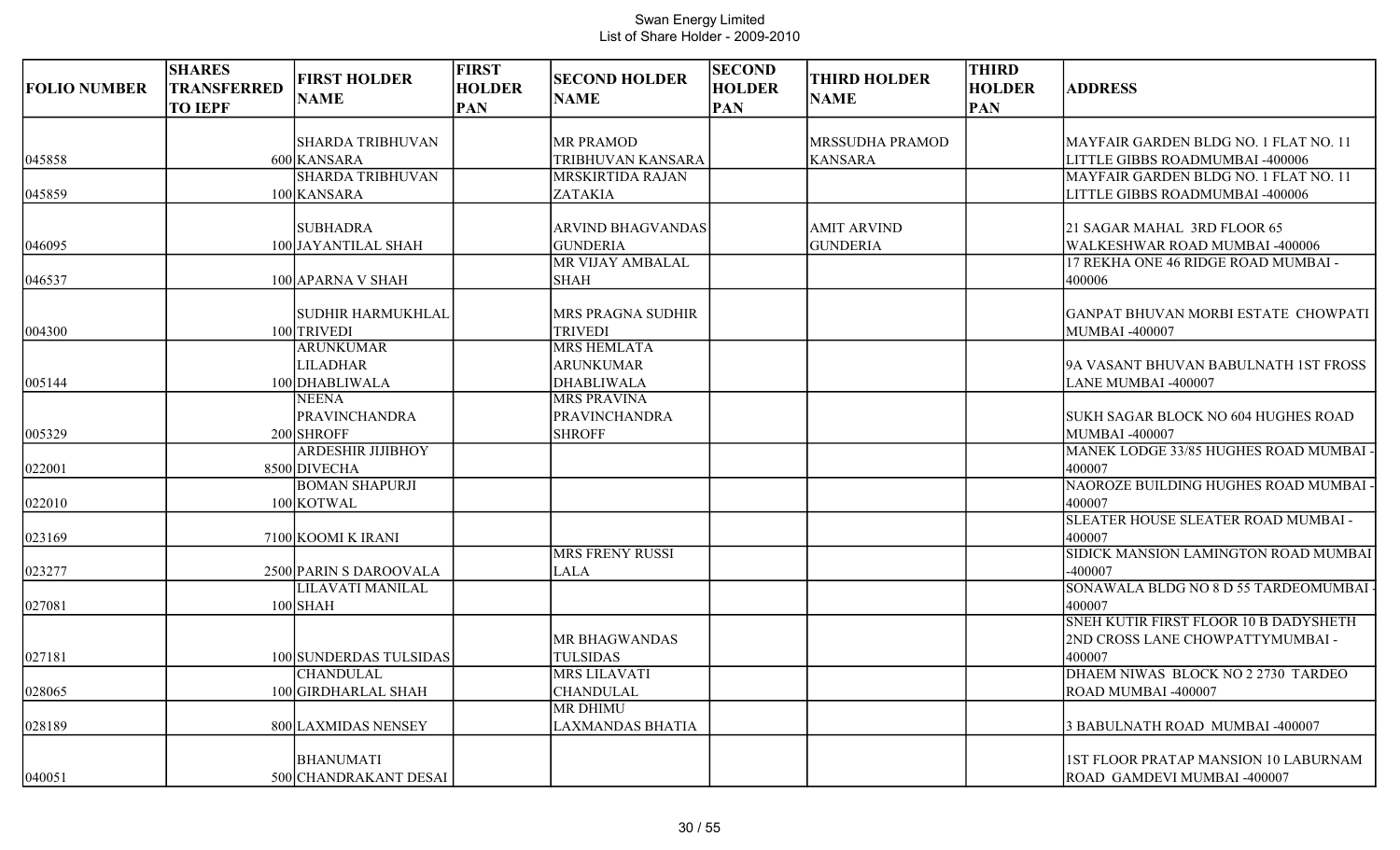| <b>FOLIO NUMBER</b> | <b>SHARES</b><br><b>TRANSFERRED</b><br><b>TO IEPF</b> | <b>FIRST HOLDER</b><br><b>NAME</b> | <b>FIRST</b><br><b>HOLDER</b><br><b>PAN</b> | <b>SECOND HOLDER</b><br><b>NAME</b> | <b>SECOND</b><br><b>HOLDER</b><br><b>PAN</b> | <b>THIRD HOLDER</b><br><b>NAME</b> | <b>THIRD</b><br><b>HOLDER</b><br><b>PAN</b> | <b>ADDRESS</b>                                              |
|---------------------|-------------------------------------------------------|------------------------------------|---------------------------------------------|-------------------------------------|----------------------------------------------|------------------------------------|---------------------------------------------|-------------------------------------------------------------|
|                     |                                                       | <b>GIRISH CHINUBHAI</b>            |                                             |                                     |                                              |                                    |                                             | KAMALA NIVAS BLOCK NO 16 3RD FLOOR                          |
| 040524              |                                                       | $100$ SHAH                         |                                             |                                     |                                              |                                    |                                             | CHOWPATTYMUMBAI-400007                                      |
|                     |                                                       |                                    |                                             | <b>MR BEHRAMSHAH</b>                |                                              |                                    |                                             | <b>CHANDRAKANT MANSION 4TH FLOOR</b>                        |
|                     |                                                       | <b>DINA BEHRAMSHAH</b>             |                                             | <b>COOVERJI</b>                     |                                              |                                    |                                             | URANWALA STREET GRANT ROADMUMBAI -                          |
| 041471              |                                                       | 900 KHUMBATTA                      |                                             | <b>KHUMBATTA</b>                    |                                              |                                    |                                             | 400007                                                      |
|                     |                                                       | 100 YASMIN MINOO MODI              |                                             | MR MINOO KEKI MODI                  |                                              |                                    |                                             | JYOTI MAHAL PLOT NO 13 SLEATER ROAD<br><b>MUMBAI-400007</b> |
| 041518              |                                                       |                                    |                                             | MR DHIRU LAXMIDAS                   |                                              |                                    |                                             |                                                             |
|                     |                                                       |                                    |                                             | <b>BHATIA</b>                       |                                              |                                    |                                             |                                                             |
| 043343              |                                                       | 100 LAXMIDAS NENSEY                |                                             |                                     |                                              |                                    |                                             | 3 BABULNATH ROAD MUMBAI -400007                             |
|                     |                                                       | <b>INDIRA MADHUKAR</b>             |                                             | MR MADHUKAR                         |                                              |                                    |                                             | 1 COURT ROYAL CHRIST CHURCH ROAD                            |
| 030215              |                                                       | 100 VEDPATHAK                      |                                             | <b>GAJANAN VEDPATHAK</b>            |                                              |                                    |                                             | BYCULLAMUMBAI -400008                                       |
|                     |                                                       | PERINBANOO EDULJI                  |                                             |                                     |                                              |                                    |                                             | A-3 DALAL BUILDING LAMINGTON ROAD                           |
| 041297              |                                                       | 1000 BHARUCHA                      |                                             |                                     |                                              |                                    |                                             | <b>MUMBAI -400008</b>                                       |
|                     |                                                       | <b>FIROZE BURJORJI</b>             |                                             | MRSGOSHASP FIROZE                   |                                              | MISS DELNAAZ FIROZE                |                                             | T-1 DALAL STREET LAMINGTION ROAD                            |
| 046247              |                                                       | 200 GHADIALI                       |                                             | <b>GHADIALI</b>                     |                                              | <b>GHADIALI</b>                    |                                             | BOMBAY CENTRALMUMBAI -400008                                |
|                     |                                                       |                                    |                                             |                                     |                                              |                                    |                                             | C/O M/S E A CURRIM P LTD 19 KAZI SYED                       |
|                     |                                                       | <b>MAZHER TORAB</b>                |                                             | MRS SAKERA MAZHER                   |                                              |                                    |                                             | STREET GR.FLOOR OFF MASJID BUNDER                           |
| 004179              |                                                       | 200 MOTIWALA                       |                                             | <b>MOTIWALA</b>                     |                                              |                                    |                                             | ROADMUMBAI -400009                                          |
|                     |                                                       | <b>MANORAMA</b>                    |                                             | <b>MISS MANORAMA</b>                |                                              |                                    |                                             | 92 ANANT NIWAS 262/70 NARSHI NATHA                          |
| 031352              |                                                       | 100 CHATRABHUJ PATEL               |                                             | <b>CHATRABHUJ PATEL</b>             |                                              |                                    |                                             | STREET MUMBAI -400009                                       |
|                     |                                                       | <b>ESUF SALEH</b>                  |                                             |                                     |                                              |                                    |                                             | CHHOTANI BUILDING 1ST FLOOR 18 DONTAD                       |
| 041203              |                                                       | 2500 SONASETH                      |                                             |                                     |                                              |                                    |                                             | STREET MUMBAI -400009                                       |
|                     |                                                       |                                    |                                             |                                     |                                              |                                    |                                             | HAJI AISHABAI MANZIL BLOCK NO 11 ABOVE                      |
|                     |                                                       | <b>KACHARDAS</b>                   |                                             | MRS LAXMIBAI                        |                                              | <b>MRS UMA DEVIDAS</b>             |                                             | NOOR BAUG POST OFFICE DR MAHESHWARI                         |
| 045118              |                                                       | 1500 BALKRISHNA BAIRAGI            |                                             | <b>KACHARDAS BAIRAGI</b>            |                                              | <b>NANDURKAR</b>                   |                                             | ROADMUMBAI -400009                                          |
|                     |                                                       |                                    |                                             |                                     |                                              |                                    |                                             | PANJWANI PETROCHEM (P) LTD 5 SAGAR 327                      |
|                     |                                                       |                                    |                                             |                                     |                                              |                                    |                                             | KHARAK BAZAR NARSI NATHA                                    |
| 048603              |                                                       | 500 FIROZ PANJWANI                 |                                             |                                     |                                              |                                    |                                             | STREETMUMBAI -400009                                        |
|                     |                                                       |                                    |                                             | <b>MR TAHERBHAI</b>                 |                                              |                                    |                                             |                                                             |
|                     |                                                       | SHIRINE TAHERBHAI                  |                                             | <b>ALIBHAI</b>                      |                                              |                                    |                                             | <b>63B NESBIT ROAD LOW LEVEL</b>                            |
| 042644              |                                                       | 100 LOKHANDWALA                    |                                             | <b>LOKHANDWALA</b>                  |                                              |                                    |                                             | MAZGAONMUMBAI -400010                                       |
|                     |                                                       | <b>VINAYAK</b>                     |                                             |                                     |                                              |                                    |                                             | A-8 MAHARASHTRA SOCIETY GOLANJI HILLS                       |
| 040224              |                                                       | 500 RAMCHANDRA DEO                 |                                             | MRS VINAYA DEO                      |                                              |                                    |                                             | PARELMUMBAI -400012                                         |
|                     |                                                       |                                    |                                             |                                     |                                              |                                    |                                             | <b>GANESH BHAVAN 2ND FLOOR DR AMBEDKAR</b>                  |
| 047384              |                                                       | 2500 ANITA DALMIA                  |                                             | <b>ASHOK DALMIA</b>                 |                                              |                                    |                                             | ROAD PARELMUMBAI -400012                                    |
|                     |                                                       | ROSHAN DARASHA                     |                                             |                                     |                                              |                                    |                                             |                                                             |
| 047755              |                                                       | 100 AMROLIA                        |                                             |                                     |                                              |                                    |                                             | F/8 NOWROZ BAUG LALBAUG MUMBAI -400012                      |
|                     |                                                       |                                    |                                             |                                     |                                              |                                    |                                             | <b>GANESH BHAVAN 2ND FLOOR DR AMBEDKAR</b>                  |
| 146872              |                                                       | 1000 MOTILAL DALMIA                |                                             | MAHESH DALMIA                       |                                              |                                    |                                             | ROAD PARELMUMBAI -400012                                    |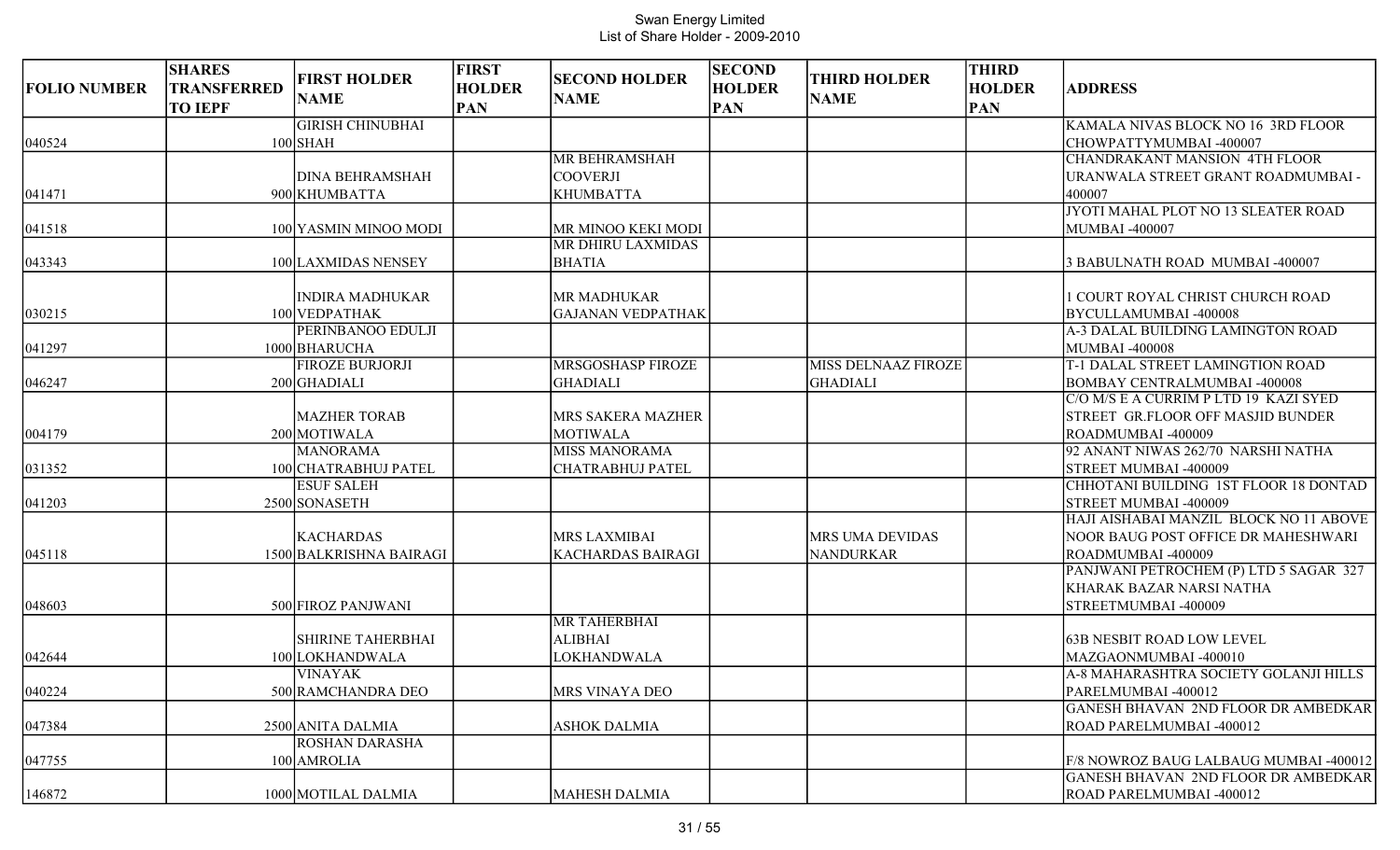| <b>FOLIO NUMBER</b> | <b>SHARES</b><br><b>TRANSFERRED</b><br><b>TO IEPF</b> | <b>FIRST HOLDER</b><br><b>NAME</b> | <b>FIRST</b><br><b>HOLDER</b><br><b>PAN</b> | <b>SECOND HOLDER</b><br><b>NAME</b> | <b>SECOND</b><br><b>HOLDER</b><br><b>PAN</b> | <b>THIRD HOLDER</b><br><b>NAME</b> | <b>THIRD</b><br><b>HOLDER</b><br><b>PAN</b> | <b>ADDRESS</b>                               |
|---------------------|-------------------------------------------------------|------------------------------------|---------------------------------------------|-------------------------------------|----------------------------------------------|------------------------------------|---------------------------------------------|----------------------------------------------|
|                     |                                                       |                                    |                                             |                                     |                                              |                                    |                                             | 303/A SHIVAJI NAGAR 3RD FLOOR N M JOSHI      |
| 047517              |                                                       | 500 USHA BOHRA                     |                                             |                                     |                                              |                                    |                                             | MARG MUMBAI -400013                          |
|                     |                                                       |                                    |                                             |                                     |                                              |                                    |                                             | 303/A SHIVAJI NAGAR 3RD FLOOR NM JOSHI       |
| 047576              |                                                       | 1000 KALA SHAH                     |                                             | MR SHRENIK SHAH                     |                                              |                                    |                                             | MARG DELISLE ROADMUMBAI -400013              |
|                     |                                                       | <b>DR NAOROJI</b>                  |                                             |                                     |                                              |                                    |                                             |                                              |
| 023228              |                                                       | 500 NUSERWANJI MEHTA               |                                             |                                     |                                              |                                    |                                             | 100 MAIN ROAD DADAR MUMBAI -400014           |
|                     |                                                       |                                    |                                             |                                     |                                              |                                    |                                             | PLOT NO 788 AVANBAI MANSION PARSI            |
|                     |                                                       |                                    |                                             | MR MINOO NAOROJI                    |                                              |                                    |                                             | COLONY JAMSHED ROAD DADARMUMBAI -            |
| 023263              |                                                       | 300 PERIN MINOO GANDHI             |                                             | <b>GANDHI</b>                       |                                              |                                    |                                             | 400014                                       |
|                     |                                                       | <b>MINOO NAOROJI</b>               |                                             | <b>MRS PERIN MINOO</b>              |                                              |                                    |                                             | AVANBAI MANSION JAME JAMSHED ROAD            |
| 026114              |                                                       | 100 GANDHI                         |                                             | <b>GANDHI</b>                       |                                              |                                    |                                             | PARSI COLONY DADARMUMBAI -400014             |
|                     |                                                       | PEDRO JOAQUIM                      |                                             |                                     |                                              |                                    |                                             | C/O MR NANGONSALVES BELLE VUE 1ST            |
|                     |                                                       | <b>MARIA TOMAS</b>                 |                                             |                                     |                                              |                                    |                                             | FLOOR LADY JAMSHEDJI ROAD                    |
| 040488              |                                                       | 100 PIMENTA                        |                                             | MRS REGINA R DORES                  |                                              |                                    |                                             | MAHIMMUMBAI -400016                          |
|                     |                                                       |                                    |                                             | <b>MR LESLIE J</b>                  |                                              |                                    |                                             | 50 A MASTAN MANZIL CHOTANI ROAD              |
| 047843              |                                                       | 500 ALISON S FERNANDES             |                                             | <b>FERNANDES</b>                    |                                              |                                    |                                             | MAHIMMUMBAI -400016                          |
|                     |                                                       | <b>DAVE BHANUPRASAD</b>            |                                             | MRS DAVE DEVLAXMI                   |                                              |                                    |                                             | C/O THE JASMINE MILLS PVT. LTD. DHARAVI      |
| 031237              |                                                       | 100 SHIVSHANKER                    |                                             | <b>BHANUPRASAD</b>                  |                                              |                                    |                                             | <b>MUMBAI-400017</b>                         |
|                     |                                                       | <b>BHANUPRASAD</b>                 |                                             |                                     |                                              |                                    |                                             | C/O JASMINE MILLS PVT LTD DHARAVI            |
| 043196              |                                                       | 100 SHIVSHANKER DAVE               |                                             |                                     |                                              |                                    |                                             | MUMBAI -400017                               |
|                     |                                                       |                                    |                                             |                                     |                                              |                                    |                                             | BLDG NO 8 FLAT 407 DR A V BALIGA NAGAR       |
|                     |                                                       | <b>VINOD NAGESH</b>                |                                             | <b>MR NAGESH</b>                    |                                              |                                    |                                             | JASMINE MILL RD MAHIM (EAST)MUMBAI -         |
| 046942              |                                                       | $500$ NAYAK                        |                                             | RAMCHANDRA NAYAK                    |                                              |                                    |                                             | 400017                                       |
|                     |                                                       | <b>MAGANBHAI</b>                   |                                             |                                     |                                              |                                    |                                             |                                              |
|                     |                                                       | <b>PURUSHOTTAMDAS</b>              |                                             | <b>MISS NALINI</b>                  |                                              | <b>MRS KALAVATI</b>                |                                             | 28 SEA FACE HOUSE 2ND FLR FLAT-19 KHAN A     |
| 004315              |                                                       | $100$ AMIN                         |                                             | MAGANBHAI AMIN                      |                                              | RAMESHBHAI PATEL                   |                                             | GAFARKHAN ROAD WORLIMUMBAI -400018           |
|                     |                                                       | NANDLAL MAGANLAL                   |                                             |                                     |                                              |                                    |                                             | <b>65B/6 BHARAT DARSHAN 1ST FLOOR BESENT</b> |
| 027208              |                                                       | $100$ VORA                         |                                             |                                     |                                              |                                    |                                             | ROAD MUMBAI -400018                          |
|                     |                                                       |                                    |                                             | <b>MR THAKKER</b>                   |                                              |                                    |                                             | <b>BANNYS COT ROOM NO 27 2ND FLOOR</b>       |
| 027175              |                                                       | 1000 SHANTABAI KHIMJI              |                                             | <b>LAXMIKANT KHEMJI</b>             |                                              |                                    |                                             | BHAUDAJI ROAD MATUNGAMUMBAI -400019          |
|                     |                                                       |                                    |                                             |                                     |                                              |                                    |                                             | 359 STAR OF COCHIN BUILDING ROOM NO 13       |
|                     |                                                       | <b>JAMNADAS ODHAVJI</b>            |                                             | <b>MRS MANUBHAI</b>                 |                                              |                                    |                                             | <b>BHANDARKAR ROAD KING CIRCLE</b>           |
| 027233              |                                                       | $200$ GAJARIA                      |                                             | <b>JAMNADAS GAJARIA</b>             |                                              |                                    |                                             | MATUNGAMUMBAI -400019                        |
|                     |                                                       | <b>RAMCHANDRA</b>                  |                                             |                                     |                                              |                                    |                                             | LAKSMI NIKETAN BRAHANANWADA ROAD             |
| 028151              |                                                       | 100 SHIVRAM                        |                                             |                                     |                                              |                                    |                                             | MATUNGAMUMBAI -400019                        |
|                     |                                                       |                                    |                                             |                                     |                                              |                                    |                                             | <b>BRAHMANVADA ROAD CUTCHI HOUSE 2ND</b>     |
|                     |                                                       | <b>BALCHAND</b>                    |                                             |                                     |                                              |                                    |                                             | FLOOR ROOM NO 16 MATUNGAMUMBAI -             |
| 030324              |                                                       | 100 CHANDULAL SHAH                 |                                             |                                     |                                              |                                    |                                             | 400019                                       |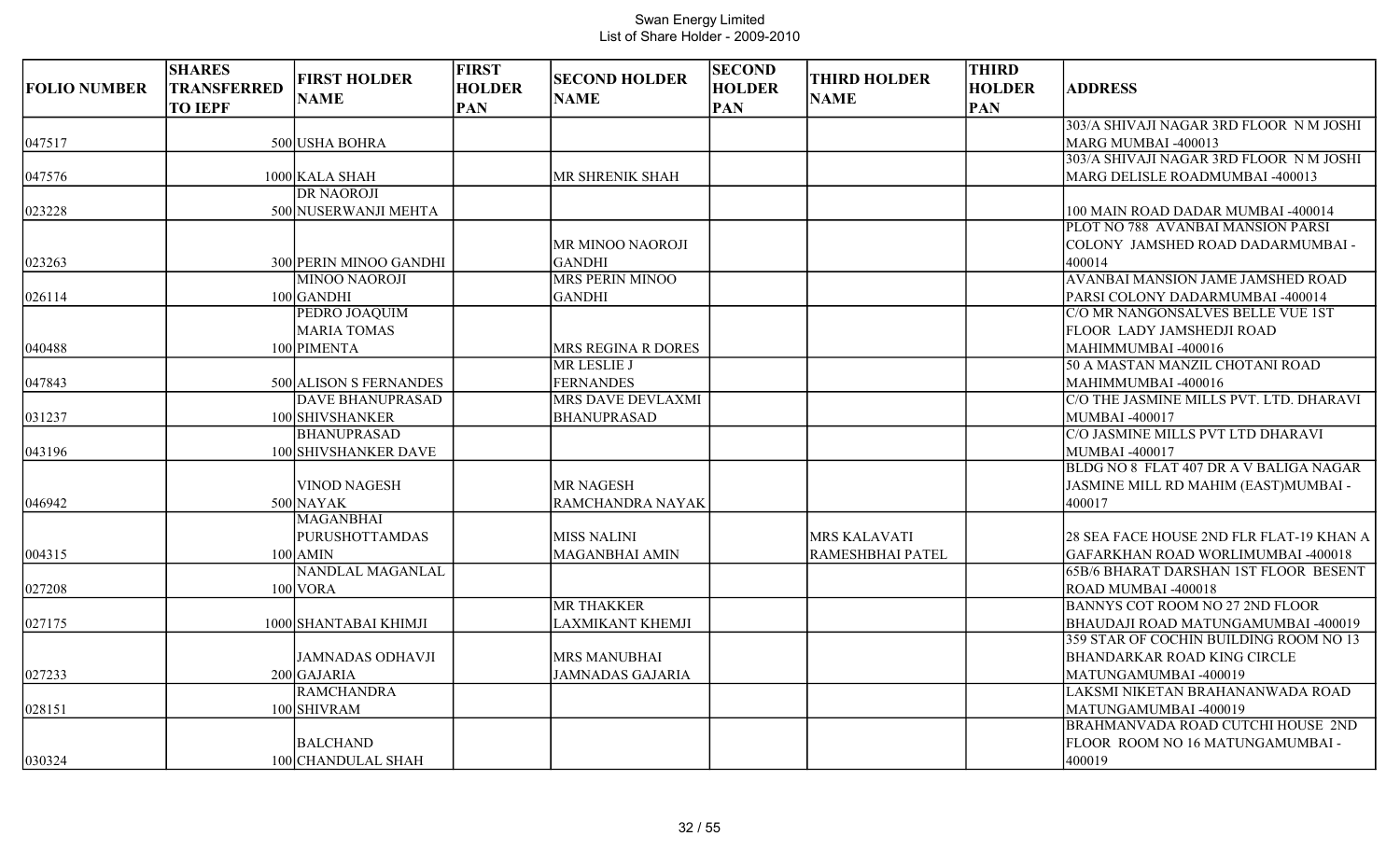| <b>FOLIO NUMBER</b> | <b>SHARES</b><br><b>TRANSFERRED</b><br><b>TO IEPF</b> | <b>FIRST HOLDER</b><br><b>NAME</b>                    | <b>FIRST</b><br><b>HOLDER</b><br><b>PAN</b> | <b>SECOND HOLDER</b><br><b>NAME</b>              | <b>SECOND</b><br><b>HOLDER</b><br><b>PAN</b> | <b>THIRD HOLDER</b><br><b>NAME</b> | <b>THIRD</b><br><b>HOLDER</b><br><b>PAN</b> | <b>ADDRESS</b>                                                                                                 |
|---------------------|-------------------------------------------------------|-------------------------------------------------------|---------------------------------------------|--------------------------------------------------|----------------------------------------------|------------------------------------|---------------------------------------------|----------------------------------------------------------------------------------------------------------------|
| 031259              |                                                       | <b>DHARAMSINH</b><br>100 MOOLJEE BHATIA               |                                             | <b>MRS BHANUMATI</b><br><b>DHARAMSINH BHATIA</b> |                                              |                                    |                                             | RUSTOM MANSION 562 ADENWALA ROAD<br>MATUNGAMUMBAI -400019                                                      |
| 041164              |                                                       | <b>BAKTHAWAR</b><br><b>ERUCHSHAH</b><br>300 DARUWALLA |                                             |                                                  |                                              |                                    |                                             | DEPT OF CHEMICAL TECHNOLOGY MATUNGA<br>MUMBAI -400019                                                          |
| 041295              |                                                       | <b>PATRICIA</b><br>2500 MASCARENHAS<br><b>NAYANA</b>  |                                             | <b>MR FRANCIS</b><br><b>MASCARENHAS</b>          |                                              |                                    |                                             | 569 PARK HOUSE OFF LADY JEHANGIR ROAD<br>MATUNGAMUMBAI -400019<br>H/53 LILADHAR RATANSHI NEW BLDG 2ND          |
| 041536              |                                                       | <b>SURESHCHANDRA</b><br>700 MEHTA                     |                                             | MR SURESHCHANDRA<br><b>GANGADAS MEHTA</b>        |                                              |                                    |                                             | FLOOR LAXMINAGAR MATUNGA C<br>RLYMUMBAI -400019                                                                |
| 043013              |                                                       | <b>MUKUND</b><br>100 NAVALCHAND MEHTA                 |                                             | <b>MR RAMESH</b><br>NAVALCHAND MEHTA             |                                              |                                    |                                             | 13-14 KAUSIK NIVAS L NAPOO ROAD<br>MATUNGAMUMBAI -400019<br><b>16 CUTCHI HOUSE 2ND FLOOR</b>                   |
| 043185              |                                                       | <b>BALCHAND</b><br>100 CHANDULAL SHAH                 |                                             | <b>MRS MRADULA</b><br><b>BALCHAND SHAH</b>       |                                              |                                    |                                             | BRAHMANWAD ROAD MATUNGAMUMBAI -<br>400019                                                                      |
| 043399              |                                                       | NAYANA<br><b>SURESHCHANDRA</b><br>100 MEHTA           |                                             |                                                  |                                              |                                    |                                             | LILADHAR RATANSHI NEW BUILDING 2ND<br>FLOOR BLOCK NO 4 13 LAXMI NARAYAN<br>LANEMUMBAI -400019                  |
| 047129              |                                                       | 1500 SURESH LALKA                                     |                                             |                                                  |                                              |                                    |                                             | 17A/3 RAM NIVAS SEWRI WADALA ROAD 1<br>MATUNGAMUMBAI -400019<br><b>22 SHANTINATH BHUVAN 1ST FLR</b>            |
| S00162              |                                                       | 100 SHARDA VIJAY ASHAR<br><b>KAIKHUSHRU</b>           |                                             |                                                  |                                              |                                    |                                             | <b>SHRADHANAND ROAD KINGS CIRCLE</b><br>MUMBAI -400019                                                         |
| 022141              |                                                       | MANCHERJI<br>2000 BHARUCHA                            |                                             |                                                  |                                              |                                    |                                             | NAGIN MAHAL FLAT NO 1 CHURCHGATE<br>RECLAMATION MUMBAI -400020                                                 |
| 022303              |                                                       | 9800 JIVANDAS LILADHAR<br><b>POPATLAL</b>             |                                             | <b>MRS GOKABAI</b><br><b>MRS HIRABEN</b>         |                                              | MISS RATANSI MULJI                 |                                             | C/O RATANSI MULJI ISHWAR NIVAS 73<br><b>MARINE DRIVE MUMBAI -400020</b><br>PANCHASAR 2ND FLOOR 76 MARINE DRIVE |
| 031110              |                                                       | 100 PRABHUDAS<br><b>URMILA KUNDANLAL</b>              |                                             | <b>POPATLAL</b><br><b>MR KUNDANLAL</b>           |                                              |                                    |                                             | MUMBAI -400020<br>PANCHSHIL C ROAD 2ND FLOOR                                                                   |
| 031242              |                                                       | 100 SHROFF<br><b>SUNANDA AMBALAL</b>                  |                                             | MADHAVLAL SHROFF<br><b>MR AMBALAL</b>            |                                              |                                    |                                             | CHURCHGATE MUMBAI -400020<br>VASANT MAHAL 2ND FLOOR C ROAD                                                     |
| 040712              |                                                       | $200$ SHETH                                           |                                             | SARABHAI SHETH<br>MR JAYSINH                     |                                              |                                    |                                             | CHURCHGATEMUMBAI -400020<br>11 GIRI KUNJ 3RD FLOOR 71 MARINE DRIVE                                             |
| 041504              |                                                       | 300 DAMYANTI L BHATIA                                 |                                             | <b>DWARKADAS</b>                                 |                                              |                                    |                                             | MUMBAI -400020                                                                                                 |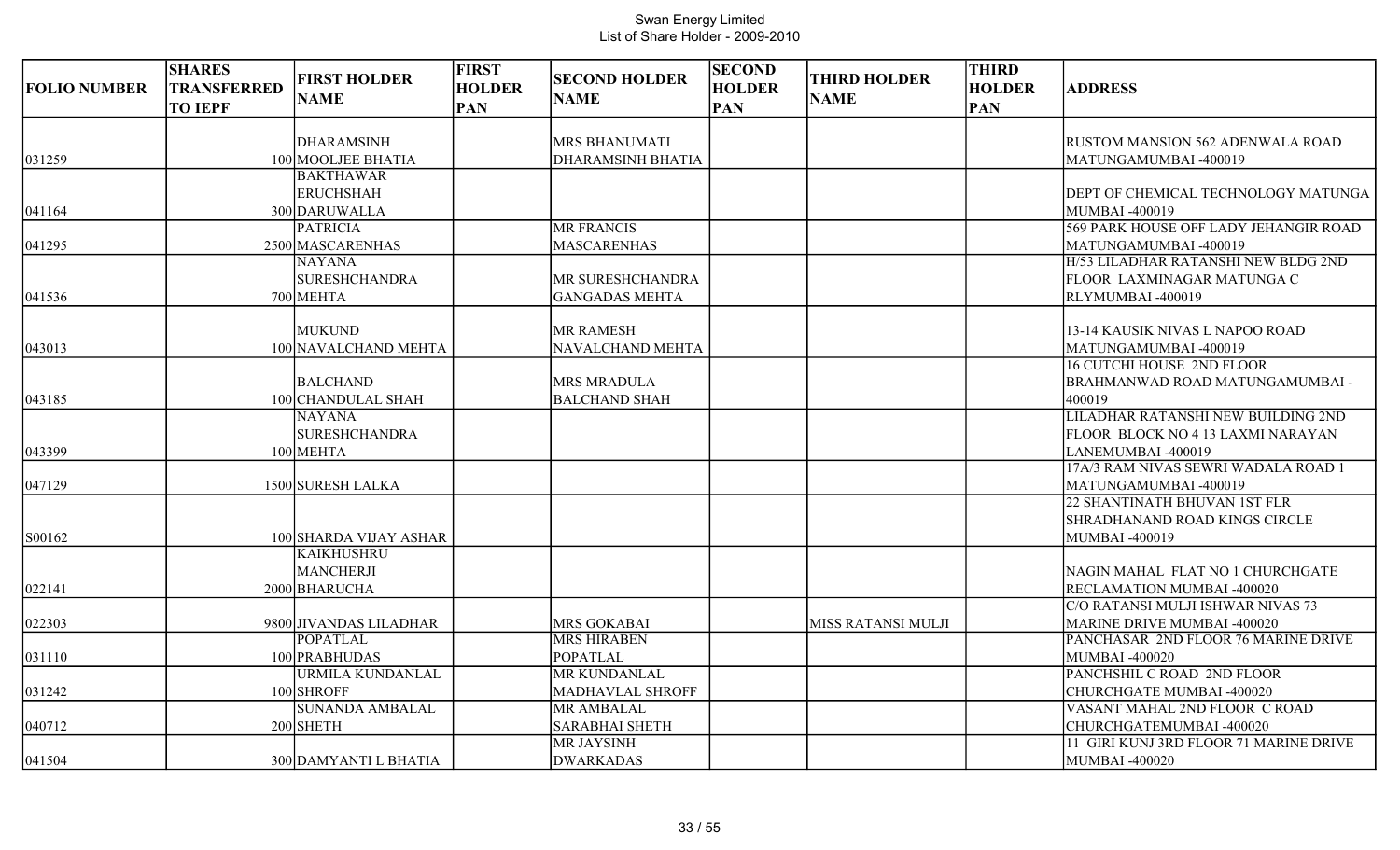| <b>FOLIO NUMBER</b> | <b>SHARES</b><br>TRANSFERRED<br><b>TO IEPF</b> | <b>FIRST HOLDER</b><br><b>NAME</b> | <b>FIRST</b><br><b>HOLDER</b><br><b>PAN</b> | <b>SECOND HOLDER</b><br><b>NAME</b> | <b>SECOND</b><br><b>HOLDER</b><br><b>PAN</b> | <b>THIRD HOLDER</b><br><b>NAME</b> | <b>THIRD</b><br><b>HOLDER</b><br><b>PAN</b> | <b>ADDRESS</b>                            |
|---------------------|------------------------------------------------|------------------------------------|---------------------------------------------|-------------------------------------|----------------------------------------------|------------------------------------|---------------------------------------------|-------------------------------------------|
|                     |                                                | <b>DEVENDRA</b>                    |                                             |                                     |                                              |                                    |                                             | C/O M/S BANSIDHAR HARNARAIN SWADESHI      |
|                     |                                                | 1000 HARNARAIN                     |                                             |                                     |                                              |                                    |                                             | MARKET KALBADEVI ROADMUMBAI -400020       |
| 041511              |                                                | <b>SHANTANU NANUBHAI</b>           |                                             | <b>MRS INDUBEN</b>                  |                                              | <b>MR DARSHAN</b>                  |                                             | SHARDA 1ST FLOOR A ROAD CHURCHGATE        |
| 044845              |                                                | 700 DESAI                          |                                             | <b>SHANTANU DESAI</b>               |                                              | <b>SHANTANU DESAI</b>              |                                             | <b>MUMBAI -400020</b>                     |
|                     |                                                |                                    |                                             |                                     |                                              |                                    |                                             | MOTI MAHAL 195 JAMSHEDJI TATA ROAD        |
| 045317              |                                                | 1000 SYNDICATE BANK                |                                             |                                     |                                              |                                    |                                             | BACKBAY RECLAMATIONMUMBAI -400020         |
|                     |                                                |                                    |                                             | <b>MR NALIN</b>                     |                                              |                                    |                                             | C/O. MANGALDAS P. SHAH 76 MARINE DRIVE    |
| 045791              |                                                | 100 NILIMA NALIN SHAH              |                                             | <b>MANGALDAS SHAH</b>               |                                              |                                    |                                             | 36 PANCHASAR MUMBAI -400020               |
|                     |                                                |                                    |                                             |                                     |                                              |                                    |                                             | C/O TARDEO INDIA 68 BAJAJ BHAVAN 226      |
|                     |                                                | MAHAVIRPRASAD                      |                                             |                                     |                                              |                                    |                                             | <b>BACKBAY RECLAMATION SCHEME NARIMAN</b> |
| 027326              |                                                | 100 GANNERIWALA                    |                                             |                                     |                                              |                                    |                                             | POINTMUMBAI -400021                       |
|                     |                                                | <b>SAVITRIDEVI</b>                 |                                             |                                     |                                              |                                    |                                             | C/O TARDEO INDIA 68 BAJAJ BHAVAN 226      |
| 027328              |                                                | 100 GANERIWAL                      |                                             |                                     |                                              |                                    |                                             | NARIMAN POINTMUMBAI -400021               |
|                     |                                                | <b>RADHESHYAM</b>                  |                                             |                                     |                                              |                                    |                                             | C/O TARDEO INDIA 68 BAJAJBHAWAN 226       |
| 027330              |                                                | 100 GANERIWAL                      |                                             |                                     |                                              |                                    |                                             | NARIMAN POINTMUMBAI -400021               |
|                     |                                                |                                    |                                             |                                     |                                              |                                    |                                             | C/O TARDEO INDIA 68 BAJAJ BHAVAN 226      |
|                     |                                                |                                    |                                             |                                     |                                              |                                    |                                             | <b>BACKBAY RECLAMATION SCHEME NARIMAN</b> |
| 028079              |                                                | 800 SHAKUNTLA DEVI                 |                                             |                                     |                                              |                                    |                                             | POINTMUMBAI -400021                       |
|                     |                                                | <b>SANTOSHKUMAR</b>                |                                             |                                     |                                              |                                    |                                             | C/O TARDEO INDIA 68 BAJAJ BHAVAN 226      |
|                     |                                                | <b>MAHABIRPRASAD</b>               |                                             |                                     |                                              |                                    |                                             | <b>BACKBAY RECLAMATION SCHEME NARIMAN</b> |
| 031079              |                                                | 100 GANERIWAL                      |                                             |                                     |                                              |                                    |                                             | POINTMUMBAI -400021                       |
|                     |                                                | <b>GULAB CHAND</b>                 |                                             |                                     |                                              |                                    |                                             | NIRMAL 19TH FLOOR NARIMAN POINT           |
| 040441              |                                                | 1100 CHANDALIA                     |                                             |                                     |                                              |                                    |                                             | MUMBAI -400021                            |
|                     |                                                | <b>SUBHASH</b>                     |                                             |                                     |                                              |                                    |                                             | C/O TRADECO INDIA 68 BAJAJ BHAVAN         |
|                     |                                                | MAHAVIRPRASAD                      |                                             |                                     |                                              |                                    |                                             | NARIMAN POINT 226 BACKBAY                 |
| 043496              |                                                | 100 GANERIWAL                      |                                             |                                     |                                              |                                    |                                             | RECLAMATIONMUMBAI -400021                 |
|                     |                                                |                                    |                                             |                                     |                                              |                                    |                                             | C/O DUNCAN BROS. LTD. NIRMAL NARIMAN      |
| 044185              |                                                | 100 SUMITRA ROY                    |                                             |                                     |                                              |                                    |                                             | POINTMUMBAI -400021                       |
|                     |                                                |                                    |                                             |                                     |                                              |                                    |                                             | C/O DUNCANS BROS. LTD. NIRMAL NARIMAN     |
| 044520              |                                                | 400 G C CHANDALIA                  |                                             |                                     |                                              |                                    |                                             | POINT MUMBAI -400021                      |
|                     |                                                |                                    |                                             |                                     |                                              |                                    |                                             | NIRMAL BUILDING VEER NARIMAN POINT        |
| 044597              |                                                | 100 P K PATHAK                     |                                             |                                     |                                              |                                    |                                             | MUMBAI -400021                            |
|                     |                                                | <b>GOPI</b>                        |                                             |                                     |                                              |                                    |                                             |                                           |
|                     |                                                | <b>HARBHAGWANDAS</b>               |                                             | MAYA HARKISHANDAS                   |                                              | <b>RENU GHANSHYAM</b>              |                                             | 1201/2 MAKER CHAMBERS V 221 NARIMAN       |
| 046053              |                                                | 500 MATTA                          |                                             | <b>HINDUJA</b>                      |                                              | <b>RAJANI</b>                      |                                             | POINT MUMBAI -400021                      |
|                     |                                                |                                    |                                             |                                     |                                              |                                    |                                             | BHANA & CO. 410, RAHEJA CHAMBERS 213,     |
|                     |                                                |                                    |                                             | MR FALI BOMANSHAW                   |                                              | <b>MR FERDAOS</b>                  |                                             | FREE PRESS JOURNAL ROAD NARIMAN POINT,    |
| 048900              |                                                | 2500 PUTLI NICHOLSON               |                                             | <b>NICHOLSON</b>                    |                                              | NICHOLSON                          |                                             | MUMBAI -400021                            |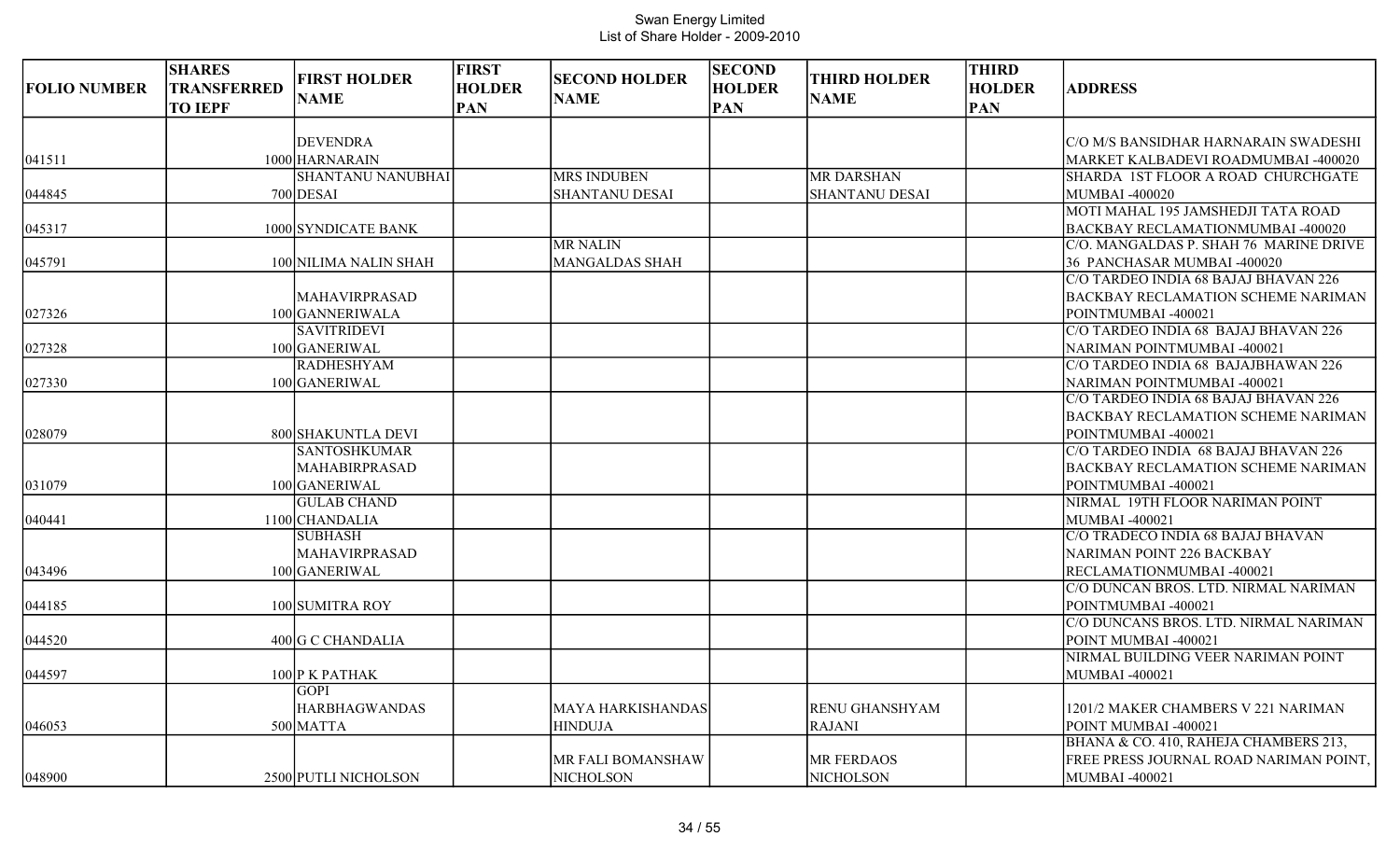| <b>FOLIO NUMBER</b> | <b>SHARES</b><br>TRANSFERRED<br><b>TO IEPF</b> | <b>FIRST HOLDER</b><br><b>NAME</b>                                | <b>FIRST</b><br><b>HOLDER</b><br><b>PAN</b> | <b>SECOND HOLDER</b><br><b>NAME</b>                  | <b>SECOND</b><br><b>HOLDER</b><br><b>PAN</b> | <b>THIRD HOLDER</b><br><b>NAME</b> | <b>THIRD</b><br><b>HOLDER</b><br><b>PAN</b> | <b>ADDRESS</b>                                                                                                                                          |
|---------------------|------------------------------------------------|-------------------------------------------------------------------|---------------------------------------------|------------------------------------------------------|----------------------------------------------|------------------------------------|---------------------------------------------|---------------------------------------------------------------------------------------------------------------------------------------------------------|
| 025232              |                                                | 100 BAI MANI JAGJIVAN                                             |                                             | <b>MRS NAVAL</b><br><b>NAGINDAS</b>                  |                                              | <b>MRS PANVANTI</b><br>PRANLAL     |                                             | SHANKAR SADAN PLOT NO 240 BLOCK NO 21<br>SION (EAST)MUMBAI -400022                                                                                      |
| 026127              |                                                | NAVINCHANDRA<br>1100 JAGMOHANDAS SHETH<br><b>SHANTA VENKATRAM</b> |                                             | MRS SULODIANA N<br><b>SHETH</b><br>SRIKANT VENKATRAM |                                              |                                    |                                             | PLOT 200 SAMEER 2ND FLOOR FLAT 13 ROAD<br>16 SION (EAST)MUMBAI -400022<br>FLAT NO. 3 "ATHARNAS" PLOT NO. 119 SION                                       |
| 049129<br>002132    |                                                | $100$ SASTRI<br><b>VANECHAND KALIDAS</b><br>700 MEHTA             |                                             | <b>SASTRI</b>                                        |                                              |                                    |                                             | EASTMUMBAI -400022<br>C/O MEHTA BROS & CO UNION BANK BLDG<br>DALAL STREETMUMBAI -400023                                                                 |
| 004008              |                                                | <b>SURESHCHANDRA</b><br>100 MANDLAL SHAH                          |                                             |                                                      |                                              |                                    |                                             | 79 STOCK EXCHANGE NEW BLDG 3RD FLOOR<br>APOLLO STREETMUMBAI -400023<br>45/47 BOMBAY SAMACHAR MARG FORT                                                  |
| 005167              |                                                | 1100 KAMALA MILLS LTD<br><b>BHASKER GANESH</b>                    |                                             |                                                      |                                              |                                    |                                             | MUMBAI -400023<br>C/O ANTHALAL NANABHAI GANDHI SONS 53<br><b>STOCK EXCHANGE NEW BLDG MUMBAI</b>                                                         |
| 022054<br>022064    |                                                | $500$ JOSHI<br>5200 BANK OF BARODA<br><b>CHHAGANLAL</b>           |                                             |                                                      |                                              |                                    |                                             | SAMACHAR MARGMUMBAI -400023<br>Securities Dept. JEEJEEBHOY TOWERS(Mezz.<br>Floor) DALAL STREETMUMBAI -400023<br>62 BAZAR GATE STREET 4TH FLOOR MUMBAI - |
| 022106              |                                                | 500 AMARCHAND LALAN                                               |                                             |                                                      |                                              |                                    |                                             | 400023                                                                                                                                                  |
| 024178              |                                                | 100 DEVIDAS JAMNADAS                                              |                                             |                                                      |                                              |                                    |                                             | C/O M/S JAMNADAS VIRJI & SONS OLD STOCK<br>EXCHANGE SHARE BAZARMUMBAI -400023                                                                           |
| 027315              |                                                | <b>LALITKANT</b><br>100 VENISHANKAR VYAS                          |                                             | MRS USHA LILATKANT<br><b>VYAS</b>                    |                                              |                                    |                                             | C/O V D VYAS STOCK EXCHANGE OLD<br>BUILDING DALAL STREETMUMBAI -400023                                                                                  |
| 042534              |                                                | THE ORIENTAL<br>200 INSURANCE COMPANY                             |                                             |                                                      |                                              |                                    |                                             | 32 BOMBAY SAMACHAR MARG FORT MUMBAI<br>$-400023$<br><b>SHARE &amp; STOCK BROKERS STOCK EXCH</b>                                                         |
| 043750              |                                                | <b>RAMANLAL</b><br>200 FULCHAND SALAT                             |                                             |                                                      |                                              |                                    |                                             | TOWERS E WING 4TH FLR DALAL STREET<br>FORTMUMBAI -400023                                                                                                |
| 045082              |                                                | <b>RAMANLAL</b><br>200 FULCHAND SALAT                             |                                             |                                                      |                                              |                                    |                                             | SHARE & STOCK BROKER STOCK EXCH.<br>TOWER E WING 4TH FLOOR DALAL STREET<br>FORTMUMBAI -400023                                                           |
| 045365              |                                                | <b>ZAVERBAI</b><br>1500 DWARKADAS                                 |                                             | MR KARASANDAS<br>MULJI KAPADIA                       |                                              |                                    |                                             | C/O G P KAPADIA & CO HAMAM HOUSE 4TH<br>FLOOR A DOSHI MRG HAMAM STREET<br>FORTMUMBAI -400023<br>PRADHUMAN AJIT UDESHI 1214 STOCK                        |
| 045376              |                                                | PRADHUMAN AJIT<br>500 UDESHI                                      |                                             |                                                      |                                              |                                    |                                             | <b>EXCHANGE TOWER DALAL STREETMUMBAI -</b><br>400023                                                                                                    |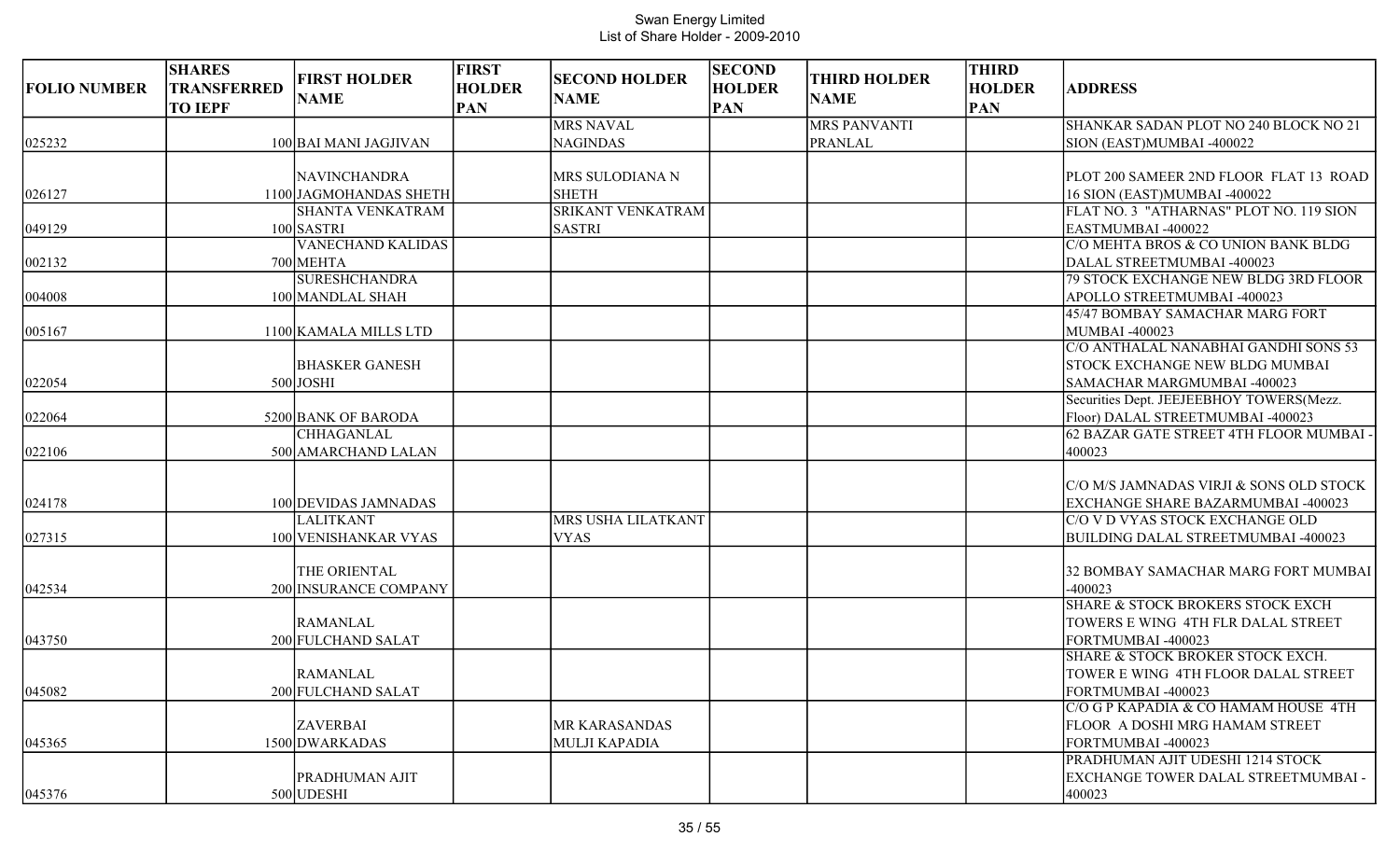| <b>FOLIO NUMBER</b> | <b>SHARES</b><br><b>TRANSFERRED</b> | <b>FIRST HOLDER</b>                       | <b>FIRST</b><br><b>HOLDER</b> | <b>SECOND HOLDER</b>      | <b>SECOND</b><br><b>HOLDER</b> | <b>THIRD HOLDER</b> | <b>THIRD</b><br><b>HOLDER</b> | <b>ADDRESS</b>                                          |
|---------------------|-------------------------------------|-------------------------------------------|-------------------------------|---------------------------|--------------------------------|---------------------|-------------------------------|---------------------------------------------------------|
|                     | <b>TO IEPF</b>                      | <b>NAME</b>                               | <b>PAN</b>                    | <b>NAME</b>               | <b>PAN</b>                     | <b>NAME</b>         | <b>PAN</b>                    |                                                         |
|                     |                                     |                                           |                               |                           |                                |                     |                               | C/O S RAMDAS BHUPEN CHAMBER DALAL                       |
| 045657              |                                     | 1200 VIJAY KUMAR SARAF                    |                               | <b>MR JANARDAN RANE</b>   |                                |                     |                               | STREETMUMBAI -400023                                    |
|                     |                                     |                                           |                               |                           |                                |                     |                               | ASK INVESTMENT CONSULTANTS 46/47                        |
|                     |                                     |                                           |                               |                           |                                |                     |                               | <b>RAJGIR CHAMBERS 12 S B ROAD</b>                      |
| 046225              |                                     | 100 ASIT KOTICHA                          |                               | <b>SAMEER KOTICHA</b>     |                                |                     |                               | FORTMUMBAI -400023                                      |
|                     |                                     |                                           |                               |                           |                                |                     |                               | 410 A COMMERCE HOUSE 140 NAGINDAS                       |
| 048437              |                                     | 300 V MURUGANANDHAM<br><b>CHIRANJILAL</b> |                               |                           |                                |                     |                               | MASTER ROAD FORTMUMBAI -400023                          |
|                     |                                     | <b>BASESWARLAL</b>                        |                               |                           |                                |                     |                               |                                                         |
| 030089              |                                     | 100 SUREKA                                |                               |                           |                                |                     |                               | 9/133 ADARSHNAGAR WORLI MUMBAI -400025                  |
|                     |                                     | <b>JAMSHED JAHANGIR</b>                   |                               | <b>MRS ROSHEN</b>         |                                |                     |                               | 82-A MEHER APARTMENTS ANSTEY ROAD                       |
| 004069              |                                     | 200 SPENCER                               |                               | <b>JAMSHED SPENCER</b>    |                                |                     |                               | <b>MUMBAI -400026</b>                                   |
|                     |                                     | <b>JHAMANDAS</b>                          |                               |                           |                                |                     |                               | 53 BHULABHAI DESAI ROAD SURYA                           |
| 027117              |                                     | 100 THAKURDAS                             |                               |                           |                                |                     |                               | APARTMENTS 1401-B MUMBAI -400026                        |
|                     |                                     | <b>AMUBAI</b>                             |                               |                           |                                |                     |                               | 50 SAGAR DARSHAN 81/83 BHULABHAI DESAI                  |
| 029310              |                                     | 100 RANCHHODBHAI                          |                               |                           |                                |                     |                               | ROAD MUMBAI -400026                                     |
|                     |                                     | <b>SHAILESH</b>                           |                               |                           |                                |                     |                               |                                                         |
|                     |                                     | <b>MANMOHANDAS</b>                        |                               | <b>MRS DAKSHA</b>         |                                |                     |                               | 17/2 B SKY SCRAPPER B DESAI ROAD MUMBAI                 |
| 031166              |                                     | 100 MERCHANT                              |                               | <b>SHAILESH MERCHANT</b>  |                                |                     |                               | 400026                                                  |
|                     |                                     | <b>LAKHMICHAND</b>                        |                               |                           |                                |                     |                               | SUN BEAM BUILDING PEDDAR ROAD MUMBAI                    |
| 031173              |                                     | 100 MULCHAND BHATHIJA                     |                               |                           |                                |                     |                               | $-400026$                                               |
|                     |                                     |                                           |                               |                           |                                |                     |                               | SILVER FOIL NOWROJI GAMADIA ROAD                        |
| 031335              |                                     | 100 SUMATI RANGNEKAR                      |                               |                           |                                |                     |                               | <b>MUMBAI -400026</b>                                   |
|                     |                                     | <b>CHANDRAKANT</b>                        |                               | <b>MRS SUSHILA</b>        |                                |                     |                               | VIMLA MAHAL 2ND FLOOR BLOCK NO 23 DR                    |
| 041500              |                                     | 600 MANGALDAS JAVERI                      |                               | <b>CHANDAKANT JAVERI</b>  |                                |                     |                               | G DESHMUKH MARG MUMBAI -400026                          |
|                     |                                     |                                           |                               |                           |                                |                     |                               |                                                         |
|                     |                                     | <b>PRANLAL</b>                            |                               | MR PREMAL PRANLAL         |                                |                     |                               | B-231 SEAGULL APARTMENTS 4-A                            |
| 045831              |                                     | 500 AMARCHAND DAMANI                      |                               | <b>DAMANI</b>             |                                |                     |                               | BHULABHAI DESAI ROAD MUMBAI -400026                     |
|                     |                                     | <b>JEROO KERSI</b>                        |                               |                           |                                |                     |                               | DHANABAD 1ST FLOOR WARDEN ROAD                          |
| 048739              |                                     | 500 BHICAJEE                              |                               |                           |                                |                     |                               | MUMBAI -400026<br>HEERA PANNA CO OP HSG SOC LTD FLAT NO |
|                     |                                     | <b>SUMAN GIRDHARDAS</b>                   |                               | MR SUDHIR K               |                                |                     |                               | A 111 BHULABHAI DESAI ROAD HAJI                         |
| 048903              |                                     | 1000 LILADHAR                             |                               | <b>THACKERSEY</b>         |                                |                     |                               | ALIMUMBAI -400026                                       |
|                     |                                     | <b>MAYURI HIRALAL</b>                     |                               | <b>HEMANT HIRALAL</b>     |                                |                     |                               | 64 PEDDAR ROAD HARI BHAVAN 1ST FLOOR                    |
| 049056              |                                     | 100 KOTHARI                               |                               | <b>KOTHARI</b>            |                                |                     |                               | <b>MUMBAI -400026</b>                                   |
|                     |                                     | RAJARAM NARSINHA                          |                               | <b>SHRI RAVINDRA</b>      |                                |                     |                               | <b>AQUAMARINE" 3RD FLOOR NAVROJI</b>                    |
| 049204              |                                     | $2000$ JOSHI                              |                               | <b>RAJARAM JOSHI</b>      |                                |                     |                               | GAMADIA ROAD MUMBAI -400026                             |
|                     |                                     |                                           |                               | <b>MRS KASHMIRA DILIP</b> |                                |                     |                               | ZAVERI BUILDING ROOM NO 5 KHAMBHATA                     |
| 041890              |                                     | 100 DILIP ARVIND SHETH                    |                               | <b>SHETH</b>              |                                |                     |                               | LANE BYCULLAMUMBAI -400027                              |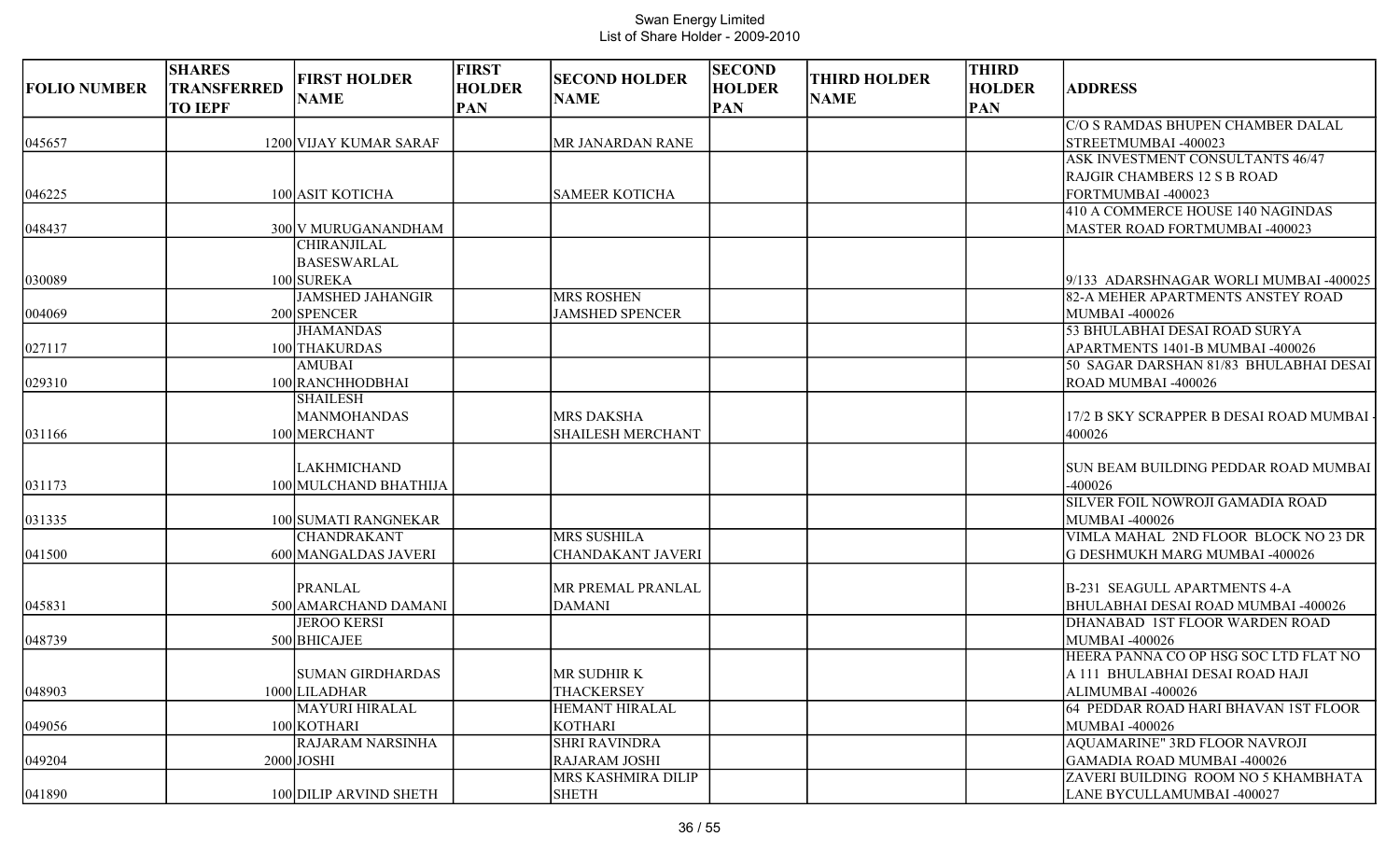|                     | <b>SHARES</b>                        | <b>FIRST HOLDER</b>                        | <b>FIRST</b>                | <b>SECOND HOLDER</b>     | <b>SECOND</b>               | <b>THIRD HOLDER</b>  | <b>THIRD</b>                |                                                           |
|---------------------|--------------------------------------|--------------------------------------------|-----------------------------|--------------------------|-----------------------------|----------------------|-----------------------------|-----------------------------------------------------------|
| <b>FOLIO NUMBER</b> | <b>TRANSFERRED</b><br><b>TO IEPF</b> | <b>NAME</b>                                | <b>HOLDER</b><br><b>PAN</b> | <b>NAME</b>              | <b>HOLDER</b><br><b>PAN</b> | <b>NAME</b>          | <b>HOLDER</b><br><b>PAN</b> | <b>ADDRESS</b>                                            |
|                     |                                      |                                            |                             |                          |                             |                      |                             | K K MUNICIPAL MATERNITY HOME 3RD                          |
|                     |                                      | <b>GIRDHARLAL</b>                          |                             |                          |                             |                      |                             | SAVLA CROSS LANE BYCULLAMUMBAI -                          |
| 042805              |                                      | 100 SUGNOMAL AHUJA                         |                             |                          |                             |                      |                             | 400027                                                    |
|                     |                                      | <b>VINAYAK SHIVRAM</b>                     |                             | MRS SAROJ VINAYAK        |                             |                      |                             | 28 PARIJAT MAKARAND SAHA NIVAS S B                        |
| 041922              |                                      | 1200 KETKAR                                |                             | <b>KETKAR</b>            |                             |                      |                             | <b>MARG DADARMUMBAI -400028</b>                           |
|                     |                                      |                                            |                             | <b>MR LAURENCE TITUS</b> |                             |                      |                             |                                                           |
| 042130              |                                      | 100 JESSIE PERIS                           |                             | <b>HIPPOLITUS PERIS</b>  |                             |                      |                             | 3 GREGORY HOUSE MUMBAI -400028                            |
|                     |                                      |                                            |                             | <b>MRSDELISE ANN</b>     |                             |                      |                             | ANIAL COTE 21 KASHINATH DHURU ROAD                        |
| 048439              |                                      | 100 CYNTHIARODERICK                        |                             | <b>DESOUZA</b>           |                             |                      |                             | DADARMUMBAI -400028                                       |
|                     |                                      |                                            |                             | <b>MR GOVINDRAM</b>      |                             |                      |                             | 213/10 TRIVEDI BUILDING P O WADALA                        |
| 028183              |                                      | 100 GITA DEVI AGARWAL                      |                             | <b>RAMDEO PILANI</b>     |                             |                      |                             | MUMBAI -400031                                            |
|                     |                                      | <b>MONJI MOTIRAM</b>                       |                             |                          |                             |                      |                             | RAM NIVAS GROUND FLOOR                                    |
| 029302              |                                      | 200 RUPAREL                                |                             |                          |                             |                      |                             | WADALAMUMBAI -400031                                      |
|                     |                                      |                                            |                             | <b>MRS GITADEVI</b>      |                             |                      |                             |                                                           |
|                     |                                      | <b>GOVINDRAM RAMDEV</b>                    |                             | <b>GOVINDRAM</b>         |                             |                      |                             |                                                           |
| 031140              |                                      | 100 PILANI                                 |                             | <b>AGARWAL</b>           |                             |                      |                             | 213/10 TRIVEDI NIWAS MUMBAI -400031                       |
|                     |                                      |                                            |                             | <b>MR ASHOK</b>          |                             |                      |                             | 20/10 ANGEL LAND BUILDING 6TH FLR. R A                    |
| 042652              |                                      | 500 PINKI ASHOK KAPOOR                     |                             | <b>CHARANDAS KAPOOR</b>  |                             |                      |                             | KIDWAI ROAD WADALAMUMBAI -400031                          |
|                     |                                      |                                            |                             |                          |                             |                      |                             | FLAT NO 206 EUDERPRISE KAPASI F CO. HSG.                  |
|                     |                                      | <b>NATAVARLAL</b>                          |                             | <b>MRS RASUMATI</b>      |                             |                      |                             | SOC. FORJETT HILL ROAD TARDEOMUMBAI -                     |
| 003031              |                                      | 100 KODARLAL PATHAK                        |                             | NATVARLAL PATHAK         |                             |                      |                             | 400034                                                    |
|                     |                                      |                                            |                             |                          |                             |                      |                             | FLAT NO 206 ENTERPRISE KAPASI COOP HSG                    |
|                     |                                      | <b>JASUMATI</b>                            |                             | MR NATVARLAL             |                             |                      |                             | SOCIETY LTD FORJET HILL ROAD                              |
| 004089              |                                      | 100 NATAVARLAL PATHAK                      |                             | KODARLAL PATHAK          |                             |                      |                             | TARDEOMUMBAI -400034                                      |
|                     |                                      | <b>ASHWINKUMAR K</b>                       |                             |                          |                             |                      |                             | 19 TARDEO BRIDGE SURYA KIRAN 551 DIANA                    |
| 046971              |                                      | 500 BOTADKAR                               |                             |                          |                             |                      |                             | CINEMA LANE MUMBAI -400034                                |
|                     |                                      |                                            |                             |                          |                             |                      |                             | CONTRACTAR BLDG. 1ST FLOOR 5 AUGBAI                       |
| 048955              |                                      | 500 JAMSHED J WADIA                        |                             | NERGISH J WADIA          |                             | <b>NARAD J WADIA</b> |                             | KASHINATH ROAD TARDEOMUMBAI -400034                       |
|                     |                                      | <b>NARANDAS GOPALDAS</b>                   |                             | <b>MRS LILAVATI</b>      |                             |                      |                             | <b>105 ENTERPRISES FORJETT HILL</b>                       |
| 005045              |                                      | 600 UDESHI                                 |                             | NARANDAS UDESHI          |                             |                      |                             | TARDEOMUMBAI -400036                                      |
|                     |                                      | <b>ZARINA AZIZ</b>                         |                             |                          |                             |                      |                             | HARDINGE HOUSE 2ND FLOOR GOWALIA                          |
| 027013              |                                      | 100 KARACHIWALA                            |                             |                          |                             |                      |                             | TANK MUMBAI -400036                                       |
|                     |                                      |                                            |                             |                          |                             |                      |                             | <b>GRAND PARADI APTS A BLDG FLAT 191</b>                  |
|                     |                                      | MADHUSUDAN                                 |                             | MR AJAY ISHWARLAL        |                             |                      |                             | DADYSETH HILL AUGUST KRANTI MARG                          |
| 030196              |                                      | 100 ISHWARLAL DALAL<br><b>RAGINI MOHAN</b> |                             | <b>DALAL</b>             |                             |                      |                             | <b>MUMBAI -400036</b><br>122 MONA LISA BOMANJI PETIT ROAD |
|                     |                                      |                                            |                             |                          |                             |                      |                             |                                                           |
| 040177              |                                      | 200 KULKARNI<br><b>SUJIT MADHUSUDAN</b>    |                             | <b>MRS SHARDABEN</b>     |                             |                      |                             | <b>MUMBAI -400036</b>                                     |
|                     |                                      |                                            |                             |                          |                             |                      |                             |                                                           |
| 044024              |                                      | $1500$ SHAH                                |                             | MADHUSUDAN SHAH          |                             |                      |                             | 56 SURYA KIRAN PANGULLY MUMBAI -400036                    |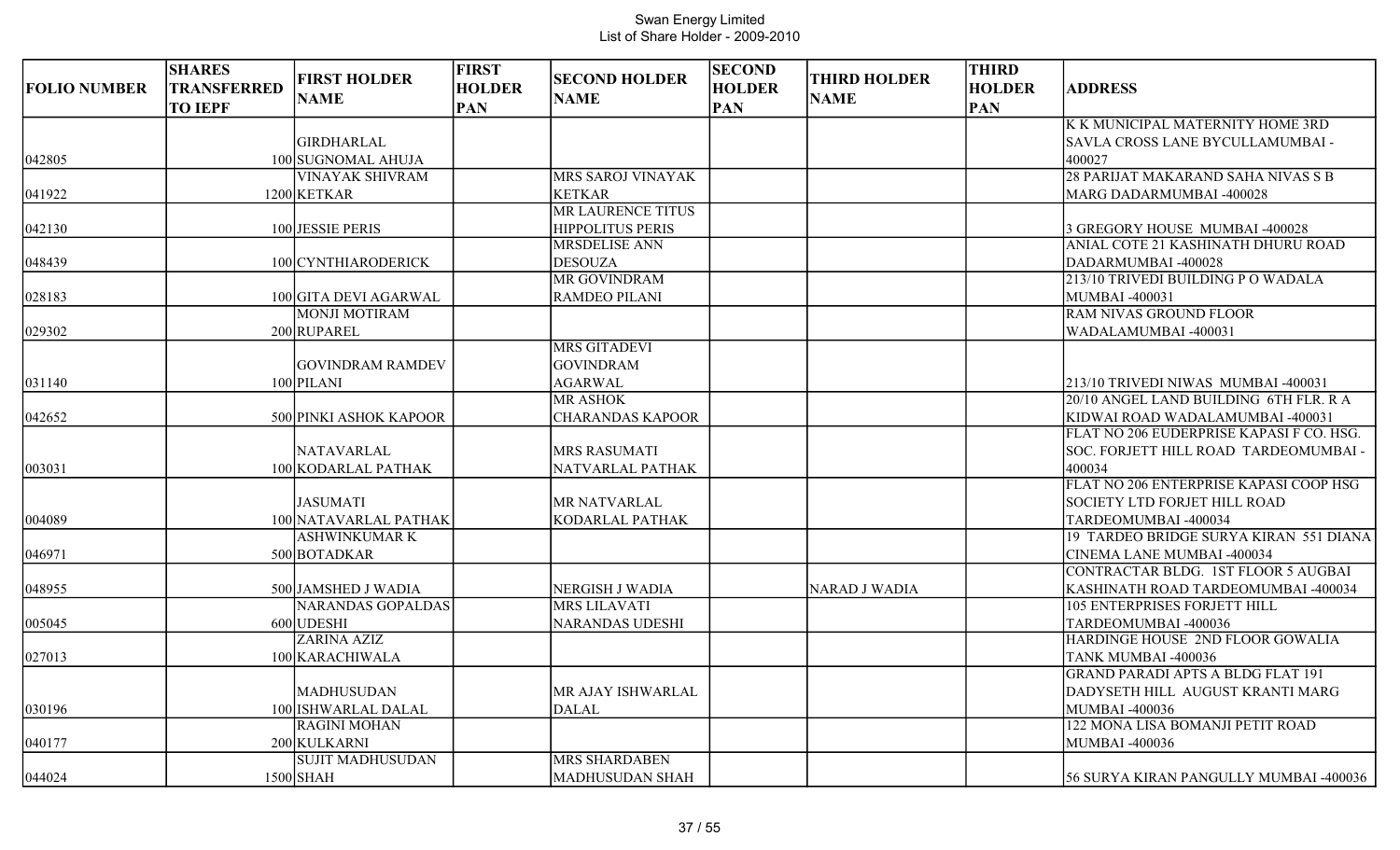| <b>FOLIO NUMBER</b> | <b>SHARES</b><br>TRANSFERRED<br><b>TO IEPF</b> | <b>FIRST HOLDER</b><br><b>NAME</b>       | <b>FIRST</b><br><b>HOLDER</b><br><b>PAN</b> | <b>SECOND HOLDER</b><br><b>NAME</b> | <b>SECOND</b><br><b>HOLDER</b><br><b>PAN</b> | <b>THIRD HOLDER</b><br><b>NAME</b> | <b>THIRD</b><br><b>HOLDER</b><br><b>PAN</b> | <b>ADDRESS</b>                                                                   |
|---------------------|------------------------------------------------|------------------------------------------|---------------------------------------------|-------------------------------------|----------------------------------------------|------------------------------------|---------------------------------------------|----------------------------------------------------------------------------------|
|                     |                                                |                                          |                                             | <b>MRS ANANTA</b>                   |                                              |                                    |                                             | A/32 SIDDHARTHA APRTMENTS 21 NEPEAN                                              |
| 044582              |                                                | $1000$ P R V K RAO                       |                                             | <b>LAKSHMI RAO</b>                  |                                              |                                    |                                             | <b>SEA ROAD MUMBAI -400036</b>                                                   |
|                     |                                                | <b>KANCHAN KANTILAL</b>                  |                                             | <b>MR KANTILAL</b>                  |                                              |                                    |                                             | 50 WARDEN COURT 5TH FLR. AUGUST                                                  |
| 045708              |                                                | 500 PARIKH                               |                                             | <b>MANGALDAS PARIKH</b>             |                                              |                                    |                                             | <b>KRANTI MARG MUMBAI -400036</b>                                                |
|                     |                                                | <b>KANCHAN KANTILAL</b>                  |                                             | MRSGIRA KANTILAL                    |                                              |                                    |                                             | 50 WARDEN COURT 5TH FLR. AUGUST                                                  |
| 045709              |                                                | 500 PARIKH                               |                                             | <b>PARIKH</b>                       |                                              |                                    |                                             | KRANTI MARG MUMBAI -400036                                                       |
|                     |                                                | <b>NOSHIR MONDAGAR</b>                   |                                             |                                     |                                              |                                    |                                             | NANU BHUVAN 2ND FLOOR WADIA STREET                                               |
| 045971              |                                                | $100$ IRANI                              |                                             |                                     |                                              |                                    |                                             | TARDEO MUMBAI -400036                                                            |
|                     |                                                |                                          |                                             |                                     |                                              |                                    |                                             | C/O. MR. RUSSI P. ARYA 66K SOONAIJI                                              |
|                     |                                                | <b>CHANDEN PIROZ</b>                     |                                             | MR DINSHAW PIROZ                    |                                              |                                    |                                             | MANSION FLAT NO. 5 2ND FLOOR GOWALIA                                             |
| 046293              |                                                | $500$ GOTLA                              |                                             | <b>BHICAJI</b>                      |                                              |                                    |                                             | TANKMUMBAI-400036                                                                |
|                     |                                                |                                          |                                             |                                     |                                              |                                    |                                             | C/O MANU SHAH & CO 405 JANMABHOOMI                                               |
| 045997              |                                                | 100 RAJUL M SHAH                         |                                             | <b>VARSHA R SHAH</b>                |                                              |                                    |                                             | CHAMBERS 29 W H MARGMUMBAI -400038                                               |
| 026274              |                                                | <b>KESARBAI</b><br>100 KARSONDAS KAPADIA |                                             | MR KARSONDAS<br>THAKERSEY KAPADIA   |                                              |                                    |                                             | 103 OYSTER SHELL NEAR PALM GROVE<br>HOTEL JUHU BEACHMUMBAI -400049               |
| 029120              |                                                | <b>ANAL ANKOOR</b><br>200 PUROHIT        | AUGPP8506L                                  |                                     |                                              |                                    |                                             | IC/O UDAY C NANAVATI VISHWAM PLOT NO.8<br>12-A ROAD J V P D SCHEMEMUMBAI -400049 |
|                     |                                                | <b>RAMKUVERBAI</b>                       |                                             | <b>MR PRADYUMANA</b>                |                                              |                                    |                                             | 705 THE BEACH KING APARTMENTS JUHU                                               |
| 044936              |                                                | 200 RATNASINH                            |                                             | RATNASINH JESRANI                   |                                              |                                    |                                             | TARA ROAD MUMBAI -400049                                                         |
| 045108              |                                                | 100 USHA GODHA                           |                                             |                                     |                                              |                                    |                                             | 302 VASANT GHANDHI GRAM ROAD<br>JUHUMUMBAI -400049                               |
| 048849              |                                                | 1000 SAIFUDDIN S NASIR                   |                                             |                                     |                                              |                                    |                                             | 6A/16 SANGEETA APT. COOP HSG. SOC. JUHU<br>ROAD SANTACRUZ (WEST)MUMBAI -400049   |
| 005093              |                                                | <b>LEELA JAWAHAR</b><br>$200$ BALANI     |                                             |                                     |                                              |                                    |                                             | KALPAK 1ST FLR 23-C PERRY CROSS ROAD<br>BANDRA (WEST)MUMBAI -400050              |
| 027044              |                                                | <b>ROHIT BHUPATRAI</b><br>100 ADHYARU    |                                             |                                     |                                              |                                    |                                             | PRABHUTA 15E RAJANI KASTER ROAD<br>BANDRAMUMBAI-400050                           |
| 041389              |                                                | <b>BOMI ARDESHIR</b><br>$1700$ BOMAN     |                                             | MRS DINAZ BOMI<br><b>BOMAN</b>      |                                              |                                    |                                             | AYESHA FLAT NO-501 ROAD NO-6 PLOT NO-45<br>TPS IV BANDRA (W) MUMBAI -400050      |
|                     |                                                | <b>BOMI ARDESHIR</b>                     |                                             |                                     |                                              |                                    |                                             | AYESHA FLAT NO-501 ROAD NO-6 PLOT NO-45                                          |
| 041410              |                                                | 1500 BOMAN                               |                                             |                                     |                                              |                                    |                                             | TPS IV BANDRA (W) MUMBAI -400050                                                 |
|                     |                                                |                                          |                                             |                                     |                                              |                                    |                                             | PALMCREST COOP HSG. SOC. LTD. 4TH FLOOR<br>191/192 ST PAUL STREET BANDRA         |
| 045247              |                                                | $1000$ K K G MENON                       |                                             |                                     |                                              |                                    |                                             | (WEST)MUMBAI -400050                                                             |
|                     |                                                | <b>ANGELO</b>                            |                                             |                                     |                                              |                                    |                                             | SOPHIA APPT PLOT NO-333/334 21ST R 5TH<br>FLOOR FLAT NO-D/2 TPS-3 BANDRA (W)     |
| 049216              |                                                | 2000 CONSTANTINEDSOUZA                   |                                             |                                     |                                              |                                    |                                             | MUMBAI -400050                                                                   |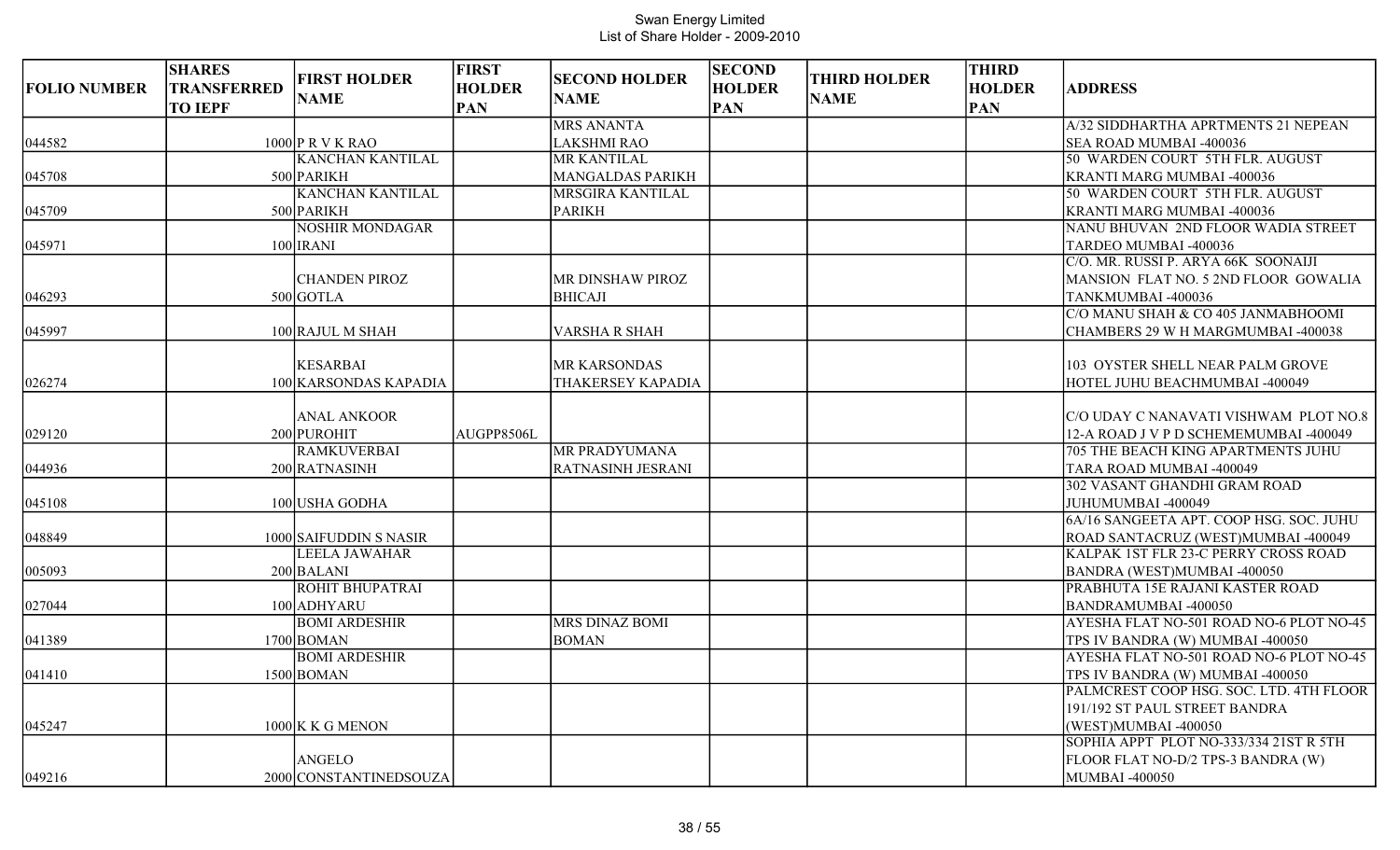| <b>FOLIO NUMBER</b> | <b>SHARES</b><br><b>TRANSFERRED</b><br><b>TO IEPF</b> | <b>FIRST HOLDER</b><br><b>NAME</b> | <b>FIRST</b><br><b>HOLDER</b><br><b>PAN</b> | <b>SECOND HOLDER</b><br><b>NAME</b> | <b>SECOND</b><br><b>HOLDER</b><br><b>PAN</b> | <b>THIRD HOLDER</b><br><b>NAME</b> | <b>THIRD</b><br><b>HOLDER</b><br><b>PAN</b> | <b>ADDRESS</b>                             |
|---------------------|-------------------------------------------------------|------------------------------------|---------------------------------------------|-------------------------------------|----------------------------------------------|------------------------------------|---------------------------------------------|--------------------------------------------|
|                     |                                                       |                                    |                                             |                                     |                                              |                                    |                                             | D-49 FLAT NO 450 GANDHINAGAR BANDRA        |
| 027307              |                                                       | 100 SAJJAN KUMAR KEDIA             |                                             |                                     |                                              |                                    |                                             | (EAST)MUMBAI -400051                       |
|                     |                                                       |                                    |                                             | <b>KURANGI</b>                      |                                              |                                    |                                             |                                            |
|                     |                                                       | <b>SHIRISHCHANDRA</b>              |                                             | <b>SHIRISHCHANDRA</b>               |                                              |                                    |                                             | SUVARNA SADAN 370 LINKING ROAD             |
| 024069              |                                                       | 600 PRATAPRAI DESAI                |                                             | <b>DESAI</b>                        |                                              |                                    |                                             | KHARMUMBAI-400052                          |
|                     |                                                       | <b>JETHANAND</b>                   |                                             | <b>MISS USHA</b>                    |                                              |                                    |                                             | <b>GOBIND BHAVAN PLOT NO. 131 5TH ROAD</b> |
| 030084              |                                                       | 300 PIRABHADAS KHATRI              |                                             | <b>JETHANAND KHATRI</b>             |                                              |                                    |                                             | KHARMUMBAI -400052                         |
|                     |                                                       | <b>BHAGIBAIN</b>                   |                                             | MR MOHANLAL N                       |                                              |                                    |                                             | 8 SHYAM NIKETAN 627 P D H MARG             |
| 041027              |                                                       | 100 JADHWANI                       |                                             | <b>JADHWANI</b>                     |                                              |                                    |                                             | KHARMUMBAI -400052                         |
|                     |                                                       | <b>RUSTAMJI MANCHERJI</b>          |                                             | MR ERUCH RUSTAMJI                   |                                              |                                    |                                             |                                            |
| 041324              |                                                       | $1000$ MODY                        |                                             | <b>MODY</b>                         |                                              |                                    |                                             | S V ROAD ANDHERI (WEST) MUMBAI -400053     |
|                     |                                                       |                                    |                                             |                                     |                                              |                                    |                                             | <b>B-301 PADMAVATI CROSS GATE NO-3</b>     |
|                     |                                                       | NILESH JAYANTILAL                  |                                             |                                     |                                              |                                    |                                             | LOKHANDWALA COMPLEX ANDHERI (W)            |
| N00106              |                                                       | $500$ SHAH                         |                                             |                                     |                                              |                                    |                                             | <b>MUMBAI-400053</b>                       |
|                     |                                                       | <b>KUSUMLATA</b>                   |                                             | MR SATYANARAYAN                     |                                              |                                    |                                             | C/O MASTER TICUMDAS MANTION 95 B           |
|                     |                                                       | <b>SATYANARAYAN</b>                |                                             | <b>PURSHOTTAMDAS</b>                |                                              |                                    |                                             | <b>INDERNARAIN CROSS LANE</b>              |
| 003203              |                                                       | 100 CHURIWALA                      |                                             | <b>CHURIWALA</b>                    |                                              |                                    |                                             | SANTARUZMUMBAI -400054                     |
|                     |                                                       | <b>RAMKRISHNA</b>                  |                                             |                                     |                                              |                                    |                                             | C/O GRINDLAYS BANK 65 F VITHALBHAI         |
| 005243              |                                                       | 1000 PUNJALAL PATEL                |                                             |                                     |                                              |                                    |                                             | PATEL ROAD SANTACRUZMUMBAI -400054         |
|                     |                                                       | PREMILA DHIRAJLAL                  |                                             | <b>MR DHIRAJLAL</b>                 |                                              |                                    |                                             | VASANT VILAS ANDREWS ROAD                  |
| 028219              |                                                       | $100$ VAKIL                        |                                             | <b>BHUDARDAS VAKIL</b>              |                                              |                                    |                                             | SANTACRUZMUMBAI -400054                    |
|                     |                                                       | <b>DUSHYANT</b>                    |                                             |                                     |                                              |                                    |                                             |                                            |
|                     |                                                       | <b>JAYMANISHANKER</b>              |                                             |                                     |                                              |                                    |                                             | <b>B/17 AMBER LAND BESANT STREET</b>       |
| 029243              |                                                       | 100 PANDYA                         |                                             |                                     |                                              |                                    |                                             | SANTACRUZ (WEST)MUMBAI -400054             |
|                     |                                                       | <b>JYOTI RATILAL</b>               |                                             | <b>MRS SAVITA RATILAL</b>           |                                              |                                    |                                             | C/O MR. SUBODH ZAVERI 4 YOG NITI S V       |
| 031131              |                                                       | 100 VADHELVALA                     |                                             | VADHELVALA                          |                                              |                                    |                                             | ROAD SANTACRUZ (WEST)MUMBAI -400054        |
|                     |                                                       |                                    |                                             |                                     |                                              |                                    |                                             | 4-B PRABHU-KRIPA APARTMENTS 16TH ROAD      |
|                     |                                                       | <b>PERMANAND</b>                   |                                             | <b>MRS HASSIBAI</b>                 |                                              |                                    |                                             | OPP. ROTARY PARK SANTACRUZ                 |
| 040846              |                                                       | 100 MOTIRAM BHATIA                 |                                             | PERMANAND BHATIA                    |                                              |                                    |                                             | (WEST)MUMBAI -400054                       |
|                     |                                                       |                                    |                                             |                                     |                                              |                                    |                                             | E/5 BEACH HOUSE GANDHIGRAM ROAD            |
| 042191              |                                                       | 200 SHAILENDRA MATHUR              |                                             |                                     |                                              |                                    |                                             | JUHUMUMBAI -400054                         |
|                     |                                                       | <b>SHOBHA</b>                      |                                             |                                     |                                              |                                    |                                             | 26 A NEELRATNA SOCIETY GR FLR FLAT NO 1    |
|                     |                                                       | <b>DINESHCHANDRA</b>               |                                             | MR DINESHCHANDRA                    |                                              |                                    |                                             | 10TH LANE T P S III IITL NEHRU ROAD        |
| 028307              |                                                       | 100 JARIWALA                       |                                             | RANGILDAS JARIWALA                  |                                              |                                    |                                             | SANTACRUZ (EAST)MUMBAI -400055             |
|                     |                                                       | <b>DR SHASHIKANT</b>               |                                             |                                     |                                              |                                    |                                             | B/3 VESHWAJEET VAKOLA BRIDGE MUMBAI -      |
| 030255              |                                                       | 100 DOLATRAI SHETH                 |                                             |                                     |                                              |                                    |                                             | 400055                                     |
|                     |                                                       |                                    |                                             |                                     |                                              |                                    |                                             | <b>6 RAJANYA VAKOLA SANTACRUZ</b>          |
| 031137              |                                                       | 100 BENJAMIN JACOBS                |                                             |                                     |                                              |                                    |                                             | (EAST)MUMBAI -400055                       |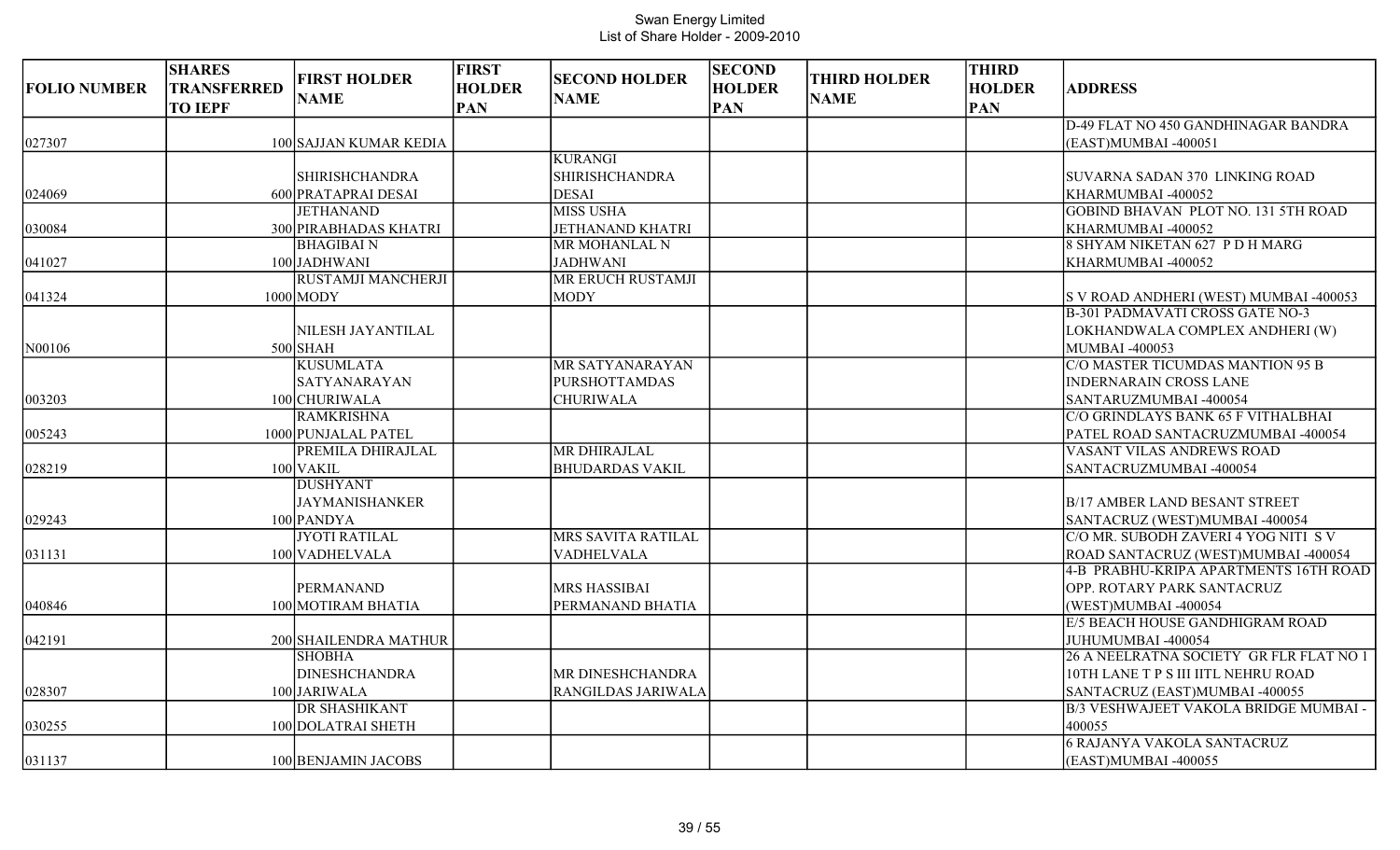| <b>FOLIO NUMBER</b> | <b>SHARES</b><br><b>TRANSFERRED</b><br><b>TO IEPF</b> | <b>FIRST HOLDER</b><br><b>NAME</b> | <b>FIRST</b><br><b>HOLDER</b><br><b>PAN</b> | <b>SECOND HOLDER</b><br><b>NAME</b> | <b>SECOND</b><br><b>HOLDER</b><br><b>PAN</b> | <b>THIRD HOLDER</b><br><b>NAME</b> | <b>THIRD</b><br><b>HOLDER</b><br><b>PAN</b> | <b>ADDRESS</b>                                         |
|---------------------|-------------------------------------------------------|------------------------------------|---------------------------------------------|-------------------------------------|----------------------------------------------|------------------------------------|---------------------------------------------|--------------------------------------------------------|
|                     |                                                       |                                    |                                             |                                     |                                              |                                    |                                             | HAJI BAUG NEW ROOM NO. 9 NEHRU ROAD                    |
|                     |                                                       |                                    |                                             |                                     |                                              |                                    |                                             | VAKOLA MARKET SANTACRUZ                                |
| 046117              |                                                       | 200 PRAFUL C HEMANI                |                                             | <b>RASILA P HEMANI</b>              |                                              |                                    |                                             | (EAST)MUMBAI -400055                                   |
|                     |                                                       | <b>SHANTA MANUBHAI</b>             |                                             |                                     |                                              |                                    |                                             | MILAN BLOCK NO 2 BAPUBHAI VASHI ROAD                   |
| 002011              |                                                       | $100$ PATEL                        |                                             |                                     |                                              |                                    |                                             | PARLA (WEST)MUMBAI -400056                             |
|                     |                                                       | <b>NAROTTAM</b>                    |                                             | <b>MRS KUSUM</b>                    |                                              | MR JANAK NAROTTAM                  |                                             | ASHISH BLOCK NO 4 12 BAPUBHAI VASHI                    |
| 004088              |                                                       | 700 MOHANLAL                       |                                             | <b>NAROTTAM</b>                     |                                              | <b>THAKKER</b>                     |                                             | ROAD VILE PARLE (WEST)MUMBAI -400056                   |
|                     |                                                       |                                    |                                             | <b>MRS SIVITABEN</b>                |                                              |                                    |                                             | C/O PRAVIN A MEHTA 3 PRAJAN VALLABH                    |
|                     |                                                       | <b>VINAYCHANDRA</b>                |                                             | <b>VINAYCHANDRA</b>                 |                                              |                                    |                                             | NAGAR SOC JVPD ROAD NO 5 NR CANARA                     |
| 004249              |                                                       | 300 VALLABHDAS MANIAR              |                                             | <b>MANIAR</b>                       |                                              |                                    |                                             | <b>BANK VILE PARLE W MUMBAI -400056</b>                |
|                     |                                                       | <b>DHANKOR</b>                     |                                             | <b>MR HIRALAL</b>                   |                                              |                                    |                                             | <b>65 POLICE STATION ROAD VILE PARLE</b>               |
| 022172              |                                                       | 100 VARJIVANDAS                    |                                             | <b>DWARKDAS VORA</b>                |                                              |                                    |                                             | <b>MUMBAI -400056</b>                                  |
|                     |                                                       |                                    |                                             |                                     |                                              |                                    |                                             | C/O PRAVIN A MEHTA 3 PRAJAN VALLABH                    |
|                     |                                                       | <b>VINAYCHANDRA</b>                |                                             |                                     |                                              |                                    |                                             | NAGAR SOC JVPD ROAD NO 5 NR CANARA                     |
| 027193              |                                                       | 200 VALLABHDAS MANIAR              |                                             |                                     |                                              |                                    |                                             | <b>BANK VILE PARLE W MUMBAI -400056</b>                |
|                     |                                                       |                                    |                                             |                                     |                                              |                                    |                                             | 3 DEEP SADAN 1ST FLOOR SOUTH WING 32                   |
|                     |                                                       | TANMAN JAYANTILAL                  |                                             | <b>MISS REKHA</b>                   |                                              |                                    |                                             | BAJAJ ROAD VILE PARLE (WEST)MUMBAI -                   |
| 030112              |                                                       | $100$ SHAH                         |                                             | <b>JAYANTILAL SHAH</b>              |                                              |                                    |                                             | 400056                                                 |
|                     |                                                       |                                    |                                             | <b>MR HARENDRA</b>                  |                                              |                                    |                                             |                                                        |
|                     |                                                       | <b>SARALA HARENDRA</b>             |                                             | <b>PURUSHOTTAM</b>                  |                                              |                                    |                                             | 50 PARISHRAM NORTH SOUTH ROAD NO 7                     |
| 040182              |                                                       | 500 TRIVEDI                        |                                             | <b>TRIVEDI</b>                      |                                              |                                    |                                             | VILE PARLE (WEST)MUMBAI -400056                        |
|                     |                                                       |                                    |                                             |                                     |                                              |                                    |                                             | 7 B UMESH KIRAN BHAGATSINGH ROAD VILE                  |
| 041872              |                                                       | 1000 KAMAL S JAJOO                 |                                             |                                     |                                              |                                    |                                             | PARLE (WEST)MUMBAI -400056                             |
|                     |                                                       | <b>PUNAMCHAND</b>                  |                                             | <b>MRS PRABHA</b>                   |                                              | <b>MR BHARAT</b>                   |                                             | 601 RAJNIKETAN BAPUBHAI VASHI ROAD                     |
| 043870              |                                                       | 100 PRANLAL SHAH                   |                                             | PUNAMCHAND SHAH                     |                                              | PUNAMCHAND SHAH                    |                                             | VILE PARLE (WEST)MUMBAI -400056                        |
|                     |                                                       | <b>CHANDRAKANTA</b>                |                                             |                                     |                                              | <b>MRSCHANDRAKALA</b>              |                                             | VIDARBHA SAMRAT HSG. SOCIETY 2ND FLR                   |
|                     |                                                       |                                    |                                             | MR ARUN AMBALAL<br><b>MODY</b>      |                                              |                                    |                                             | BLOCK NO. 10 V P ROAD VILE PARLE                       |
| 045775              |                                                       | 300 AMBALAL MODY                   |                                             |                                     |                                              | <b>ARUN MODY</b>                   |                                             | (WEST)MUMBAI -400056<br>21 NARENDRA APRTMENT 2ND FLOOR |
|                     |                                                       | PUSHPA MATHURADAS                  |                                             |                                     |                                              |                                    |                                             | SAROJINI ROAD VILE PARLE (WEST)MUMBAI -                |
| 046431              |                                                       | $100$ KAPADIA                      |                                             |                                     |                                              |                                    |                                             | 400056                                                 |
|                     |                                                       | <b>VADILAL RAMCHAND</b>            |                                             | <b>MRS KUSUMBEN</b>                 |                                              |                                    |                                             | JASHV KUNJ 2ND FLOOR TEJPAL SCHEME 1ST                 |
| 002041              |                                                       | $100$ GANDHI                       |                                             | <b>VADILAL GANDHI</b>               |                                              |                                    |                                             | ROAD VILE PARLE (EAST)MUMBAI -400057                   |
|                     |                                                       | <b>TARALA NATVERLAL</b>            |                                             | MR OCHHAVLAL                        |                                              |                                    |                                             | POORNIMA MAHATMA GANDHI ROAD VILE                      |
| 002253              |                                                       | 100 PARIKH                         |                                             | MAGANLAL PARIKH                     |                                              |                                    |                                             | PARLE (EAST)MUMBAI -400057                             |
|                     |                                                       |                                    |                                             |                                     |                                              |                                    |                                             | ALAPBLDG. 2NDFLOOR 79 NEHRU ROAD VILE                  |
| 023165              |                                                       | 100 SHANTA MANEKLAL                |                                             |                                     |                                              |                                    |                                             | PARLE (EAST)MUMBAI -400057                             |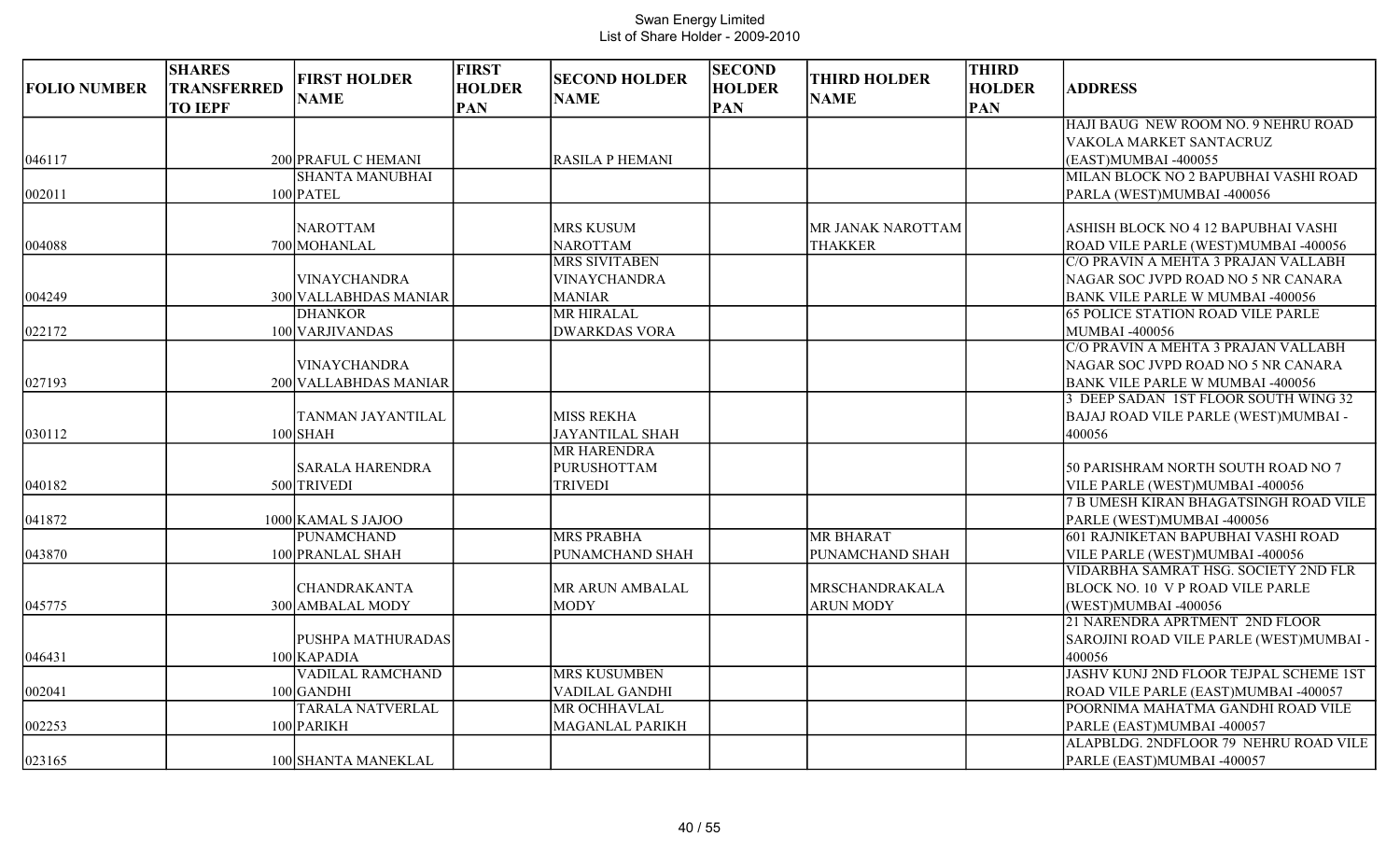| <b>FOLIO NUMBER</b> | <b>SHARES</b><br><b>TRANSFERRED</b><br><b>TO IEPF</b> | <b>FIRST HOLDER</b><br><b>NAME</b> | <b>FIRST</b><br><b>HOLDER</b><br><b>PAN</b> | <b>SECOND HOLDER</b><br><b>NAME</b>   | <b>SECOND</b><br><b>HOLDER</b><br><b>PAN</b> | <b>THIRD HOLDER</b><br><b>NAME</b> | <b>THIRD</b><br><b>HOLDER</b><br><b>PAN</b> | <b>ADDRESS</b>                                               |
|---------------------|-------------------------------------------------------|------------------------------------|---------------------------------------------|---------------------------------------|----------------------------------------------|------------------------------------|---------------------------------------------|--------------------------------------------------------------|
|                     |                                                       |                                    |                                             |                                       |                                              |                                    |                                             | C/O ANIL A UDANI SIRIN SORAB VILLA                           |
|                     |                                                       | <b>NIRMALA</b>                     |                                             |                                       |                                              |                                    |                                             | SHARADHANAD ROAD VILE PARLE                                  |
| 027324              |                                                       | 100 ANUPCHAND UDANI                |                                             | MR ANIL ANUPCHAND                     |                                              |                                    |                                             | (EAST)MUMBAI -400057                                         |
|                     |                                                       |                                    |                                             |                                       |                                              |                                    |                                             | A/11 GUJRAT SOCIETY NEHRU ROAD VILE                          |
| 028103              |                                                       | 100 DASHRATH SARABHAI              |                                             |                                       |                                              |                                    |                                             | PARLEMUMBAI -400057                                          |
|                     |                                                       |                                    |                                             | MR MORARJI JERAM                      |                                              |                                    |                                             | MANJUL BODG 104/6 TELPAJ ROAD VILE                           |
| 029014              |                                                       | 100 MANJULA MORARJI                |                                             | <b>PALEJA</b>                         |                                              |                                    |                                             | PARLE (EAST)MUMBAI -400057                                   |
|                     |                                                       |                                    |                                             |                                       |                                              |                                    |                                             | NAGAR NIWAS NEHRU ROAD VILE PARLE                            |
| 030038              |                                                       | 900 SURENDRA VADILAL               |                                             |                                       |                                              |                                    |                                             | (EAST) MUMBAI -400057<br>NAGAR NIVAS NEHRU ROAD 1 VILE PARLE |
|                     |                                                       | 100 ARVIND VADILAL                 |                                             |                                       |                                              |                                    |                                             | (EAST)MUMBAI -400057                                         |
| 031143              |                                                       |                                    |                                             | MR VASANT VADILAL<br><b>MR JAYANT</b> |                                              |                                    |                                             | 2 MANEK NIWAS 36 HANUMAN ROAD VILE                           |
| 045840              |                                                       | 100 SMRUTI J SHAH                  |                                             | <b>CHAMPAKLAL SHAH</b>                |                                              |                                    |                                             | PARLE (EAST)MUMBAI -400057                                   |
|                     |                                                       |                                    |                                             | <b>MRSLALITA</b>                      |                                              |                                    |                                             | JETHVA NIWAS MAHANT ROAD VILE PARLE                          |
| 047865              |                                                       | 200 UMESH NAGARDAS                 |                                             | <b>NAGARDAS</b>                       |                                              |                                    |                                             | (EAST) MUMBAI -400057                                        |
|                     |                                                       | <b>GOKULDAS</b>                    |                                             | <b>MRS BENABAI</b>                    |                                              |                                    |                                             | 35 KESHAVE BHUVAN VERSOVA ROAD                               |
| 003304              |                                                       | 200 AMERCHAND SHAH                 |                                             | <b>GOKULDAS SHAH</b>                  |                                              |                                    |                                             | ANDHERI (WEST)MUMBAI -400058                                 |
|                     |                                                       | <b>SHANTILAL</b>                   |                                             |                                       |                                              |                                    |                                             | 2/24 GALAWAD NAGAR JUHU LANE ANDHERI                         |
| 031007              |                                                       | 100 NANCHAND DESAI                 |                                             |                                       |                                              |                                    |                                             | (WEST)MUMBAI -400058                                         |
|                     |                                                       |                                    |                                             | <b>MR WILFRED</b>                     |                                              |                                    |                                             |                                                              |
|                     |                                                       |                                    |                                             | <b>LAWRENCE</b>                       |                                              |                                    |                                             | A-17 SHATDAL SOCIETY AZAD LANE OFF S V                       |
| 041169              |                                                       | 2500 CARMIN GONSALVES              |                                             | <b>GONSALVES</b>                      |                                              |                                    |                                             | ROAD ANDHERI (WEST)MUMBAI -400058                            |
|                     |                                                       | <b>JYOTSNA MAHESH</b>              |                                             | <b>MR MAHESH</b>                      |                                              |                                    |                                             | C/11 SUNIL SHOPPING CENTRE SOCIETY 108 A                     |
| 042128              |                                                       | 100 MEHTA                          |                                             | KHETSHIBHAI MEHTA                     |                                              |                                    |                                             | J P ROAD ANDHERI (WEST)MUMBAI -400058                        |
|                     |                                                       | <b>GOKULDAS</b>                    |                                             | <b>MRS BENABAI</b>                    |                                              |                                    |                                             | 35 KESHAV BHUVAN VERSOVA ROAD                                |
| 043249              |                                                       | 100 AMERCHAND SHAH                 |                                             | <b>GOKULDAS SHAH</b>                  |                                              |                                    |                                             | ANDHERI (WEST)MUMBAI -400058                                 |
|                     |                                                       |                                    |                                             |                                       |                                              |                                    |                                             | <b>B-37 SUNIL SHOPPING CENTRE ANDHERI</b>                    |
| 043991              |                                                       | 500 RAM PAL GUPTA                  |                                             |                                       |                                              |                                    |                                             | (WEST) MUMBAI -400058                                        |
|                     |                                                       |                                    |                                             |                                       |                                              |                                    |                                             | A/3 YASHODHAN BANK OF INDIA SOC. S V                         |
| 048945              |                                                       | 200 MANISH SHAH                    |                                             |                                       |                                              |                                    |                                             | ROAD ANDHERI (WEST)MUMBAI -400058                            |
|                     |                                                       | <b>SILOOK</b>                      |                                             |                                       |                                              |                                    |                                             | 38 AVAN COTTAGE MALCOLM BAUG                                 |
| 041354              |                                                       | 3700 NAGPOREWALA                   |                                             |                                       |                                              |                                    |                                             | JOGESHWARIMUMBAI -400060                                     |
|                     |                                                       |                                    |                                             |                                       |                                              |                                    |                                             | 304 PANCHAVATI APT. YARI ROAD OFF                            |
|                     |                                                       | <b>SUMATI VIRENDRA</b>             |                                             | MR SUNIL VIRENDRA                     |                                              | MR RAJIV VIRENDRA                  |                                             | SEVEN BUNGLOWS NEAR MANEK MOTI                               |
| 005078              |                                                       | $100$ KAPADIA                      |                                             | <b>KAPADIA</b>                        |                                              | <b>KAPADIA</b>                     |                                             | VERSOVA ANDHERI (WEST)MUMBAI -400061                         |
|                     |                                                       | <b>MAHENDRA</b>                    |                                             |                                       |                                              |                                    |                                             | 16/6 GAJANAND COLONY JAWAHAR NAGAR                           |
| 041748              |                                                       | 300 AUNCHALIA                      |                                             |                                       |                                              |                                    |                                             | GOREGAON (WEST)MUMBAI-400062                                 |
|                     |                                                       |                                    |                                             |                                       |                                              |                                    |                                             |                                                              |
|                     |                                                       | <b>ARVINDKUMAR</b>                 |                                             | <b>MRS ILABEN</b>                     |                                              | MR JITENDRA                        |                                             | 49 JAWAHAR NAGAR 6TH ROAD MADHUKUNJ                          |
| 045094              |                                                       | 100 CHANDULAL SHAH                 |                                             | ARVINDKUMAR SHAH                      |                                              | ARVINDKUMAR SHAH                   |                                             | GOREGAON (WEST)MUMBAI -400062                                |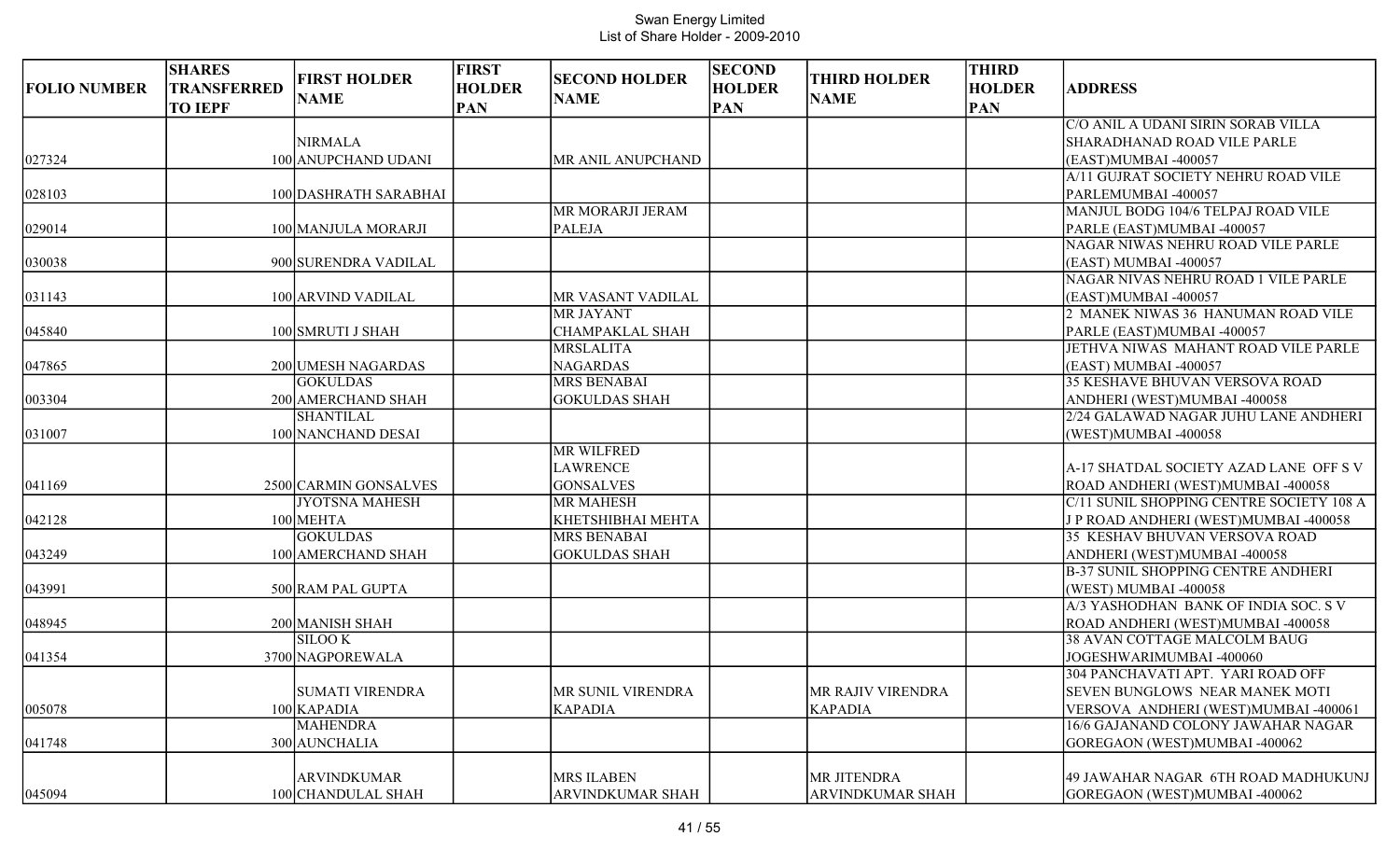| <b>FOLIO NUMBER</b> | <b>SHARES</b><br>TRANSFERRED<br><b>TO IEPF</b> | <b>FIRST HOLDER</b><br><b>NAME</b> | <b>FIRST</b><br><b>HOLDER</b><br><b>PAN</b> | <b>SECOND HOLDER</b><br><b>NAME</b> | <b>SECOND</b><br><b>HOLDER</b><br><b>PAN</b> | <b>THIRD HOLDER</b><br><b>NAME</b> | <b>THIRD</b><br><b>HOLDER</b><br><b>PAN</b> | <b>ADDRESS</b>                             |
|---------------------|------------------------------------------------|------------------------------------|---------------------------------------------|-------------------------------------|----------------------------------------------|------------------------------------|---------------------------------------------|--------------------------------------------|
|                     |                                                |                                    |                                             |                                     |                                              |                                    |                                             | 49 JAWAHAR NAGAR 6TH ROAD GOREGAON         |
| 045324              |                                                | 100 ILABEN A SHAH                  |                                             | MR JITENDRA A SHAH                  |                                              | MISS BEENA A SHAH                  |                                             | (WEST) MUMBAI -400062                      |
|                     |                                                |                                    |                                             |                                     |                                              |                                    |                                             | ARVINDKUMAR C SHAH MADHUKUNJ 2ND           |
|                     |                                                |                                    |                                             |                                     |                                              |                                    |                                             | FLOOR JAWAHAR NAGAR 6TH ROAD               |
| 045910              |                                                | 100 BEENA A SHAH                   |                                             | <b>MRSILABEN A SHAH</b>             |                                              | MR JITENDRA A SHAH                 |                                             | GOREGAON (WEST)MUMBAI -400062              |
|                     |                                                |                                    |                                             |                                     |                                              |                                    |                                             | ARVINDKUMAR C SHAH MADHUKUNJ 2ND           |
|                     |                                                |                                    |                                             |                                     |                                              |                                    |                                             | FLOOR JAWAHAR NAGAR 6TH ROAD               |
| 045911              |                                                | 200 KAVITA A SHAH                  |                                             | MRSILABEN A SHAH                    |                                              | MR JITENDRA A SHAH                 |                                             | GOREGAON (WEST)MUMBAI -400062              |
|                     |                                                |                                    |                                             |                                     |                                              |                                    |                                             | MADHUKUNJ 2ND FLOOR 49                     |
|                     |                                                |                                    |                                             |                                     |                                              |                                    |                                             | JAWAHARNAGAR 6TH ROAD GOREGAON             |
| 045939              |                                                | 100 SEJAL A SHAH                   |                                             | MR JITENDRA A SHAH                  |                                              | <b>MRSILABEN A SHAH</b>            |                                             | (WEST)MUMBAI -400062                       |
|                     |                                                |                                    |                                             |                                     |                                              |                                    |                                             | 49 JAWAHAR NAGAR 6TH ROAD MADHUKUNJ        |
|                     |                                                |                                    |                                             |                                     |                                              |                                    |                                             | 2ND FLOOR GOREGAON (WEST)MUMBAI -          |
| 046103              |                                                | 500 JITENDRA A SHAH                |                                             | MISS SEJAL A SHAH                   |                                              | MISS BEENA A SHAH                  |                                             | 400062                                     |
|                     |                                                |                                    |                                             |                                     |                                              |                                    |                                             | 49 JAWAHAR NAGAR 6TH ROAD MADHULAJ         |
|                     |                                                |                                    |                                             |                                     |                                              |                                    |                                             | 2ND FLOOR GOREGAON (WEST)MUMBAI -          |
| 047230              |                                                | 100 KAVITA A SHAH                  |                                             | MISS SEJAL A SHAH                   |                                              | MISS BEENA A SHAH                  |                                             | 400062                                     |
|                     |                                                |                                    |                                             |                                     |                                              |                                    |                                             | C/O ARVINDKUMAR C SHAH 49 JAWAHAR          |
|                     |                                                |                                    |                                             |                                     |                                              |                                    |                                             | NGR. 6TH RD MADHUKUNJ 2ND FLR              |
| 047741              |                                                | 100 KAVITA A SHAH                  |                                             | <b>SEJAL A SHAH</b>                 |                                              | MRSILABEN A SHAH                   |                                             | GOREGAON (WEST)MUMBAI-400062               |
|                     |                                                |                                    |                                             |                                     |                                              |                                    |                                             | C/O SEJAL SHAH ROAD NO 6 PLOT NO 49        |
|                     |                                                |                                    |                                             |                                     |                                              |                                    |                                             | VIPUL NIVAS GOREGAON (WEST)MUMBAI -        |
| 048022              |                                                | 100 ANJU M PATEL                   |                                             | <b>SEJAL A SHAH</b>                 |                                              |                                    |                                             | 400062                                     |
|                     |                                                |                                    |                                             |                                     |                                              |                                    |                                             | 49 JAWAHAR NAGAR ROAD NO 6 VIPUL NIVAS     |
|                     |                                                | <b>ILABEN CHHOTABHAI</b>           |                                             |                                     |                                              |                                    |                                             | 2ND FLOOR GOREGAON (WEST)MUMBAI -          |
| 048024              |                                                | $100$ PATEL                        |                                             | <b>KAVITA A SHAH</b>                |                                              |                                    |                                             | 400062                                     |
|                     |                                                |                                    |                                             |                                     |                                              |                                    |                                             | ROAD NO 6 VIPUL NIVAS 2ND FLOOR 49         |
|                     |                                                |                                    |                                             |                                     |                                              |                                    |                                             | JAWAHAR NAGAR GOREGAON                     |
| 048063              |                                                | 100 SAPNA SHAH                     |                                             | <b>MRSILABEN SHAH</b>               |                                              |                                    |                                             | (WEST)MUMBAI -400062                       |
|                     |                                                |                                    |                                             |                                     |                                              |                                    |                                             | C/O C S MEHTA 35/11 SHIV KUTIR ROAD NO 687 |
|                     |                                                |                                    |                                             |                                     |                                              |                                    |                                             | JAWAHAR NAGAR GOREGAONMUMBAI -             |
| 146812              |                                                | 500 SANJAY SHAH                    |                                             | <b>MAYUR C MEHTA</b>                |                                              | LEENA C MEHTA                      |                                             | 400062                                     |
|                     |                                                | <b>NIRMALABEN</b>                  |                                             | <b>MISS BHARATI</b>                 |                                              |                                    |                                             | RUXMANI NIWAS DAFTARI ROAD MALAD           |
| 027299              |                                                | 100 DHIMANTLAL DOSHI               |                                             | <b>DHIMANTLAL DOSHI</b>             |                                              |                                    |                                             | (EAST)MUMBAI -400064                       |
|                     |                                                |                                    |                                             |                                     |                                              |                                    |                                             | GAVSHALANI CHAWL ROOM NO 9/10              |
|                     |                                                | <b>RATILAL RAMCHAND</b>            |                                             |                                     |                                              |                                    |                                             | DAFTARI ROAD MALAD (WEST)MUMBAI -          |
| 040282              |                                                | $200$ DOSHI                        |                                             |                                     |                                              |                                    |                                             | 400064                                     |
|                     |                                                | MADHU CHHAGANLAL                   |                                             | MR CHHAGANLAL D                     |                                              |                                    |                                             | 27 BANARASILAL MANSION S V ROAD MALAD      |
| 043348              |                                                | 100 MEHTA                          |                                             | <b>MEHTA</b>                        |                                              |                                    |                                             | (WEST)MUMBAI -400064                       |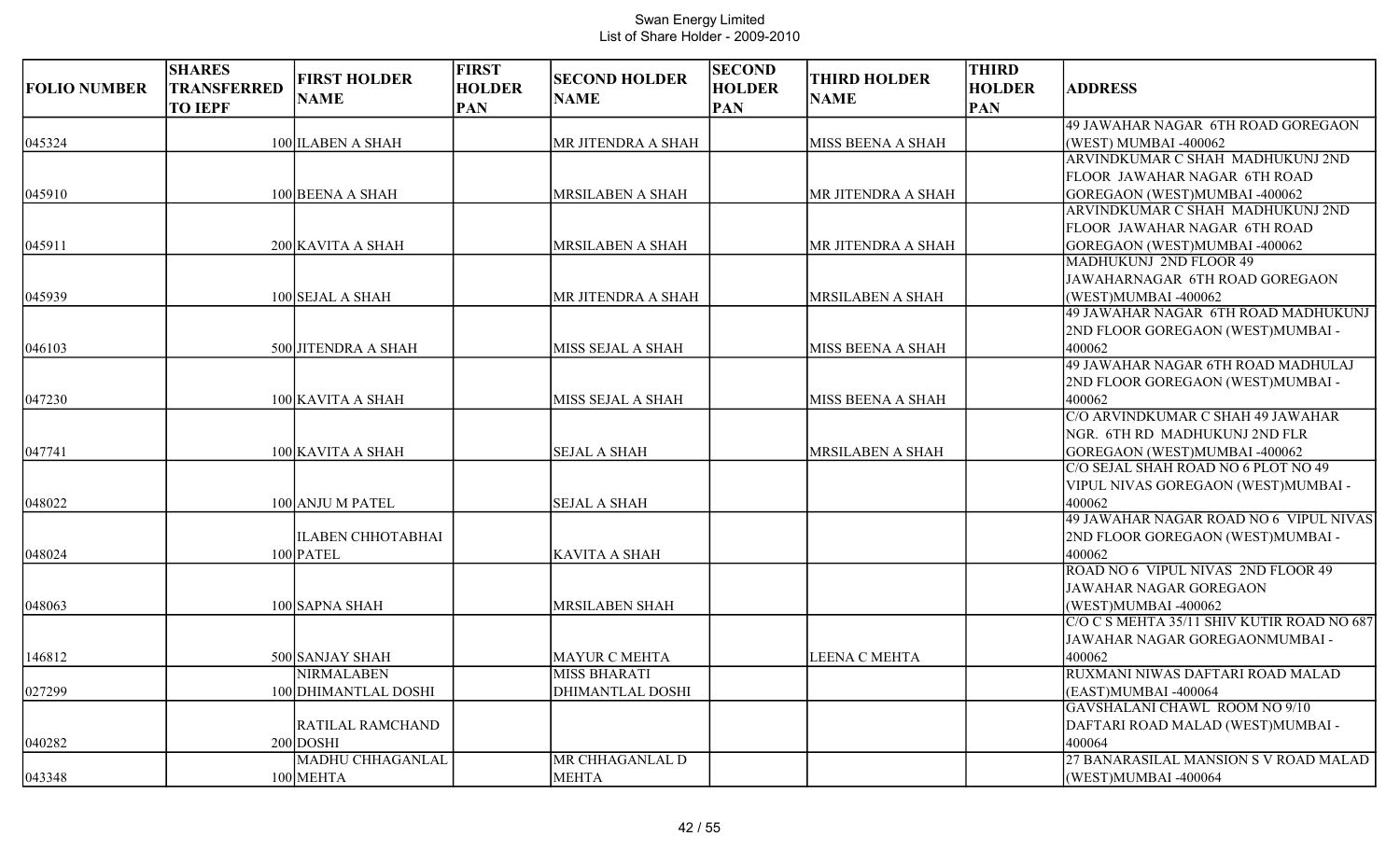| <b>FOLIO NUMBER</b> | <b>SHARES</b><br>TRANSFERRED<br><b>TO IEPF</b> | <b>FIRST HOLDER</b><br><b>NAME</b> | <b>FIRST</b><br><b>HOLDER</b><br><b>PAN</b> | <b>SECOND HOLDER</b><br><b>NAME</b> | <b>SECOND</b><br><b>HOLDER</b><br><b>PAN</b> | <b>THIRD HOLDER</b><br><b>NAME</b> | <b>THIRD</b><br><b>HOLDER</b><br><b>PAN</b> | <b>ADDRESS</b>                           |
|---------------------|------------------------------------------------|------------------------------------|---------------------------------------------|-------------------------------------|----------------------------------------------|------------------------------------|---------------------------------------------|------------------------------------------|
|                     |                                                | <b>JITENDRA DAMODAR</b>            |                                             | MR VINOD DAMODAR                    |                                              |                                    |                                             | 54 RAMCHANDRA LANE MALAD (WEST)          |
| 044021              |                                                | $100$ JOSHI                        |                                             | <b>JOSHI</b>                        |                                              |                                    |                                             | MUMBAI -400064                           |
|                     |                                                |                                    |                                             |                                     |                                              |                                    |                                             | C 3/2 NAV S CO OP HSG SOC LTD NEW        |
|                     |                                                | <b>GOVIND SHANTARAM</b>            |                                             | MR SHRIKANT GOVIND                  |                                              | <b>MRS JAYASHRI</b>                |                                             | LIBERTY GARDEN ROAD MALADMUMBAI -        |
| 044155              |                                                | 500 MUZUMDAR                       |                                             | <b>MUZUMDAR</b>                     |                                              | GOVIND MUZUMDAR                    |                                             | 400064                                   |
|                     |                                                |                                    |                                             |                                     |                                              |                                    |                                             | C/O ANUPAM S DESAI SVAPNA 11 PODAR       |
|                     |                                                | KUMUD SHIRISHKANT                  |                                             |                                     |                                              |                                    |                                             | PARK PODAR ROAD MALAD (EAST)MUMBAI-      |
| 044816              |                                                | $1000$ DESAI                       |                                             |                                     |                                              |                                    |                                             | 400064                                   |
|                     |                                                |                                    |                                             |                                     |                                              |                                    |                                             | MARWARI BUNGALOW MARVE ROAD              |
| 045611              |                                                | 100 GHASHIRAM JALAN                |                                             |                                     |                                              |                                    |                                             | MALADMUMBAI -400064                      |
|                     |                                                |                                    |                                             | <b>SAMEER VASANT</b>                |                                              |                                    |                                             | T-1 BLOCK NO 8 SUNDER NAGAR S V ROAD     |
| 048283              |                                                | 500 SACHIN VASANT KHOT             |                                             | <b>KHOT</b>                         |                                              |                                    |                                             | MALAD (WEST)MUMBAI -400064               |
|                     |                                                |                                    |                                             |                                     |                                              |                                    |                                             | 25 DEVASHISH NAHAR NAGAR MALAD           |
| 049063              |                                                | 200 PINKY L RAMNANI                |                                             | PRAVIN KAPOOR                       |                                              |                                    |                                             | (WEST)MUMBAI -400064                     |
|                     |                                                | <b>SHALINI GANPAT</b>              |                                             | MR GANPAT DHONDO                    |                                              |                                    |                                             | PLOT NO 37 I SHRI KRISHNA NAGAR BORIVALI |
| 044953              |                                                | $100$ VAIDYA                       |                                             | <b>VAIDYA</b>                       |                                              |                                    |                                             | (EAST)MUMBAI -400066                     |
|                     |                                                |                                    |                                             |                                     |                                              |                                    |                                             | 131 MATRUCHHAYA 9TH ROAD                 |
|                     |                                                | <b>CHUNILAL</b>                    |                                             | <b>MR SUBHASH</b>                   |                                              |                                    |                                             | DAULATNAGAR BORIVLI (EAST)MUMBAI -       |
| 045225              |                                                | 300 MANGALDAS SHAH                 |                                             | <b>CHAMPAKLAL SHAH</b>              |                                              |                                    |                                             | 400066                                   |
|                     |                                                | <b>LAXMI MANILAL</b>               |                                             | <b>MR MANILAL</b>                   |                                              |                                    |                                             | <b>20 B K CO-OP HSG SOC SHANKER LANE</b> |
| 002019              |                                                | 700 KOKAL                          |                                             | <b>CHANDUMAL KOKAL</b>              |                                              |                                    |                                             | KANDIVLIMUMBAI -400067                   |
|                     |                                                | <b>PARSHOTAM</b>                   |                                             |                                     |                                              |                                    |                                             | SIR GORVHANDAS KHETSEY SANITORIUM        |
| 023280              |                                                | 500 VALLABHDAS                     |                                             |                                     |                                              |                                    |                                             | KANDIVLI MUMBAI -400067                  |
|                     |                                                |                                    |                                             |                                     |                                              |                                    |                                             | DILIP NIVAS ROOM 5 HEMU KALANI ROAD      |
|                     |                                                | <b>KANTILAL MANILAL</b>            |                                             | <b>MRS LILAVATI</b>                 |                                              |                                    |                                             | IRANI WADI KANDIVALI (WEST)MUMBAI -      |
| 029096              |                                                | $100$ SHAH                         |                                             | <b>KANTILAL SHAH</b>                |                                              |                                    |                                             | 400067                                   |
|                     |                                                | <b>DHIRIBEN NAGINBHAI</b>          |                                             | <b>MR NAGINBHAI</b>                 |                                              |                                    |                                             | 44 RAJUL M.G. ROAD KANDIVLI              |
| 030257              |                                                | $100$ DESAI                        |                                             | LALBHAI DESAI                       |                                              |                                    |                                             | (WEST)MUMBAI -400067                     |
|                     |                                                | <b>NAGINBHAI LALBHAI</b>           |                                             | <b>MRS DHIRIBEN</b>                 |                                              |                                    |                                             | 44 RAJUL MAHATMA GANDHI ROAD             |
| 043390              |                                                | $100$ DESAI                        |                                             | NAGINBHAI DESAI                     |                                              |                                    |                                             | KANDIVALI (WEST)MUMBAI -400067           |
|                     |                                                |                                    |                                             |                                     |                                              |                                    |                                             | 32 PRIYADARSHINI SOCIETY SHIVAJI ROAD    |
| 046609              |                                                | 100 MANOJ R BHATT                  |                                             | NIRANJANA R BHATT                   |                                              |                                    |                                             | KANDIVALI (WEST)MUMBAI -400067           |
|                     |                                                |                                    |                                             |                                     |                                              |                                    |                                             | J/24 FLAT NO.34 MAHAVIR NAGAR            |
|                     |                                                |                                    |                                             |                                     |                                              |                                    |                                             | DAHANUKARWADI KANDIVLI (WEST)MUMBAI      |
| 049166              |                                                | 800 DAXESH J MANIAR                |                                             | ALPA M GANDHI                       |                                              |                                    |                                             | $-400067$                                |
|                     |                                                |                                    |                                             |                                     |                                              |                                    |                                             | SAVITA SADAN 2ND FLOOR BLOCK 5 NR        |
|                     |                                                | <b>SAVITAGAURI</b>                 |                                             | MR JITENDRA                         |                                              |                                    |                                             | VAIBHAV HOTEL ANDHERI SAHAR RD           |
| 040434              |                                                | 300 BALDEVDAS SHAH                 |                                             | <b>BALDEVDAS SHAH</b>               |                                              | MR M B SHAH                        |                                             | ANDHERI (EAST)MUMBAI -400069             |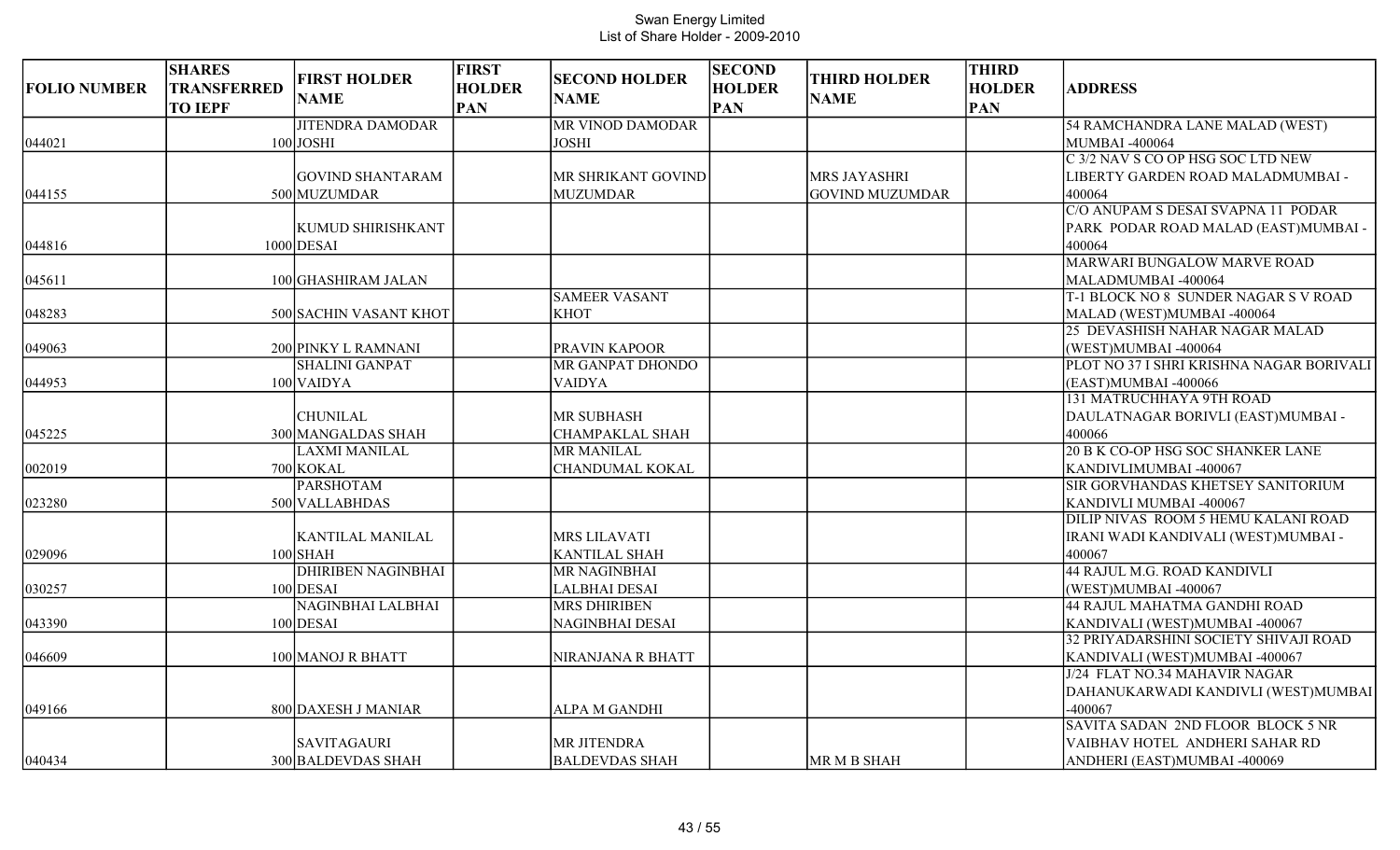| <b>FOLIO NUMBER</b> | <b>SHARES</b><br><b>TRANSFERRED</b><br><b>TO IEPF</b> | <b>FIRST HOLDER</b><br><b>NAME</b>              | <b>FIRST</b><br><b>HOLDER</b><br><b>PAN</b> | <b>SECOND HOLDER</b><br><b>NAME</b> | <b>SECOND</b><br><b>HOLDER</b><br><b>PAN</b> | <b>THIRD HOLDER</b><br><b>NAME</b> | <b>THIRD</b><br><b>HOLDER</b><br><b>PAN</b> | <b>ADDRESS</b>                              |
|---------------------|-------------------------------------------------------|-------------------------------------------------|---------------------------------------------|-------------------------------------|----------------------------------------------|------------------------------------|---------------------------------------------|---------------------------------------------|
|                     |                                                       |                                                 |                                             |                                     |                                              |                                    |                                             | C/O AVANTILAL KIRTILAL PAREKH 36            |
|                     |                                                       | <b>CHAMPAKLAL</b>                               |                                             | <b>MRSNIRMALA</b>                   |                                              |                                    |                                             | KADAMBARI M.V.ROADANDHERI                   |
| 045531              |                                                       | 500 PUNAMCHAND SHETH                            |                                             | SEVANTILAL PAREKH                   |                                              |                                    |                                             | (EAST)MUMBAI -400069                        |
|                     |                                                       | <b>SUNIL SHYAMSUNDER</b>                        |                                             |                                     |                                              |                                    |                                             | A/20 KALPITA ENCLAVE SAHAR ROAD             |
| 048322              |                                                       | 100 HARLALKA                                    |                                             | <b>SHOBHA HARLALKA</b>              |                                              |                                    |                                             | KOLDONGRI ANDHERI (E) MUMBAI -400069        |
|                     |                                                       |                                                 |                                             |                                     |                                              |                                    |                                             | C/O REGDEMBE PEGS INDUSTRIES OPP R K        |
|                     |                                                       | DINUBHAI MOHANLAL                               |                                             |                                     |                                              |                                    |                                             | STUDIO MOTI BAUGH CHEMBURMUMBAI -           |
| 002286              |                                                       | $100$ <sub>RAO</sub><br><b>BABLIBAI VISHRAM</b> |                                             | MR SARADCHANDRA                     |                                              |                                    |                                             | 400071<br>YASHODA KUNJ PLOT NO 18 ROAD NO 1 |
| 022066              |                                                       | $200$ REGE                                      |                                             | <b>VISHRAM REGE</b>                 |                                              |                                    |                                             | CHEMBURMUMBAI -400071                       |
|                     |                                                       | <b>SUMATI</b>                                   |                                             |                                     |                                              |                                    |                                             | 11-12 JAYSHREE 65 PESTOM SAGAR              |
|                     |                                                       | NANDSUKHLAL                                     |                                             |                                     |                                              |                                    |                                             | <b>GHATKOPAR MAHUL ROAD</b>                 |
| 041343              |                                                       | 500 SHROFF                                      |                                             |                                     |                                              |                                    |                                             | CHEMBURMUMBAI -400071                       |
|                     |                                                       | <b>NARASIMHAN SUNDAR</b>                        |                                             |                                     |                                              |                                    |                                             | 1/32 SARVODAYA ESTATE R C MARG              |
| 042231              |                                                       | 100 RAJAN                                       |                                             |                                     |                                              |                                    |                                             | CHEMBURMUMBAI -400071                       |
|                     |                                                       |                                                 |                                             |                                     |                                              |                                    |                                             | RANGASHISH BUNGALOW NO 2 CHEMBUR            |
|                     |                                                       | NANDSUKHLAL                                     |                                             |                                     |                                              |                                    |                                             | DREAMLAND SOC. NR DIAMOND GARDEN DR         |
| 042982              |                                                       | 2000 THAKOREDAS SHROFF                          |                                             |                                     |                                              |                                    |                                             | A SOARES RD CHEMBUR MUMBA -400071           |
|                     |                                                       | <b>MANJIRI SUDHAKAR</b>                         |                                             | MR SUDHAKAR                         |                                              |                                    |                                             | 11 DELITE HOUSE NEAR JOY HOSPITAL DK        |
| 045300              |                                                       | 500 DANDAVATE                                   |                                             | <b>GOVIND DANDAVATE</b>             |                                              |                                    |                                             | SANDHU MARG CHEMBURMUMBAI -400071           |
|                     |                                                       | <b>GOODY BHIKHAJI</b>                           |                                             | MRS DINAZ GOODY                     |                                              |                                    |                                             | TATA HOUSING COLONY TYPE I A /10B           |
| 003158              |                                                       | 100 PATEL                                       |                                             | <b>PATEL</b>                        |                                              |                                    |                                             | CHEMBURMUMBAI -400074                       |
|                     |                                                       |                                                 |                                             |                                     |                                              |                                    |                                             | SHANTI SWARUP MAHESWARI CO. PLOT NO 10      |
|                     |                                                       | <b>SHANTI SWARUP</b>                            |                                             |                                     |                                              |                                    |                                             | VIJAY MAITRI SOCIETY OPP BASANT TALKIES     |
| 004271              |                                                       | 600 MAHESHWARI                                  |                                             |                                     |                                              |                                    |                                             | CHEMBURMUMBAI -400074                       |
|                     |                                                       |                                                 |                                             |                                     |                                              |                                    |                                             |                                             |
|                     |                                                       |                                                 |                                             | <b>MR HEMANT</b>                    |                                              |                                    |                                             | C/O VINOD SHAH 5617 AMEY 206 R N NARKAR     |
| 042321              |                                                       | 200 MAMTA SHAH                                  |                                             | <b>CHIMANLAL SHAH</b>               |                                              |                                    |                                             | MARG GHATKOPAR (EAST)MUMBAI -400075         |
|                     |                                                       |                                                 |                                             |                                     |                                              |                                    |                                             |                                             |
|                     |                                                       | HEMANT CHIMANLAL                                |                                             |                                     |                                              |                                    |                                             | C/O VINOD SHAH 5617 AMEY 206 R N NARKAR     |
| 042595              |                                                       | $100$ SHAH                                      |                                             |                                     |                                              |                                    |                                             | MARG GHATKOPAR (EAST)MUMBAI -400075         |
|                     |                                                       | <b>CHHAGANLAL</b>                               |                                             |                                     |                                              |                                    |                                             | RAVAL CHAWL KARANI LANE                     |
| 027109              |                                                       | 100 HARJIVAN JAGAD                              |                                             |                                     |                                              |                                    |                                             | GHATKOPARMUMBAI-400077                      |
|                     |                                                       |                                                 |                                             |                                     |                                              |                                    |                                             | SHREE SUBHASH NIWAS BLOCK 6 1ST FLR         |
|                     |                                                       | <b>HASMUKH BABULAL</b>                          |                                             | <b>MR BABULAL</b>                   |                                              |                                    |                                             | RAJAWADI PO COMPOUND                        |
| 028302              |                                                       | 100 TALATI                                      |                                             | <b>LAXMICHAND TALATI</b>            |                                              |                                    |                                             | GHATKOPARMUMBAI-400077                      |
|                     |                                                       | <b>CHANDRA</b>                                  |                                             | <b>MR PRABHUDAS</b>                 |                                              |                                    |                                             | LAGDIWALA S BUNGLOW HINGWALA LANE           |
| 030127              |                                                       | 100 PRABHUDAS PAREKH                            |                                             | TULCHAND PAREKH                     |                                              |                                    |                                             | GHATKOPARMUMBAI-400077                      |
|                     |                                                       | <b>RAMNIKLAL</b>                                |                                             | <b>MRS HUIABEN</b>                  |                                              |                                    |                                             | KAILASH JYOTI FLAT NO 1 DERASAR LANE        |
| 030130              |                                                       | 700 CHHOTALAL PARIKH                            |                                             | <b>RAMNIKLAL PARIKH</b>             |                                              |                                    |                                             | GHATKOPARMUMBAI-400077                      |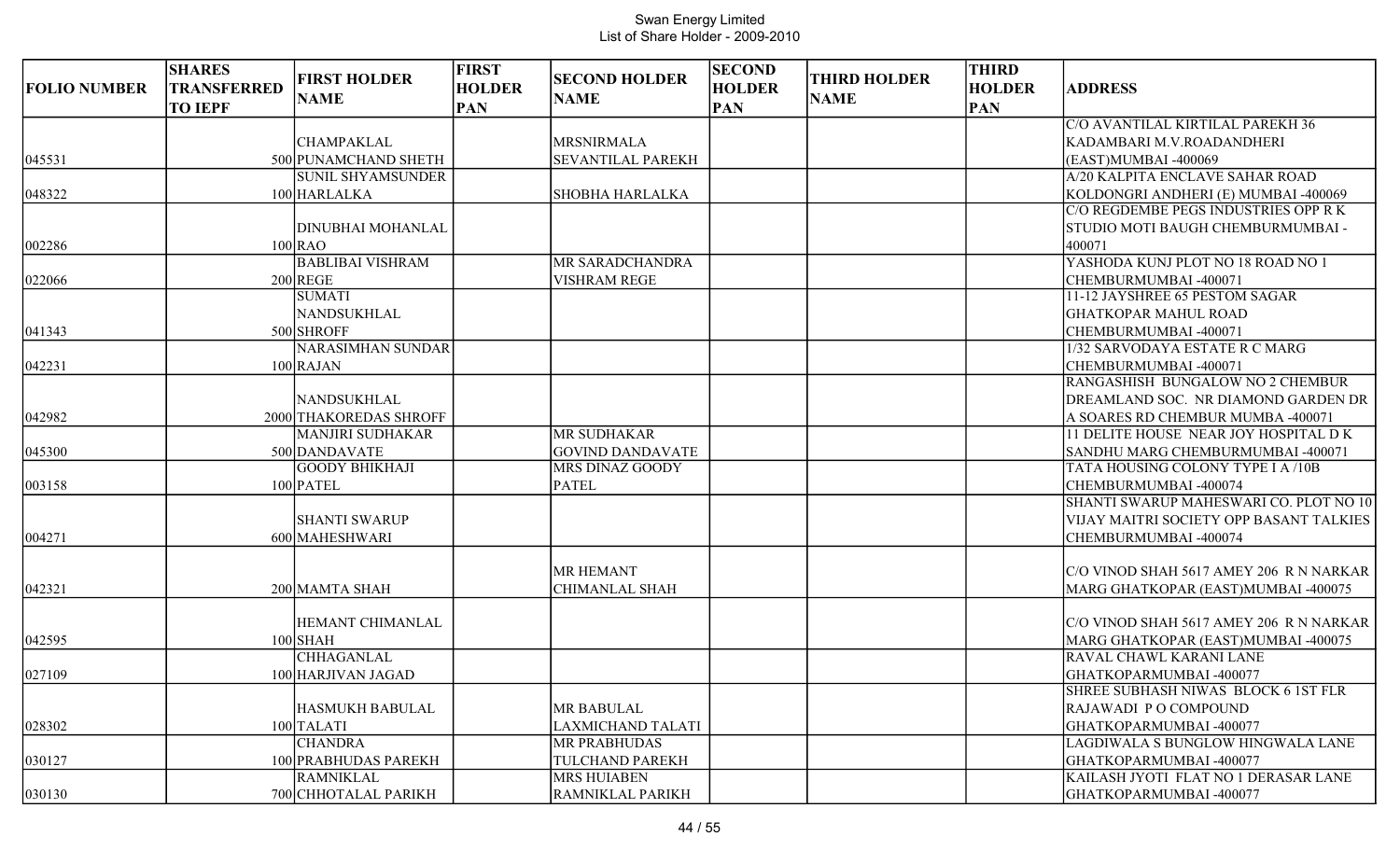| <b>FOLIO NUMBER</b> | <b>SHARES</b><br><b>TRANSFERRED</b><br><b>TO IEPF</b> | <b>FIRST HOLDER</b><br><b>NAME</b> | <b>FIRST</b><br><b>HOLDER</b><br><b>PAN</b> | <b>SECOND HOLDER</b><br><b>NAME</b> | <b>SECOND</b><br><b>HOLDER</b><br><b>PAN</b> | <b>THIRD HOLDER</b><br><b>NAME</b> | <b>THIRD</b><br><b>HOLDER</b><br><b>PAN</b> | <b>ADDRESS</b>                          |
|---------------------|-------------------------------------------------------|------------------------------------|---------------------------------------------|-------------------------------------|----------------------------------------------|------------------------------------|---------------------------------------------|-----------------------------------------|
|                     |                                                       | HIRABEN RAMNIKLAL                  |                                             | <b>MR RAMNIKLAL</b>                 |                                              |                                    |                                             | KAILASH JYOTI DERASAR LANE              |
| 030131              |                                                       | 200 PARIKH                         |                                             | <b>CHHOTALAL PARIKH</b>             |                                              |                                    |                                             | GHATKOPARMUMBAI -400077                 |
|                     |                                                       | PRAVIN LAXMICHAND                  |                                             | <b>MRS LILAM PRAVIN</b>             |                                              |                                    |                                             | MADHU KUNJ NEAR RAJA WADI M GANDHI      |
| 040578              |                                                       | 100 DOSHI                          |                                             | <b>DOSHI</b>                        |                                              |                                    |                                             | ROAD GHATKOPARMUMBAI -400077            |
|                     |                                                       |                                    |                                             |                                     |                                              |                                    |                                             | <b>8 ANAND MILAN VALLABH BAUG LANE</b>  |
| 042559              |                                                       | 100 NAVAL K LODAYA                 |                                             |                                     |                                              |                                    |                                             | GHATKOPAR (EAST) MUMBAI -400077         |
|                     |                                                       | HIRABEN RAMNIKLAL                  |                                             |                                     |                                              |                                    |                                             | DERASAR LANE KAILAS JYOT NO 1 BLOCK NO  |
| 043277              |                                                       | 100 PARIKH                         |                                             |                                     |                                              |                                    |                                             | GHATAKOPAR (EAST)MUMBAI -400077         |
|                     |                                                       | <b>MAHENDRAKANT</b>                |                                             |                                     |                                              |                                    |                                             | 7 B JANAK KUTIR VALLABHBAUG LANE        |
| 043800              |                                                       | 100 VADILAL MEHTA                  |                                             |                                     |                                              |                                    |                                             | GHATKOPAR (EAST)MUMBAI -400077          |
|                     |                                                       |                                    |                                             |                                     |                                              |                                    |                                             | 2 17 SHREE KRISHNA DEEP PLOT NO 115 116 |
|                     |                                                       | <b>BHARAT CHIMANLAL</b>            |                                             |                                     |                                              |                                    |                                             | <b>GARODIA NAGAR GHATKOPAR</b>          |
| 043955              |                                                       | $200$ SHAH                         |                                             |                                     |                                              |                                    |                                             | (EAST)MUMBAI -400077                    |
|                     |                                                       | <b>SURYAKANT HIRJI</b>             |                                             |                                     |                                              |                                    |                                             | KUTCHH CASTLE DERASAR LANE              |
| 044940              |                                                       | $500$ DAND                         |                                             |                                     |                                              |                                    |                                             | GHATKOPAR (EAST)MUMBAI -400077          |
|                     |                                                       |                                    |                                             |                                     |                                              |                                    |                                             | <b>B-11 ASHIRVAD V B ROAD GHATKOPAR</b> |
| 046600              |                                                       | 100 RASILA M SHAH                  |                                             | <b>MANHARLAL V SHAH</b>             |                                              |                                    |                                             | (EAST)MUMBAI -400077                    |
|                     |                                                       | SHRIKANT LALITKANT                 |                                             | USHA LALITKANT                      |                                              |                                    |                                             | C/O K M GANDHI RASIK VILLA JAWAHAR      |
| 046713              |                                                       | $500$ VYAS                         |                                             | <b>VYAS</b>                         |                                              |                                    |                                             | ROAD GHATKOPARMUMBAI -400077            |
|                     |                                                       |                                    |                                             |                                     |                                              |                                    |                                             | 7 SHREE KANTHI BHAWAN RAJAWADI ROAD     |
| 047656              |                                                       | 500 MAHENDRA B ASSAR               |                                             | M ASHER                             |                                              |                                    |                                             | GHATKOPARMUMBAI-400077                  |
|                     |                                                       |                                    |                                             |                                     |                                              |                                    |                                             | <b>63 NEELKANTH BHAVAN 90 FEET ROAD</b> |
|                     |                                                       | <b>MEERA INDUKUMAR</b>             |                                             | <b>INDUKUMAR</b>                    |                                              |                                    |                                             | <b>GARODIA NAGAR GHATKOPAR</b>          |
| 048246              |                                                       | 200 MOMAYA                         |                                             | LADHABHAI MOMAYA                    |                                              |                                    |                                             | (EAST)MUMBAI -400077                    |
|                     |                                                       |                                    |                                             |                                     |                                              |                                    |                                             | <b>BLOCK NO 4 PLOT NO 804 ASHIRVAD</b>  |
|                     |                                                       | NIRMALA HIRJI                      |                                             | MR HIRJI RAMJI                      |                                              |                                    |                                             | <b>BUILDING M G ROAD MULUND</b>         |
| 002243              |                                                       | 100 THAKKAR                        |                                             | <b>THAKKAR</b>                      |                                              |                                    |                                             | (WEST)MUMBAI -400080                    |
|                     |                                                       |                                    |                                             |                                     |                                              |                                    |                                             | CHOKHAWALA BLDG RAMRATAN TRIVEDI        |
| 028013              |                                                       | 100 DHARAMSEY HIRJI                |                                             |                                     |                                              |                                    |                                             | ROAD MULUND (WEST)MUMBAI -400080        |
|                     |                                                       |                                    |                                             | <b>MR PUNSHI DEERSHI</b>            |                                              |                                    |                                             | 171 AB JAWAHARLAL NEHRU RD MULUND       |
| 029344              |                                                       | 100 HIRA PUNSHI SHAH               |                                             | <b>SHAH</b>                         |                                              |                                    |                                             | MUMBAI -400080                          |
|                     |                                                       | NIRMALA                            |                                             |                                     |                                              |                                    |                                             | 12 KAMAKSHI SOCIETY 1109 LALA DEVI      |
|                     |                                                       | <b>VALLABHDAS</b>                  |                                             | <b>MISS MANJULA</b>                 |                                              |                                    |                                             | DAYAL ROAD MULUND (WEST)MUMBAI -        |
| 042180              |                                                       | 1000 KANABAR                       |                                             | <b>AMARSHI KANABAR</b>              |                                              |                                    |                                             | 400080                                  |
|                     |                                                       | <b>BHAVESH</b>                     |                                             |                                     |                                              |                                    |                                             |                                         |
|                     |                                                       | <b>MULSHANKAR</b>                  |                                             |                                     |                                              |                                    |                                             | 26/A VYAS WADI S L ROAD MULUND          |
| 046130              |                                                       | 1000 PUROHIT                       |                                             |                                     |                                              |                                    |                                             | (WEST)MUMBAI -400080                    |
|                     |                                                       |                                    |                                             |                                     |                                              |                                    |                                             | 10 SANDHYA 2ND FLOOR PLOT NO 8          |
|                     |                                                       | <b>ROLTHIEFRANCIS</b>              |                                             |                                     |                                              |                                    |                                             | GOSHALA ROAD DHARMAJAYA SOC.            |
| 048368              |                                                       | 100 MATHIAS                        |                                             |                                     |                                              |                                    |                                             | MULUND (WEST)MUMBAI -400080             |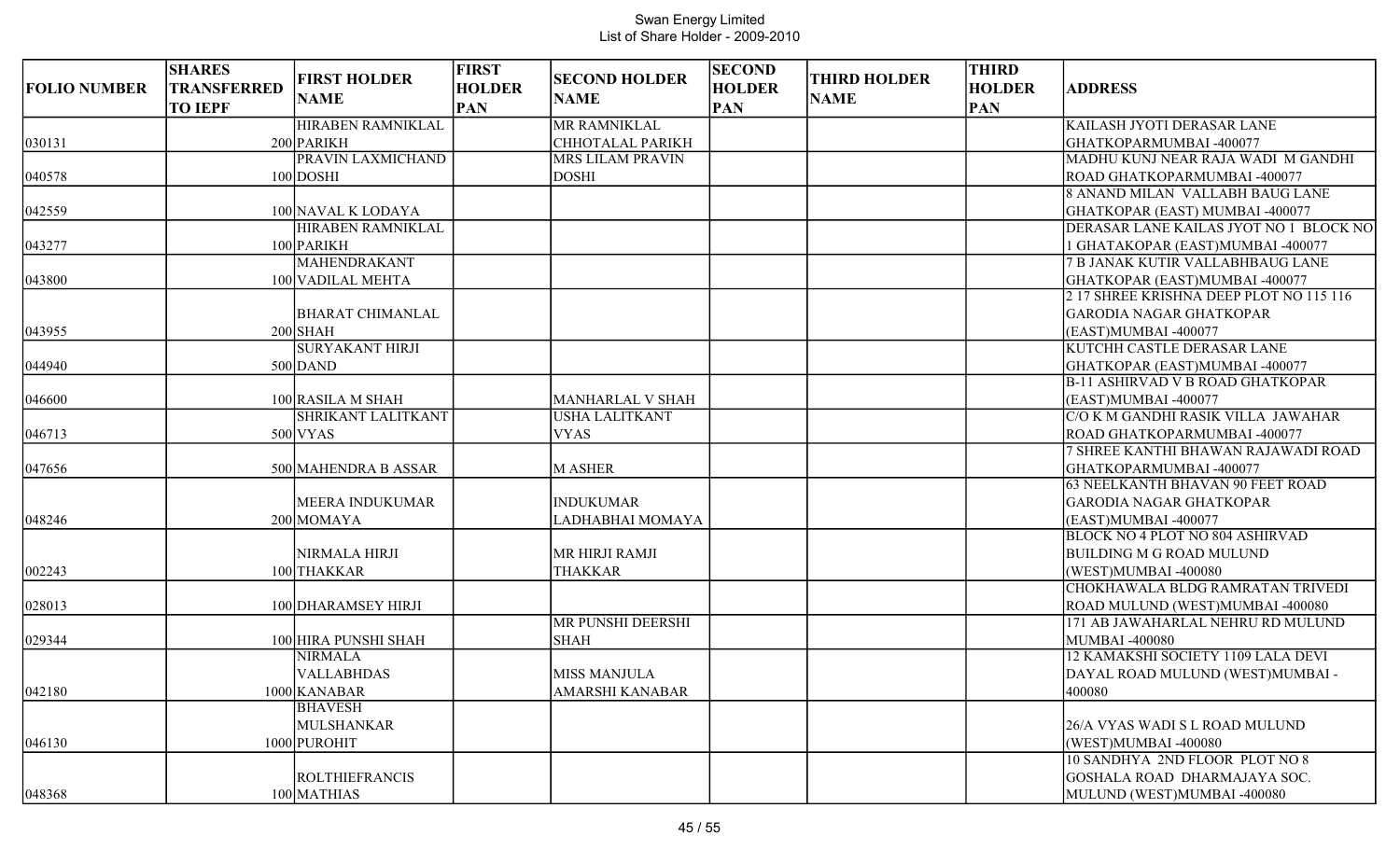| <b>FOLIO NUMBER</b> | <b>SHARES</b><br><b>TRANSFERRED</b><br><b>TO IEPF</b> | <b>FIRST HOLDER</b><br><b>NAME</b>                     | <b>FIRST</b><br><b>HOLDER</b><br><b>PAN</b> | <b>SECOND HOLDER</b><br><b>NAME</b>                    | <b>SECOND</b><br><b>HOLDER</b><br><b>PAN</b> | <b>THIRD HOLDER</b><br><b>NAME</b>        | <b>THIRD</b><br><b>HOLDER</b><br><b>PAN</b> | <b>ADDRESS</b>                                                                                                        |
|---------------------|-------------------------------------------------------|--------------------------------------------------------|---------------------------------------------|--------------------------------------------------------|----------------------------------------------|-------------------------------------------|---------------------------------------------|-----------------------------------------------------------------------------------------------------------------------|
|                     |                                                       |                                                        |                                             |                                                        |                                              |                                           |                                             | 401 SHRIDHAR APARTMENTS SHANKARCO OP<br>HSG SOCIETY LTD 393 KANTI NAGAR                                               |
| 048848              |                                                       | 500 RAJSHRI LUNIA                                      |                                             | <b>SHASHI KANT LUNIA</b>                               |                                              |                                           |                                             | ANDHERI [E]MUMBAI -400085                                                                                             |
| 029301              |                                                       | <b>RAMBHABAI</b><br>CHHAGANLAL<br>1000 GANGANI         |                                             | MR CHHAGANLAL<br><b>GANGANI</b>                        |                                              |                                           |                                             | HIRJI BHARMALS BANGLOW KHOT LANE<br>GHATKOPAR (WEST)MUMBAI -400086                                                    |
| 031232              |                                                       | <b>MANMOHANDAS</b><br><b>TRIBHOVANDAS</b><br>100 MEHTA |                                             | <b>MR DHIRAJ</b><br><b>MANMOHANDAS</b><br><b>MEHTA</b> |                                              |                                           |                                             | 11 UMIYA SADAN KIROL ROAD<br>GHATKOPARMUMBAI -400086                                                                  |
|                     |                                                       |                                                        |                                             |                                                        |                                              |                                           |                                             |                                                                                                                       |
| 041579              |                                                       | <b>JITENDRA DIPCHAND</b><br>$700$ SHAH                 |                                             | <b>MRS RANJANBALA</b><br><b>JITENDRA SHAH</b>          |                                              |                                           |                                             | C-4 SARVONNATI SOCIETY CAMA LANE KIROL<br>ROAD GHATKOPAR (WEST)MUMBAI -400086                                         |
| 045322              |                                                       | <b>KALAVATI HEMRAJ</b><br>100 THAKKAR                  |                                             | MR DEEPAK HEMRAJ<br><b>THAKKAR</b>                     |                                              |                                           |                                             | 10 AMRUT HANSOTI LANE GHATKOPAR<br><b>MUMBAI -400086</b>                                                              |
| 046589              |                                                       | <b>RAJESH SHANTILAL</b><br>500 KAPASI                  |                                             | <b>JAYESH SHANTILAL</b><br><b>KAPASI</b>               |                                              |                                           |                                             | A/4 INDIRADEEP SOCIETY L B S MARG<br>BEHIND SBI GHATKOPAR (WEST)MUMBAI -<br>400086                                    |
| 042152              |                                                       | 100 KRISHNA PAL                                        |                                             | MR SISIR KUMAR PAL                                     |                                              |                                           |                                             | E 5/2 JAI TARAMANI SOC. BANGUR NAGAR<br>GOREGAON (WEST)MUMBAI -400090                                                 |
| 001237              |                                                       | <b>GOVINDJI MAVJI</b><br>600 MANEK<br><b>PATWA</b>     |                                             | <b>MRS GUNVANTI</b><br><b>GOVINDJI MANEK</b>           |                                              |                                           |                                             | C/O GOVINDJI MAVJI & CO KALYAN NIKETAN<br>S V ROAD BORIVLI (WEST)MUMBAI -400092<br>SARSWATI BUUVAN GANJAWALA LANE 3RD |
| 001309              |                                                       | <b>CHANDRAKANT</b><br>100 NATWARLAL                    |                                             |                                                        |                                              |                                           |                                             | FLR ROOM NO 31 BORIVLI (WEST)MUMBAI -<br>400092                                                                       |
| 002186              |                                                       | PUNAMCHAND<br>100 SARUPCHAND SHAH                      |                                             | <b>MRS TARABAI</b><br>PUNAMCHAND SHAH                  |                                              |                                           |                                             | A-7 MADHAV BAUG JAMLIGALI S V ROAD<br>BORIVLI (WEST)MUMBAI -400092                                                    |
| 041043              |                                                       | <b>ZAKIR MULLA</b><br>100 NAJMUDDIN NAJMI              |                                             | MR QUAI LJOHAR<br><b>ZAKIR NAJNI</b>                   |                                              | <b>MISS FEHMIDA ZAKIR</b><br><b>NAJNI</b> |                                             | 29 RALPATROO 472-A SARDAR PATEL ROAD<br>BORIVLI (WEST)MUMBAI -400092<br>THE MODEL TOWN CO-OP HSG. SOCIETY             |
|                     |                                                       | <b>BHASKAR</b><br><b>PARSHOTTAMDAS</b>                 |                                             | <b>RANJANBEN BHASKAR</b>                               |                                              |                                           |                                             | BLDG. NO. 17 A - 2/3 NEAR TAKSHILA<br>MAHAKALI ROAD NO.4 ANDHERI EMUMBAI -                                            |
| 049075              |                                                       | 500 RANA                                               |                                             | <b>RANA</b>                                            |                                              |                                           |                                             | 400093                                                                                                                |
| 041725              |                                                       | <b>BEENA BHUPENDRA</b><br>1000 JHAVERI                 |                                             |                                                        |                                              |                                           |                                             | C/O PRATIK AGARWAL INDL. ESTATE 139 S V<br>ROAD JOGESHWARI (WEST)MUMBAI -400102                                       |
| 049225              |                                                       | 800 D DUNGRIA                                          |                                             |                                                        |                                              |                                           |                                             | 2/2 B R NAGAR 1ST FLOOR PATEL ESTATE<br>ROAD JOGESHWARI (WEST)MUMBAI -400102                                          |
| 049226              |                                                       | 200 DINESH G PATEL<br><b>CHITTARANJAN</b>              |                                             |                                                        |                                              |                                           |                                             | 2/2 B R NAGAR 1ST FLOOR PATEL ESTATE<br>ROAD JOGESHWARI (WEST)MUMBAI -400102<br>E-6 SATYA APARTMENTS NR I TAX OFFICE  |
| 042441              |                                                       | 100 MUDLAGIRI NAYAK                                    |                                             | MRS MEENA NAYAK                                        |                                              |                                           |                                             | <b>GOKHALE ROAD THANE -400602</b>                                                                                     |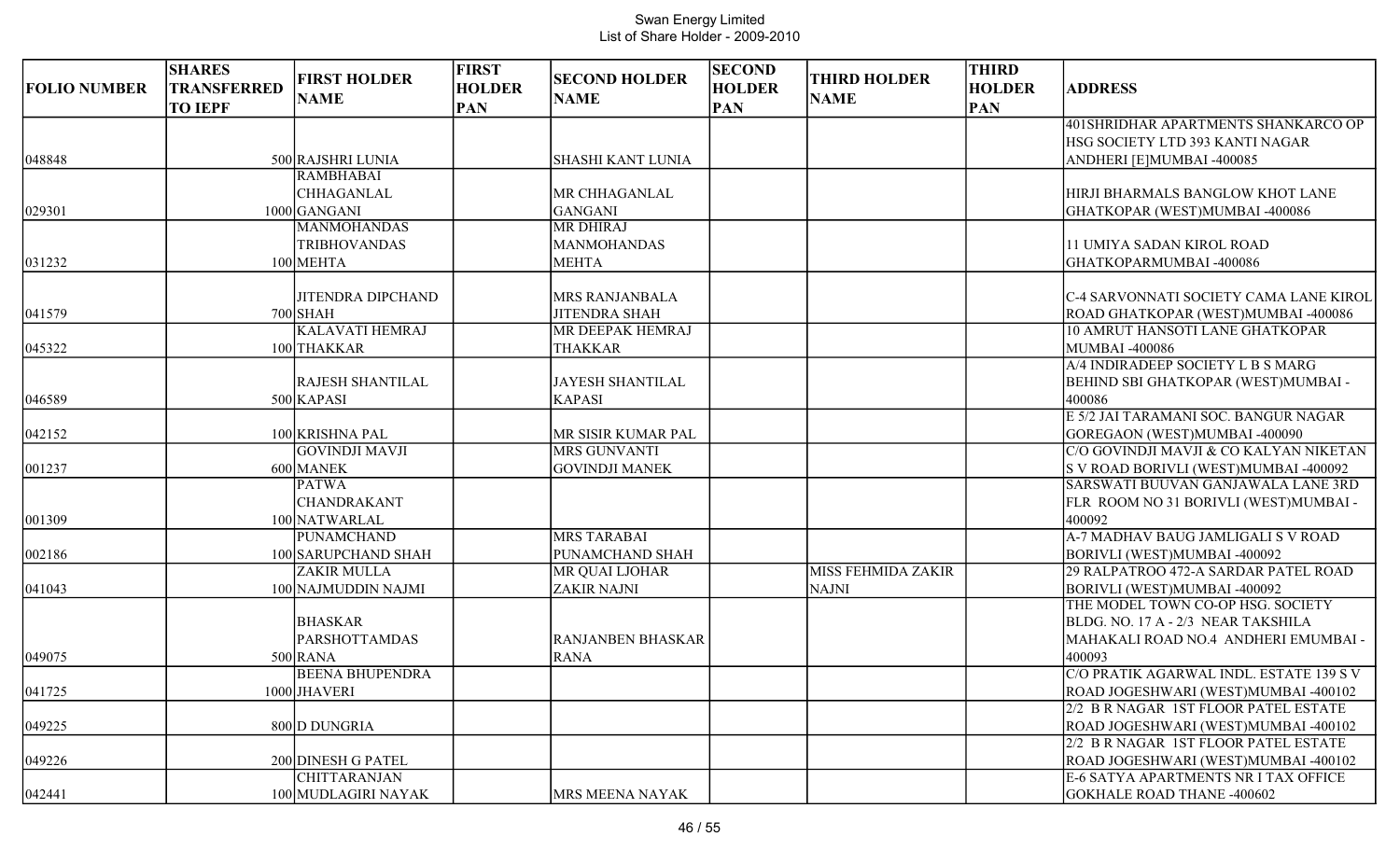| <b>FOLIO NUMBER</b> | <b>SHARES</b><br><b>TRANSFERRED</b><br><b>TO IEPF</b> | <b>FIRST HOLDER</b><br><b>NAME</b> | <b>FIRST</b><br><b>HOLDER</b><br><b>PAN</b> | <b>SECOND HOLDER</b><br><b>NAME</b>   | <b>SECOND</b><br><b>HOLDER</b><br><b>PAN</b> | <b>THIRD HOLDER</b><br><b>NAME</b> | <b>THIRD</b><br><b>HOLDER</b><br><b>PAN</b> | <b>ADDRESS</b>                          |
|---------------------|-------------------------------------------------------|------------------------------------|---------------------------------------------|---------------------------------------|----------------------------------------------|------------------------------------|---------------------------------------------|-----------------------------------------|
|                     |                                                       |                                    |                                             |                                       |                                              |                                    |                                             | 5-6 MAITHILI RAVI COMPOUND NAVPADA      |
| 044056              |                                                       | 500 RAJENDRA SHANKER               |                                             | <b>MRS AMBAY MATHUR</b>               |                                              |                                    |                                             | <b>THANE -400602</b>                    |
|                     |                                                       | <b>GANGA KISHAN</b>                |                                             |                                       |                                              |                                    |                                             | A/8/204 CHHATRAPATI SOCIETY 2ND FLOOR   |
| 047108              |                                                       | 500 MITTAL                         |                                             |                                       |                                              |                                    |                                             | COPRI COLONY THANE (EAST)THANE -400603  |
|                     |                                                       |                                    |                                             |                                       |                                              |                                    |                                             | 202 KALPANA APARTMENT KISHAN NAGAR      |
|                     |                                                       |                                    |                                             |                                       |                                              |                                    |                                             | OPP HIRA MOTI NAGAR CHECK NAKA THANE -  |
| 046715              |                                                       | 500 PRITI DILIP GOR                |                                             | <b>DILIP BABULAL GOR</b>              |                                              |                                    |                                             | 400604                                  |
|                     |                                                       |                                    |                                             |                                       |                                              |                                    |                                             | A1/201 SHIV PARVATHI CO-OP SOCIETY      |
|                     |                                                       | <b>NALINI PRABHAKAR</b>            |                                             | MR PRABHAKAR                          |                                              |                                    |                                             | <b>SECTOR 21 OPP NERUL RLY. STATION</b> |
| 043024              |                                                       | 500 LAVEKAR                        |                                             | <b>SHANKAR LAVEKAR</b>                |                                              |                                    |                                             | NERULNEW BOMBAY -400705                 |
|                     |                                                       |                                    |                                             |                                       |                                              |                                    |                                             | C-1301 BALAJI GARDEN SECTOR 11          |
| 002156              |                                                       | 100 JEEVAN PRAKASH                 |                                             |                                       |                                              |                                    |                                             | KOPERKHAIRANE NEW BOMBAY -400709        |
|                     |                                                       | <b>RACHHNA RANI</b>                |                                             |                                       |                                              |                                    |                                             | C-1301 BALAJI GARDEN SECTOR 11,         |
| 042985              |                                                       | 200 JEEVAN PREKASH                 |                                             |                                       |                                              |                                    |                                             | KOPERKHAIRANCE NEW MUMBAI -400709       |
|                     |                                                       |                                    |                                             |                                       |                                              |                                    |                                             | 24 B SHAKTI COOP HSG. SOC. RAM MANDIR   |
|                     |                                                       |                                    |                                             | <b>SHANTI DEVI R</b>                  |                                              |                                    |                                             | ROAD S V NAGAR VIRAR (WEST)THANE -      |
| 047439              |                                                       | 1000 RAM DAYAL D THANVI            |                                             | <b>THANVI</b>                         |                                              |                                    |                                             | 401303                                  |
|                     |                                                       |                                    |                                             |                                       |                                              |                                    |                                             |                                         |
| 041240              |                                                       | 1500 JAIVANT P VELKAR              |                                             | MRS KISHORI JAIWANT                   |                                              | <b>MR RAMESH</b>                   |                                             | NO 1 BUND GARDEN ROAD PUNE -411001      |
|                     |                                                       | <b>ANASUYA VASUDEO</b>             |                                             | <b>MRS SHANTA</b>                     |                                              | <b>RAMCHANDRA</b>                  |                                             | RADHIKA BLDG.1ST FLOOR 26/27 SOMWAR     |
|                     |                                                       |                                    |                                             |                                       |                                              |                                    |                                             |                                         |
| 042672              |                                                       | 2300 NADKARNI                      |                                             | VASUDEV NADKARNI<br><b>MRS PUSHPA</b> |                                              | WELLING<br><b>MR DEEPAK</b>        |                                             | PETH MALI MAHARAJ ROADPUNE -411001      |
|                     |                                                       | <b>BHAGWANDAS</b>                  |                                             | <b>BHAGWANDAS</b>                     |                                              | <b>BHAGWANDAS</b>                  |                                             | C-2 CLOVER GARDEN 4 NAYLOR OFF          |
| 044008              |                                                       | 100 KESHAVJI SUCHDE                |                                             | <b>SUCHDE</b>                         |                                              | <b>SUCHDE</b>                      |                                             | MANGALDAS ROAD PUNE -411001             |
|                     |                                                       |                                    |                                             |                                       |                                              |                                    |                                             | RADHIKA " 1ST FLOOR PLOT NO. 26/3       |
|                     |                                                       | <b>ANASUYA VASUDEO</b>             |                                             | MRS SHANTA                            |                                              |                                    |                                             | SOMWAR PETH MALI MAHARAJ ROAD PUNE -    |
| 049293              |                                                       | 5400 NADKARNI                      |                                             | VASUDEV NADKARNI                      |                                              |                                    |                                             | 411001                                  |
|                     |                                                       | ULKA PURSHOTTAM                    |                                             |                                       |                                              |                                    |                                             | CHANDRA PURNA 7/1 KARVE ROAD PUNE -     |
| 001294              |                                                       | 100 CHOBHE                         |                                             |                                       |                                              |                                    |                                             | 411004                                  |
|                     |                                                       | <b>SUMAN</b>                       |                                             |                                       |                                              |                                    |                                             |                                         |
|                     |                                                       | <b>BHALCHANDRA</b>                 |                                             |                                       |                                              |                                    |                                             | APARTMENT 2 KSHITIJ PRABHAT ROAD LANE   |
| 048056              |                                                       | 1600 KULKARNI                      |                                             |                                       |                                              |                                    |                                             | 7 PUNE -411004                          |
|                     |                                                       | <b>ASHOK LAXMAN</b>                |                                             |                                       |                                              |                                    |                                             | 342 3RD FLOOR SIND CO-OP HSG SOCIETY    |
| 046310              |                                                       | $1300$ SABNIS                      |                                             |                                       |                                              |                                    |                                             | ANUDHPUNE -411007                       |
|                     |                                                       | <b>NILAM NALINKUMAR</b>            |                                             | <b>NALINKUMAR</b>                     |                                              |                                    |                                             | 5 SANMAN APARTMENT 429-A SHIVAJI NAGAR  |
| 047757              |                                                       | 500 ASHAR                          |                                             | <b>KARSANDAS ASHAR</b>                |                                              |                                    |                                             | PUNE -411016                            |
|                     |                                                       |                                    |                                             |                                       |                                              |                                    |                                             | 3/41 MIRA HOUSING SOCIETY SHANKARSHET   |
| 045540              |                                                       | 1000 RADHA SAXENA                  |                                             |                                       |                                              |                                    |                                             | ROAD PUNE -411037                       |
|                     |                                                       |                                    |                                             |                                       |                                              |                                    |                                             |                                         |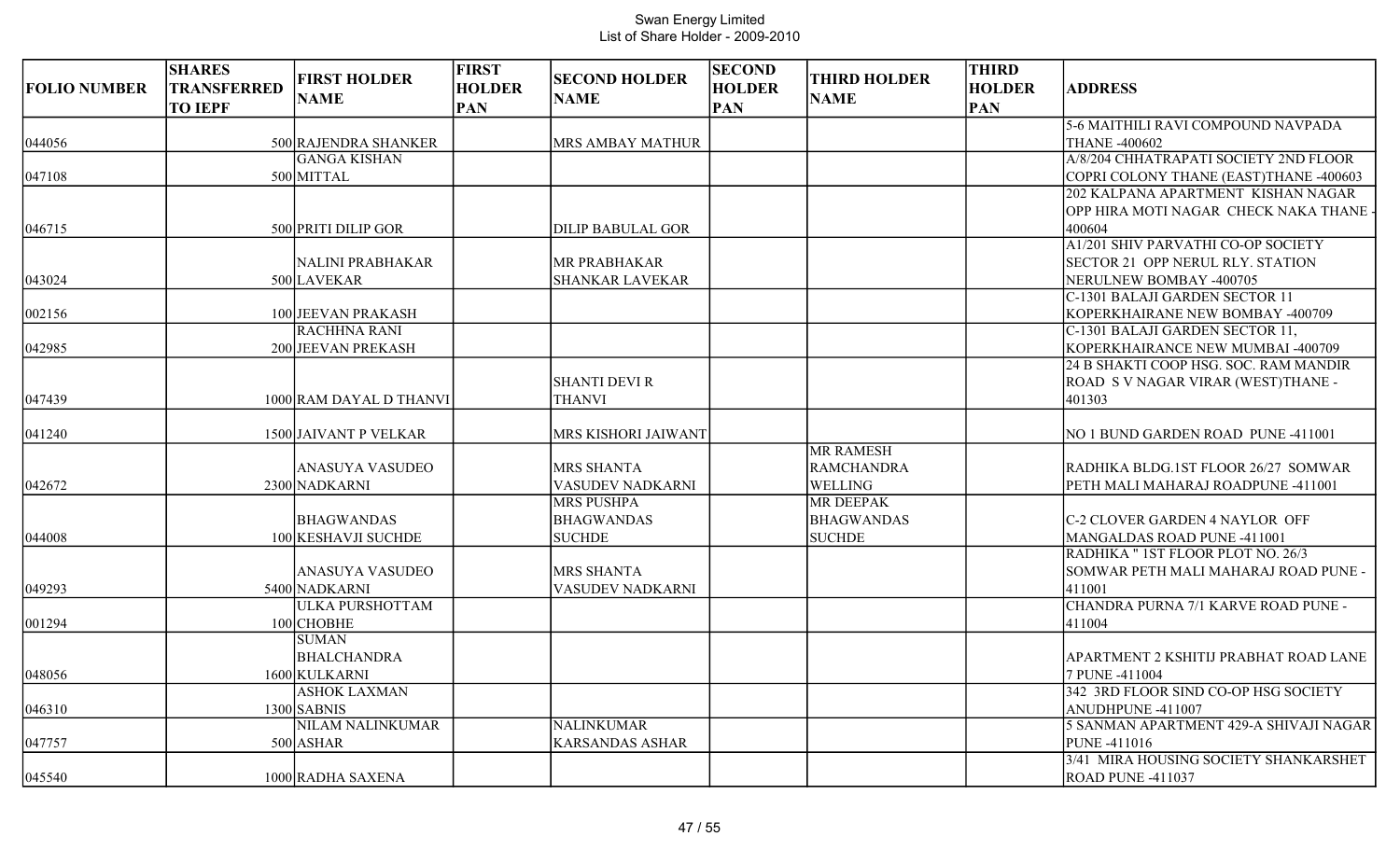| <b>FOLIO NUMBER</b> | <b>SHARES</b><br><b>TRANSFERRED</b> | <b>FIRST HOLDER</b>                        | <b>FIRST</b><br><b>HOLDER</b> | <b>SECOND HOLDER</b>    | <b>SECOND</b><br><b>HOLDER</b> | <b>THIRD HOLDER</b> | <b>THIRD</b><br><b>HOLDER</b> | <b>ADDRESS</b>                                                               |
|---------------------|-------------------------------------|--------------------------------------------|-------------------------------|-------------------------|--------------------------------|---------------------|-------------------------------|------------------------------------------------------------------------------|
|                     | <b>TO IEPF</b>                      | <b>NAME</b>                                | <b>PAN</b>                    | <b>NAME</b>             | <b>PAN</b>                     | <b>NAME</b>         | <b>PAN</b>                    |                                                                              |
|                     |                                     | <b>JAYASHREE PRABHU</b>                    |                               | <b>NAMDEV PRABHU</b>    |                                |                     |                               | 2ND FLOOR ICIL BHAVAN 31B GIDNEY PARK                                        |
| 047960              |                                     | 1000 BASRUR                                |                               | <b>BASRUR</b>           |                                |                     |                               | SALISBURY PARK PUNE -411037                                                  |
|                     |                                     | <b>KUMUDINI</b>                            |                               |                         |                                |                     |                               |                                                                              |
|                     |                                     | <b>VASANTRAO</b>                           |                               |                         |                                |                     |                               |                                                                              |
| 027300              |                                     | 100 MANTHALKAR                             |                               |                         |                                |                     |                               | 262 SOUT H SOLAPUR -413001                                                   |
|                     |                                     | <b>LILAVENTI</b>                           |                               |                         |                                |                     |                               | C/O CHAPSI BANGLE DEPOT CHAPSI ROAD                                          |
| 026131              |                                     | 100 HARKISANDAS                            |                               |                         |                                |                     |                               | DIST OSMANABADLATUR -413512                                                  |
|                     |                                     | <b>HAMIRSINH</b>                           |                               |                         |                                |                     |                               | E 1086 RAJARAM ROAD RAJARAMPURI                                              |
| 026136              |                                     | 200 GOKALDAS TOPRANI                       |                               |                         |                                |                     |                               | KOLHAPUR-416008                                                              |
|                     |                                     | <b>AMAR HASSANAND</b>                      |                               |                         |                                |                     |                               |                                                                              |
| 042904              |                                     | 100 KESHWANI                               |                               |                         |                                |                     |                               | BK 1661/1 SEE 26 ULHASNAGAR -421004                                          |
|                     |                                     |                                            |                               |                         |                                |                     |                               | C/O SAVAK D DASTUR MOHGAOKAR CHAWL                                           |
|                     |                                     | <b>BAI PIROJBAI</b>                        |                               |                         |                                |                     |                               | NR BHAGWAGAR ICE FACTORY BAJERIA                                             |
| 041303              |                                     | 1500 DINSHAWJI DASTUR                      |                               |                         |                                |                     |                               | <b>NAGPUR-440002</b>                                                         |
|                     |                                     | VISHNU NARAYAN                             |                               |                         |                                |                     |                               | 5 POPULAR CLOTH MARKET GANDHI BAUG                                           |
| 042240              |                                     | 500 KHANNA                                 |                               |                         |                                |                     |                               | <b>NAGPUR-440002</b>                                                         |
|                     |                                     |                                            |                               | <b>MR KESHAV</b>        |                                |                     |                               |                                                                              |
|                     |                                     | <b>GANGADHAR</b>                           |                               | <b>GANGADHAR</b>        |                                |                     |                               | VIDARBHA FINANCIAL & INV CONSULTANC                                          |
| 048999              |                                     | 900 NARAYAN GHATOLE<br><b>PRAKASHCHAND</b> |                               | <b>GHATOLE</b>          |                                |                     |                               | DR KHARE ROAD DHANTOLI NAGPUR -440012<br>GANDHI CHOWK AT MALKAPUR MALKAPUR - |
| 045725              |                                     | 200 BANSILAL SANCHETI                      |                               |                         |                                |                     |                               | 443101                                                                       |
|                     |                                     | <b>SAMAN NAZ</b>                           |                               | <b>MR FARDOON</b>       |                                |                     |                               |                                                                              |
|                     |                                     | <b>FARIDOON</b>                            |                               | <b>KAUKHUSRN</b>        |                                |                     |                               | 15-9-201/A CHIRAG ALI LANE HYDERABAD -                                       |
| 043481              |                                     | 100 RUSTOMFRAM                             |                               | <b>RUSTOMFRAM</b>       |                                |                     |                               | 500001                                                                       |
|                     |                                     | <b>AVABAI BEHRAM</b>                       |                               | <b>MR FEROZE BEHRAM</b> |                                | MRS ROSHAN MINOO    |                               | DHUN VILLA 64 SARDAR PATEL ROAD                                              |
| 004187              |                                     | 600 CHENOY                                 |                               | <b>CHENOY</b>           |                                | <b>PATEL</b>        |                               | SECUNDERABAD -500003                                                         |
|                     |                                     |                                            |                               |                         |                                |                     |                               | GYPSY COVE 8-2-618/6A ROAD NO. 11                                            |
| 043903              |                                     | 5000 IMRAN MOHD KHAN                       |                               |                         |                                |                     |                               | BANJARA HILLSHYDERABAD -500034                                               |
|                     |                                     |                                            |                               |                         |                                |                     |                               | C/O.AIR CMDE G. CHATURVEDI DY DIR                                            |
|                     |                                     | <b>SHAMBHUNATH</b>                         |                               | <b>GOPAL KUMARI</b>     |                                |                     |                               | NATIONAL CADET CORPS 8 CUNNIGHAM                                             |
| 024096              |                                     | 2500 CHATURVEDI                            |                               | <b>CHATURVEDI</b>       |                                |                     |                               | BANGALORE -560052                                                            |
|                     |                                     |                                            |                               | <b>MR</b>               |                                |                     |                               |                                                                              |
|                     |                                     |                                            |                               | <b>NARAYANASWAMY</b>    |                                |                     |                               | 169-A 10THMAIN ROAD RAJAMAHAL                                                |
| 002238              |                                     | 3000 SANKARI RAMA IYER                     |                               | <b>RAMA IYER</b>        |                                |                     |                               | <b>BANGALORE -560080</b>                                                     |
|                     |                                     | <b>NARENDRA KUMAR</b>                      |                               |                         |                                |                     |                               | 222/14 5TH MAIN SADASHIV NAGAR BELLARY                                       |
| 044459              |                                     | 500 MOHTA                                  |                               |                         |                                |                     |                               | ROADBANGALORE -560080                                                        |
|                     |                                     |                                            |                               |                         |                                |                     |                               |                                                                              |
|                     |                                     |                                            |                               |                         |                                |                     |                               | C/O A S NARJUNDAPPA RENUKA NILAYA VTH                                        |
| 048851              |                                     | 500 SHIV PRIYA                             |                               |                         |                                |                     |                               | CROSS RAVINDRA NAGAR SHIMOGA -577201                                         |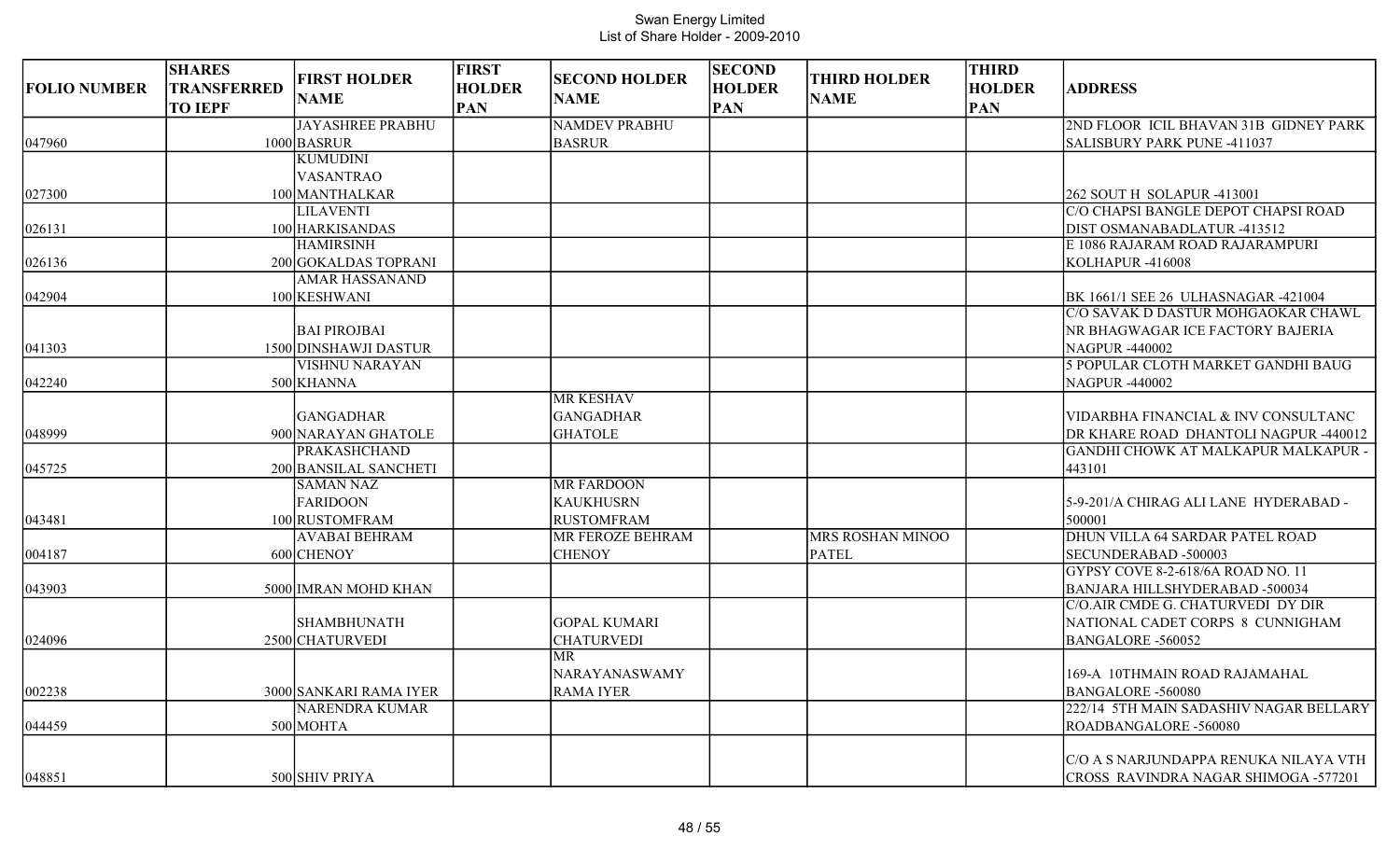| <b>FOLIO NUMBER</b> | <b>SHARES</b><br>TRANSFERRED<br><b>TO IEPF</b> | <b>FIRST HOLDER</b><br><b>NAME</b> | <b>FIRST</b><br><b>HOLDER</b><br><b>PAN</b> | <b>SECOND HOLDER</b><br><b>NAME</b> | <b>SECOND</b><br><b>HOLDER</b><br><b>PAN</b> | <b>THIRD HOLDER</b><br><b>NAME</b> | <b>THIRD</b><br><b>HOLDER</b><br><b>PAN</b> | <b>ADDRESS</b>                              |
|---------------------|------------------------------------------------|------------------------------------|---------------------------------------------|-------------------------------------|----------------------------------------------|------------------------------------|---------------------------------------------|---------------------------------------------|
|                     |                                                | <b>BHARATI</b>                     |                                             |                                     |                                              |                                    |                                             |                                             |
|                     |                                                | MADHWARAO                          |                                             |                                     |                                              |                                    |                                             | IC/O B M XEROX 3 CORPORATION BUILDING       |
| 046163              |                                                | 1500 HUDDAR                        |                                             |                                     |                                              |                                    |                                             | STATION ROADDHARWAD -580001                 |
|                     |                                                |                                    |                                             |                                     |                                              |                                    |                                             | JAI JALARAM FINANCIAL SERVICES PVT          |
|                     |                                                |                                    |                                             |                                     |                                              |                                    |                                             | GANGADHAR TRADING CO BLDG 1ST FLOOR         |
| 048188              |                                                | 100 NITIN MOTA                     |                                             | <b>HANSA MOTA</b>                   |                                              |                                    |                                             | NEW COTTON MARKETHUBLI -580029              |
|                     |                                                |                                    |                                             |                                     |                                              |                                    |                                             | YES-KAY ASSOCIATES SHIVA COMPLEX 92         |
|                     |                                                | <b>SURESH KUMAR</b>                |                                             |                                     |                                              |                                    |                                             | <b>GOVINDAPPA NAICKEN STREET 1ST</b>        |
| 046151              |                                                | $100$ BHAIYA                       |                                             |                                     |                                              |                                    |                                             | FLOORMADRAS-600001                          |
|                     |                                                | <b>SURENDRA</b>                    |                                             |                                     |                                              |                                    |                                             | 35 RAMAN STREET P B NO 1424 MADRAS -        |
| 043487              |                                                | 100 JESHINGLAL MEHTA               |                                             |                                     |                                              |                                    |                                             | 600017<br>4 SESHADRI ROAD ALWARPAT MADRAS - |
|                     |                                                | 1200 N BHAGIRATHI                  |                                             |                                     |                                              |                                    |                                             |                                             |
| 042601              |                                                | <b>STANISLAUS</b>                  |                                             |                                     |                                              |                                    |                                             | 600018                                      |
|                     |                                                | <b>ANTHONY PETER</b>               |                                             | DR JOSEPH ISIDORE                   |                                              | <b>MRS MARIE FRANCES</b>           |                                             | 29 4TH MAIN ROAD GANDHINAGAR                |
| 041341              |                                                | 7500 ALVARES                       |                                             | <b>REBELLO</b>                      |                                              | <b>REBELLO</b>                     |                                             | ADYARMADRAS -600020                         |
|                     |                                                | <b>MADAN FINANCE</b>               |                                             |                                     |                                              |                                    |                                             | <b>RAMANUJA IYER STREET SOWCARPET</b>       |
| 045877              |                                                | 100 LIMITED                        |                                             |                                     |                                              |                                    |                                             | <b>MADRAS -600079</b>                       |
|                     |                                                | <b>JAMSHEDJI</b>                   |                                             | <b>MRS HUTOXI</b>                   |                                              |                                    |                                             | HOUSE NO-107 NAINAR KUPPAM                  |
| 002229              |                                                | 100 NUSSERWANJI PATEL              |                                             | <b>JAMSHEDJI PATEL</b>              |                                              |                                    |                                             | SHOLINGANALLUR PO MADRAS -600096            |
|                     |                                                | <b>MOTILAL LUXMIDAS</b>            |                                             | <b>MRS BHANUMATI</b>                |                                              |                                    |                                             | 27/38-5 EAST BHASH YAGARULY ROAD R S        |
| 023122              |                                                | $100$ ATIT                         |                                             | <b>MOTILAL ATIT</b>                 |                                              |                                    |                                             | PURAMCOIMBATORE -641002                     |
|                     |                                                |                                    |                                             |                                     |                                              |                                    |                                             | KIZHAKKE KUTHIRAVELIL MARANGOLY PO          |
| 045714              |                                                | 300 SHERLY JOSEPH                  |                                             | MISS REJI JOSEPH                    |                                              |                                    |                                             | KOTTAYAM -686618                            |
|                     |                                                | <b>CHUNILAL PRANLAL</b>            |                                             |                                     |                                              |                                    |                                             | C/O PRABHUDAS NYALCHAND 7 PARSEA            |
| 028245              |                                                | 100 BAKHAI                         |                                             |                                     |                                              |                                    |                                             | CHURCH STREET CALCUTTA -700001              |
|                     |                                                | <b>SHREE KRISHAN</b>               |                                             |                                     |                                              |                                    |                                             | C/O M/S BAGLA & CO 8 LYONS RANGE            |
| 041340              |                                                | $2500$ BAGLA                       |                                             |                                     |                                              |                                    |                                             | CALCUTTA-700001                             |
|                     |                                                | <b>SHRAVAN KUMAR</b>               |                                             |                                     |                                              |                                    |                                             |                                             |
| 041822              |                                                | $2700$ BAGLA                       |                                             |                                     |                                              |                                    |                                             | 8 LYONS RANGE CALCUTTA -700001              |
|                     |                                                | <b>FATEMA KHOZEMA</b>              |                                             | MR KHOZEMA SAIFY                    |                                              |                                    |                                             | C/O M/S TRADE CENTRE 9 POLOCK STREET        |
| 043246              |                                                | 100 BHAIMIA                        |                                             | <b>BHAIMAI</b>                      |                                              |                                    |                                             | CALCUTTA -700001                            |
|                     |                                                | NARSING DASS                       |                                             |                                     |                                              |                                    |                                             |                                             |
| 044203              |                                                | 100 BANGUR                         |                                             |                                     |                                              |                                    |                                             | 8 LYONS RANGE CALCUTTA -700001              |
|                     |                                                | <b>MANINDRA BANKING</b>            |                                             |                                     |                                              |                                    |                                             |                                             |
| 044344              |                                                | 200 CORPN LTD                      |                                             |                                     |                                              |                                    |                                             | 138 CANNING STREET CALCUTTA -700001         |
| 044360              |                                                | 200 RABINDRA NATH SEN              |                                             | MR KALACHAND ROY                    |                                              |                                    |                                             | 7 LYONS RANGE CALCUTTA -700001              |
| 044483              |                                                | 800 PUNAMCHAND BATIA               |                                             |                                     |                                              |                                    |                                             | 7 CANNING STREET CALCUTTA -700001           |
|                     |                                                | <b>BIMAL KUMAR</b>                 |                                             | MR NIRMAL KUMAR                     |                                              | MR PRASANTA KUMAR                  |                                             | C/O. UNIVARSAL TRADING UNION 7 RED          |
| 045695              |                                                | 200 MUKHERJEE                      |                                             | <b>MUKHERJEE</b>                    |                                              | MUKHERJEE                          |                                             | CROSS PLACE CALCUTTA -700001                |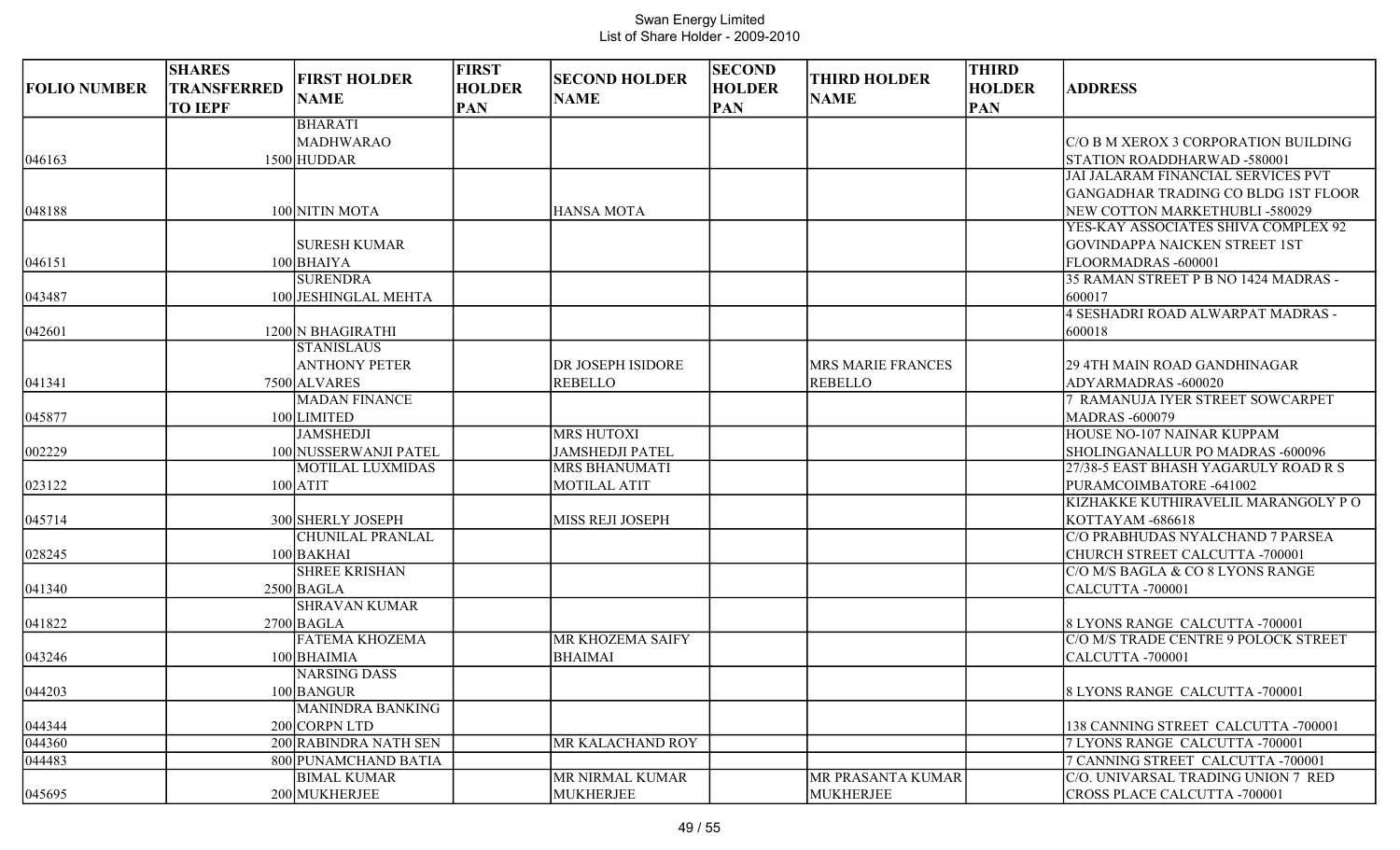| <b>FOLIO NUMBER</b> | <b>SHARES</b><br><b>TRANSFERRED</b><br><b>TO IEPF</b> | <b>FIRST HOLDER</b><br><b>NAME</b> | <b>FIRST</b><br><b>HOLDER</b><br><b>PAN</b> | <b>SECOND HOLDER</b><br><b>NAME</b> | <b>SECOND</b><br><b>HOLDER</b><br><b>PAN</b> | <b>THIRD HOLDER</b><br><b>NAME</b> | <b>THIRD</b><br><b>HOLDER</b><br><b>PAN</b> | <b>ADDRESS</b>                          |
|---------------------|-------------------------------------------------------|------------------------------------|---------------------------------------------|-------------------------------------|----------------------------------------------|------------------------------------|---------------------------------------------|-----------------------------------------|
|                     |                                                       |                                    |                                             | MR MOHENDRA LAL                     |                                              |                                    |                                             | C/O NARENDRA K SAHA 18 SRIS CHOUDHURY   |
| 044211              |                                                       | 100 ANANTA LAL SAHA                |                                             | <b>SAHA</b>                         |                                              |                                    |                                             | LANE CALCUTTA -700002                   |
|                     |                                                       | <b>SIVAPADA</b>                    |                                             |                                     |                                              |                                    |                                             | PIONEER BUILDINGS 6/1A PRANNATH SOOR    |
| 044435              |                                                       | 400 MUKHERJEE                      |                                             |                                     |                                              |                                    |                                             | LANE CALCUTTA -700002                   |
| 044246              |                                                       | 100 RAMANI MOHAN DEY               |                                             |                                     |                                              |                                    |                                             | 14 SANTI GHOSE STREET CALCUTTA -700003  |
|                     |                                                       | <b>RABINDRA KUMAR</b>              |                                             |                                     |                                              |                                    |                                             | 52-2 RAMKANTA BOSE STREET CALCUTTA -    |
| 044413              |                                                       | $200$ MITRA                        |                                             |                                     |                                              |                                    |                                             | 700003                                  |
|                     |                                                       | <b>ARUN CHARAN</b>                 |                                             | MR ANIL CHARAN                      |                                              |                                    |                                             |                                         |
| 044215              |                                                       | 100 MUKHERJEE                      |                                             | <b>MUKHERJEE</b>                    |                                              |                                    |                                             | 2 NAYARATNA LANE CALCUTTA -700004       |
|                     |                                                       | <b>SAILENDRA NATH</b>              |                                             |                                     |                                              |                                    |                                             | 58-B RAMKANTO BOSE STREET CALCUTTA -    |
| 044275              |                                                       | 100 DUTTA                          |                                             |                                     |                                              |                                    |                                             | 700005                                  |
| $\sqrt{044408}$     |                                                       | 200 PROTIVA DUTT                   |                                             | <b>MRS PUTUL DUTTA</b>              |                                              |                                    |                                             | 5 RASIK GHOSE LANE CALCUTTA -700005     |
|                     |                                                       | <b>PRANAB KUMAR</b>                |                                             |                                     |                                              |                                    |                                             |                                         |
| 045703              |                                                       | 100 GHOSH                          |                                             |                                     |                                              |                                    |                                             | 3A HEMKAR BYE LANE CALCUTTA -700005     |
|                     |                                                       | <b>SOURENDRA NATH</b>              |                                             | MR SAMARENDRA                       |                                              |                                    |                                             |                                         |
| 044273              |                                                       | $100$ GHOSE                        |                                             | <b>NATH GHOSE</b>                   |                                              |                                    |                                             | 72 CONRNWALLIS STREET CALCUTTA -700006  |
|                     |                                                       | <b>JANENDRA COOMER</b>             |                                             |                                     |                                              |                                    |                                             | <b>BHOOPENDRO DHAM 67 A VIVEKANANDA</b> |
| 044333              |                                                       | $200$ DUTT                         |                                             |                                     |                                              |                                    |                                             | ROAD CALCUTTA -700006                   |
|                     |                                                       | <b>SURABALLA DUTTA</b>             |                                             |                                     |                                              |                                    |                                             | C/O MR B N DAS IA BHUR LANE CALCUTTA -  |
| 044448              |                                                       | 500 MODAK                          |                                             |                                     |                                              |                                    |                                             | 700006                                  |
|                     |                                                       |                                    |                                             |                                     |                                              |                                    |                                             | 8/2 SAHITYA PARISHAD STREET CALCUTTA -  |
| 046136              |                                                       | 200 ALOKE KUMAR BASU               |                                             | <b>TARUN SARKAR</b>                 |                                              |                                    |                                             | 700006                                  |
|                     |                                                       | <b>BHAGWATI PRASAD</b>             |                                             |                                     |                                              |                                    |                                             | 113B MANOHARDASS KATRI CALCUTTA -       |
| 026342              |                                                       | 200 AGARWALA                       |                                             |                                     |                                              |                                    |                                             | 700007                                  |
|                     |                                                       |                                    |                                             |                                     |                                              |                                    |                                             |                                         |
| 042048              |                                                       | 100 KAILASH CHAND SHAH             |                                             |                                     |                                              |                                    |                                             | 149 COTTON STREET CALCUTTA -700007      |
|                     |                                                       | <b>AJITENDRA NATH</b>              |                                             |                                     |                                              |                                    |                                             | 84 MUKTARAM BABU STREET CALCUTTA -      |
| 044214              |                                                       | 100 MITTER                         |                                             |                                     |                                              |                                    |                                             | 700007                                  |
|                     |                                                       | <b>ASHUTOSH PODDAR</b>             |                                             | MR SURENDRA NATH                    |                                              |                                    |                                             | 23 RATAN SARKAR GARDEN STREET           |
| 044286              |                                                       | $100$ ALIAS                        |                                             | <b>PODDAR</b>                       |                                              |                                    |                                             | CALCUTTA-700007                         |
|                     |                                                       |                                    |                                             |                                     |                                              |                                    |                                             | C/O RAMKISHAN JAIKISHAN 15              |
| 044389              |                                                       | 200 DEOKISHAN MOHTA                |                                             |                                     |                                              |                                    |                                             | PAGEYAPUTTY STREET CALCUTTA -700007     |
|                     |                                                       | MANOHARLAL                         |                                             |                                     |                                              |                                    |                                             |                                         |
| 044395              |                                                       | 200 MUNSHI                         |                                             |                                     |                                              |                                    |                                             | 14 NOORMAL LOHIA LANE CALCUTTA -700007  |
| 044400              |                                                       | 200 NIHAR NALINI DE                |                                             |                                     |                                              |                                    |                                             | 65-B B T ROAD CALCUTTA -700007          |
|                     |                                                       |                                    |                                             |                                     |                                              |                                    |                                             | C/O M/S TARUN METAL INDUSTRIES 14       |
| 044404              |                                                       | 200 NANDALAL BANSAL                |                                             |                                     |                                              |                                    |                                             | NOORMAL LOHIA LANE CALCUTTA -700007     |
|                     |                                                       |                                    |                                             |                                     |                                              |                                    |                                             | C/O CHIMANLAL SHIVNHAGWAN 192           |
|                     |                                                       | <b>VIJAY KUMAR</b>                 |                                             |                                     |                                              |                                    |                                             | JAMUNALAL BAJAJ STREET 1ST FLR          |
| 044420              |                                                       | 200 CHOWDHURY                      |                                             |                                     |                                              |                                    |                                             | CALCUTTA -700007                        |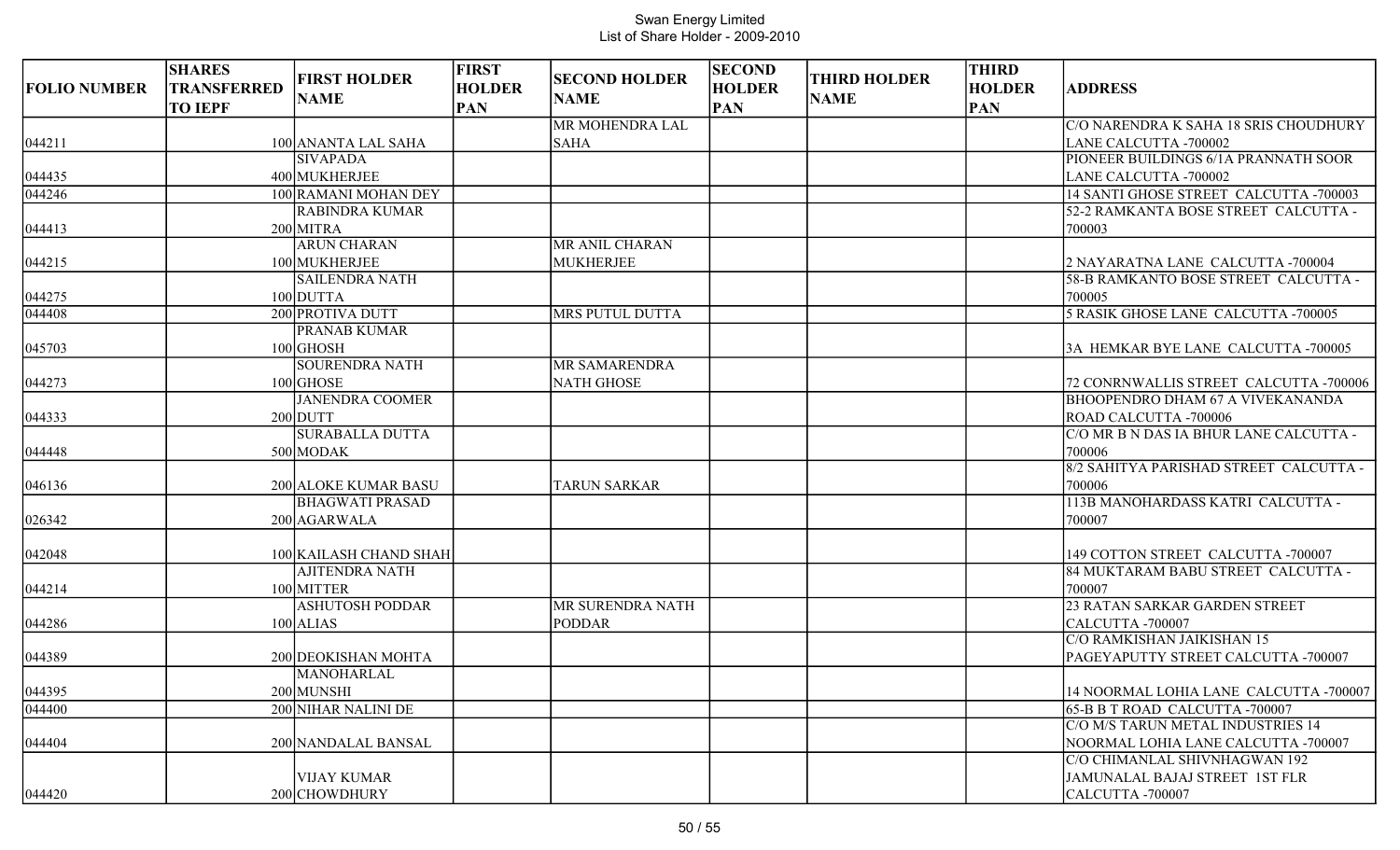| <b>FOLIO NUMBER</b>       | <b>SHARES</b><br><b>TRANSFERRED</b><br><b>TO IEPF</b> | <b>FIRST HOLDER</b><br><b>NAME</b>                           | <b>FIRST</b><br><b>HOLDER</b><br><b>PAN</b> | <b>SECOND HOLDER</b><br><b>NAME</b>    | <b>SECOND</b><br><b>HOLDER</b><br><b>PAN</b> | <b>THIRD HOLDER</b><br><b>NAME</b>   | <b>THIRD</b><br><b>HOLDER</b><br><b>PAN</b> | <b>ADDRESS</b>                                                                |
|---------------------------|-------------------------------------------------------|--------------------------------------------------------------|---------------------------------------------|----------------------------------------|----------------------------------------------|--------------------------------------|---------------------------------------------|-------------------------------------------------------------------------------|
| 044689                    |                                                       | 100 GOPAL SARDA                                              |                                             |                                        |                                              |                                      |                                             | 201 MAHATMA GANDHI ROAD CALCUTTA -<br>700007                                  |
| 044402                    |                                                       | 200 NIHAR RANI DAS                                           |                                             |                                        |                                              |                                      |                                             | C/O DR K C DAS 86/1 BIREN ROY ROAD WEST<br>CALCUTTA-700008                    |
| 044274                    |                                                       | <b>SAILESH CHANDRA</b><br>100 BHOWMICK                       |                                             |                                        |                                              |                                      |                                             | 2-A RADHA PRASAD LANE CALCUTTA -700009                                        |
| 048081                    |                                                       | 100 MANISH KUMAR                                             |                                             |                                        |                                              |                                      |                                             | 70/B/3 AVINASH CHANDRA BANARJEE LANE<br>CALCUTTA-700010                       |
| 044216                    |                                                       | <b>ASHESH SHEKAR</b><br>100 MUKHERJEE                        |                                             |                                        |                                              |                                      |                                             | C/O AMIYA DHONE CHATTERJEE 14<br>SIDDHESWAR CHANDRA LANE CALCUTTA -<br>700012 |
| 044257                    |                                                       | <b>SUDHAMOY</b><br>100 MAJUMDAR                              |                                             | <b>MR KIRANAMOY</b><br><b>MAJUMDAR</b> |                                              | <b>MR CHINMOY</b><br><b>MAJUMDAR</b> |                                             | 2 SRIMATA DE LANE CALCUTTA -700012                                            |
| 044329                    |                                                       | 200 HRISHI KESH DUTT                                         |                                             |                                        |                                              |                                      |                                             | 29 HALADHAR BARDHAN LANE BOWBAZAR<br>CALCUTTA -700012                         |
| 044334                    |                                                       | 200 JASOMATI DASI                                            |                                             | <b>MR ASOK KUMAR</b>                   |                                              |                                      |                                             | 5 EDEN HOSPITAL LANE CALCUTTA -700012<br>103 RASTROGURU AVENUE DUM DUM        |
| 044467                    |                                                       | 500 ILA MITRA<br><b>AMTA</b>                                 |                                             | <b>MITRA</b>                           |                                              |                                      |                                             | CALCUTTA -700012<br>C/O Y J KHAYRULLAH ESQ 4 PRINCEP STREET                   |
| 041464                    |                                                       | 700 MOHAMEDBHOY<br><b>CHANDANMALL</b>                        |                                             |                                        |                                              |                                      |                                             | CALCUTTA-700013<br>DUGAR MANSION 33/1 DR.SUNDARI MOHAN                        |
| 026334                    |                                                       | 100 DUGAR                                                    |                                             |                                        |                                              |                                      |                                             | <b>AVENUE KOLKATA -700014</b>                                                 |
| 044354                    |                                                       | 200 PANCHANAN NAG<br><b>MUKUNDA DAS</b>                      |                                             |                                        |                                              |                                      |                                             | 33 SURI LANE CALCUTTA -700014                                                 |
| 044396                    |                                                       | 200 NANDY<br><b>RAM RATAN</b>                                |                                             |                                        |                                              |                                      |                                             | 35 CREEK ROW CALCUTTA -700014<br>MONICA 5TH FLOOR 98 LORD SINHA ROAD          |
| 041316                    |                                                       | 2500 SONTHALIA<br><b>SATYENDRA KUMAR</b>                     |                                             |                                        |                                              |                                      |                                             | CALCUTTA-700016<br>C/O LLOYDS BANK LTD 41 CHOWRINGHEE                         |
| 044248                    |                                                       | $100$ BASU                                                   |                                             |                                        |                                              |                                      |                                             | CALCUTTA -700016<br>9-A LITTLE RUSSEL STREET CALCUTTA -                       |
| 044353                    |                                                       | 200 PROTIVA MITTER                                           |                                             |                                        |                                              |                                      |                                             | 700016                                                                        |
| 044488                    |                                                       | 900 GOPALDASI SHAH                                           |                                             |                                        |                                              |                                      |                                             | 4/1 COLLIN STREET CALCUTTA -700016<br>HABIB MANSION 5TH FLOOR 3-A BALU        |
| 002271                    |                                                       | <b>SHABBIR MOHSIN</b><br>700 DEGANI                          |                                             | MR YUSUF MOHSIN<br><b>DEGANI</b>       |                                              |                                      |                                             | <b>HAKKAK LANE P O CIRCUS</b><br>AVENUECALCUTTA -700017                       |
| 044253                    |                                                       | <b>SAYED SADAT ABDUL</b><br>100 MASUD<br><b>SHOME BHADRA</b> |                                             |                                        |                                              |                                      |                                             | 15 NASIRUDDIN ROAD CALCUTTA -700017                                           |
| 041378<br>$\sqrt{044205}$ |                                                       | 700 BHATTACHARYA<br>100 UMAPRASANNA BOSE                     |                                             |                                        |                                              |                                      |                                             | 29/9 BALLYGUNJ PARK CALCUTTA -700019<br>23/3 GARIAGHAT ROAD CALCUTTA -700019  |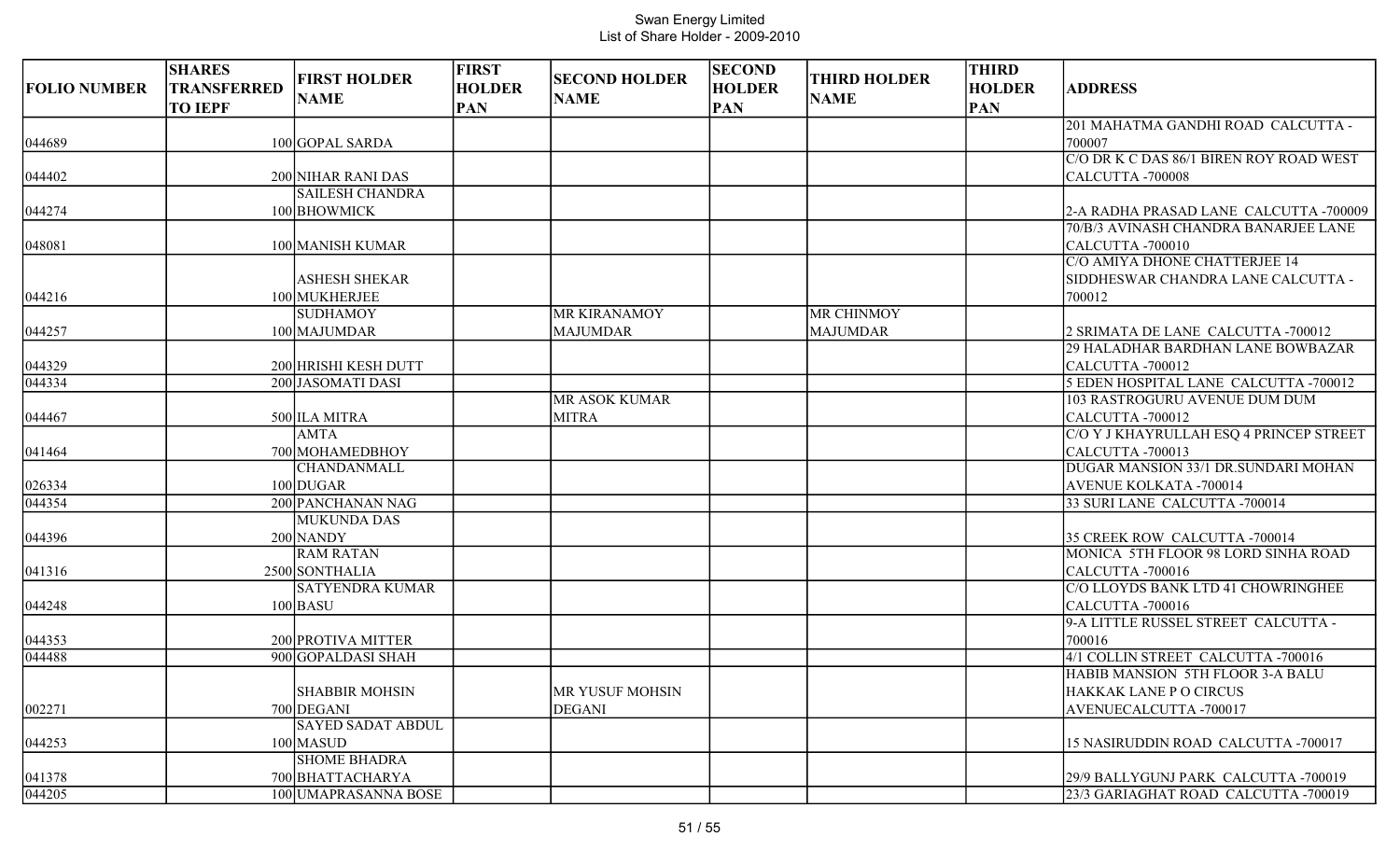| <b>FOLIO NUMBER</b> | <b>SHARES</b><br><b>TRANSFERRED</b><br><b>TO IEPF</b> | <b>FIRST HOLDER</b><br><b>NAME</b> | <b>FIRST</b><br><b>HOLDER</b><br><b>PAN</b> | <b>SECOND HOLDER</b><br><b>NAME</b> | <b>SECOND</b><br><b>HOLDER</b><br><b>PAN</b> | <b>THIRD HOLDER</b><br><b>NAME</b> | <b>THIRD</b><br><b>HOLDER</b><br><b>PAN</b> | <b>ADDRESS</b>                                                      |
|---------------------|-------------------------------------------------------|------------------------------------|---------------------------------------------|-------------------------------------|----------------------------------------------|------------------------------------|---------------------------------------------|---------------------------------------------------------------------|
|                     |                                                       | <b>DHIRENDRA MOHAN</b>             |                                             | MR BIRENDRA MOHAN                   |                                              | MR SUDHIRENDRA                     |                                             | 44/7 HAZARA ROAD BALIGUNJ CALCUTTA -                                |
| 044226              |                                                       | 100 DASGUPTA                       |                                             | <b>DASGUPTA</b>                     |                                              | <b>MOHAN DASGUPTA</b>              |                                             | 700019                                                              |
| 044372              |                                                       | 200 S S BANERJEE                   |                                             |                                     |                                              |                                    |                                             | 42 GARIAGHAT ROAD CALCUTTA -700019                                  |
|                     |                                                       |                                    |                                             |                                     |                                              |                                    |                                             | 41-B LOWER RANGE 2ND FLOOR CALCUTTA -                               |
| 044398              |                                                       | 200 FAZLE QUADER                   |                                             |                                     |                                              |                                    |                                             | 700019                                                              |
| 044460              |                                                       | 500 HUKMINI BASU                   |                                             |                                     |                                              |                                    |                                             | 16/4 GARIAHAT ROAD CALCUTTA -700019                                 |
| 044480              |                                                       | 800 ARCHNA MAZUMDAR                |                                             |                                     |                                              |                                    |                                             | 16/4 GARIAHAT ROAD CALCUTTA -700019                                 |
|                     |                                                       | <b>VINOD KUMAR</b>                 |                                             |                                     |                                              |                                    |                                             |                                                                     |
| 044505              |                                                       | 2700 NEOTIA                        |                                             |                                     |                                              |                                    |                                             | 7/2 QUEENS PARK CALCUTTA -700019                                    |
|                     |                                                       |                                    |                                             |                                     |                                              |                                    |                                             | 22 LANSDOWNE COURT 5 SARAT BOSE ROAD                                |
| 042867              |                                                       | 2500 GEETA BHANDARI                |                                             |                                     |                                              |                                    |                                             | CALCUTTA-700020                                                     |
|                     |                                                       |                                    |                                             | <b>MR JITENDRA N</b>                |                                              |                                    |                                             | M/S RASHMI ENTERPRISES 7-A LALA                                     |
| 043167              |                                                       | 100 ARUN J SHETHIA                 |                                             | <b>SHETHIA</b>                      |                                              |                                    |                                             | LAJPATRAI SARANI CALCUTTA -700020                                   |
|                     |                                                       |                                    |                                             |                                     |                                              |                                    |                                             | 25/C MOHINI MOHAN ROAD CALCUTTA -                                   |
| 044301              |                                                       | 200 BHUPEN MALLICK                 |                                             |                                     |                                              |                                    |                                             | 700020                                                              |
|                     |                                                       |                                    |                                             |                                     |                                              |                                    |                                             | 25/C MOHINI MOHAN ROAD CALCUTTA -                                   |
| 044304              |                                                       | 200 SUSHANTA MALLICK               |                                             |                                     |                                              |                                    |                                             | 700020                                                              |
|                     |                                                       |                                    |                                             |                                     |                                              |                                    |                                             | 25/C MOHINI MOHAN ROAD CALCUTTA -                                   |
| 044305              |                                                       | 200 RANJIT MALLICK                 |                                             |                                     |                                              |                                    |                                             | 700020                                                              |
|                     |                                                       | <b>SUDHANSU KUMAR</b>              |                                             |                                     |                                              |                                    |                                             |                                                                     |
| 044364              |                                                       | 200 MITTER                         |                                             |                                     |                                              |                                    |                                             | 34/1 ELGIN ROAD CALCUTTA -700020<br>235/2 ACHARYA JAGDISH BOSE ROAD |
| 044495              |                                                       | 1300 BUTTA KRISHNA ROY             |                                             |                                     |                                              |                                    |                                             | CALCUTTA-700020                                                     |
|                     |                                                       |                                    |                                             |                                     |                                              |                                    |                                             | <b>19 CIRCULA GARDEN REACH ROAD</b>                                 |
| 026288              |                                                       | 100 PUNAM CHAND BATIA              |                                             |                                     |                                              |                                    |                                             | CALCUTTA -700023                                                    |
|                     |                                                       | <b>BARINDRA KUMAR</b>              |                                             |                                     |                                              |                                    |                                             | 102-B HARISH MUKHERJEE ROAD CALCUTTA -                              |
| 044385              |                                                       | $200$ GHOSE                        |                                             |                                     |                                              |                                    |                                             | 700025                                                              |
|                     |                                                       | <b>ASHOK KUMAR RAI</b>             |                                             |                                     |                                              |                                    |                                             |                                                                     |
| 046162              |                                                       | 100 CHOUDHURI                      |                                             |                                     |                                              |                                    |                                             | 17 A RAMMOY ROAD CALCUTTA -700025                                   |
|                     |                                                       |                                    |                                             |                                     |                                              |                                    |                                             | 168 HARISH MUKHERJI ROAD CALCUTTA -                                 |
| 041157              |                                                       | 700 ANGUR LATA ROY                 |                                             |                                     |                                              |                                    |                                             | 700026                                                              |
|                     |                                                       |                                    |                                             |                                     |                                              |                                    |                                             | C/O MR AMAL DAS 41A STRAND ROAD                                     |
| 044219              |                                                       | 100 BIRAJ MOHAN DAS                |                                             |                                     |                                              |                                    |                                             | CALCUTTA -700026                                                    |
|                     |                                                       | <b>BANKIM CHANDRA</b>              |                                             |                                     |                                              |                                    |                                             |                                                                     |
| 044223              |                                                       | $100$ ROY                          |                                             |                                     |                                              |                                    |                                             | 20-C SOUTHERN AVENUE CALCUTTA -700026                               |
|                     |                                                       |                                    |                                             |                                     |                                              |                                    |                                             | 1/3 RAJA BASANTA ROY ROAD CALCUTTA -                                |
| 044340              |                                                       | 200 KALIDAS BOSU                   |                                             |                                     |                                              |                                    |                                             | 700026                                                              |
|                     |                                                       |                                    |                                             |                                     |                                              |                                    |                                             | <b>6 PORT LAND PARK ALIPORE CALCUTTA -</b>                          |
| 044188              |                                                       | 100 LALITA KOHLI                   |                                             |                                     |                                              |                                    |                                             | 700027                                                              |
| 044479              |                                                       | 800 SANTA SEN                      |                                             |                                     |                                              |                                    |                                             | 8/1 ALIPORE AVENUE CALCUTTA -700027                                 |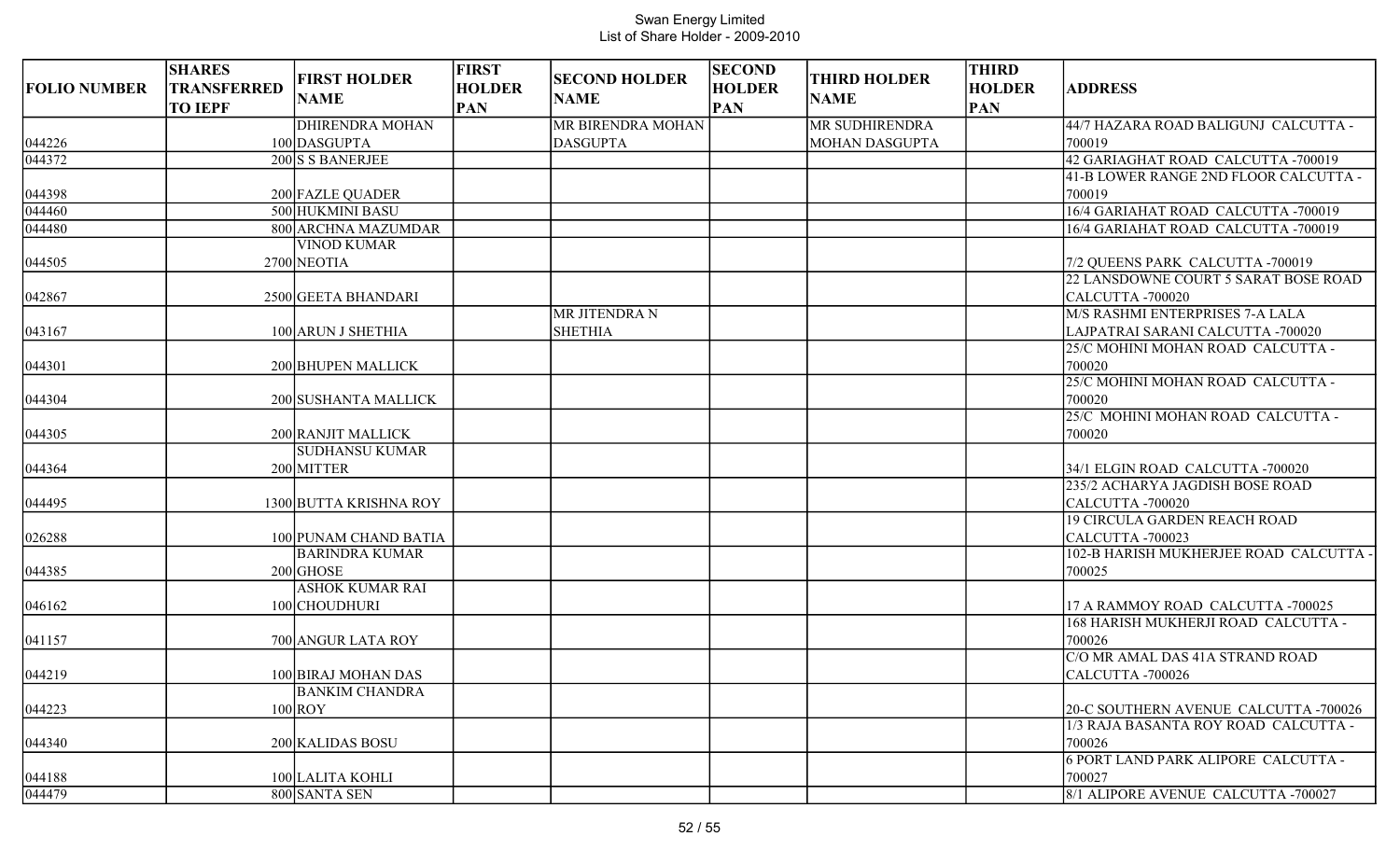| <b>FOLIO NUMBER</b> | <b>SHARES</b><br><b>TRANSFERRED</b><br><b>TO IEPF</b> | <b>FIRST HOLDER</b><br><b>NAME</b> | <b>FIRST</b><br><b>HOLDER</b><br><b>PAN</b> | <b>SECOND HOLDER</b><br><b>NAME</b> | <b>SECOND</b><br><b>HOLDER</b><br><b>PAN</b> | <b>THIRD HOLDER</b><br><b>NAME</b> | <b>THIRD</b><br><b>HOLDER</b><br><b>PAN</b> | <b>ADDRESS</b>                                                            |
|---------------------|-------------------------------------------------------|------------------------------------|---------------------------------------------|-------------------------------------|----------------------------------------------|------------------------------------|---------------------------------------------|---------------------------------------------------------------------------|
|                     |                                                       | <b>SHEW BHAGWAN</b>                |                                             |                                     |                                              |                                    |                                             |                                                                           |
| 044501              |                                                       | 1300 GOENKA                        |                                             |                                     |                                              |                                    |                                             | 1-A ALIPUR AVENUE CALCUTTA -700027                                        |
|                     |                                                       | <b>BENOY KUMAR</b>                 |                                             |                                     |                                              |                                    |                                             | 200/2A RASH BEHARI AVENUE CALCUTTA -                                      |
| 044195              |                                                       | 100 MUKHERJEE                      |                                             |                                     |                                              |                                    |                                             | 700029                                                                    |
|                     |                                                       |                                    |                                             |                                     |                                              |                                    |                                             | P-54 RAJA BASANTA ROY ROAD CALCUTTA -                                     |
| 044262              |                                                       | 100 APARNA BANERJEE                |                                             |                                     |                                              |                                    |                                             | 700029<br>63 RAJA BASANTA ROY ROAD CALCUTTA -                             |
| 044265              |                                                       | 100 KARUNAKETAN SEN                |                                             | MRS KALYANI SEN                     |                                              |                                    |                                             | 700029                                                                    |
|                     |                                                       | <b>SADHAN CHANDRA</b>              |                                             |                                     |                                              |                                    |                                             |                                                                           |
| 044418              |                                                       | $200$ DUTT                         |                                             |                                     |                                              |                                    |                                             | 51/1-A PURNADAS ROAD CALCUTTA -700029                                     |
|                     |                                                       | PRASUM CHANDRA                     |                                             |                                     |                                              |                                    |                                             | 5/17 SEVAK BAIDYA STREET CALCUTTA -                                       |
| 044484              |                                                       | 800 GHOSH                          |                                             | MRS SHONA MITTER                    |                                              |                                    |                                             | 700029                                                                    |
|                     |                                                       |                                    |                                             |                                     |                                              |                                    |                                             | C/O KSHITISH CHANDRA SAHA 171                                             |
|                     |                                                       |                                    |                                             |                                     |                                              |                                    |                                             | PURBASINTHEE ROAD MADHUGARH PO                                            |
| 044182              |                                                       | 100 HARIDAS SHAHA                  |                                             |                                     |                                              |                                    |                                             | GHUGHUDANGACALCUTTA -700030                                               |
|                     |                                                       | <b>BIMALENDU BIKASH</b>            |                                             | MR NIRMALENDU                       |                                              | <b>MR RANENDU</b>                  |                                             |                                                                           |
| 044383              |                                                       | $200$ GHOSH                        |                                             | <b>BIKASH GHOSH</b>                 |                                              | <b>BIKKASH GHOSH</b>               |                                             | 14 BABU BAGAN LANE CALCUTTA -700031                                       |
|                     |                                                       |                                    |                                             |                                     |                                              |                                    |                                             | C/O MR RANENDRA NARAYAN DEY 8/18                                          |
|                     |                                                       |                                    |                                             |                                     |                                              |                                    |                                             | JADAVPORE REFUGEE CAMP CALCUTTA -                                         |
| 044288              |                                                       | 100 JAMINI PROVA DEVI              |                                             |                                     |                                              |                                    |                                             | 700032                                                                    |
|                     |                                                       |                                    |                                             |                                     |                                              |                                    |                                             | <b>JOY DURGA BHABAN P-114 BLOCK F NEW</b>                                 |
| 044292              |                                                       | 100 NALINI BALA DEBI               |                                             |                                     |                                              |                                    |                                             | ALIPORE CALCUTTA -700033                                                  |
|                     |                                                       |                                    |                                             |                                     |                                              |                                    |                                             | 24/2 KASHINATH DUTTA ROAD CALCUTTA -                                      |
| 044482              |                                                       | 800 DIPIKA GHOSH                   |                                             |                                     |                                              |                                    |                                             | 700036                                                                    |
|                     |                                                       | <b>RADHESHYAM</b>                  |                                             |                                     |                                              |                                    |                                             |                                                                           |
| 044410              |                                                       | 200 BAJORIA                        |                                             |                                     |                                              |                                    |                                             | 76 GARDEN REACH ROAD CALCUTTA -700043                                     |
|                     |                                                       | <b>RADHESHYAM</b>                  |                                             |                                     |                                              |                                    |                                             |                                                                           |
| 044500              |                                                       | 1300 BAJORIA                       |                                             |                                     |                                              |                                    |                                             | 76 GARDEN REACH ROAD CALCUTTA -700043                                     |
|                     |                                                       |                                    |                                             |                                     |                                              |                                    |                                             | 38/36 S. K. DEB ROAD CALCUTTA CALCUTTA -                                  |
| 046746              |                                                       | 200 REBA RANI KUNDU                |                                             |                                     |                                              |                                    |                                             | 700048                                                                    |
|                     |                                                       | <b>LALITA ROY</b>                  |                                             |                                     |                                              |                                    |                                             |                                                                           |
| 044392              |                                                       | 200 CHOUDHURY                      |                                             |                                     |                                              |                                    |                                             | 74-D NEW ALIPORE CALCUTTA -700053                                         |
|                     |                                                       | <b>KALYAN KUMAR</b>                |                                             |                                     |                                              |                                    |                                             | 60/1 A BLOCKD NEW ALIPORE CALCUTTA -                                      |
| 044438              |                                                       | 400 DUTTA                          |                                             |                                     |                                              |                                    |                                             | 700053                                                                    |
|                     |                                                       |                                    |                                             | <b>KAUSHALYADEVI</b>                |                                              |                                    |                                             | 34-B MOTI LAL BASAK LANE 2ND FLOOR                                        |
| 047689              |                                                       | 100 KISHORILAL GUPTA               |                                             | <b>GUPTA</b>                        |                                              |                                    |                                             | FLAT NO F-4 CALCUTTA -700054<br>C/O B L JHAJHARIA RADHA RANI APT DE 105/2 |
|                     |                                                       |                                    |                                             |                                     |                                              |                                    |                                             |                                                                           |
|                     |                                                       | <b>SHEELA KUMARI</b>               |                                             |                                     |                                              |                                    |                                             | <b>BLOCK A 3RD FLR NARAYANTALA EAST</b>                                   |
| 042360              |                                                       | 200 JHAJHARIA                      |                                             |                                     |                                              |                                    |                                             | KOLKATA -700059                                                           |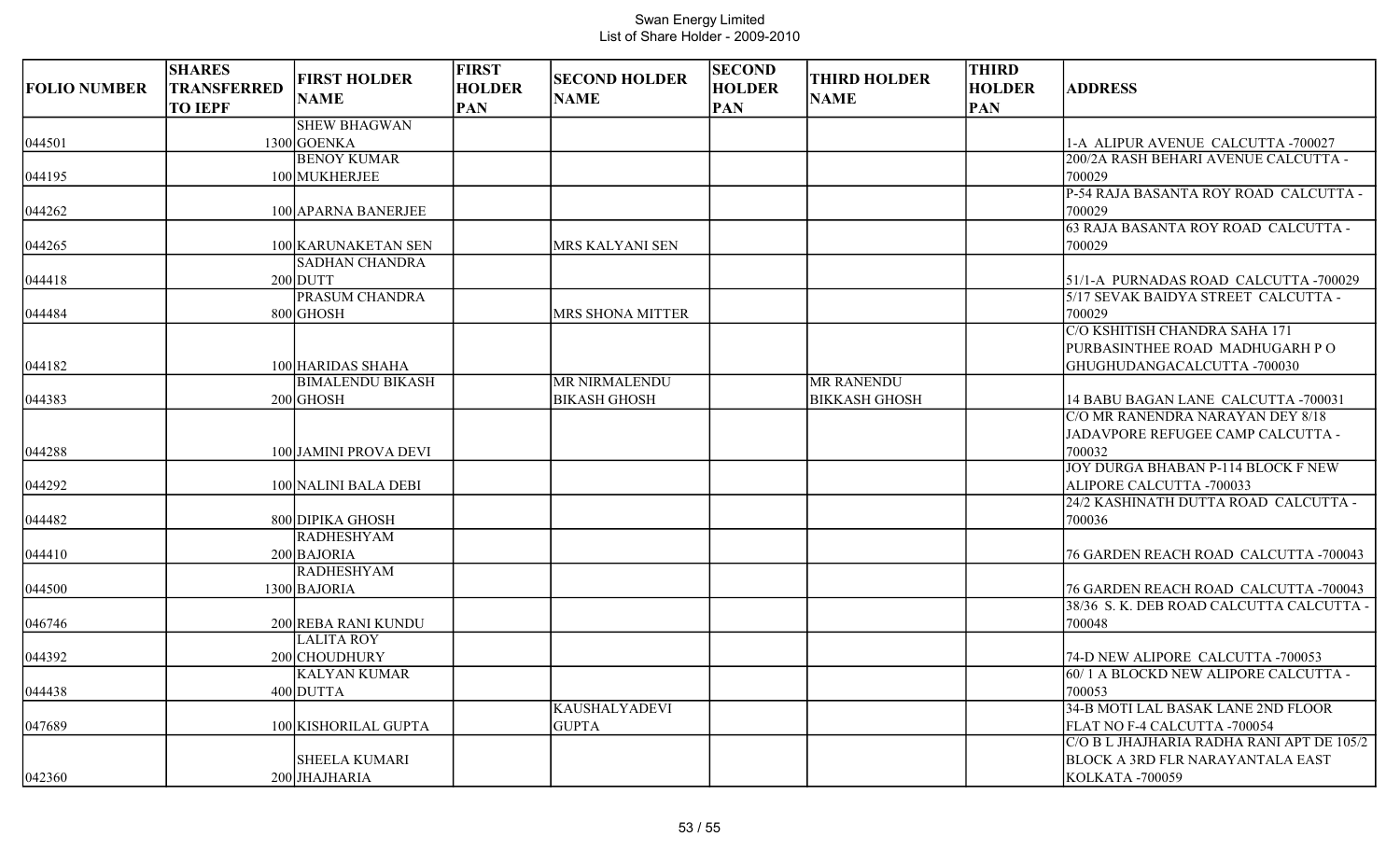| <b>FOLIO NUMBER</b> | <b>SHARES</b><br><b>TRANSFERRED</b><br><b>TO IEPF</b> | <b>FIRST HOLDER</b><br><b>NAME</b>         | <b>FIRST</b><br><b>HOLDER</b><br><b>PAN</b> | <b>SECOND HOLDER</b><br><b>NAME</b>    | <b>SECOND</b><br><b>HOLDER</b><br><b>PAN</b> | <b>THIRD HOLDER</b><br><b>NAME</b> | <b>THIRD</b><br><b>HOLDER</b><br><b>PAN</b> | <b>ADDRESS</b>                                                                                                    |
|---------------------|-------------------------------------------------------|--------------------------------------------|---------------------------------------------|----------------------------------------|----------------------------------------------|------------------------------------|---------------------------------------------|-------------------------------------------------------------------------------------------------------------------|
| 044208              |                                                       | 100 AMIYA KUMAR DUTT                       |                                             |                                        |                                              |                                    |                                             | BE 27 DESHBANDHU NAGAR CALCUTTA -<br>700059                                                                       |
| 045946              |                                                       | 1000 ESHA BASU                             |                                             |                                        |                                              |                                    |                                             | BD-52 SECTOR - 1 SALTLAKE CITY CALCUTTA<br>$-700064$                                                              |
| 045177              |                                                       | 500 PANCHANON NANDY                        |                                             |                                        |                                              |                                    |                                             | CHAWK BAZAR HOOGHLY WEST HOOGHLY -<br>712103                                                                      |
| 044201              |                                                       | <b>NEMAI CHANDRA</b><br>$100$ GHOSH        |                                             |                                        |                                              |                                    |                                             | PO & VILL MAKHLA UTTERPARA HOOGHLY -<br>712136                                                                    |
| 044224              |                                                       | 100 CHARU BALA PAYNE                       |                                             |                                        |                                              |                                    |                                             | C/O MR BHABANI PROSAD PYNE NABAGRAM<br>COLONY LTD P O NABAGRAM<br>KONGOREHOOGHLY-712136                           |
| 044230              |                                                       | 100 JAHIRANESSA BIBI<br><b>TARA PROSAD</b> |                                             | <b>MR SHAIKH</b><br><b>MOHAMMED</b>    |                                              | MR HASHIM SHAIK                    |                                             | P O JAGATBALLAVPORE VILL BABANA<br><b>HOOGHLY -712136</b><br>MUKHERJEE LANE SERAMPORE HOOGHLY -                   |
| 044376              |                                                       | 200 MUKHERJEE                              |                                             |                                        |                                              |                                    |                                             | 712136<br>DAYPARA BARASAT P O SHANDER NAGORE                                                                      |
| 044379              |                                                       | 200 ANANTH NATH PAUL                       |                                             |                                        |                                              |                                    |                                             | CHANDERNAGOREHOOGHLY-712136                                                                                       |
| 044393              |                                                       | <b>LAKSHMAN CHANDRA</b><br>$200$ SINHA     |                                             |                                        |                                              |                                    |                                             | 79 KATADANGI ROAD P O BHADRESHWAR<br>HOOGHLY -712136                                                              |
| 044437              |                                                       | 400 ANILKUMAR GUHA<br><b>BARINDRA NATH</b> |                                             |                                        |                                              |                                    |                                             | <b>B 14/256 KALYANI NADIA -741235</b><br>C/O MRS USHA DEBI P O MURSHIDABAD                                        |
| 044264<br>048253    |                                                       | 100 BANERJEE<br>100 SITA MAKHARIA          |                                             |                                        |                                              |                                    |                                             | MURSHIDABAD -742149<br>C/O DR T K NANDA B C SEN ROAD BALASORE<br>756001                                           |
| 041217              |                                                       | 3700 GULAB H KIRPALANI                     |                                             | <b>MR VISHNU H</b><br><b>KIRPALANI</b> |                                              |                                    |                                             | MONREPOS E 89 PORTIA PARADE DULIAJAN -<br>786602                                                                  |
| 044270              |                                                       | 100 ROMA DAS                               |                                             | MR TAPAN KUMAR<br><b>DAS</b>           |                                              |                                    |                                             | RAJCHANDRA DAS ROAD KARIMGANJ-788710                                                                              |
| 1201090001351841    |                                                       | <b>KRISHAN KUMAR</b><br>98 SAINI           | AGCPS0758F                                  |                                        |                                              |                                    |                                             | 434, SAINI MOHLLA NANGLOI DELHI DELHI<br>INDIA-110041                                                             |
| 1201320000385884    |                                                       | 100 SUBHASHINI PANDEY                      | APJPP3871Q                                  |                                        |                                              |                                    |                                             | C/73 AWAS VIKAS COLONY SURAJKUND<br>GORAKHPUR UTTAR PRADESH INDIA-273015<br>S/O RAHANDA MAL D-671/A RIICO HOUSING |
| 1201210100281497    |                                                       | <b>DAULAT RAM</b><br>100 NEBHNANI          | ADJPN2247A                                  |                                        |                                              |                                    |                                             | COLONY,SANTPUR ABU ROAD RAJASTHAN<br>INDIA-307026                                                                 |
| 1304140000757099    |                                                       | 100 TILAK MATI JAIN                        | ABFPJ1028F                                  |                                        |                                              |                                    |                                             | E 2 THERMAL COLONY KOTA RAJASTHAN<br><b>INDIA-324008</b>                                                          |
| 1204470001403730    |                                                       | <b>DIPAK LAXMILAL</b><br>50 BOHARA         | AKWPB5151B                                  |                                        |                                              |                                    |                                             | 20 BHARA NAGAR O/S SHAHPUK GATE<br>AHMEDABAD GUJARAT INDIA-380004                                                 |